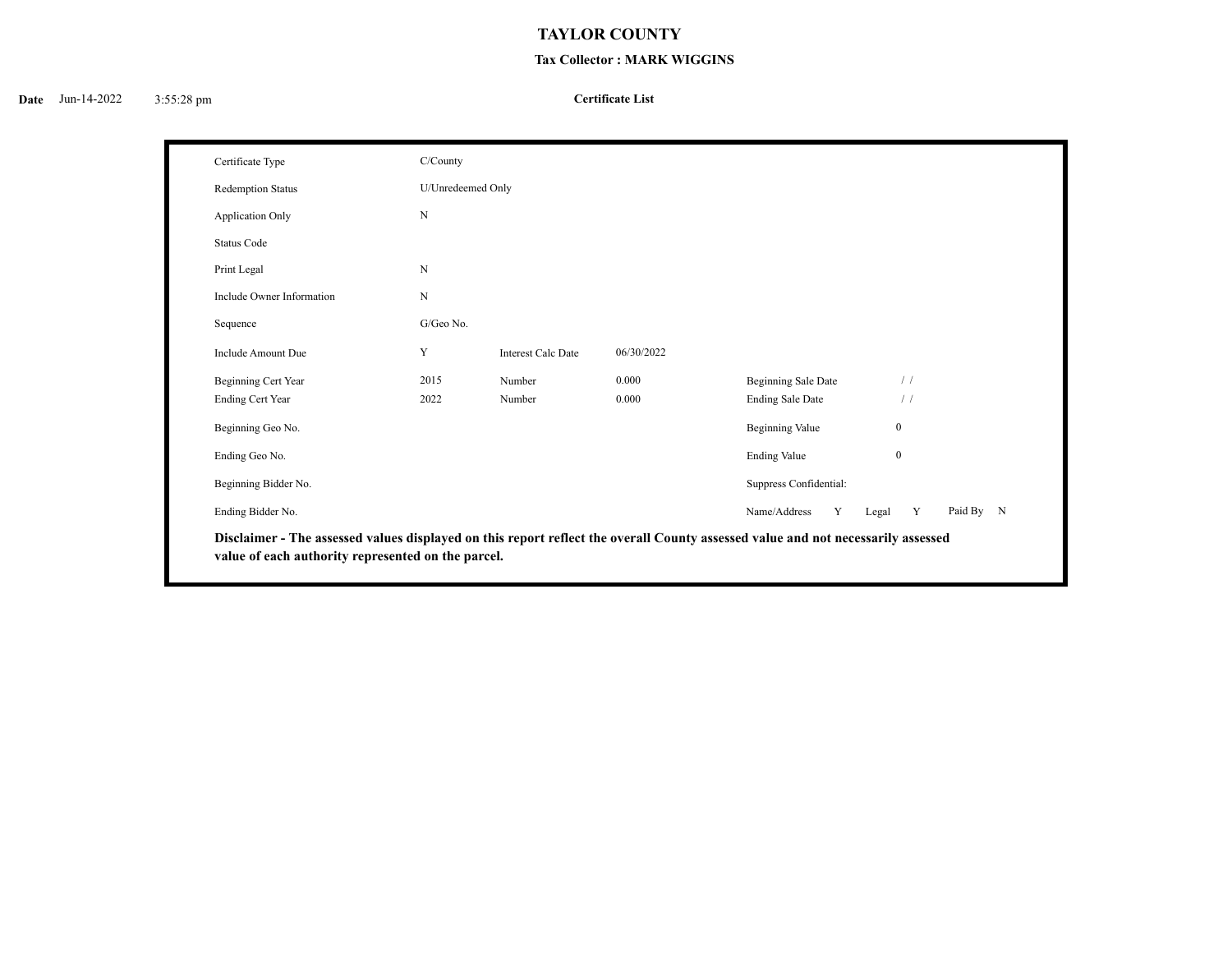**Date** Jun-14-2022 3:55:28 pm **Page** 1 of 66 3:55:28 pm

| Account/Geo No. | Cert/Folio No. |           | Value  | <b>Fass/Bus Amt</b> | <b>Bid % Certificate Holder</b> |    | 3%   | 5%    | <b>ADV</b> |
|-----------------|----------------|-----------|--------|---------------------|---------------------------------|----|------|-------|------------|
| R05897-000      | 2021           | 697.000   | 5,740  | \$193.41            | 18.000 0099999                  | AH | 4.20 | 7.21  | 30.00      |
| 010507-05897000 | 2020           | 8260.0000 |        | 237.37              | COUNTY HELD CERTIFICATE         |    |      |       |            |
|                 |                |           |        |                     | <b>Payment Information:</b>     |    |      |       |            |
| R05897-000      | 2022           | 664.000   | 5,820  | \$193.41            | 18.000 0099999                  | AH | 4.20 | 7.21  | 30.00      |
| 010507-05897000 | 2021           | 8269.0000 |        | 209.33              | COUNTY HELD CERTIFICATE         |    |      |       |            |
|                 |                |           |        |                     | <b>Payment Information:</b>     |    |      |       |            |
| R01683-100      | 2016           | 80.000    | 840    | \$53.50             | 18.000 0099999                  |    | 0.40 | 0.69  | 27.00      |
| 010606-01683100 | 2015           | 1700.0000 |        | 118.33              | COUNTY HELD CERTIFICATE         |    |      |       |            |
|                 |                |           |        |                     | <b>Payment Information:</b>     |    |      |       |            |
| R01683-100      | 2017           | 77.000    | 840    | \$53.41             | 18.000 0099999                  |    | 0.40 | 0.69  | 27.00      |
| 010606-01683100 | 2016           | 1720.0000 |        | 108.53              | COUNTY HELD CERTIFICATE         |    |      |       |            |
|                 |                |           |        |                     | <b>Payment Information:</b>     |    |      |       |            |
| R01683-100      | 2018           | 87.000    | 840    | \$53.16             | 18.000 0099999                  |    | 0.39 | 0.67  | 27.00      |
| 010606-01683100 | 2017           | 1727.0000 |        | 98.48               | COUNTY HELD CERTIFICATE         |    |      |       |            |
|                 |                |           |        |                     | <b>Payment Information:</b>     |    |      |       |            |
| R01683-100      | 2019           | 115.000   | 840    | \$53.05             | 18.000 0099999                  |    | 0.39 | 0.67  | 27.00      |
| 010606-01683100 | 2018           | 1742.0000 |        | 88.74               | COUNTY HELD CERTIFICATE         |    |      |       |            |
|                 |                |           |        |                     | <b>Payment Information:</b>     |    |      |       |            |
| R01683-100      | 2020           | 92.000    | 840    | \$55.85             | 18.000 0099999                  |    | 0.38 | 0.66  | 30.00      |
| 010606-01683100 | 2019           | 1747.0000 |        | 83.04               | COUNTY HELD CERTIFICATE         |    |      |       |            |
|                 |                |           |        |                     | <b>Payment Information:</b>     |    |      |       |            |
| R05944-570      | 2021           | 701.000   | 22,170 | \$193.41            | 18.000 0099999                  | AH | 4.20 | 7.21  | 30.00      |
| 020507-05944570 | 2020           | 8357.0000 |        | 237.37              | COUNTY HELD CERTIFICATE         |    |      |       |            |
|                 |                |           |        |                     | <b>Payment Information:</b>     |    |      |       |            |
| R05944-570      | 2022           | 666.000   | 23,430 | \$276.31            | 18.000 0099999                  | AH | 6.50 | 11.16 | 30.00      |
| 020507-05944570 | 2021           | 8366.0000 |        | 296.38              | COUNTY HELD CERTIFICATE         |    |      |       |            |
|                 |                |           |        |                     | <b>Payment Information:</b>     |    |      |       |            |
| R05944-730      | 2021           | 702.000   | 20,670 | \$193.41            | 18.000 0099999                  | AH | 4.20 | 7.21  | 30.00      |
| 020507-05944730 | 2020           | 8371.0000 |        | 237.37              | COUNTY HELD CERTIFICATE         |    |      |       |            |
|                 |                |           |        |                     | <b>Payment Information:</b>     |    |      |       |            |
| R05944-730      | 2022           | 667.000   | 20,950 | \$193.41            | 18.000 0099999                  | AH | 4.20 | 7.21  | 30.00      |
| 020507-05944730 | 2021           | 8380.0000 |        | 209.33              | COUNTY HELD CERTIFICATE         |    |      |       |            |
|                 |                |           |        |                     |                                 |    |      |       |            |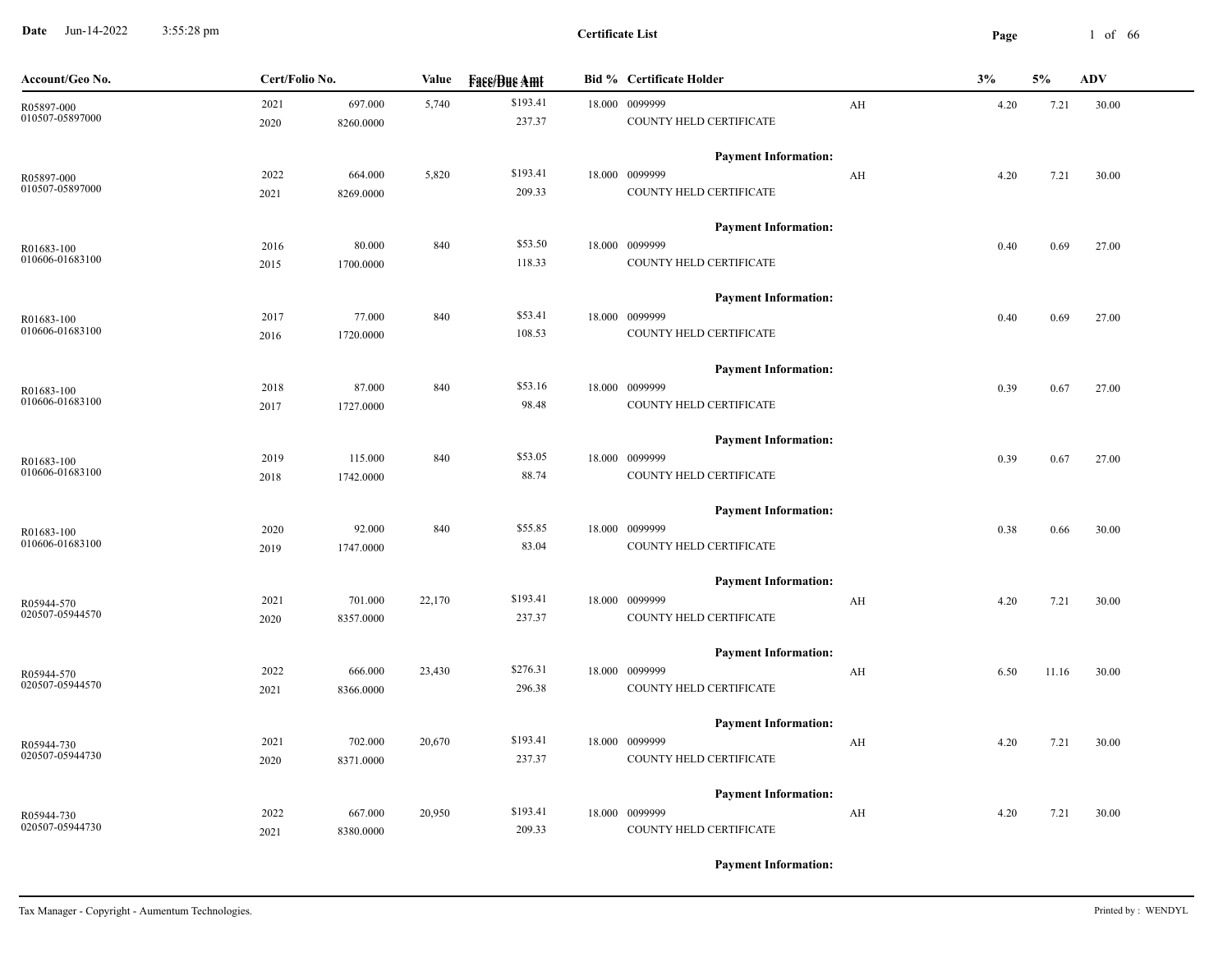**Date** Jun-14-2022 3:55:28 pm **Page** 2 of 66 3:55:28 pm

| Account/Geo No.               | Cert/Folio No. |           | Value  | <b>Fase/Bue Amt</b> | <b>Bid % Certificate Holder</b> | 3%   | 5%   | <b>ADV</b> |
|-------------------------------|----------------|-----------|--------|---------------------|---------------------------------|------|------|------------|
| R05944-761                    | 2019           | 889.000   | 1,540  | \$64.76             | 18.000 0099999                  | 0.71 | 1.23 | 27.00      |
| 020507-05944761               | 2018           | 8361.0000 |        | 106.95              | COUNTY HELD CERTIFICATE         |      |      |            |
|                               |                |           |        |                     | <b>Payment Information:</b>     |      |      |            |
| R05944-761                    | 2020           | 806.000   | 1,540  | \$67.39             | 18.000 0099999                  | 0.70 | 1.21 | 30.00      |
| 020507-05944761               | 2019           | 8384.0000 |        | 98.91               | COUNTY HELD CERTIFICATE         |      |      |            |
|                               |                |           |        |                     | <b>Payment Information:</b>     |      |      |            |
| R05944-761                    | 2022           | 668.000   | 1,690  | \$69.51             | 18.000 0099999                  | 0.76 | 1.31 | 30.00      |
| 020507-05944761               | 2021           | 8391.0000 |        | 79.24               | COUNTY HELD CERTIFICATE         |      |      |            |
|                               |                |           |        |                     | <b>Payment Information:</b>     |      |      |            |
| R05944-870                    | 2022           | 669.000   | 10,980 | \$193.41            | 18.000 0099999<br>AH            | 4.20 | 7.21 | 30.00      |
| 020507-05944870               | 2021           | 8398.0000 |        | 209.33              | COUNTY HELD CERTIFICATE         |      |      |            |
|                               |                |           |        |                     | <b>Payment Information:</b>     |      |      |            |
| R01687-000                    | 2016           | 81.000    | 520    | \$47.98             | 18.000 0099999                  | 0.25 | 0.43 | 27.00      |
| 020606-01687000               | 2015           | 1705.0000 |        | 106.77              | COUNTY HELD CERTIFICATE         |      |      |            |
|                               |                |           |        |                     | <b>Payment Information:</b>     |      |      |            |
| R01687-000                    | 2017           | 78.000    | 520    | \$47.93             | 18.000 0099999                  | 0.25 | 0.43 | 27.00      |
| 020606-01687000               | 2016           | 1725.0000 |        | 98.04               | COUNTY HELD CERTIFICATE         |      |      |            |
|                               |                |           |        |                     | <b>Payment Information:</b>     |      |      |            |
| R01687-000                    | 2018           | 88.000    | 520    | \$47.78             | 18.000 0099999                  | 0.24 | 0.42 | 27.00      |
| 020606-01687000               | 2017           | 1732.0000 |        | 89.15               | COUNTY HELD CERTIFICATE         |      |      |            |
|                               |                |           |        |                     | <b>Payment Information:</b>     |      |      |            |
| R01687-000                    | 2019           | 116.000   | 520    | \$47.72             | 18.000 0099999                  | 0.24 | 0.42 | 27.00      |
| 020606-01687000               | 2018           | 1747.0000 |        | 80.45               | COUNTY HELD CERTIFICATE         |      |      |            |
|                               |                |           |        |                     | <b>Payment Information:</b>     |      |      |            |
| R01687-000<br>020606-01687000 | 2020           | 93.000    | 520    | \$50.59             | 18.000 0099999                  | 0.24 | 0.41 | 30.00      |
|                               | 2019           | 1752.0000 |        | 75.81               | COUNTY HELD CERTIFICATE         |      |      |            |
|                               |                |           |        |                     | <b>Payment Information:</b>     |      |      |            |
| R02125-200<br>030407-02125200 | 2021           | 127.000   | 20,490 | \$193.41            | 18.000 0099999<br>AH            | 4.20 | 7.21 | 30.00      |
|                               | 2020           | 2958.0000 |        | 237.37              | COUNTY HELD CERTIFICATE         |      |      |            |
|                               |                |           |        |                     | <b>Payment Information:</b>     |      |      |            |
| R02125-200<br>030407-02125200 | 2022           | 113.000   | 20,770 | \$193.41            | 18.000 0099999<br>AH            | 4.20 | 7.21 | 30.00      |
|                               | 2021           | 2958.0000 |        | 209.33              | COUNTY HELD CERTIFICATE         |      |      |            |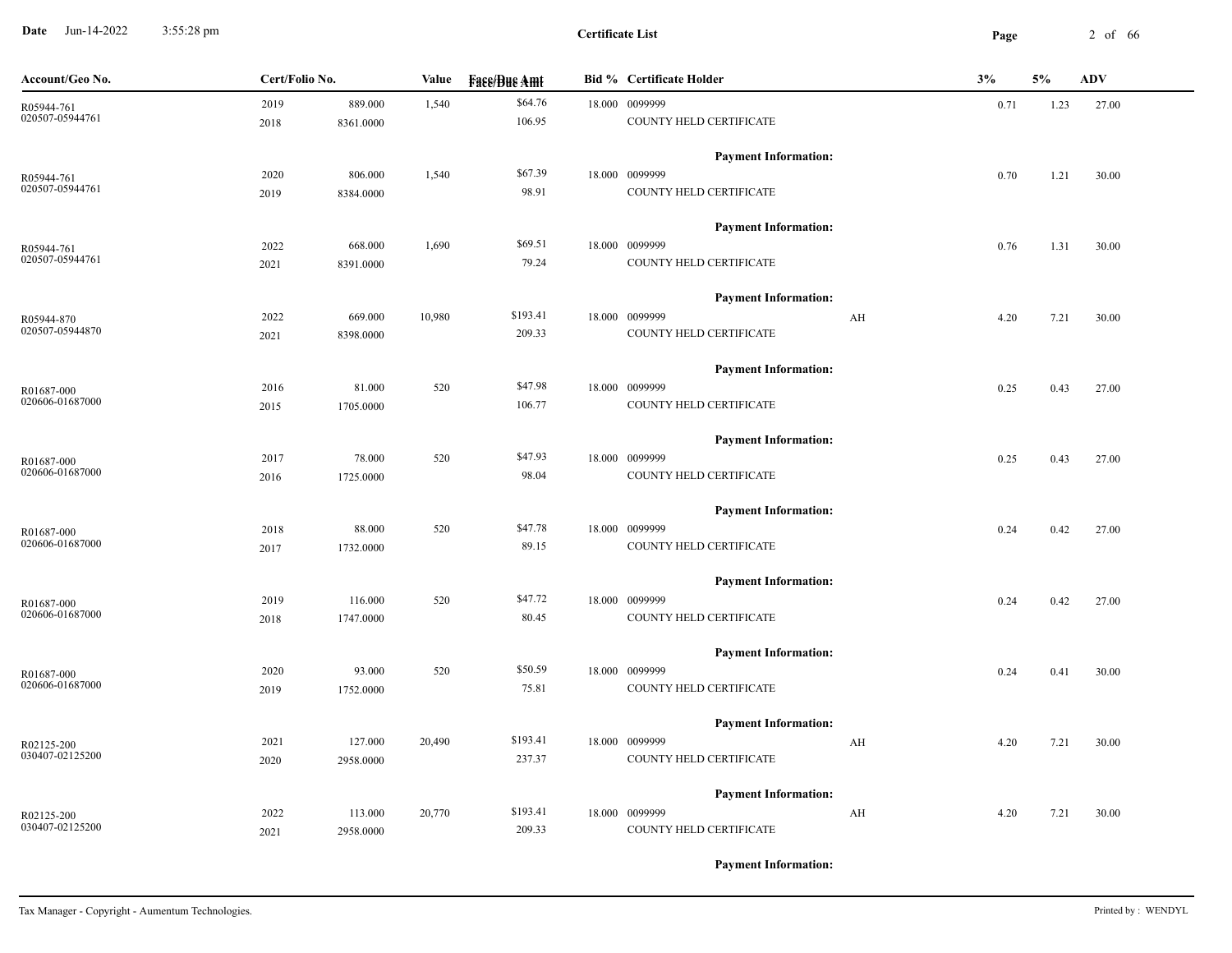**Date** Jun-14-2022 3:55:28 pm **Page** 3 of 66 3:55:28 pm

| Account/Geo No. | Cert/Folio No. |            | Value  | <b>Fase/Bue Amt</b> | <b>Bid % Certificate Holder</b> | 3%         | 5%   | ADV   |
|-----------------|----------------|------------|--------|---------------------|---------------------------------|------------|------|-------|
| R08142-000      | 2020           | 1216.000   | 1,350  | \$64.26             | 18.000 0099999                  | 0.62       | 1.06 | 30.00 |
| 040508-08142000 | 2019           | 14216.0000 |        | 94.61               | COUNTY HELD CERTIFICATE         |            |      |       |
|                 |                |            |        |                     | <b>Payment Information:</b>     |            |      |       |
| R08143-000      | 2020           | 1217.000   | 3,390  | \$249.31            | 18.000 0099999                  | 5.75       | 9.87 | 30.00 |
| 040508-08143000 | 2019           | 14217.0000 |        | 349.05              | COUNTY HELD CERTIFICATE         |            |      |       |
|                 |                |            |        |                     | <b>Payment Information:</b>     |            |      |       |
| R08143-000      | 2022           | 948.000    | 910    | \$208.08            | 18.000 0099999                  | 4.61       | 7.91 | 30.00 |
| 040508-08143000 | 2021           | 14249.0000 |        | 224.73              | COUNTY HELD CERTIFICATE         |            |      |       |
|                 |                |            |        |                     | <b>Payment Information:</b>     |            |      |       |
| R08161-000      | 2020           | 1222.000   | 1,080  | \$59.80             | 18.000 0099999                  | 0.49       | 0.85 | 30.00 |
| 040508-08161000 | 2019           | 14235.0000 |        | 88.48               | COUNTY HELD CERTIFICATE         |            |      |       |
|                 |                |            |        |                     | <b>Payment Information:</b>     |            |      |       |
| R08162-000      | 2020           | 1223.000   | 1,210  | \$61.94             | 18.000 0099999                  | 0.55       | 0.95 | 30.00 |
| 040508-08162000 | 2019           | 14236.0000 |        | 91.42               | COUNTY HELD CERTIFICATE         |            |      |       |
|                 |                |            |        |                     | <b>Payment Information:</b>     |            |      |       |
| R08163-000      | 2020           | 1224.000   | 1,210  | \$61.94             | 18.000 0099999                  | 0.55       | 0.95 | 30.00 |
| 040508-08163000 | 2019           | 14237.0000 |        | 91.42               | COUNTY HELD CERTIFICATE         |            |      |       |
|                 |                |            |        |                     | <b>Payment Information:</b>     |            |      |       |
| R06562-246      | 2022           | 772.000    | 26,540 | \$85.47             | 18.000 0099999                  | AH<br>1.21 | 2.07 | 30.00 |
| 040707-06562246 | 2021           | 10685.0000 |        | 95.99               | COUNTY HELD CERTIFICATE         |            |      |       |
|                 |                |            |        |                     | <b>Payment Information:</b>     |            |      |       |
| R06562-378      | 2022           | 779.000    | 24,960 | \$193.41            | 18.000 0099999                  | AH<br>4.20 | 7.21 | 30.00 |
| 040707-06562378 | 2021           | 10721.0000 |        | 209.33              | COUNTY HELD CERTIFICATE         |            |      |       |
|                 |                |            |        |                     | <b>Payment Information:</b>     |            |      |       |
| R08242-000      | 2022           | 960.000    | 23,590 | \$193.41            | 18.000 0099999                  | AH<br>4.20 | 7.21 | 30.00 |
| 050508-08242000 | 2021           | 14391.0000 |        | 209.33              | COUNTY HELD CERTIFICATE         |            |      |       |
|                 |                |            |        |                     | <b>Payment Information:</b>     |            |      |       |
| R08251-000      | 2022           | 962.000    | 27,210 | \$229.06            | 18.000 0099999                  | AH<br>5.19 | 8.91 | 30.00 |
| 050508-08251000 | 2021           | 14403.0000 |        | 246.76              | COUNTY HELD CERTIFICATE         |            |      |       |
|                 |                |            |        |                     |                                 |            |      |       |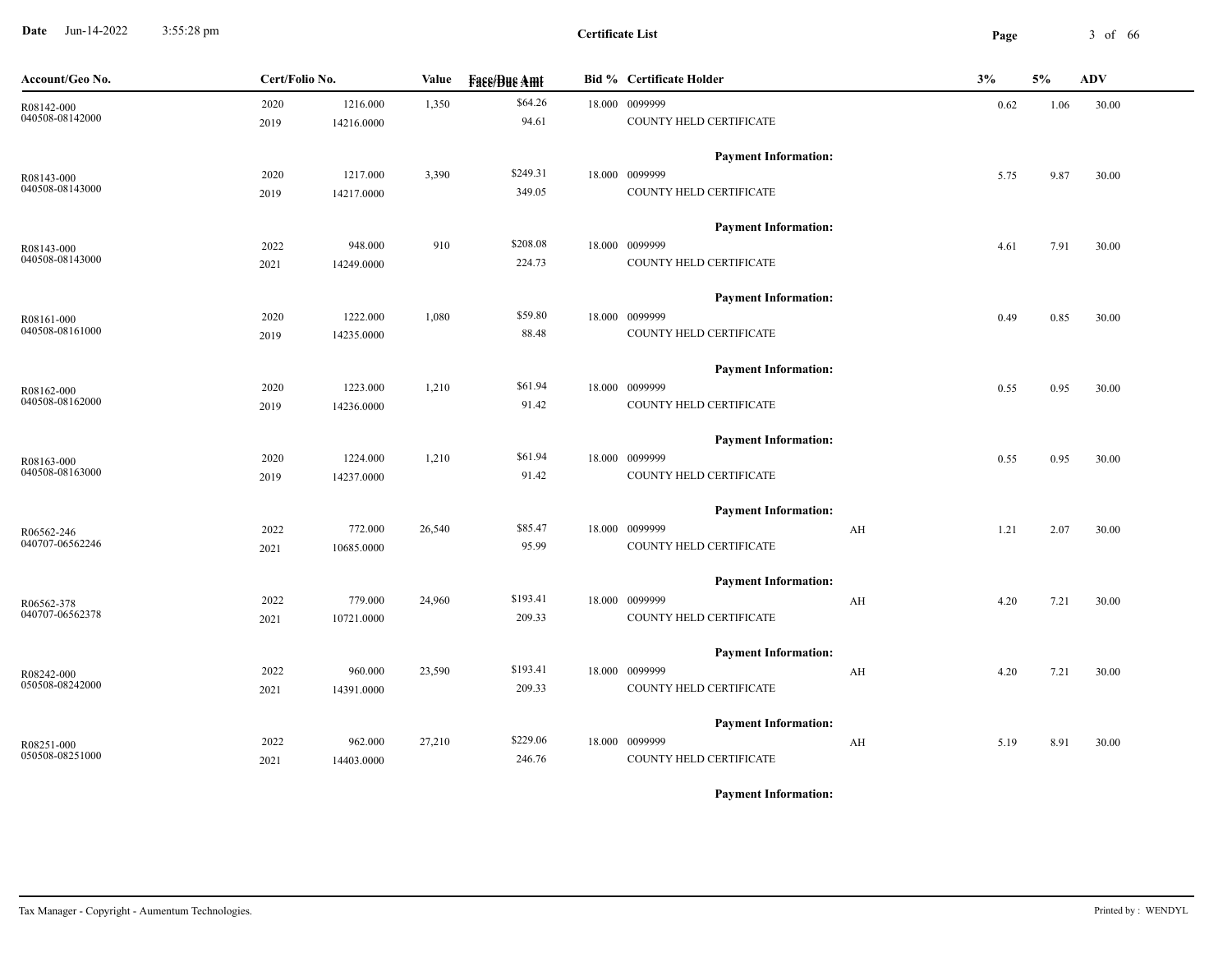**Date** Jun-14-2022 3:55:28 pm **Page** 4 of 66 3:55:28 pm

| Account/Geo No. | Cert/Folio No. |           | Value | <b>Face/Bue Amt</b> | <b>Bid % Certificate Holder</b> | 3%   | 5%   | ADV   |
|-----------------|----------------|-----------|-------|---------------------|---------------------------------|------|------|-------|
| R06230-000      | 2016           | 798.000   | 360   | \$45.21             | 18.000 0099999                  | 0.17 | 0.30 | 27.00 |
| 050607-06230000 | 2015           | 8939.0000 |       | 100.96              | COUNTY HELD CERTIFICATE         |      |      |       |
|                 |                |           |       |                     | <b>Payment Information:</b>     |      |      |       |
| R06230-000      | 2017           | 797.000   | 360   | \$45.18             | 18.000 0099999                  | 0.17 | 0.29 | 27.00 |
| 050607-06230000 | 2016           | 8980.0000 |       | 92.77               | COUNTY HELD CERTIFICATE         |      |      |       |
|                 |                |           |       |                     | <b>Payment Information:</b>     |      |      |       |
| R06230-000      | 2018           | 794.000   | 360   | \$45.07             | 18.000 0099999                  | 0.17 | 0.29 | 27.00 |
| 050607-06230000 | 2017           | 9025.0000 |       | 84.45               | COUNTY HELD CERTIFICATE         |      |      |       |
|                 |                |           |       |                     | <b>Payment Information:</b>     |      |      |       |
| R06230-000      | 2019           | 949.000   | 360   | \$45.03             | 18.000 0099999                  | 0.17 | 0.29 | 27.00 |
| 050607-06230000 | 2018           | 9052.0000 |       | 76.27               | COUNTY HELD CERTIFICATE         |      |      |       |
|                 |                |           |       |                     | <b>Payment Information:</b>     |      |      |       |
| R06230-000      | 2020           | 854.000   | 360   | \$47.93             | 18.000 0099999                  | 0.16 | 0.28 | 30.00 |
| 050607-06230000 | 2019           | 9077.0000 |       | 72.15               | COUNTY HELD CERTIFICATE         |      |      |       |
|                 |                |           |       |                     | <b>Payment Information:</b>     |      |      |       |
| R06230-100      | 2016           | 799.000   | 480   | \$47.30             | 18.000 0099999                  | 0.23 | 0.40 | 27.00 |
| 050607-06230100 | 2015           | 8940.0000 |       | 105.34              | COUNTY HELD CERTIFICATE         |      |      |       |
|                 |                |           |       |                     | <b>Payment Information:</b>     |      |      |       |
| R06230-100      | 2017           | 798.000   | 480   | \$47.24             | 18.000 0099999                  | 0.23 | 0.39 | 27.00 |
| 050607-06230100 | 2016           | 8981.0000 |       | 96.71               | COUNTY HELD CERTIFICATE         |      |      |       |
|                 |                |           |       |                     | <b>Payment Information:</b>     |      |      |       |
| R06230-100      | 2018           | 795.000   | 480   | \$47.10             | 18.000 0099999                  | 0.22 | 0.39 | 27.00 |
| 050607-06230100 | 2017           | 9026.0000 |       | 87.97               | COUNTY HELD CERTIFICATE         |      |      |       |
|                 |                |           |       |                     | <b>Payment Information:</b>     |      |      |       |
| R06230-100      | 2019           | 950.000   | 480   | \$47.03             | 18.000 0099999                  | 0.22 | 0.38 | 27.00 |
| 050607-06230100 | 2018           | 9053.0000 |       | 79.38               | COUNTY HELD CERTIFICATE         |      |      |       |
|                 |                |           |       |                     | <b>Payment Information:</b>     |      |      |       |
| R06230-100      | 2020           | 855.000   | 480   | \$49.92             | 18.000 0099999                  | 0.22 | 0.38 | 30.00 |
| 050607-06230100 | 2019           | 9078.0000 |       | 74.89               | COUNTY HELD CERTIFICATE         |      |      |       |
|                 |                |           |       |                     |                                 |      |      |       |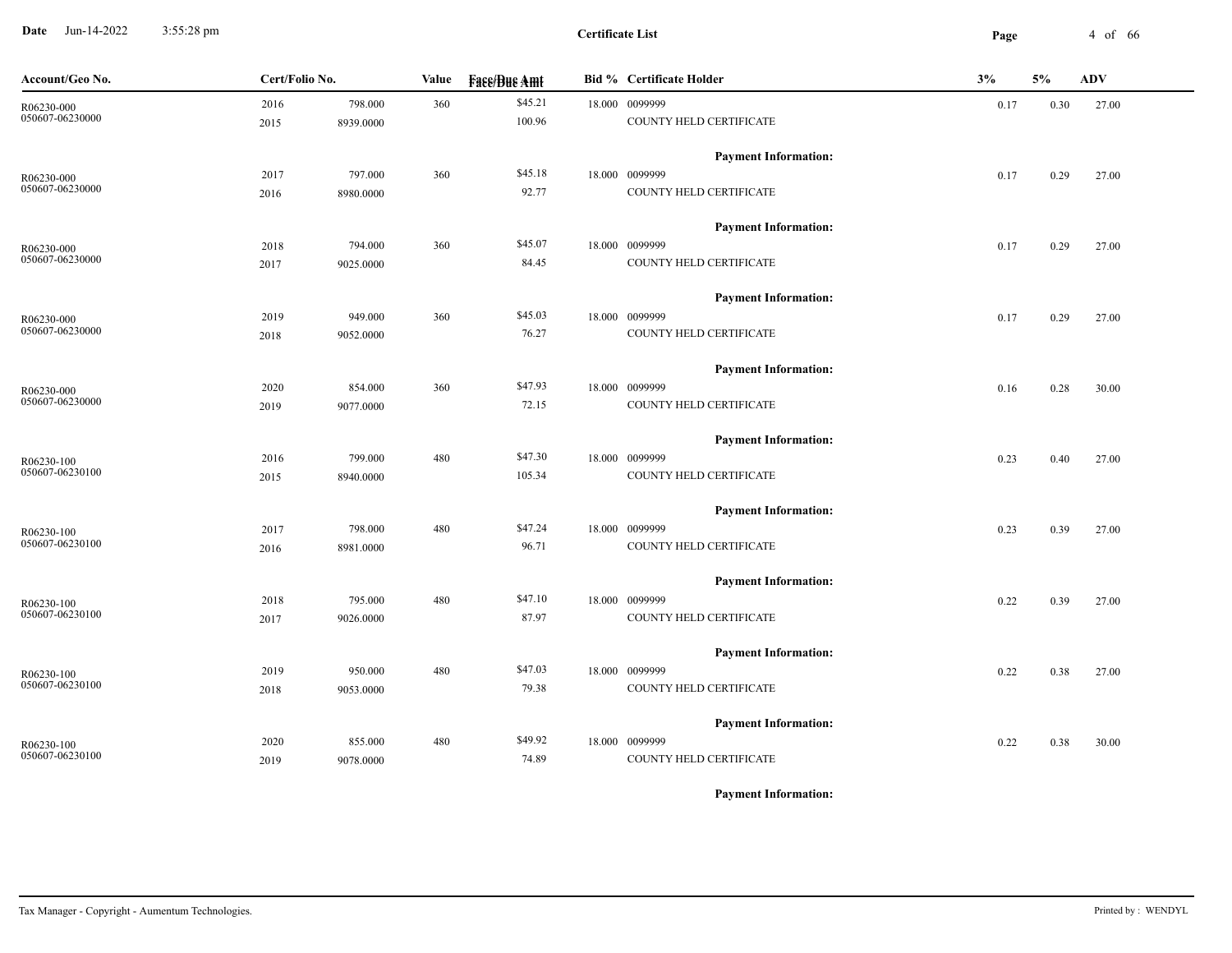**Date** Jun-14-2022 3:55:28 pm **Page** 5 of 66 3:55:28 pm

| Account/Geo No. | Cert/Folio No. |            | Value  | <b>Face/Bue Amt</b> | <b>Bid % Certificate Holder</b> |    | 3%   | 5%   | <b>ADV</b> |
|-----------------|----------------|------------|--------|---------------------|---------------------------------|----|------|------|------------|
| R06234-100      | 2016           | 802.000    | 480    | \$47.30             | 18.000 0099999                  |    | 0.23 | 0.40 | 27.00      |
| 050607-06234100 | 2015           | 8945.0000  |        | 105.34              | COUNTY HELD CERTIFICATE         |    |      |      |            |
|                 |                |            |        |                     | <b>Payment Information:</b>     |    |      |      |            |
| R06234-100      | 2017           | 801.000    | 480    | \$47.24             | 18.000 0099999                  |    | 0.23 | 0.39 | 27.00      |
| 050607-06234100 | 2016           | 8986.0000  |        | 96.71               | COUNTY HELD CERTIFICATE         |    |      |      |            |
|                 |                |            |        |                     | <b>Payment Information:</b>     |    |      |      |            |
| R06234-100      | 2018           | 796.000    | 480    | \$47.10             | 18.000 0099999                  |    | 0.22 | 0.39 | 27.00      |
| 050607-06234100 | 2017           | 9031.0000  |        | 87.97               | COUNTY HELD CERTIFICATE         |    |      |      |            |
|                 |                |            |        |                     | <b>Payment Information:</b>     |    |      |      |            |
| R06234-100      | 2019           | 953.000    | 480    | \$47.03             | 18.000 0099999                  |    | 0.22 | 0.38 | 27.00      |
| 050607-06234100 | 2018           | 9058.0000  |        | 79.38               | COUNTY HELD CERTIFICATE         |    |      |      |            |
|                 |                |            |        |                     | <b>Payment Information:</b>     |    |      |      |            |
| R06234-100      | 2020           | 857.000    | 480    | \$49.92             | 18.000 0099999                  |    | 0.22 | 0.38 | 30.00      |
| 050607-06234100 | 2019           | 9083.0000  |        | 74.89               | COUNTY HELD CERTIFICATE         |    |      |      |            |
|                 |                |            |        |                     | <b>Payment Information:</b>     |    |      |      |            |
| R06238-001      | 2022           | 702.000    | 21,400 | \$193.41            | 18.000 0099999                  | AH | 4.20 | 7.21 | 30.00      |
| 050607-06238001 | 2021           | 9112.0000  |        | 209.33              | COUNTY HELD CERTIFICATE         |    |      |      |            |
|                 |                |            |        |                     | <b>Payment Information:</b>     |    |      |      |            |
| R06240-100      | 2021           | 737.000    | 13,000 | \$193.41            | 18.000 0099999                  | AH | 4.20 | 7.21 | 30.00      |
| 050607-06240100 | 2020           | 9102.0000  |        | 237.37              | COUNTY HELD CERTIFICATE         |    |      |      |            |
|                 |                |            |        |                     | <b>Payment Information:</b>     |    |      |      |            |
| R06240-100      | 2022           | 703.000    | 13,180 | \$193.41            | 18.000 0099999                  | AH | 4.20 | 7.21 | 30.00      |
| 050607-06240100 | 2021           | 9121.0000  |        | 209.33              | COUNTY HELD CERTIFICATE         |    |      |      |            |
|                 |                |            |        |                     | <b>Payment Information:</b>     |    |      |      |            |
| R07309-000      | 2022           | 861.000    | 9,080  | \$193.41            | 18.000 0099999                  | AH | 4.20 | 7.21 | 30.00      |
| 060408-07309000 | 2021           | 12699.0000 |        | 209.33              | COUNTY HELD CERTIFICATE         |    |      |      |            |
|                 |                |            |        |                     | <b>Payment Information:</b>     |    |      |      |            |
| R07324-000      | 2021           | 936.000    | 21,650 | \$193.41            | 18.000 0099999                  | AH | 4.20 | 7.21 | 30.00      |
| 060408-07324000 | 2020           | 12707.0000 |        | 237.37              | COUNTY HELD CERTIFICATE         |    |      |      |            |
|                 |                |            |        |                     | <b>Payment Information:</b>     |    |      |      |            |
| R07324-000      | 2022           | 864.000    | 21,950 | \$193.41            | 18.000 0099999                  | AH | 4.20 | 7.21 | 30.00      |
| 060408-07324000 | 2021           | 12733.0000 |        | 209.33              | COUNTY HELD CERTIFICATE         |    |      |      |            |
|                 |                |            |        |                     |                                 |    |      |      |            |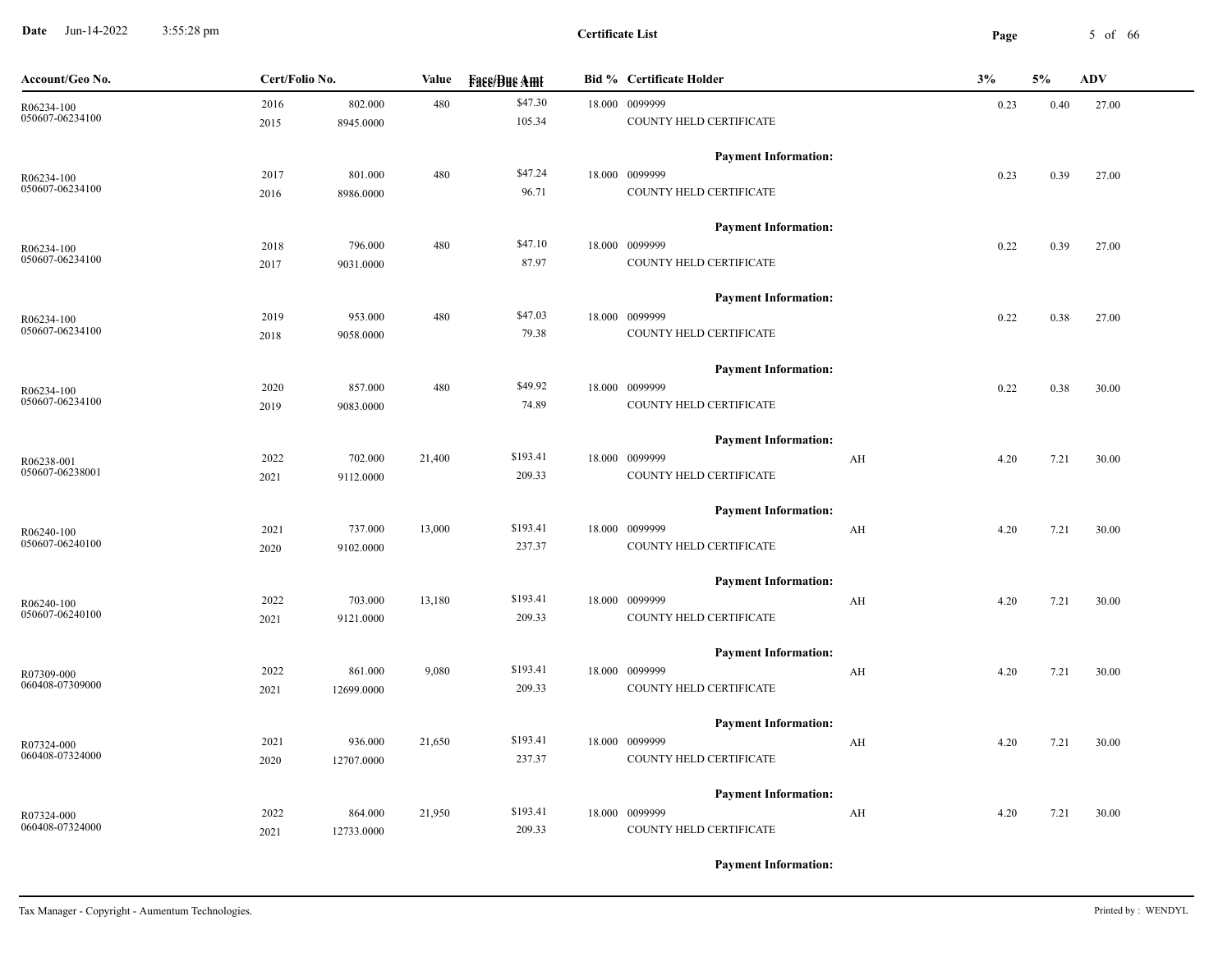**Date** Jun-14-2022 3:55:28 pm **Certificate List Certificate List Page** 6 of 66 3:55:28 pm

| Account/Geo No. | Cert/Folio No. |            | Value  | <b>Fass/Bus Amt</b> | <b>Bid % Certificate Holder</b> |    | 3%    | 5%    | ADV   |
|-----------------|----------------|------------|--------|---------------------|---------------------------------|----|-------|-------|-------|
| R07337-000      | 2022           | 867.000    | 25,370 | \$199.37            | 18.000 0099999                  | AH | 4.37  | 7.49  | 30.00 |
| 060408-07337000 | 2021           | 12747.0000 |        | 215.59              | COUNTY HELD CERTIFICATE         |    |       |       |       |
|                 |                |            |        |                     | <b>Payment Information:</b>     |    |       |       |       |
| R01590-100      | 2016           | 44.000     | 1,440  | \$63.86             | 18.000 0099999                  |    | 0.69  | 1.18  | 27.00 |
| 060506-01590100 | 2015           | 1459.0000  |        | 140.04              | COUNTY HELD CERTIFICATE         |    |       |       |       |
|                 |                |            |        |                     | <b>Payment Information:</b>     |    |       |       |       |
| R01590-100      | 2017           | 44.000     | 1,440  | \$63.71             | 18.000 0099999                  |    | 0.69  | 1.18  | 27.00 |
| 060506-01590100 | 2016           | 1479.0000  |        | 128.25              | COUNTY HELD CERTIFICATE         |    |       |       |       |
|                 |                |            |        |                     | <b>Payment Information:</b>     |    |       |       |       |
| R01590-100      | 2018           | 53.000     | 1,440  | \$63.30             | 18.000 0099999                  |    | 0.67  | 1.16  | 27.00 |
| 060506-01590100 | 2017           | 1487.0000  |        | 116.08              | COUNTY HELD CERTIFICATE         |    |       |       |       |
|                 |                |            |        |                     | <b>Payment Information:</b>     |    |       |       |       |
| R01590-100      | 2019           | 67.000     | 1,440  | \$63.10             | 18.000 0099999                  |    | 0.67  | 1.15  | 27.00 |
| 060506-01590100 | 2018           | 1497.0000  |        | 104.37              | COUNTY HELD CERTIFICATE         |    |       |       |       |
|                 |                |            |        |                     | <b>Payment Information:</b>     |    |       |       |       |
| R01590-100      | 2020           | 56.000     | 1,440  | \$65.74             | 18.000 0099999                  |    | 0.66  | 1.13  | 30.00 |
| 060506-01590100 | 2019           | 1501.0000  |        | 96.64               | COUNTY HELD CERTIFICATE         |    |       |       |       |
|                 |                |            |        |                     | <b>Payment Information:</b>     |    |       |       |       |
| R08289-000      | 2021           | 1061.000   | 23,130 | \$193.41            | 18.000 0099999                  | AH | 4.20  | 7.21  | 30.00 |
| 060508-08289000 | 2020           | 14429.0000 |        | 237.37              | COUNTY HELD CERTIFICATE         |    |       |       |       |
|                 |                |            |        |                     | <b>Payment Information:</b>     |    |       |       |       |
| R08289-000      | 2022           | 966.000    | 23,450 | \$193.41            | 18.000 0099999                  | AH | 4.20  | 7.21  | 30.00 |
| 060508-08289000 | 2021           | 14458.0000 |        | 209.33              | COUNTY HELD CERTIFICATE         |    |       |       |       |
|                 |                |            |        |                     | <b>Payment Information:</b>     |    |       |       |       |
| R08306-000      | 2022           | 970.000    | 19,660 | \$533.48            | 18.000 0099999                  |    | 13.63 | 23.40 | 30.00 |
| 060508-08306000 | 2021           | 14491.0000 |        | 566.40              | COUNTY HELD CERTIFICATE         |    |       |       |       |
|                 |                |            |        |                     | <b>Payment Information:</b>     |    |       |       |       |
| R08309-000      | 2021           | 1065.000   | 25,620 | \$193.41            | 18.000 0099999                  | AH | 4.20  | 7.21  | 30.00 |
| 060508-08309000 | 2020           | 14465.0000 |        | 237.37              | COUNTY HELD CERTIFICATE         |    |       |       |       |
|                 |                |            |        |                     |                                 |    |       |       |       |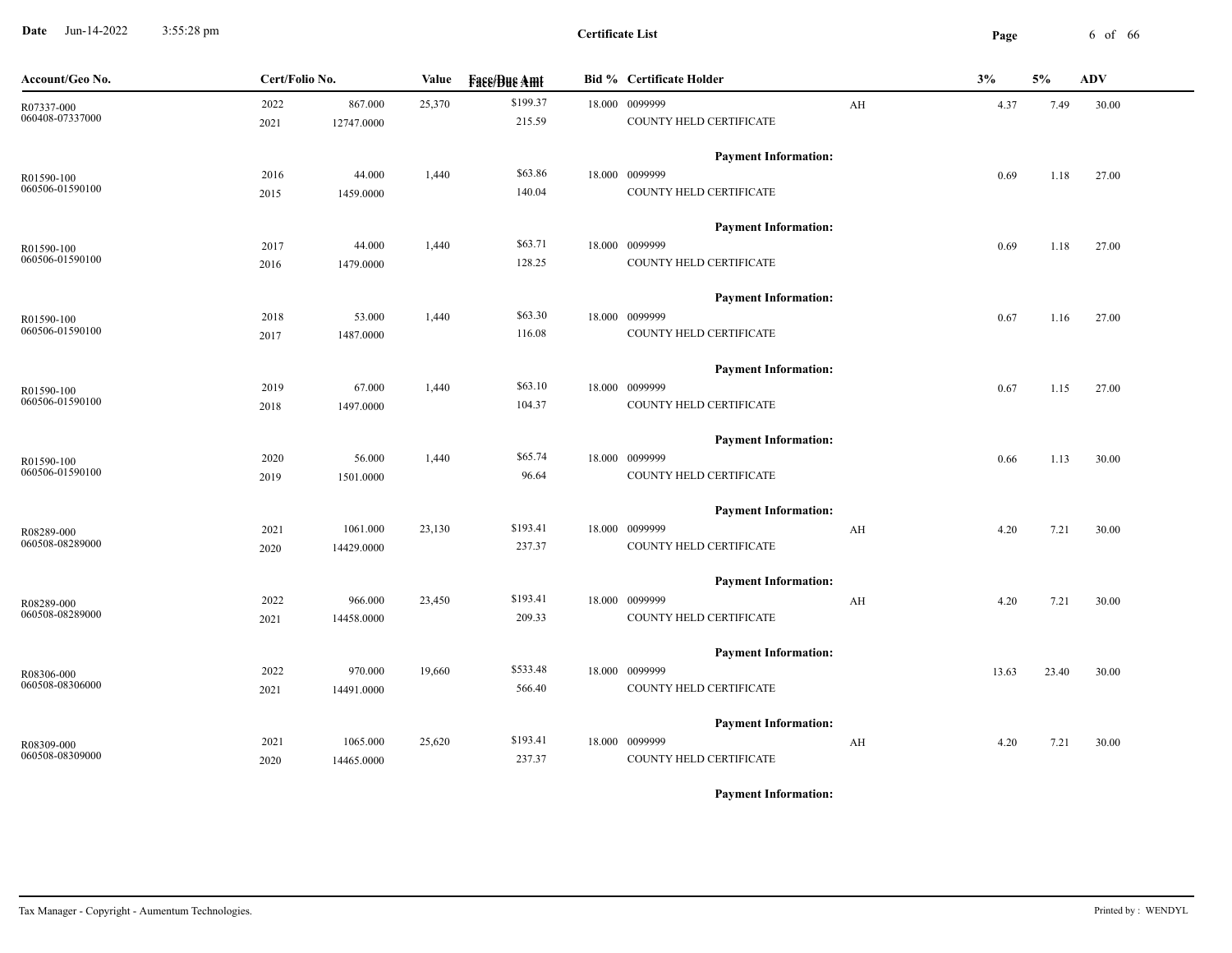**Date** Jun-14-2022 3:55:28 pm **Page** 7 of 66 3:55:28 pm

| Account/Geo No. | Cert/Folio No. |            | Value  | <b>Fase/Bue Amt</b> | <b>Bid % Certificate Holder</b> |                         | 3%    | 5%    | <b>ADV</b> |
|-----------------|----------------|------------|--------|---------------------|---------------------------------|-------------------------|-------|-------|------------|
| R08311-000      | 2021           | 1068.000   | 18,010 | \$193.41            | 18.000 0099999                  | AH                      | 4.20  | 7.21  | 30.00      |
| 060508-08311000 | 2020           | 14468.0000 |        | 237.37              | COUNTY HELD CERTIFICATE         |                         |       |       |            |
|                 |                |            |        |                     | <b>Payment Information:</b>     |                         |       |       |            |
| R08311-000      | 2022           | 971.000    | 18,260 | \$193.41            | 18.000 0099999                  | AH                      | 4.20  | 7.21  | 30.00      |
| 060508-08311000 | 2021           | 14497.0000 |        | 209.33              | COUNTY HELD CERTIFICATE         |                         |       |       |            |
|                 |                |            |        |                     | <b>Payment Information:</b>     |                         |       |       |            |
| R08312-000      | 2022           | 972.000    | 23,730 | \$193.41            | 18.000 0099999                  | AH                      | 4.20  | 7.21  | 30.00      |
| 060508-08312000 | 2021           | 14498.0000 |        | 209.33              | COUNTY HELD CERTIFICATE         |                         |       |       |            |
|                 |                |            |        |                     | <b>Payment Information:</b>     |                         |       |       |            |
| R08323-300      | 2022           | 976.000    | 4,790  | \$119.24            | 18.000 0099999                  |                         | 2.14  | 3.68  | 30.00      |
| 060508-08323300 | 2021           | 14519.0000 |        | 131.45              | COUNTY HELD CERTIFICATE         |                         |       |       |            |
|                 |                |            |        |                     | <b>Payment Information:</b>     |                         |       |       |            |
| R08325-100      | 2022           | 977.000    | 17,560 | \$193.41            | 18.000 0099999                  | AH                      | 4.20  | 7.21  | 30.00      |
| 060508-08325100 | 2021           | 14522.0000 |        | 209.33              | COUNTY HELD CERTIFICATE         |                         |       |       |            |
|                 |                |            |        |                     | <b>Payment Information:</b>     |                         |       |       |            |
| R08347-000      | 2022           | 981.000    | 15,110 | \$924.67            | 18.000 0099999                  |                         | 24.48 | 42.03 | 30.00      |
| 060508-08347000 | 2021           | 14546.0000 |        | 977.15              | COUNTY HELD CERTIFICATE         |                         |       |       |            |
|                 |                |            |        |                     | <b>Payment Information:</b>     |                         |       |       |            |
| R08395-000      | 2021           | 1083.000   | 24,180 | \$193.41            | 18.000 0099999                  | AH                      | 4.20  | 7.21  | 30.00      |
| 060508-08395000 | 2020           | 14565.0000 |        | 237.37              | COUNTY HELD CERTIFICATE         |                         |       |       |            |
|                 |                |            |        |                     | <b>Payment Information:</b>     |                         |       |       |            |
| R08395-000      | 2022           | 985.000    | 24,510 | \$193.41            | 18.000 0099999                  | $\mathbf{A} \mathbf{H}$ | 4.20  | 7.21  | 30.00      |
| 060508-08395000 | 2021           | 14594.0000 |        | 209.33              | COUNTY HELD CERTIFICATE         |                         |       |       |            |
|                 |                |            |        |                     | <b>Payment Information:</b>     |                         |       |       |            |
| R08398-500      | 2019           | 1352.000   | 500    | \$47.36             | 18.000 0099999                  |                         | 0.23  | 0.40  | 27.00      |
| 060508-08398500 | 2018           | 14518.0000 |        | 79.89               | COUNTY HELD CERTIFICATE         |                         |       |       |            |
|                 |                |            |        |                     | <b>Payment Information:</b>     |                         |       |       |            |
| R08398-500      | 2020           | 1264.000   | 500    | \$50.24             | 18.000 0099999                  |                         | 0.23  | 0.39  | 30.00      |
| 060508-08398500 | 2019           | 14561.0000 |        | 75.33               | COUNTY HELD CERTIFICATE         |                         |       |       |            |
|                 |                |            |        |                     | <b>Payment Information:</b>     |                         |       |       |            |
| R08398-500      | 2022           | 986.000    | 500    | \$50.05             | 18.000 0099999                  |                         | 0.22  | 0.38  | 30.00      |
| 060508-08398500 | 2021           | 14598.0000 |        | 58.80               | COUNTY HELD CERTIFICATE         |                         |       |       |            |
|                 |                |            |        |                     |                                 |                         |       |       |            |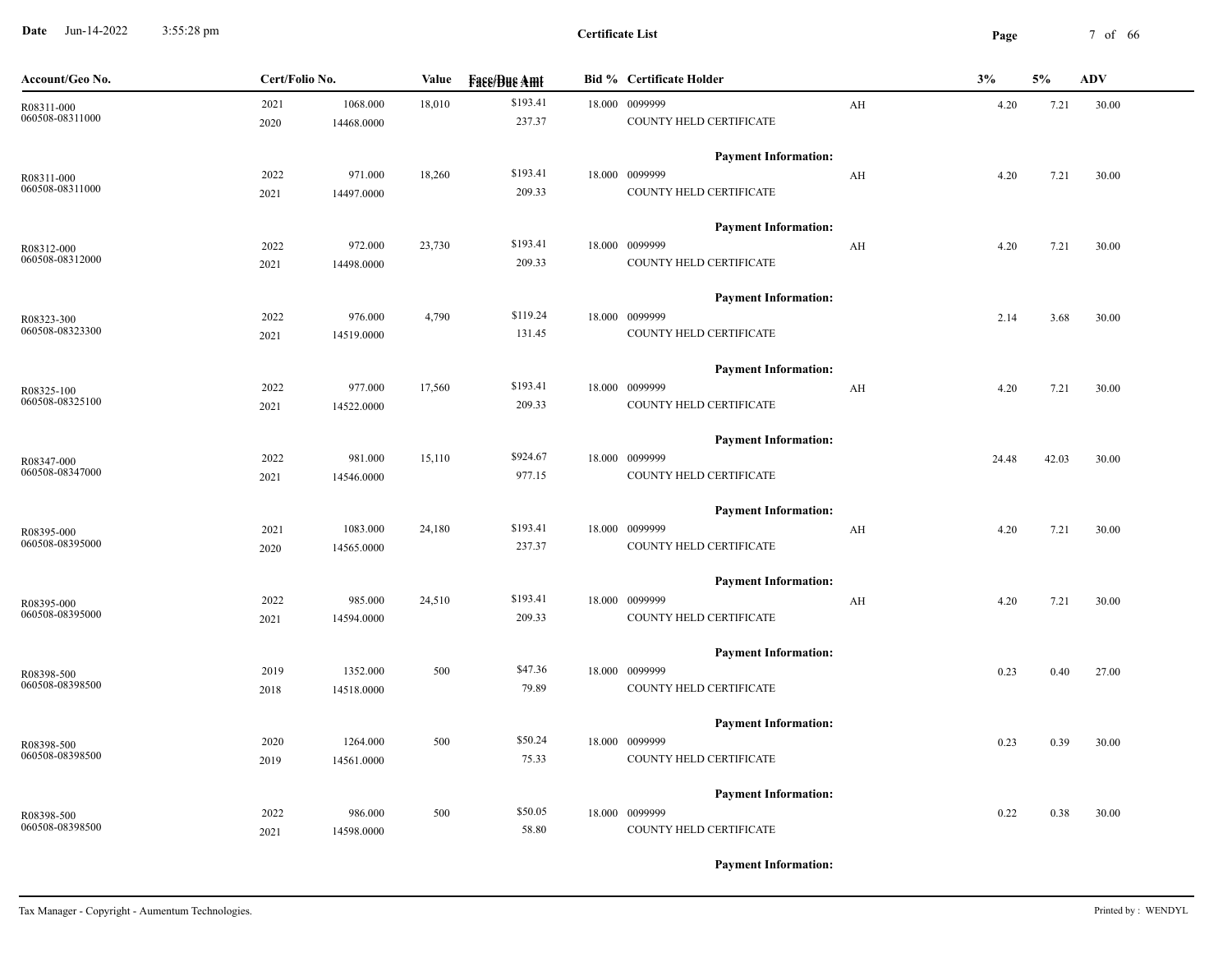**Date** Jun-14-2022 3:55:28 pm **8 of 66 Certificate List Certificate List Page** 8 of 66 3:55:28 pm

| Account/Geo No.               | Cert/Folio No. |            | Value  | <b>Fase/Bue Amt</b> | <b>Bid % Certificate Holder</b> | 3%                              | 5%   | <b>ADV</b> |
|-------------------------------|----------------|------------|--------|---------------------|---------------------------------|---------------------------------|------|------------|
| R06241-100                    | 2016           | 805.000    | 840    | \$53.50             | 18.000 0099999                  | 0.40                            | 0.69 | 27.00      |
| 060607-06241100               | 2015           | 8965.0000  |        | 118.33              | COUNTY HELD CERTIFICATE         |                                 |      |            |
|                               |                |            |        |                     | <b>Payment Information:</b>     |                                 |      |            |
| R06241-100                    | 2017           | 807.000    | 840    | \$53.41             | 18.000 0099999                  | 0.40                            | 0.69 | 27.00      |
| 060607-06241100               | 2016           | 9006.0000  |        | 108.53              | COUNTY HELD CERTIFICATE         |                                 |      |            |
|                               |                |            |        |                     | <b>Payment Information:</b>     |                                 |      |            |
| R06241-100                    | 2018           | 800.000    | 840    | \$53.16             | 18.000 0099999                  | 0.39                            | 0.67 | 27.00      |
| 060607-06241100               | 2017           | 9051.0000  |        | 98.48               | COUNTY HELD CERTIFICATE         |                                 |      |            |
|                               |                |            |        |                     |                                 |                                 |      |            |
|                               |                |            |        |                     | <b>Payment Information:</b>     |                                 |      |            |
| R06241-100                    | 2019           | 956.000    | 840    | \$53.05             | 18.000 0099999                  | 0.39                            | 0.67 | 27.00      |
| 060607-06241100               | 2018           | 9078.0000  |        | 88.74               | COUNTY HELD CERTIFICATE         |                                 |      |            |
|                               |                |            |        |                     | <b>Payment Information:</b>     |                                 |      |            |
| R06241-100                    | 2020           | 859.000    | 840    | \$55.85             | 18.000 0099999                  | 0.38                            | 0.66 | 30.00      |
| 060607-06241100               | 2019           | 9104.0000  |        | 83.04               | COUNTY HELD CERTIFICATE         |                                 |      |            |
|                               |                |            |        |                     | <b>Payment Information:</b>     |                                 |      |            |
|                               | 2020           | 863.000    | 1,130  | \$60.63             | 18.000 0099999                  | 0.52                            | 0.89 | 30.00      |
| R06244-010<br>060607-06244010 | 2019           | 9112.0000  |        | 89.62               | COUNTY HELD CERTIFICATE         |                                 |      |            |
|                               |                |            |        |                     |                                 |                                 |      |            |
|                               |                |            |        |                     | <b>Payment Information:</b>     |                                 |      |            |
| R09414-075                    | 2022           | 1077.000   | 23,910 | \$193.41            | 18.000 0099999                  | $\mathbf{A} \mathbf{H}$<br>4.20 | 7.21 | 30.00      |
| 070809-09414075               | 2021           | 16631.0000 |        | 209.33              | COUNTY HELD CERTIFICATE         |                                 |      |            |
|                               |                |            |        |                     | <b>Payment Information:</b>     |                                 |      |            |
| R09414-100                    | 2022           | 1078.000   | 25,320 | \$198.58            | 18.000 0099999                  | AH<br>4.34                      | 7.46 | 30.00      |
| 070809-09414100               | 2021           | 16632.0000 |        | 214.76              | COUNTY HELD CERTIFICATE         |                                 |      |            |
|                               |                |            |        |                     | <b>Payment Information:</b>     |                                 |      |            |
| R01098-136                    | 2020           | 14.000     | 2,720  | \$86.85             | 18.000 0099999                  | 1.24                            | 2.14 | 30.00      |
| 080404-01098136               | 2019           | 250.0000   |        | 125.67              | COUNTY HELD CERTIFICATE         |                                 |      |            |
|                               |                |            |        |                     |                                 |                                 |      |            |
|                               |                |            |        | \$66.50             | <b>Payment Information:</b>     |                                 |      |            |
| R01098-155<br>080404-01098155 | 2018           | 13.000     | 1,630  |                     | 18.000 0099999                  | 0.76                            | 1.31 | 27.00      |
|                               | 2017           | 262.0000   |        | 121.63              | COUNTY HELD CERTIFICATE         |                                 |      |            |
|                               |                |            |        |                     | <b>Payment Information:</b>     |                                 |      |            |
| R01098-155                    | 2020           | 15.000     | 1,630  | \$68.90             | 18.000 0099999                  | 0.75                            | 1.28 | 30.00      |
| 080404-01098155               | 2019           | 263.0000   |        | 100.99              | COUNTY HELD CERTIFICATE         |                                 |      |            |
|                               |                |            |        |                     |                                 |                                 |      |            |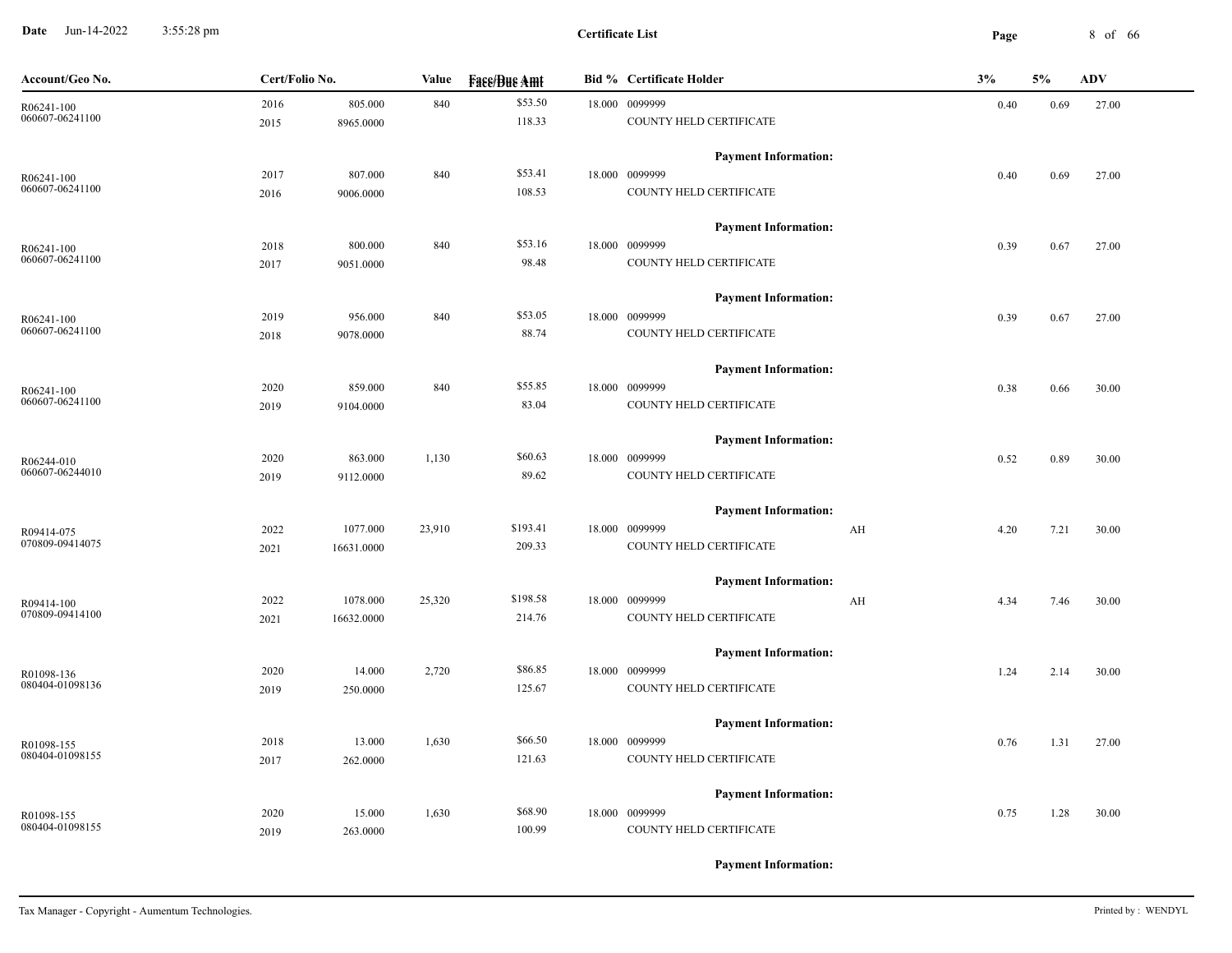**Date** Jun-14-2022 3:55:28 pm **Page** 9 of 66 3:55:28 pm

| Account/Geo No.               | Cert/Folio No. |                      | Value  | <b>Fase/Bue Amt</b> | <b>Bid % Certificate Holder</b>               |                         | 3%    | 5%    | <b>ADV</b> |
|-------------------------------|----------------|----------------------|--------|---------------------|-----------------------------------------------|-------------------------|-------|-------|------------|
| R02217-150<br>080407-02217150 | 2022<br>2021   | 120.000<br>3128.0000 | 51,450 | \$183.59<br>199.02  | 18.000 0099999<br>COUNTY HELD CERTIFICATE     | AH                      | 3.93  | 6.74  | 30.00      |
|                               |                |                      |        |                     | <b>Payment Information:</b>                   |                         |       |       |            |
| R02218-110                    | 2022           | 122.000              | 18,790 | \$193.41            | 18.000 0099999                                | $\mathbf{A} \mathbf{H}$ | 4.20  | 7.21  | 30.00      |
| 080407-02218110               | 2021           | 3159.0000            |        | 209.33              | COUNTY HELD CERTIFICATE                       |                         |       |       |            |
|                               |                |                      |        |                     | <b>Payment Information:</b>                   |                         |       |       |            |
| R02223-200                    | 2022           | 123.000              | 11,260 | \$193.41            | 18.000 0099999                                | AH                      | 4.20  | 7.21  | 30.00      |
| 080407-02223200               | 2021           | 3191.0000            |        | 209.33              | COUNTY HELD CERTIFICATE                       |                         |       |       |            |
|                               |                |                      |        |                     | <b>Payment Information:</b>                   |                         |       |       |            |
| R02253-000<br>090407-02253000 | 2021           | 149.000              | 17,400 | \$193.41            | 18.000 0099999                                | AH                      | 4.20  | 7.21  | 30.00      |
|                               | 2020           | 3236.0000            |        | 237.37              | COUNTY HELD CERTIFICATE                       |                         |       |       |            |
|                               |                |                      |        |                     | <b>Payment Information:</b>                   |                         |       |       |            |
| R02253-000<br>090407-02253000 | 2022           | 126.000              | 17,640 | \$193.41            | 18.000 0099999                                | AH                      | 4.20  | 7.21  | 30.00      |
|                               | 2021           | 3237.0000            |        | 209.33              | COUNTY HELD CERTIFICATE                       |                         |       |       |            |
|                               |                |                      |        |                     | <b>Payment Information:</b>                   |                         |       |       |            |
| R02273-010<br>090407-02273010 | 2022           | 128.000              | 11,350 | \$193.41            | 18.000 0099999                                | AH                      | 4.20  | 7.21  | 30.00      |
|                               | 2021           | 3258.0000            |        | 209.33              | COUNTY HELD CERTIFICATE                       |                         |       |       |            |
|                               |                |                      |        |                     | <b>Payment Information:</b>                   |                         |       |       |            |
| R06265-000<br>090607-06265000 | 2020           | 866.000              | 1,430  | \$65.58             | 18.000 0099999                                |                         | 0.65  | 1.12  | 30.00      |
|                               | 2019           | 9149.0000            |        | 96.42               | COUNTY HELD CERTIFICATE                       |                         |       |       |            |
|                               |                |                      |        |                     | <b>Payment Information:</b>                   |                         |       |       |            |
| R06578-115<br>100707-06578115 | 2021           | 840.000              | 17,220 | \$193.41            | 18.000 0099999                                | AH                      | 4.20  | 7.21  | 30.00      |
|                               | 2020           | 10917.0000           |        | 237.37              | COUNTY HELD CERTIFICATE                       |                         |       |       |            |
|                               |                |                      |        | \$193.41            | <b>Payment Information:</b>                   |                         |       |       |            |
| R06578-115<br>100707-06578115 | 2022           | 789.000              | 17,460 | 209.33              | 18.000 0099999                                | AH                      | 4.20  | 7.21  | 30.00      |
|                               | 2021           | 10938.0000           |        |                     | COUNTY HELD CERTIFICATE                       |                         |       |       |            |
|                               | 2021           | 863.000              | 24,970 | \$193.41            | <b>Payment Information:</b><br>18.000 0099999 | AH                      |       |       |            |
| R06578-414<br>100707-06578414 |                |                      |        | 237.37              | COUNTY HELD CERTIFICATE                       |                         | 4.20  | 7.21  | 30.00      |
|                               | 2020           | 11198.0000           |        |                     |                                               |                         |       |       |            |
|                               |                |                      |        |                     | <b>Payment Information:</b>                   |                         |       |       |            |
| R09325-000<br>100709-09325000 | 2022           | 1076.000             | 20,700 | \$860.91<br>910.21  | 18.000 0099999<br>COUNTY HELD CERTIFICATE     |                         | 22.72 | 39.00 | 30.00      |
|                               | 2021           | 16503.0000           |        |                     |                                               |                         |       |       |            |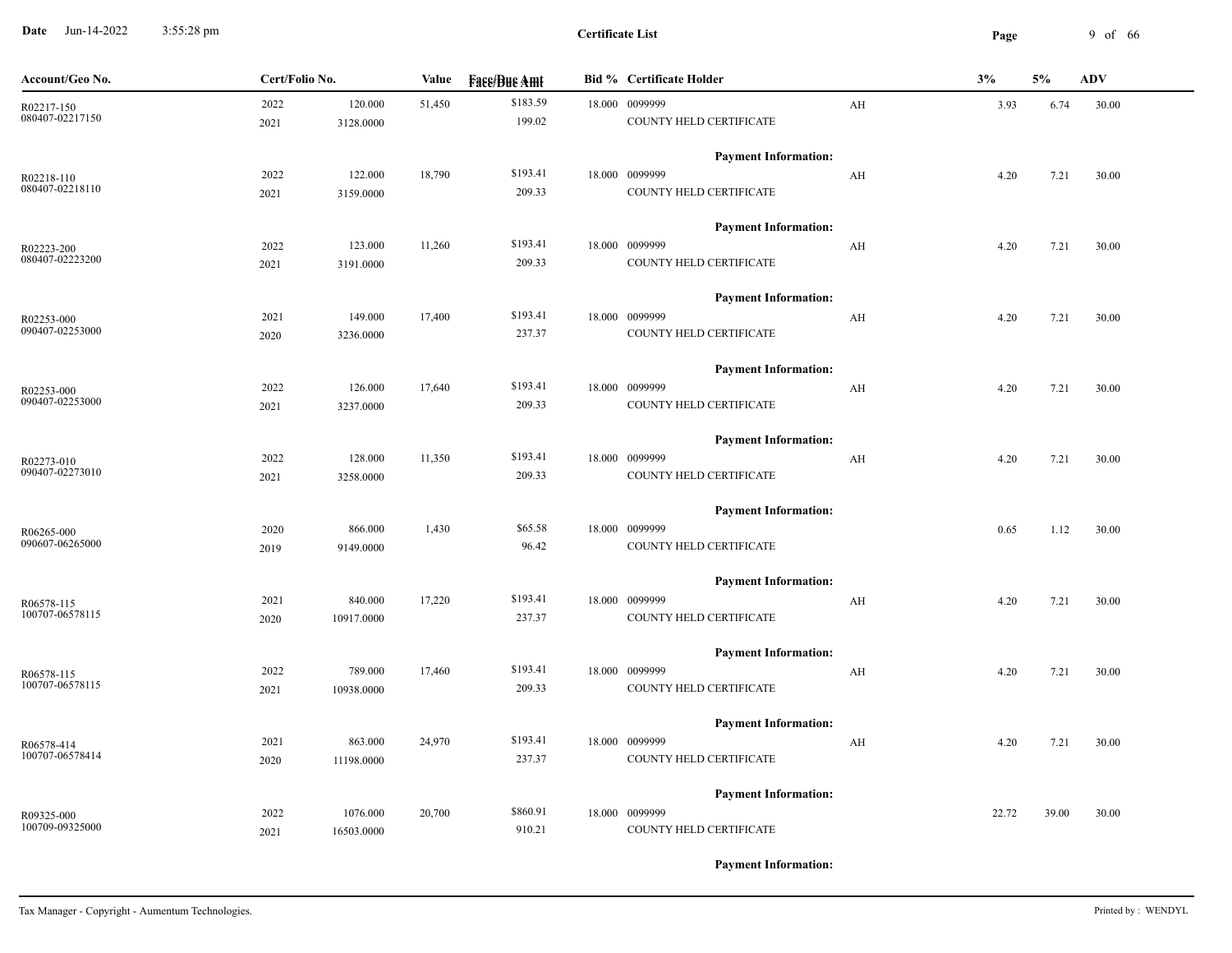**Date** Jun-14-2022 3:55:28 pm **Page** 10 of 66 3:55:28 pm

| Account/Geo No. | Cert/Folio No. |           | Value  | <b>Face/Bue Amt</b> | Bid % Certificate Holder    |    | 3%   | 5%    | <b>ADV</b> |
|-----------------|----------------|-----------|--------|---------------------|-----------------------------|----|------|-------|------------|
| R02359-600      | 2022           | 133.000   | 23,320 | \$243.88            | 18.000 0099999              | AH | 5.60 | 9.61  | 30.00      |
| 110407-02359600 | 2021           | 3447.0000 |        | 262.32              | COUNTY HELD CERTIFICATE     |    |      |       |            |
|                 |                |           |        |                     | <b>Payment Information:</b> |    |      |       |            |
| R02379-100      | 2020           | 236.000   | 8,750  | \$337.71            | 18.000 0099999              |    | 8.20 | 14.08 | 30.00      |
| 110407-02379100 | 2019           | 3481.0000 |        | 470.60              | COUNTY HELD CERTIFICATE     |    |      |       |            |
|                 |                |           |        |                     | <b>Payment Information:</b> |    |      |       |            |
| R01601-200      | 2016           | 45.000    | 1,350  | \$62.31             | 18.000 0099999              |    | 0.65 | 1.11  | 27.00      |
| 110506-01601200 | 2015           | 1489.0000 |        | 136.79              | COUNTY HELD CERTIFICATE     |    |      |       |            |
|                 |                |           |        |                     | <b>Payment Information:</b> |    |      |       |            |
| R01601-200      | 2017           | 46.000    | 1,350  | \$62.15             | 18.000 0099999              |    | 0.64 | 1.10  | 27.00      |
| 110506-01601200 | 2016           | 1509.0000 |        | 125.27              | COUNTY HELD CERTIFICATE     |    |      |       |            |
|                 |                |           |        |                     | <b>Payment Information:</b> |    |      |       |            |
| R01601-200      | 2018           | 55.000    | 1,350  | \$61.77             | 18.000 0099999              |    | 0.63 | 1.08  | 27.00      |
| 110506-01601200 | 2017           | 1517.0000 |        | 113.42              | COUNTY HELD CERTIFICATE     |    |      |       |            |
|                 |                |           |        |                     | <b>Payment Information:</b> |    |      |       |            |
| R01601-200      | 2019           | 69.000    | 1,350  | \$61.59             | 18.000 0099999              |    | 0.63 | 1.08  | 27.00      |
| 110506-01601200 | 2018           | 1528.0000 |        | 102.02              | COUNTY HELD CERTIFICATE     |    |      |       |            |
|                 |                |           |        |                     | <b>Payment Information:</b> |    |      |       |            |
| R01601-200      | 2020           | 58.000    | 1,350  | \$64.26             | 18.000 0099999              |    | 0.62 | 1.06  | 30.00      |
| 110506-01601200 | 2019           | 1532.0000 |        | 94.61               | COUNTY HELD CERTIFICATE     |    |      |       |            |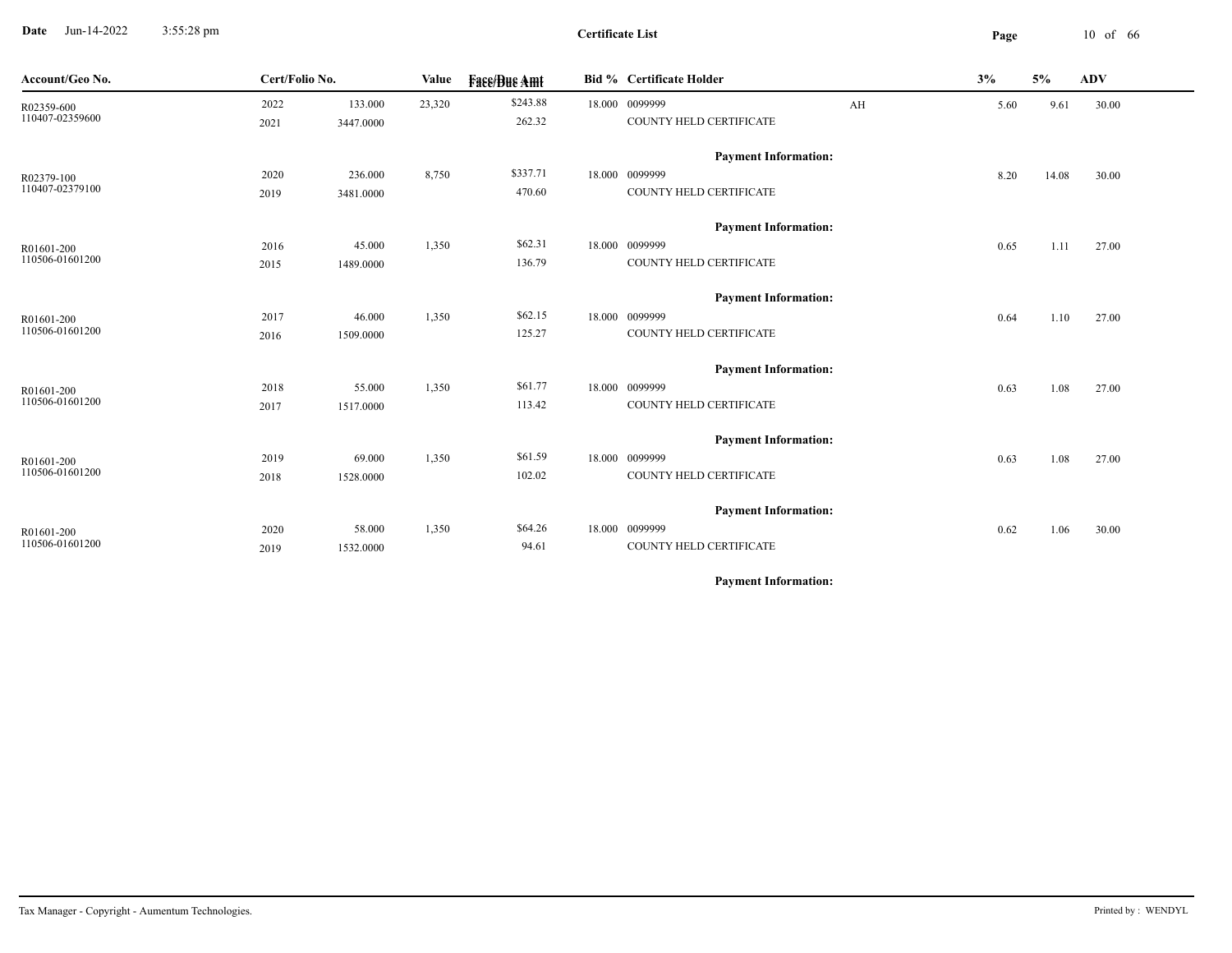**Date** Jun-14-2022 3:55:28 pm **Page** 11 of 66 3:55:28 pm

**Certificate List**

| Account/Geo No. | Cert/Folio No. |           | Value  | <b>Fass/Bus Amt</b> | <b>Bid % Certificate Holder</b> | 3%         | 5%   | ADV   |
|-----------------|----------------|-----------|--------|---------------------|---------------------------------|------------|------|-------|
| R01601-400      | 2016           | 46.000    | 1,800  | \$70.09             | 18.000 0099999                  | 0.86       | 1.48 | 27.00 |
| 110506-01601400 | 2015           | 1491.0000 |        | 153.09              | COUNTY HELD CERTIFICATE         |            |      |       |
|                 |                |           |        |                     | <b>Payment Information:</b>     |            |      |       |
| R01601-400      | 2017           | 47.000    | 1,800  | \$69.89             | 18.000 0099999                  | 0.86       | 1.47 | 27.00 |
| 110506-01601400 | 2016           | 1511.0000 |        | 140.09              | COUNTY HELD CERTIFICATE         |            |      |       |
|                 |                |           |        |                     | <b>Payment Information:</b>     |            |      |       |
| R01601-400      | 2018           | 56.000    | 1,800  | \$69.37             | 18.000 0099999                  | 0.84       | 1.45 | 27.00 |
| 110506-01601400 | 2017           | 1519.0000 |        | 126.61              | COUNTY HELD CERTIFICATE         |            |      |       |
|                 |                |           |        |                     | <b>Payment Information:</b>     |            |      |       |
| R01601-400      | 2019           | 71.000    | 1,800  | \$69.12             | 18.000 0099999                  | 0.84       | 1.43 | 27.00 |
| 110506-01601400 | 2018           | 1530.0000 |        | 113.73              | COUNTY HELD CERTIFICATE         |            |      |       |
|                 |                |           |        |                     | <b>Payment Information:</b>     |            |      |       |
| R01601-400      | 2020           | 59.000    | 1,800  | \$71.69             | 18.000 0099999                  | 0.82       | 1.41 | 30.00 |
| 110506-01601400 | 2019           | 1534.0000 |        | 104.82              | COUNTY HELD CERTIFICATE         |            |      |       |
|                 |                |           |        |                     | <b>Payment Information:</b>     |            |      |       |
| R02408-500      | 2022           | 142.000   | 10,310 | \$243.88            | 18.000 0099999                  | AH<br>5.60 | 9.61 | 30.00 |
| 120407-02408500 | 2021           | 3543.0000 |        | 262.32              | COUNTY HELD CERTIFICATE         |            |      |       |
|                 |                |           |        |                     | <b>Payment Information:</b>     |            |      |       |
| R02408-725      | 2022           | 143.000   | 9,490  | \$193.41            | 18.000 0099999                  | AH<br>4.20 | 7.21 | 30.00 |
| 120407-02408725 | 2021           | 3550.0000 |        | 209.33              | COUNTY HELD CERTIFICATE         |            |      |       |
|                 |                |           |        |                     | <b>Payment Information:</b>     |            |      |       |
| R02414-430      | 2021           | 168.000   | 8,060  | \$193.41            | 18.000 0099999                  | AH<br>4.20 | 7.21 | 30.00 |
| 120407-02414430 | 2020           | 3573.0000 |        | 237.37              | COUNTY HELD CERTIFICATE         |            |      |       |
|                 |                |           |        |                     | <b>Payment Information:</b>     |            |      |       |
| R02417-200      | 2022           | 149.000   | 28,320 | \$246.95            | 18.000 0099999                  | AH<br>5.69 | 9.76 | 30.00 |
| 120407-02417200 | 2021           | 3600.0000 |        | 265.55              | COUNTY HELD CERTIFICATE         |            |      |       |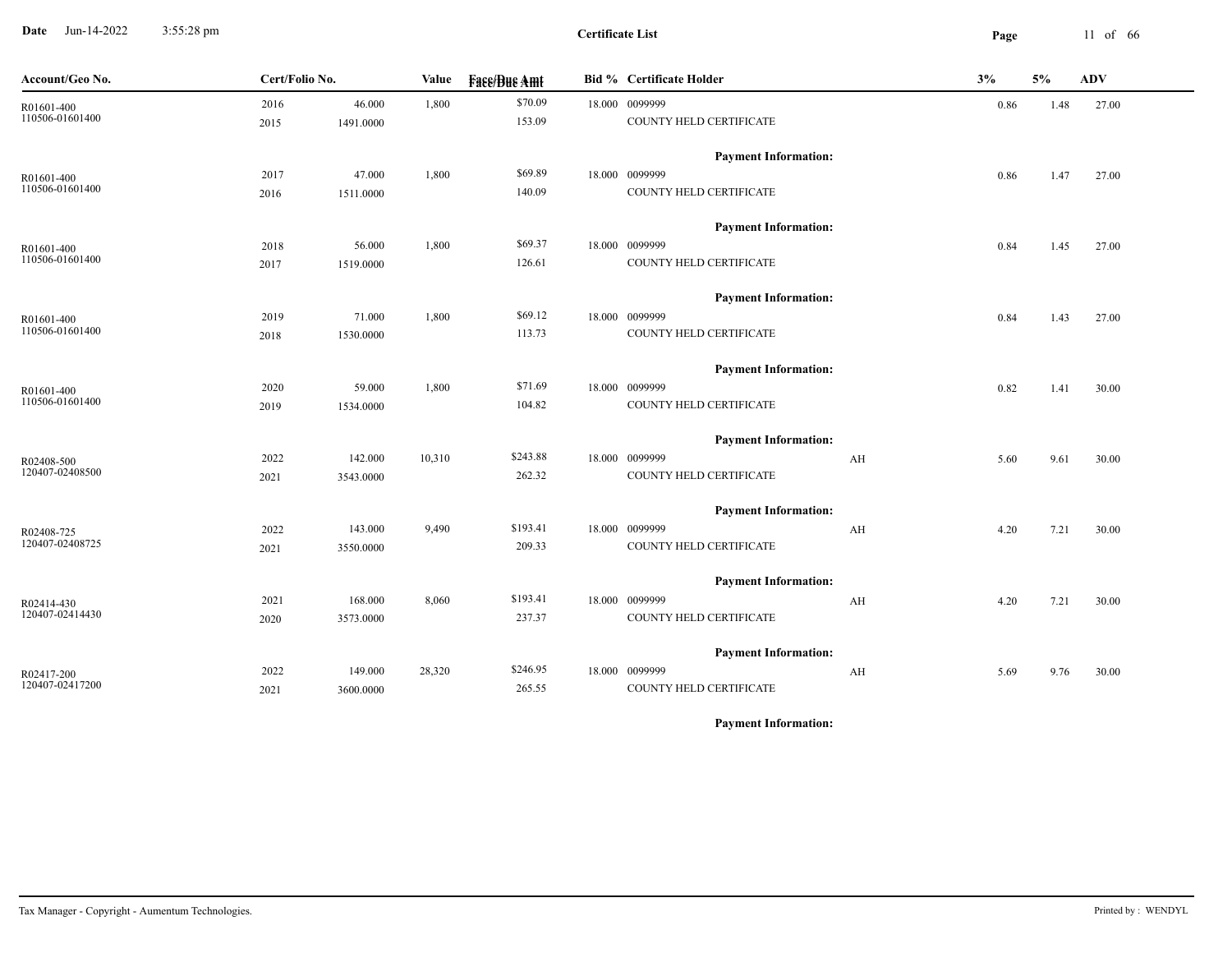**Date** Jun-14-2022 3:55:28 pm **Page** 12 of 66 3:55:28 pm

| Account/Geo No. | Cert/Folio No. |           | <b>Value</b> | <b>Fase/Bue Amt</b> | <b>Bid % Certificate Holder</b> | 3%         | 5%   | <b>ADV</b> |
|-----------------|----------------|-----------|--------------|---------------------|---------------------------------|------------|------|------------|
| R01605-200      | 2016           | 47.000    | 1,440        | \$63.86             | 18.000 0099999                  | 0.69       | 1.18 | 27.00      |
| 120506-01605200 | 2015           | 1495.0000 |              | 140.04              | COUNTY HELD CERTIFICATE         |            |      |            |
|                 |                |           |              |                     | <b>Payment Information:</b>     |            |      |            |
| R01605-200      | 2017           | 48.000    | 1,440        | \$63.71             | 18.000 0099999                  | 0.69       | 1.18 | 27.00      |
| 120506-01605200 | 2016           | 1515.0000 |              | 128.25              | COUNTY HELD CERTIFICATE         |            |      |            |
|                 |                |           |              |                     | <b>Payment Information:</b>     |            |      |            |
| R01605-200      | 2018           | 57.000    | 1,440        | \$63.30             | 18.000 0099999                  | 0.67       | 1.16 | 27.00      |
| 120506-01605200 | 2017           | 1523.0000 |              | 116.08              | COUNTY HELD CERTIFICATE         |            |      |            |
|                 |                |           |              |                     | <b>Payment Information:</b>     |            |      |            |
| R01605-200      | 2019           | 72.000    | 1,440        | \$63.10             | 18.000 0099999                  | 0.67       | 1.15 | 27.00      |
| 120506-01605200 | 2018           | 1534.0000 |              | 104.37              | COUNTY HELD CERTIFICATE         |            |      |            |
|                 |                |           |              |                     | <b>Payment Information:</b>     |            |      |            |
| R01605-200      | 2020           | 60.000    | 1,440        | \$65.74             | 18.000 0099999                  | 0.66       | 1.13 | 30.00      |
| 120506-01605200 | 2019           | 1538.0000 |              | 96.64               | COUNTY HELD CERTIFICATE         |            |      |            |
|                 |                |           |              |                     | <b>Payment Information:</b>     |            |      |            |
| R01605-400      | 2016           | 48.000    | 1,920        | \$72.16             | 18.000 0099999                  | 0.92       | 1.58 | 27.00      |
| 120506-01605400 | 2015           | 1497.0000 |              | 157.43              | COUNTY HELD CERTIFICATE         |            |      |            |
|                 |                |           |              |                     | <b>Payment Information:</b>     |            |      |            |
| R01605-400      | 2017           | 49.000    | 1,920        | \$71.94             | 18.000 0099999                  | 0.91       | 1.57 | 27.00      |
| 120506-01605400 | 2016           | 1517.0000 |              | 144.02              | COUNTY HELD CERTIFICATE         |            |      |            |
|                 |                |           |              |                     | <b>Payment Information:</b>     |            |      |            |
| R01605-400      | 2018           | 58.000    | 1,920        | \$71.39             | 18.000 0099999                  | 0.90       | 1.54 | 27.00      |
| 120506-01605400 | 2017           | 1525.0000 |              | 130.11              | COUNTY HELD CERTIFICATE         |            |      |            |
|                 |                |           |              |                     | <b>Payment Information:</b>     |            |      |            |
| R01605-400      | 2019           | 74.000    | 1,920        | \$71.13             | 18.000 0099999                  | 0.89       | 1.53 | 27.00      |
| 120506-01605400 | 2018           | 1536.0000 |              | 116.86              | COUNTY HELD CERTIFICATE         |            |      |            |
|                 |                |           |              |                     | <b>Payment Information:</b>     |            |      |            |
| R01605-400      | 2020           | 61.000    | 1,920        | \$73.68             | 18.000 0099999                  | 0.88       | 1.51 | 30.00      |
| 120506-01605400 | 2019           | 1540.0000 |              | 107.56              | COUNTY HELD CERTIFICATE         |            |      |            |
|                 |                |           |              |                     | <b>Payment Information:</b>     |            |      |            |
| R06067-620      | 2022           | 681.000   | 23,520       | \$193.41            | 18.000 0099999                  | AH<br>4.20 | 7.21 | 30.00      |
| 120507-06067620 | 2021           | 8672.0000 |              | 209.33              | COUNTY HELD CERTIFICATE         |            |      |            |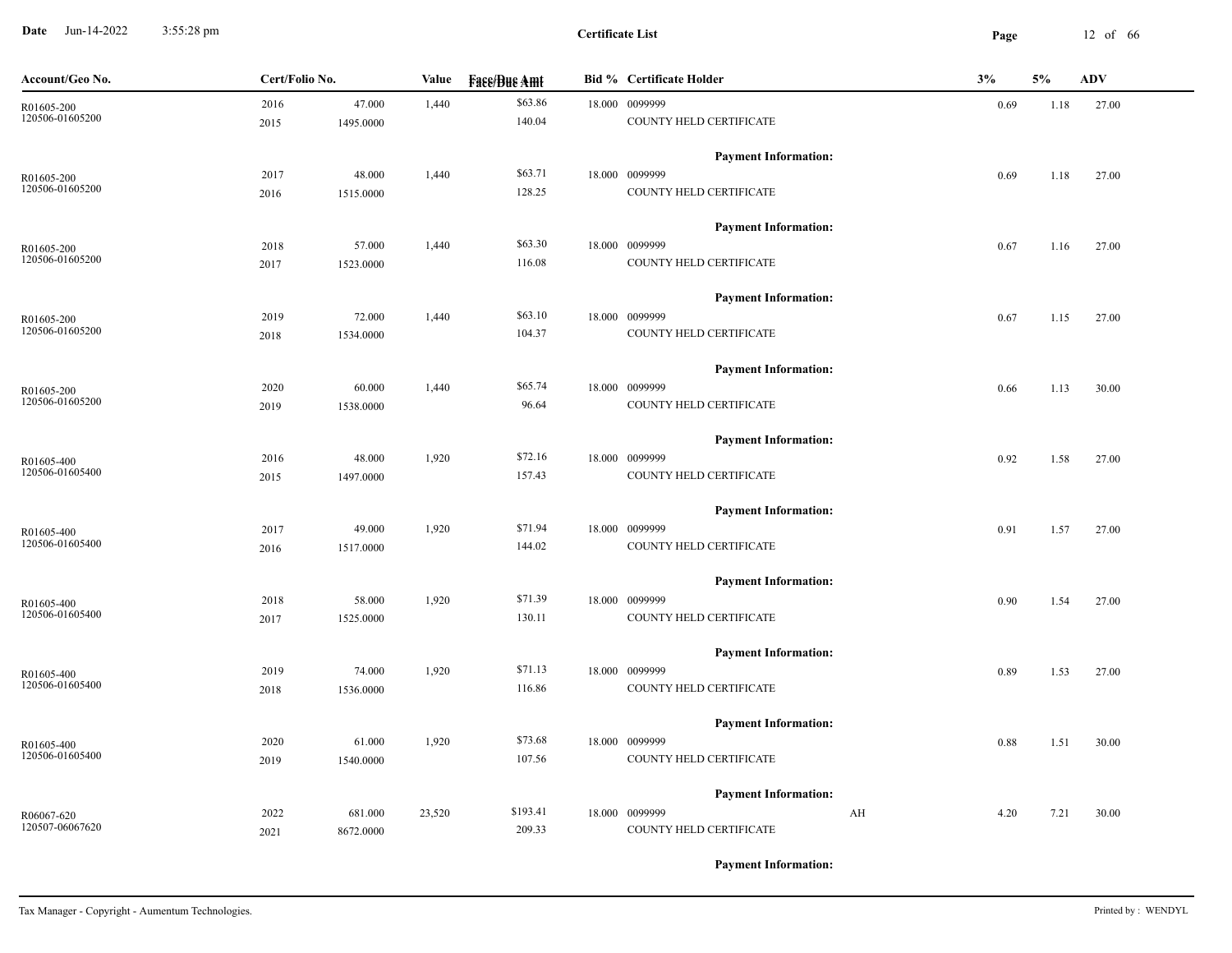**Date** Jun-14-2022 3:55:28 pm **Page** 13 of 66 3:55:28 pm

| Account/Geo No.               | Cert/Folio No. |                      | <b>Value</b> | <b>Fass/Bus Amt</b> | <b>Bid % Certificate Holder</b>           |    | 3%   | 5%   | <b>ADV</b> |
|-------------------------------|----------------|----------------------|--------------|---------------------|-------------------------------------------|----|------|------|------------|
| R02442-000<br>130407-02442000 | 2021<br>2020   | 174.000<br>3654.0000 | 101,360      | \$193.41<br>237.37  | 18.000 0099999<br>COUNTY HELD CERTIFICATE | AH | 4.20 | 7.21 | 30.00      |
|                               |                |                      |              |                     | <b>Payment Information:</b>               |    |      |      |            |
| R02442-000                    | 2022           | 153.000              | 102,770      | \$193.41            | 18.000 0099999                            | AH | 4.20 | 7.21 | 30.00      |
| 130407-02442000               | 2021           | 3662.0000            |              | 209.33              | COUNTY HELD CERTIFICATE                   |    |      |      |            |
|                               |                |                      |              |                     | <b>Payment Information:</b>               |    |      |      |            |
| R02452-010                    | 2020           | 260.000              | 1,120        | \$60.47             | 18.000 0099999                            |    | 0.51 | 0.88 | 30.00      |
| 130407-02452010               | 2019           | 3678.0000            |              | 89.40               | COUNTY HELD CERTIFICATE                   |    |      |      |            |
|                               |                |                      |              |                     | <b>Payment Information:</b>               |    |      |      |            |
| R02452-010<br>130407-02452010 | 2022           | 155.000              | 1,230        | \$62.03             | 18.000 0099999                            |    | 0.56 | 0.95 | 30.00      |
|                               | 2021           | 3681.0000            |              | 71.38               | COUNTY HELD CERTIFICATE                   |    |      |      |            |
|                               |                |                      |              |                     | <b>Payment Information:</b>               |    |      |      |            |
| R02461-000                    | 2020           | 265.000              | 2,940        | \$90.47             | 18.000 0099999                            |    | 1.34 | 2.31 | 30.00      |
| 130407-02461000               | 2019           | 3712.0000            |              | 130.65              | COUNTY HELD CERTIFICATE                   |    |      |      |            |
|                               |                |                      |              |                     | <b>Payment Information:</b>               |    |      |      |            |
| R01606-100                    | 2016           | 49.000               | 1,080        | \$57.65             | 18.000 0099999                            |    | 0.52 | 0.89 | 27.00      |
| 130506-01606100               | 2015           | 1502.0000            |              | 127.03              | COUNTY HELD CERTIFICATE                   |    |      |      |            |
|                               |                |                      |              |                     | <b>Payment Information:</b>               |    |      |      |            |
| R01606-100                    | 2017           | 50.000               | 1,080        | \$57.52             | 18.000 0099999                            |    | 0.51 | 0.88 | 27.00      |
| 130506-01606100               | 2016           | 1522.0000            |              | 116.40              | COUNTY HELD CERTIFICATE                   |    |      |      |            |
|                               |                |                      |              |                     | <b>Payment Information:</b>               |    |      |      |            |
| R01606-100<br>130506-01606100 | 2018           | 59.000               | 1,080        | \$57.22             | 18.000 0099999                            |    | 0.51 | 0.87 | 27.00      |
|                               | 2017           | 1530.0000            |              | 105.53              | COUNTY HELD CERTIFICATE                   |    |      |      |            |
|                               |                |                      |              |                     | <b>Payment Information:</b>               |    |      |      |            |
| R01606-100                    | 2019           | 75.000               | 1,080        | \$57.07             | 18.000 0099999                            |    | 0.50 | 0.86 | 27.00      |
| 130506-01606100               | 2018           | 1541.0000            |              | 94.99               | COUNTY HELD CERTIFICATE                   |    |      |      |            |
|                               |                |                      |              |                     | <b>Payment Information:</b>               |    |      |      |            |
| R01606-100                    | 2020           | 62.000               | 1,080        | \$59.80             | 18.000 0099999                            |    | 0.49 | 0.85 | 30.00      |
| 130506-01606100               | 2019           | 1545.0000            |              | 88.48               | <b>COUNTY HELD CERTIFICATE</b>            |    |      |      |            |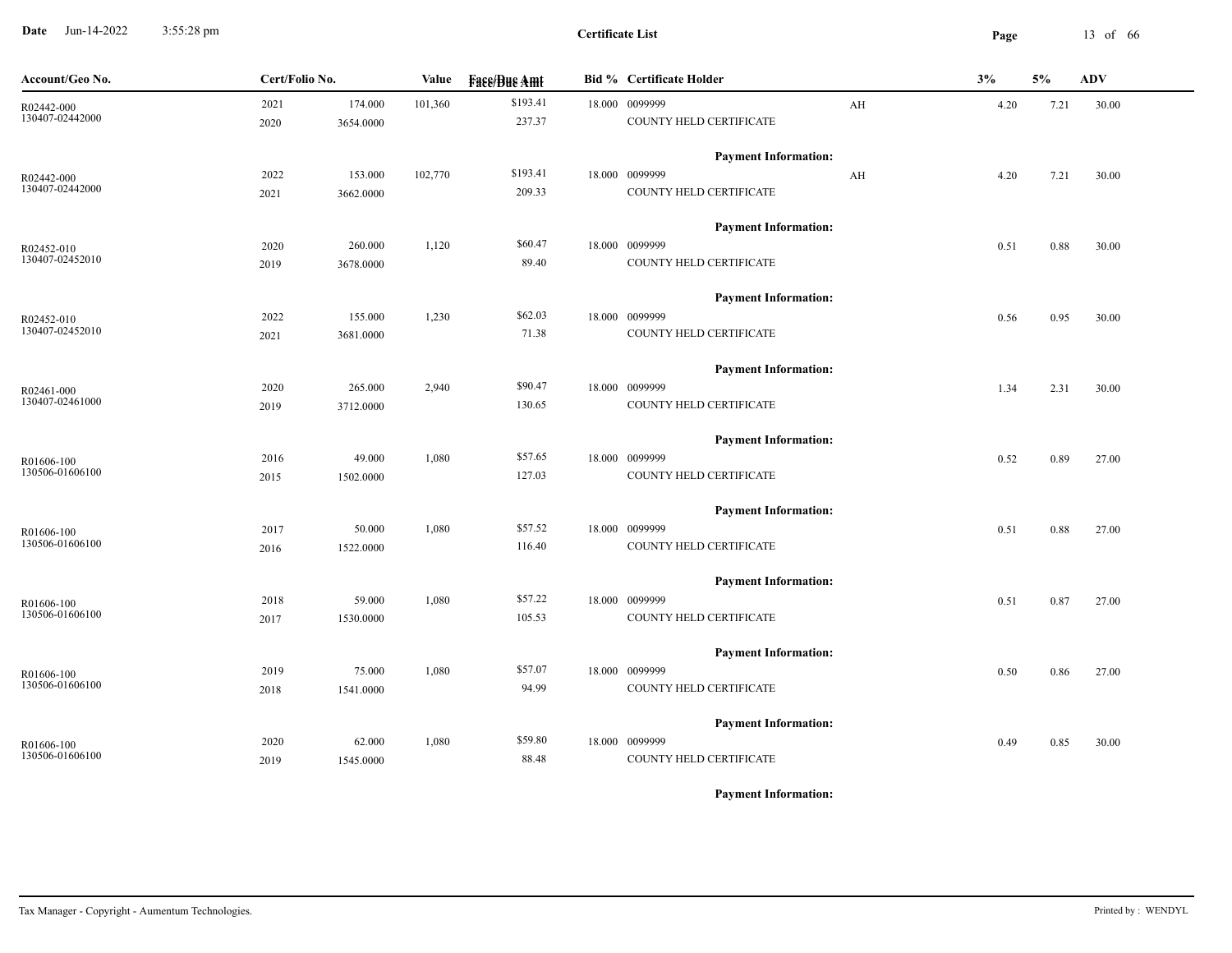**Date** Jun-14-2022 3:55:28 pm **Page** 14 of 66 3:55:28 pm

**Certificate List**

| Account/Geo No. | Cert/Folio No. |           | Value  | <b>Face/Bue Amt</b> | <b>Bid % Certificate Holder</b> |    | 3%   | 5%   | ADV   |
|-----------------|----------------|-----------|--------|---------------------|---------------------------------|----|------|------|-------|
| R06070-715      | 2021           | 716.000   | 19,390 | \$193.41            | 18.000 0099999                  | AH | 4.20 | 7.21 | 30.00 |
| 130507-06070715 | 2020           | 8708.0000 |        | 237.37              | COUNTY HELD CERTIFICATE         |    |      |      |       |
|                 |                |           |        |                     | <b>Payment Information:</b>     |    |      |      |       |
| R06070-715      | 2022           | 687.000   | 19,660 | \$193.41            | 18.000 0099999                  | AH | 4.20 | 7.21 | 30.00 |
| 130507-06070715 | 2021           | 8723.0000 |        | 209.33              | COUNTY HELD CERTIFICATE         |    |      |      |       |
|                 |                |           |        |                     | <b>Payment Information:</b>     |    |      |      |       |
| R02657-100      | 2022           | 174.000   | 26,860 | \$223.40            | 18.000 0099999                  | AH | 5.03 | 8.64 | 30.00 |
| 140407-02657100 | 2021           | 3941.0000 |        | 240.82              | COUNTY HELD CERTIFICATE         |    |      |      |       |
|                 |                |           |        |                     | <b>Payment Information:</b>     |    |      |      |       |
| R02724-000      | 2021           | 194.000   | 31,950 | \$195.64            | 18.000 0099999                  | AH | 4.26 | 7.32 | 30.00 |
| 140407-02724000 | 2020           | 4020.0000 |        | 240.04              | COUNTY HELD CERTIFICATE         |    |      |      |       |
|                 |                |           |        |                     | <b>Payment Information:</b>     |    |      |      |       |
| R02724-000      | 2022           | 178.000   | 30,500 | \$162.34            | 18.000 0099999                  | AH | 3.34 | 5.73 | 30.00 |
| 140407-02724000 | 2021           | 4028.0000 |        | 176.71              | COUNTY HELD CERTIFICATE         |    |      |      |       |
|                 |                |           |        |                     | <b>Payment Information:</b>     |    |      |      |       |
| R01613-200      | 2016           | 50.000    | 860    | \$53.85             | 18.000 0099999                  |    | 0.41 | 0.71 | 27.00 |
| 140506-01613200 | 2015           | 1516.0000 |        | 119.07              | COUNTY HELD CERTIFICATE         |    |      |      |       |
|                 |                |           |        |                     | <b>Payment Information:</b>     |    |      |      |       |
| R01613-200      | 2017           | 51.000    | 860    | \$53.75             | 18.000 0099999                  |    | 0.41 | 0.70 | 27.00 |
| 140506-01613200 | 2016           | 1536.0000 |        | 109.18              | COUNTY HELD CERTIFICATE         |    |      |      |       |
|                 |                |           |        |                     | <b>Payment Information:</b>     |    |      |      |       |
| R01613-200      | 2018           | 60.000    | 860    | \$53.51             | 18.000 0099999                  |    | 0.40 | 0.69 | 27.00 |
| 140506-01613200 | 2017           | 1544.0000 |        | 99.09               | COUNTY HELD CERTIFICATE         |    |      |      |       |
|                 |                |           |        |                     | <b>Payment Information:</b>     |    |      |      |       |
| R01613-200      | 2019           | 77.000    | 860    | \$53.39             | 18.000 0099999                  |    | 0.40 | 0.69 | 27.00 |
| 140506-01613200 | 2018           | 1555.0000 |        | 89.27               | COUNTY HELD CERTIFICATE         |    |      |      |       |
|                 |                |           |        |                     | <b>Payment Information:</b>     |    |      |      |       |
| R01613-200      | 2020           | 63.000    | 860    | \$56.18             | 18.000 0099999                  |    | 0.39 | 0.68 | 30.00 |
| 140506-01613200 | 2019           | 1559.0000 |        | 83.50               | COUNTY HELD CERTIFICATE         |    |      |      |       |
|                 |                |           |        |                     |                                 |    |      |      |       |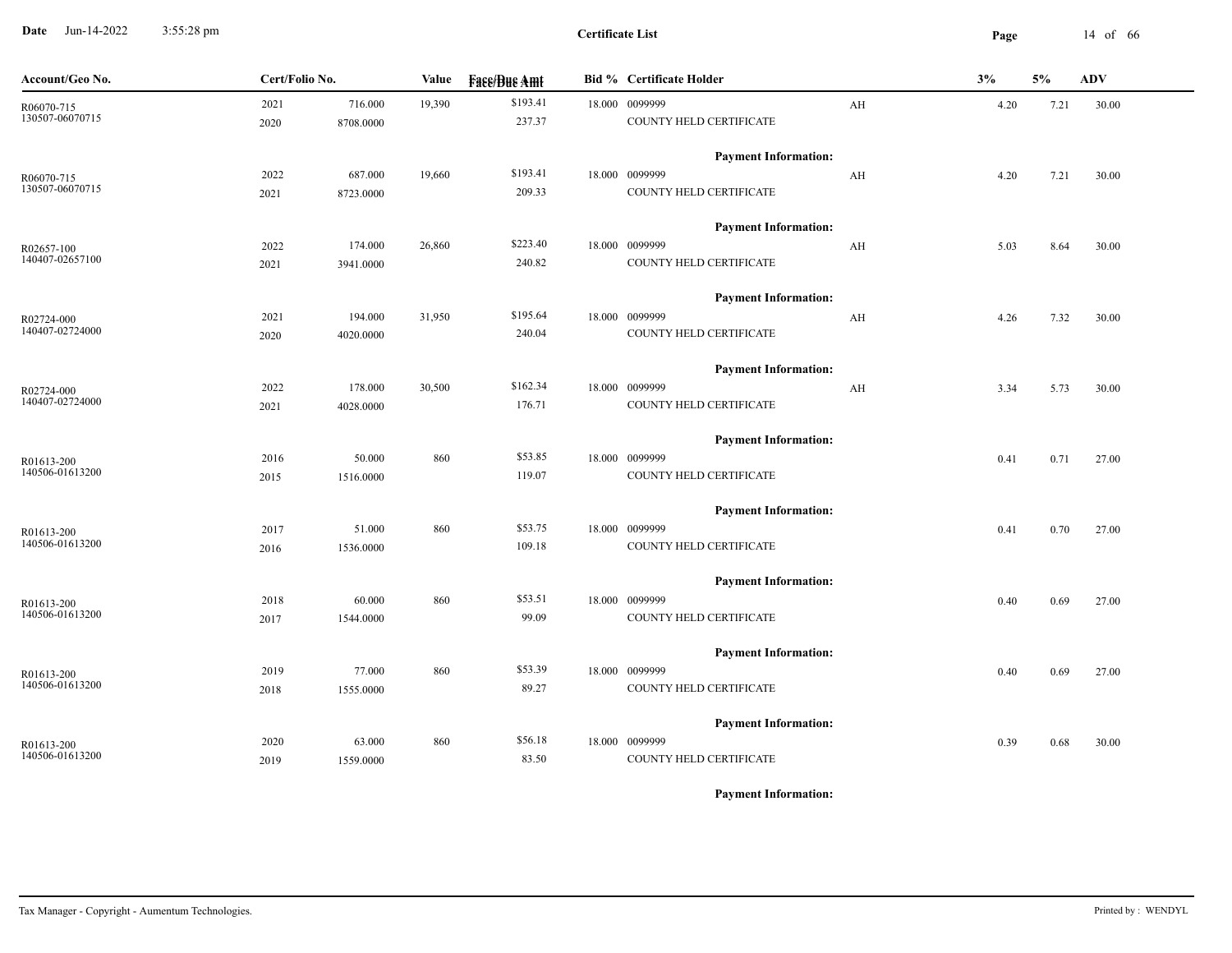**Date** Jun-14-2022 3:55:28 pm **Page** 15 of 66 3:55:28 pm

| \$51.61<br>51.000<br>730<br>18.000 0099999<br>2016<br>0.35<br>27.00<br>0.60<br>R01613-400<br>140506-01613400<br>114.37<br>COUNTY HELD CERTIFICATE<br>1518.0000<br>2015<br><b>Payment Information:</b><br>\$51.53<br>52.000<br>730<br>18.000 0099999<br>2017<br>0.35<br>0.60<br>27.00<br>R01613-400<br>140506-01613400<br>104.93<br>COUNTY HELD CERTIFICATE<br>1538.0000<br>2016<br><b>Payment Information:</b><br>\$51.31<br>18.000 0099999<br>2018<br>61.000<br>730<br>0.34<br>0.59<br>27.00<br>R01613-400<br>140506-01613400<br>95.27<br>COUNTY HELD CERTIFICATE<br>2017<br>1546.0000<br><b>Payment Information:</b><br>\$51.21<br>78.000<br>730<br>18.000 0099999<br>2019<br>0.58<br>27.00<br>0.34<br>R01613-400<br>140506-01613400<br>COUNTY HELD CERTIFICATE<br>85.88<br>1557.0000<br>2018<br><b>Payment Information:</b><br>\$54.03<br>18.000 0099999<br>64.000 | Account/Geo No. | Cert/Folio No. | Value | <b>Face/Bue Amt</b> | <b>Bid % Certificate Holder</b> | 3%   | 5%   | <b>ADV</b> |
|-----------------------------------------------------------------------------------------------------------------------------------------------------------------------------------------------------------------------------------------------------------------------------------------------------------------------------------------------------------------------------------------------------------------------------------------------------------------------------------------------------------------------------------------------------------------------------------------------------------------------------------------------------------------------------------------------------------------------------------------------------------------------------------------------------------------------------------------------------------------------|-----------------|----------------|-------|---------------------|---------------------------------|------|------|------------|
|                                                                                                                                                                                                                                                                                                                                                                                                                                                                                                                                                                                                                                                                                                                                                                                                                                                                       |                 |                |       |                     |                                 |      |      |            |
|                                                                                                                                                                                                                                                                                                                                                                                                                                                                                                                                                                                                                                                                                                                                                                                                                                                                       |                 |                |       |                     |                                 |      |      |            |
|                                                                                                                                                                                                                                                                                                                                                                                                                                                                                                                                                                                                                                                                                                                                                                                                                                                                       |                 |                |       |                     |                                 |      |      |            |
|                                                                                                                                                                                                                                                                                                                                                                                                                                                                                                                                                                                                                                                                                                                                                                                                                                                                       |                 |                |       |                     |                                 |      |      |            |
|                                                                                                                                                                                                                                                                                                                                                                                                                                                                                                                                                                                                                                                                                                                                                                                                                                                                       |                 |                |       |                     |                                 |      |      |            |
|                                                                                                                                                                                                                                                                                                                                                                                                                                                                                                                                                                                                                                                                                                                                                                                                                                                                       |                 |                |       |                     |                                 |      |      |            |
|                                                                                                                                                                                                                                                                                                                                                                                                                                                                                                                                                                                                                                                                                                                                                                                                                                                                       |                 |                |       |                     |                                 |      |      |            |
|                                                                                                                                                                                                                                                                                                                                                                                                                                                                                                                                                                                                                                                                                                                                                                                                                                                                       |                 |                |       |                     |                                 |      |      |            |
|                                                                                                                                                                                                                                                                                                                                                                                                                                                                                                                                                                                                                                                                                                                                                                                                                                                                       |                 |                |       |                     |                                 |      |      |            |
|                                                                                                                                                                                                                                                                                                                                                                                                                                                                                                                                                                                                                                                                                                                                                                                                                                                                       |                 |                |       |                     |                                 |      |      |            |
|                                                                                                                                                                                                                                                                                                                                                                                                                                                                                                                                                                                                                                                                                                                                                                                                                                                                       |                 |                |       |                     |                                 |      |      |            |
|                                                                                                                                                                                                                                                                                                                                                                                                                                                                                                                                                                                                                                                                                                                                                                                                                                                                       |                 |                |       |                     |                                 |      |      |            |
|                                                                                                                                                                                                                                                                                                                                                                                                                                                                                                                                                                                                                                                                                                                                                                                                                                                                       |                 |                |       |                     |                                 |      |      |            |
| 140506-01613400                                                                                                                                                                                                                                                                                                                                                                                                                                                                                                                                                                                                                                                                                                                                                                                                                                                       | R01613-400      | 2020           | 730   |                     |                                 | 0.33 | 0.57 | 30.00      |
| 80.54<br>COUNTY HELD CERTIFICATE<br>1561.0000<br>2019                                                                                                                                                                                                                                                                                                                                                                                                                                                                                                                                                                                                                                                                                                                                                                                                                 |                 |                |       |                     |                                 |      |      |            |
| <b>Payment Information:</b>                                                                                                                                                                                                                                                                                                                                                                                                                                                                                                                                                                                                                                                                                                                                                                                                                                           |                 |                |       |                     |                                 |      |      |            |
| \$50.22<br>18.000 0099999<br>58.000<br>650<br>2016<br>0.31<br>0.53<br>27.00<br>R01624-200                                                                                                                                                                                                                                                                                                                                                                                                                                                                                                                                                                                                                                                                                                                                                                             |                 |                |       |                     |                                 |      |      |            |
| 150506-01624200<br>COUNTY HELD CERTIFICATE<br>111.46<br>2015<br>1578.0000                                                                                                                                                                                                                                                                                                                                                                                                                                                                                                                                                                                                                                                                                                                                                                                             |                 |                |       |                     |                                 |      |      |            |
| <b>Payment Information:</b>                                                                                                                                                                                                                                                                                                                                                                                                                                                                                                                                                                                                                                                                                                                                                                                                                                           |                 |                |       |                     |                                 |      |      |            |
| \$50.15<br>18.000 0099999<br>2017<br>56.000<br>650<br>0.31<br>0.53<br>27.00<br>R01624-200                                                                                                                                                                                                                                                                                                                                                                                                                                                                                                                                                                                                                                                                                                                                                                             |                 |                |       |                     |                                 |      |      |            |
| 150506-01624200<br>102.29<br>COUNTY HELD CERTIFICATE<br>1598.0000<br>2016                                                                                                                                                                                                                                                                                                                                                                                                                                                                                                                                                                                                                                                                                                                                                                                             |                 |                |       |                     |                                 |      |      |            |
| <b>Payment Information:</b>                                                                                                                                                                                                                                                                                                                                                                                                                                                                                                                                                                                                                                                                                                                                                                                                                                           |                 |                |       |                     |                                 |      |      |            |
| \$49.96<br>67.000<br>650<br>18.000 0099999<br>2018<br>0.30<br>0.52<br>27.00<br>R01624-200                                                                                                                                                                                                                                                                                                                                                                                                                                                                                                                                                                                                                                                                                                                                                                             |                 |                |       |                     |                                 |      |      |            |
| 150506-01624200<br>92.93<br>COUNTY HELD CERTIFICATE<br>1605.0000<br>2017                                                                                                                                                                                                                                                                                                                                                                                                                                                                                                                                                                                                                                                                                                                                                                                              |                 |                |       |                     |                                 |      |      |            |
|                                                                                                                                                                                                                                                                                                                                                                                                                                                                                                                                                                                                                                                                                                                                                                                                                                                                       |                 |                |       |                     |                                 |      |      |            |
| <b>Payment Information:</b><br>\$49.88<br>91.000<br>18.000 0099999<br>2019<br>650<br>0.30<br>0.52<br>27.00                                                                                                                                                                                                                                                                                                                                                                                                                                                                                                                                                                                                                                                                                                                                                            |                 |                |       |                     |                                 |      |      |            |
| R01624-200<br>150506-01624200<br>COUNTY HELD CERTIFICATE<br>83.81<br>2018<br>1616.0000                                                                                                                                                                                                                                                                                                                                                                                                                                                                                                                                                                                                                                                                                                                                                                                |                 |                |       |                     |                                 |      |      |            |
|                                                                                                                                                                                                                                                                                                                                                                                                                                                                                                                                                                                                                                                                                                                                                                                                                                                                       |                 |                |       |                     |                                 |      |      |            |
| <b>Payment Information:</b>                                                                                                                                                                                                                                                                                                                                                                                                                                                                                                                                                                                                                                                                                                                                                                                                                                           |                 |                |       |                     |                                 |      |      |            |
| \$52.72<br>2020<br>74.000<br>650<br>18.000 0099999<br>0.30<br>0.51<br>30.00<br>R01624-200<br>150506-01624200                                                                                                                                                                                                                                                                                                                                                                                                                                                                                                                                                                                                                                                                                                                                                          |                 |                |       |                     |                                 |      |      |            |
| COUNTY HELD CERTIFICATE<br>78.74<br>1620.0000<br>2019                                                                                                                                                                                                                                                                                                                                                                                                                                                                                                                                                                                                                                                                                                                                                                                                                 |                 |                |       |                     |                                 |      |      |            |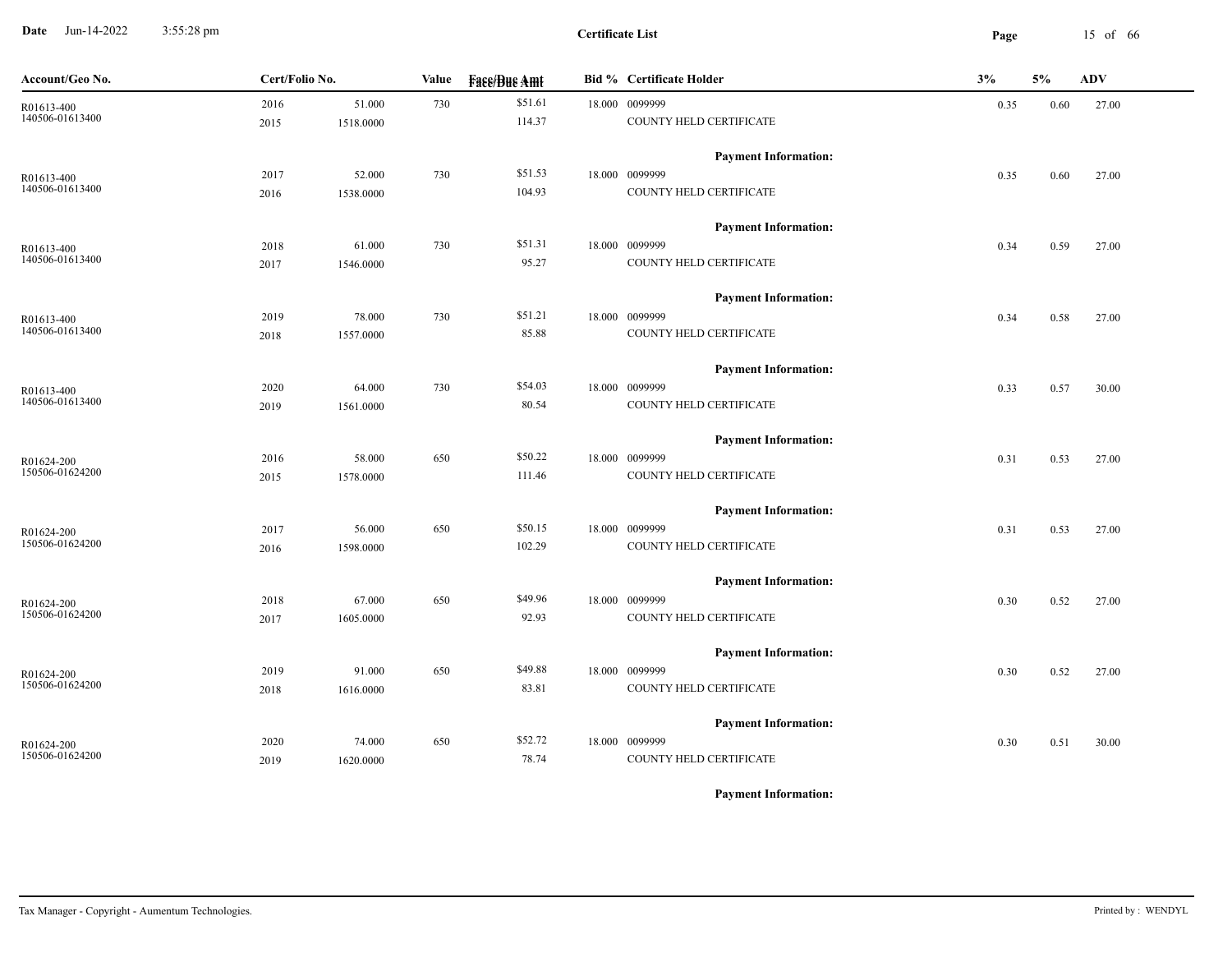**Date** Jun-14-2022 3:55:28 pm **Page** 16 of 66 3:55:28 pm

| Account/Geo No. | Cert/Folio No. |           | Value  | <b>Face/Bue Amt</b> | <b>Bid % Certificate Holder</b> |    | 3%   | 5%   | <b>ADV</b> |
|-----------------|----------------|-----------|--------|---------------------|---------------------------------|----|------|------|------------|
| R01624-400      | 2016           | 59.000    | 810    | \$52.99             | 18.000 0099999                  |    | 0.39 | 0.67 | 27.00      |
| 150506-01624400 | 2015           | 1580.0000 |        | 117.26              | COUNTY HELD CERTIFICATE         |    |      |      |            |
|                 |                |           |        |                     | <b>Payment Information:</b>     |    |      |      |            |
| R01624-400      | 2017           | 57.000    | 810    | \$52.90             | 18.000 0099999                  |    | 0.39 | 0.66 | 27.00      |
| 150506-01624400 | 2016           | 1600.0000 |        | 107.55              | COUNTY HELD CERTIFICATE         |    |      |      |            |
|                 |                |           |        |                     | <b>Payment Information:</b>     |    |      |      |            |
| R01624-400      | 2018           | 68.000    | 810    | \$52.67             | 18.000 0099999                  |    | 0.38 | 0.65 | 27.00      |
| 150506-01624400 | 2017           | 1607.0000 |        | 97.63               | COUNTY HELD CERTIFICATE         |    |      |      |            |
|                 |                |           |        |                     | <b>Payment Information:</b>     |    |      |      |            |
| R01624-400      | 2019           | 92.000    | 810    | \$52.56             | 18.000 0099999                  |    | 0.38 | 0.65 | 27.00      |
| 150506-01624400 | 2018           | 1618.0000 |        | 87.98               | COUNTY HELD CERTIFICATE         |    |      |      |            |
|                 |                |           |        |                     | <b>Payment Information:</b>     |    |      |      |            |
| R01624-400      | 2020           | 75.000    | 810    | \$55.36             | 18.000 0099999                  |    | 0.37 | 0.64 | 30.00      |
| 150506-01624400 | 2019           | 1622.0000 |        | 82.37               | COUNTY HELD CERTIFICATE         |    |      |      |            |
|                 |                |           |        |                     | <b>Payment Information:</b>     |    |      |      |            |
| R02781-015      | 2022           | 197.000   | 26,640 | \$219.85            | 18.000 0099999                  | AH | 4.93 | 8.47 | 30.00      |
| 160407-02781015 | 2021           | 4216.0000 |        | 237.09              | COUNTY HELD CERTIFICATE         |    |      |      |            |
|                 |                |           |        |                     | <b>Payment Information:</b>     |    |      |      |            |
| R02784-195      | 2022           | 200.000   | 9,880  | \$193.41            | 18.000 0099999                  | AH | 4.20 | 7.21 | 30.00      |
| 160407-02784195 | 2021           | 4259.0000 |        | 209.33              | COUNTY HELD CERTIFICATE         |    |      |      |            |
|                 |                |           |        |                     | <b>Payment Information:</b>     |    |      |      |            |
| R01626-100      | 2016           | 60.000    | 320    | \$44.52             | 18.000 0099999                  |    | 0.15 | 0.26 | 27.00      |
| 160506-01626100 | 2015           | 1587.0000 |        | 99.52               | COUNTY HELD CERTIFICATE         |    |      |      |            |
|                 |                |           |        |                     | <b>Payment Information:</b>     |    |      |      |            |
| R01626-100      | 2017           | 58.000    | 320    | \$44.48             | 18.000 0099999                  |    | 0.15 | 0.26 | 27.00      |
| 160506-01626100 | 2016           | 1607.0000 |        | 91.43               | COUNTY HELD CERTIFICATE         |    |      |      |            |
|                 |                |           |        |                     | <b>Payment Information:</b>     |    |      |      |            |
| R01626-100      | 2018           | 69.000    | 320    | \$32.40             | 18.000 0099999                  |    | 0.15 | 0.26 | 27.00      |
| 160506-01626100 | 2017           | 1614.0000 |        | 62.46               | COUNTY HELD CERTIFICATE         |    |      |      |            |
|                 |                |           |        |                     | <b>Payment Information:</b>     |    |      |      |            |
| R06312-001      | 2022           | 712.000   | 22,860 | \$243.88            | 18.000 0099999                  | AH | 5.60 | 9.61 | 30.00      |
| 160607-06312001 | 2021           | 9246.0000 |        | 262.32              | COUNTY HELD CERTIFICATE         |    |      |      |            |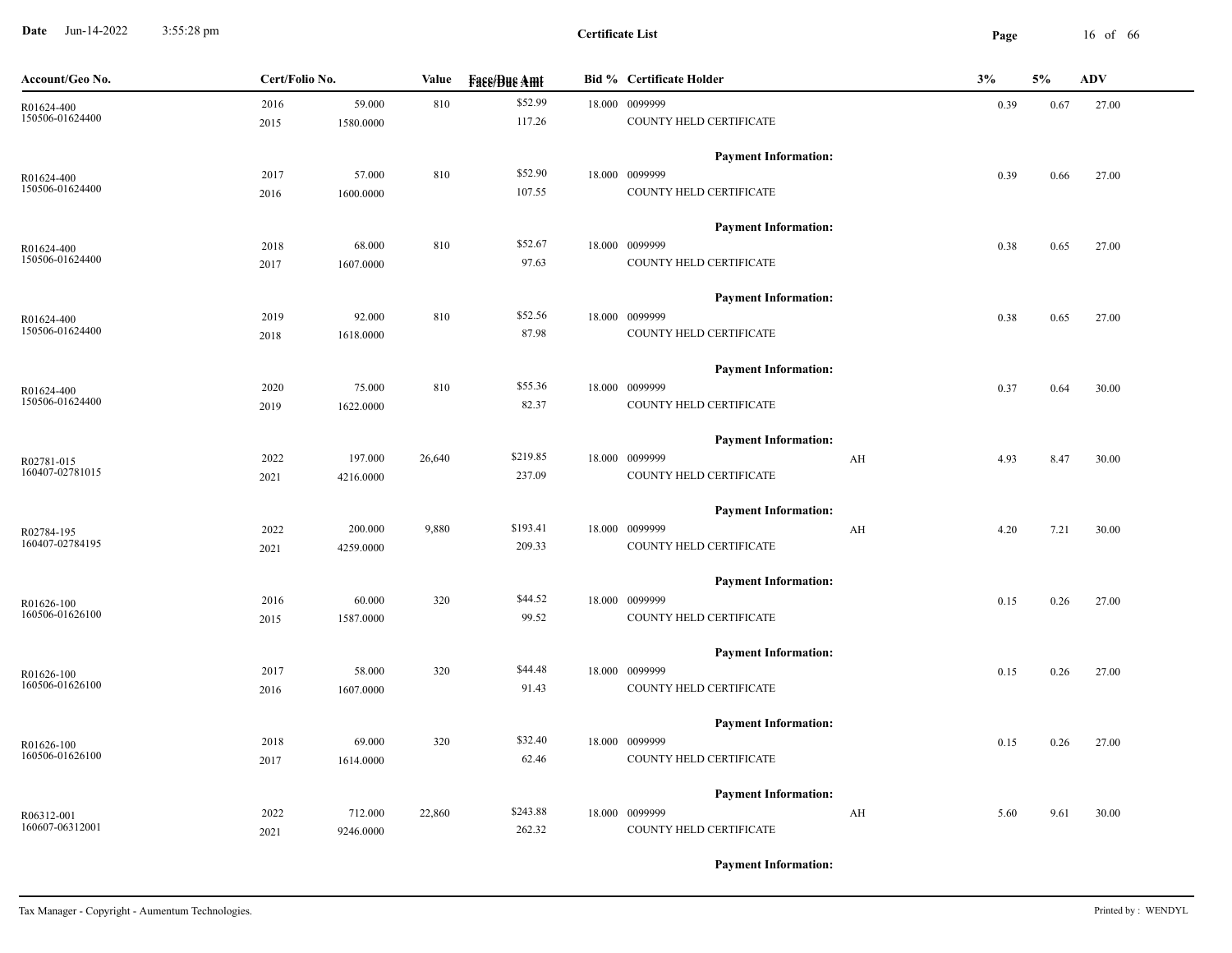**Date** Jun-14-2022 3:55:28 pm **Page** 17 of 66 3:55:28 pm

| Account/Geo No.               | Cert/Folio No. |                       | Value  | <b>Face/Bue Amt</b> | <b>Bid % Certificate Holder</b>           |    | 3%   | 5%   | <b>ADV</b> |
|-------------------------------|----------------|-----------------------|--------|---------------------|-------------------------------------------|----|------|------|------------|
| R07404-000<br>180408-07404000 | 2022<br>2021   | 874.000<br>12970.0000 | 57,910 | \$229.37<br>247.09  | 18.000 0099999<br>COUNTY HELD CERTIFICATE | AH | 5.20 | 8.92 | 30.00      |
|                               |                |                       |        |                     | <b>Payment Information:</b>               |    |      |      |            |
| R07416-100                    | 2018           | 1035.000              | 3,320  | \$96.05             | 18.000 0099999                            |    | 1.58 | 2.72 | 27.00      |
| 180408-07416100               | 2017           | 12894.0000            |        | 172.90              | COUNTY HELD CERTIFICATE                   |    |      |      |            |
|                               |                |                       |        |                     | <b>Payment Information:</b>               |    |      |      |            |
| R07416-100                    | 2019           | 1216.000              | 3,460  | \$96.89             | 18.000 0099999                            |    | 1.61 | 2.76 | 27.00      |
| 180408-07416100               | 2018           | 12931.0000            |        | 156.91              | COUNTY HELD CERTIFICATE                   |    |      |      |            |
|                               |                |                       |        |                     | <b>Payment Information:</b>               |    |      |      |            |
| R07416-100                    | 2020           | 1126.000              | 3,460  | \$99.06             | 18.000 0099999                            |    | 1.58 | 2.72 | 30.00      |
| 180408-07416100               | 2019           | 12968.0000            |        | 142.46              | COUNTY HELD CERTIFICATE                   |    |      |      |            |
|                               |                |                       |        |                     | <b>Payment Information:</b>               |    |      |      |            |
| R07416-100                    | 2022           | 875.000               | 3,800  | \$103.87            | 18.000 0099999                            |    | 1.72 | 2.95 | 30.00      |
| 180408-07416100               | 2021           | 12995.0000            |        | 115.31              | COUNTY HELD CERTIFICATE                   |    |      |      |            |
|                               |                |                       |        |                     | <b>Payment Information:</b>               |    |      |      |            |
| R07418-150                    | 2022           | 876.000               | 28,080 | \$243.06            | 18.000 0099999                            | AH | 5.58 | 9.57 | 30.00      |
| 180408-07418150               | 2021           | 13010.0000            |        | 261.46              | COUNTY HELD CERTIFICATE                   |    |      |      |            |
|                               |                |                       |        |                     | <b>Payment Information:</b>               |    |      |      |            |
| R07418-160                    | 2022           | 877.000               | 27,540 | \$247.79            | 18.000 0099999                            | AH | 5.71 | 9.80 | 30.00      |
| 180408-07418160               | 2021           | 13011.0000            |        | 266.43              | COUNTY HELD CERTIFICATE                   |    |      |      |            |
|                               |                |                       |        |                     | <b>Payment Information:</b>               |    |      |      |            |
| R07436-100                    | 2022           | 879.000               | 18,700 | \$243.88            | 18.000 0099999                            | AH | 5.60 | 9.61 | 30.00      |
| 180408-07436100               | 2021           | 13051.0000            |        | 262.32              | COUNTY HELD CERTIFICATE                   |    |      |      |            |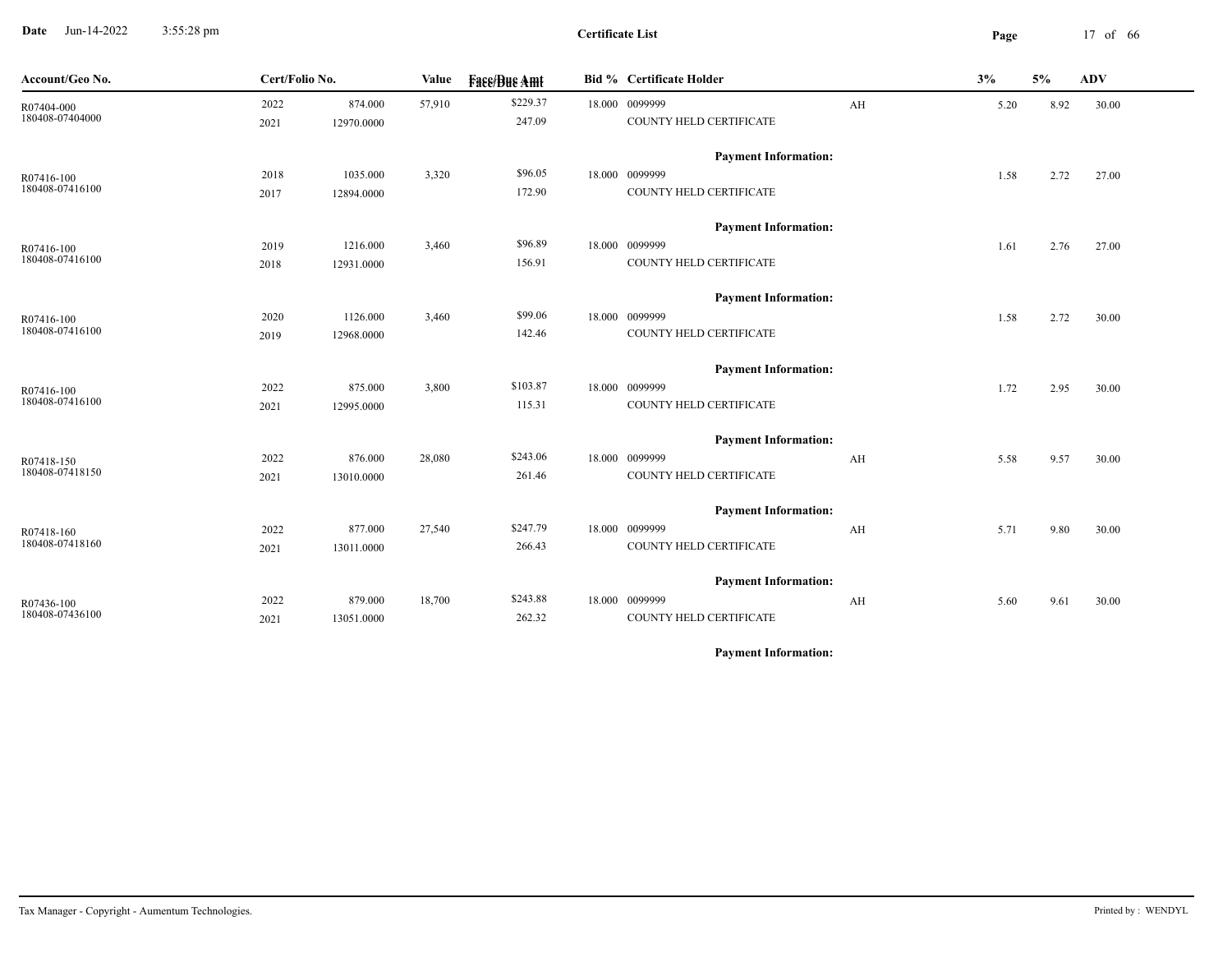**Date** Jun-14-2022 3:55:28 pm **Page** 18 of 66 3:55:28 pm

| Account/Geo No.               | Cert/Folio No. |           | Value | <b>Face/Bue Amt</b> | <b>Bid % Certificate Holder</b>               | 3%   | 5%   | <b>ADV</b> |
|-------------------------------|----------------|-----------|-------|---------------------|-----------------------------------------------|------|------|------------|
| R01630-100                    | 2016           | 61.000    | 1,440 | \$63.86             | 18.000 0099999                                | 0.69 | 1.18 | 27.00      |
| 180506-01630100               | 2015           | 1596.0000 |       | 140.04              | COUNTY HELD CERTIFICATE                       |      |      |            |
|                               |                |           |       |                     | <b>Payment Information:</b>                   |      |      |            |
| R01630-100                    | 2017           | 59.000    | 1,440 | \$63.71             | 18.000 0099999                                | 0.69 | 1.18 | 27.00      |
| 180506-01630100               | 2016           | 1616.0000 |       | 128.25              | COUNTY HELD CERTIFICATE                       |      |      |            |
|                               |                |           |       |                     | <b>Payment Information:</b>                   |      |      |            |
| R01630-100                    | 2018           | 70.000    | 1,440 | \$63.30             | 18.000 0099999                                | 0.67 | 1.16 | 27.00      |
| 180506-01630100               | 2017           | 1623.0000 |       | 116.08              | COUNTY HELD CERTIFICATE                       |      |      |            |
|                               |                |           |       |                     | <b>Payment Information:</b>                   |      |      |            |
| R01630-100                    | 2019           | 93.000    | 1,440 | \$63.10             | 18.000 0099999                                | 0.67 | 1.15 | 27.00      |
| 180506-01630100               | 2018           | 1635.0000 |       | 104.37              | COUNTY HELD CERTIFICATE                       |      |      |            |
|                               |                |           |       |                     | <b>Payment Information:</b>                   |      |      |            |
| R01630-100                    | 2020           | 76.000    | 1,440 | \$65.74             | 18.000 0099999                                | 0.66 | 1.13 | 30.00      |
| 180506-01630100               | 2019           | 1639.0000 |       | 96.64               | COUNTY HELD CERTIFICATE                       |      |      |            |
|                               |                |           |       |                     | <b>Payment Information:</b>                   |      |      |            |
| R06113-200                    | 2016           | 775.000   | 480   | \$47.30             | 18.000 0099999                                | 0.23 | 0.40 | 27.00      |
| 180507-06113200               | 2015           | 8705.0000 |       | 105.34              | COUNTY HELD CERTIFICATE                       |      |      |            |
|                               |                |           |       |                     | <b>Payment Information:</b>                   |      |      |            |
| R06113-200                    | 2017           | 775.000   | 480   | \$47.24             | 18.000 0099999                                | 0.23 | 0.39 | 27.00      |
| 180507-06113200               | 2016           | 8745.0000 |       | 96.71               | COUNTY HELD CERTIFICATE                       |      |      |            |
|                               |                |           |       |                     | <b>Payment Information:</b>                   |      |      |            |
| R06113-200                    | 2018           | 771.000   | 480   | \$47.10             | 18.000 0099999                                | 0.22 | 0.39 | 27.00      |
| 180507-06113200               | 2017           | 8790.0000 |       | 87.97               | COUNTY HELD CERTIFICATE                       |      |      |            |
|                               |                |           |       |                     | <b>Payment Information:</b>                   |      |      |            |
| R06113-200                    | 2019           | 918.000   | 480   | \$47.03             | 18.000 0099999                                | 0.22 | 0.38 | 27.00      |
| 180507-06113200               | 2018           | 8817.0000 |       | 79.38               | COUNTY HELD CERTIFICATE                       |      |      |            |
|                               |                |           |       |                     |                                               |      |      |            |
|                               | 2020           | 832.000   | 480   | \$49.92             | <b>Payment Information:</b><br>18.000 0099999 |      |      |            |
| R06113-200<br>180507-06113200 | 2019           | 8841.0000 |       | 74.89               | COUNTY HELD CERTIFICATE                       | 0.22 | 0.38 | 30.00      |
|                               |                |           |       |                     |                                               |      |      |            |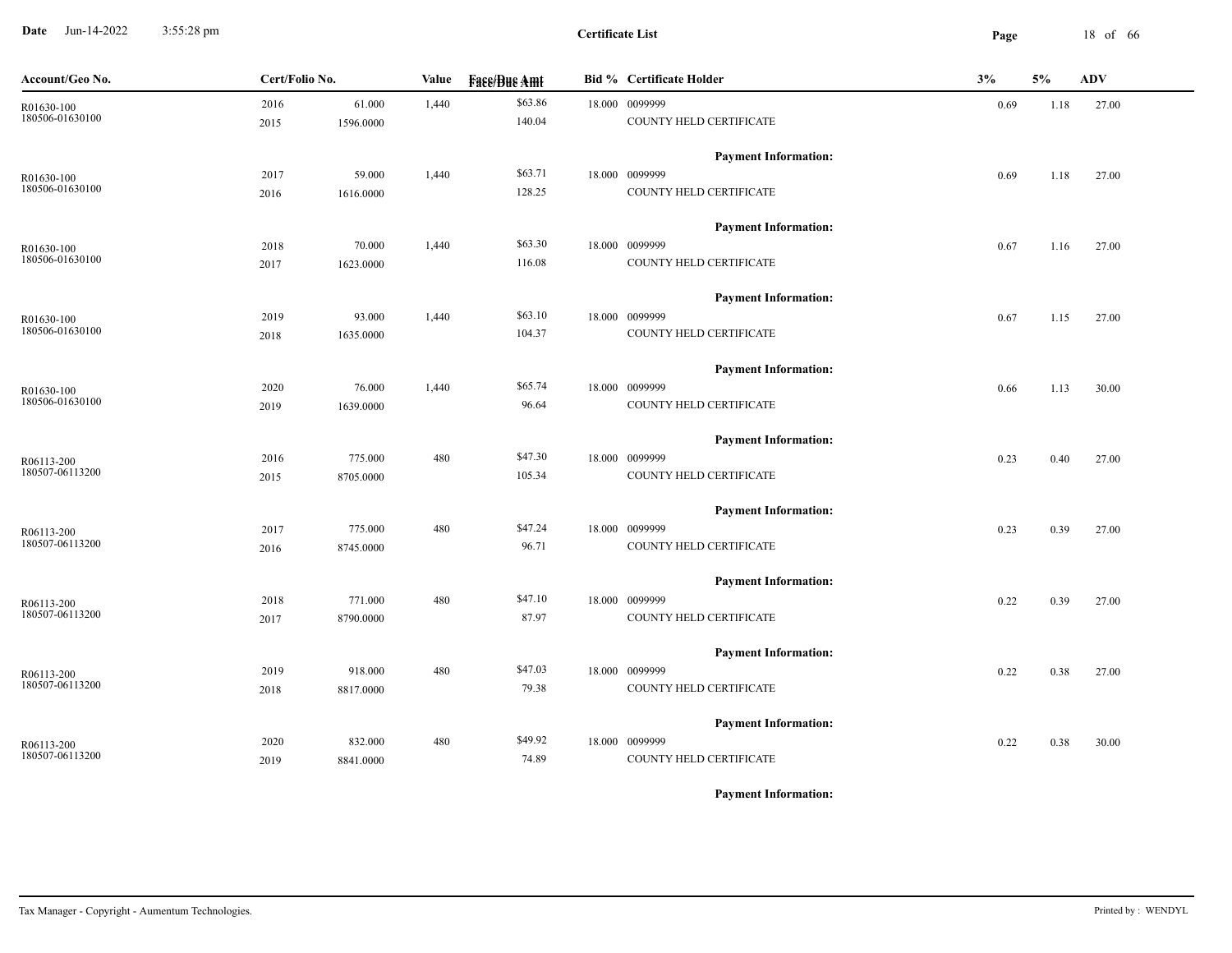**Date** Jun-14-2022 3:55:28 pm **Page** 19 of 66 3:55:28 pm

| Account/Geo No.               | Cert/Folio No. |            | Value  | <b>Face/Bue Amt</b> | <b>Bid % Certificate Holder</b>               |    | 3%   | 5%    | ADV   |
|-------------------------------|----------------|------------|--------|---------------------|-----------------------------------------------|----|------|-------|-------|
| R10245-100<br>180910-10245100 | 2021           | 1287.000   | 25,020 | \$193.73<br>237.76  | 18.000 0099999<br>COUNTY HELD CERTIFICATE     | AH | 4.21 | 7.23  | 30.00 |
|                               | 2020           | 18915.0000 |        |                     |                                               |    |      |       |       |
|                               |                |            |        | \$199.37            | <b>Payment Information:</b>                   |    |      |       |       |
| R10245-100<br>180910-10245100 | 2022           | 1197.000   | 25,370 |                     | 18.000 0099999                                | AH | 4.37 | 7.49  | 30.00 |
|                               | 2021           | 18934.0000 |        | 215.59              | COUNTY HELD CERTIFICATE                       |    |      |       |       |
|                               |                |            |        |                     | <b>Payment Information:</b>                   |    |      |       |       |
| R07468-200                    | 2022           | 882.000    | 14,150 | \$366.53            | 18.000 0099999                                |    | 9.00 | 15.45 | 30.00 |
| 190408-07468200               | 2021           | 13119.0000 |        | 391.11              | COUNTY HELD CERTIFICATE                       |    |      |       |       |
|                               |                |            |        |                     | <b>Payment Information:</b>                   |    |      |       |       |
| R07474-000                    | 2019           | 1225.000   | 1,890  | \$80.65             | 18.000 0099999                                |    | 1.16 | 1.98  | 27.00 |
| 190408-07474000               | 2018           | 13060.0000 |        | 131.66              | COUNTY HELD CERTIFICATE                       |    |      |       |       |
|                               |                |            |        |                     | <b>Payment Information:</b>                   |    |      |       |       |
| R07474-000                    | 2020           | 1135.000   | 1,890  | \$84.02             | 18.000 0099999                                |    | 1.17 | 2.00  | 30.00 |
| 190408-07474000               | 2019           | 13098.0000 |        | 121.78              | COUNTY HELD CERTIFICATE                       |    |      |       |       |
|                               |                |            |        |                     | <b>Payment Information:</b>                   |    |      |       |       |
| R07474-000                    | 2022           | 883.000    | 1,890  | \$83.35             | 18.000 0099999                                |    | 1.15 | 1.97  | 30.00 |
| 190408-07474000               | 2021           | 13125.0000 |        | 93.77               | COUNTY HELD CERTIFICATE                       |    |      |       |       |
|                               |                |            |        |                     | <b>Payment Information:</b>                   |    |      |       |       |
| R07477-000                    | 2018           | 1046.000   | 820    | \$57.24             | 18.000 0099999                                |    | 0.51 | 0.87  | 27.00 |
| 190408-07477000               | 2017           | 13025.0000 |        | 105.56              | COUNTY HELD CERTIFICATE                       |    |      |       |       |
|                               |                |            |        |                     | <b>Payment Information:</b>                   |    |      |       |       |
| R07477-000                    | 2019           | 1226.000   | 820    | \$57.07             | 18.000 0099999                                |    | 0.50 | 0.86  | 27.00 |
| 190408-07477000               | 2018           | 13062.0000 |        | 94.99               | COUNTY HELD CERTIFICATE                       |    |      |       |       |
|                               |                |            |        |                     | <b>Payment Information:</b>                   |    |      |       |       |
| R07477-000                    | 2020           | 1136.000   | 820    | \$60.23             | 18.000 0099999                                |    | 0.51 | 0.87  | 30.00 |
| 190408-07477000               | 2019           | 13100.0000 |        | 89.07               | COUNTY HELD CERTIFICATE                       |    |      |       |       |
|                               |                |            |        |                     |                                               |    |      |       |       |
|                               | 2022           | 884.000    | 820    | \$59.96             | <b>Payment Information:</b><br>18.000 0099999 |    |      |       |       |
| R07477-000<br>190408-07477000 |                |            |        | 69.21               | COUNTY HELD CERTIFICATE                       |    | 0.50 | 0.86  | 30.00 |
|                               | 2021           | 13127.0000 |        |                     |                                               |    |      |       |       |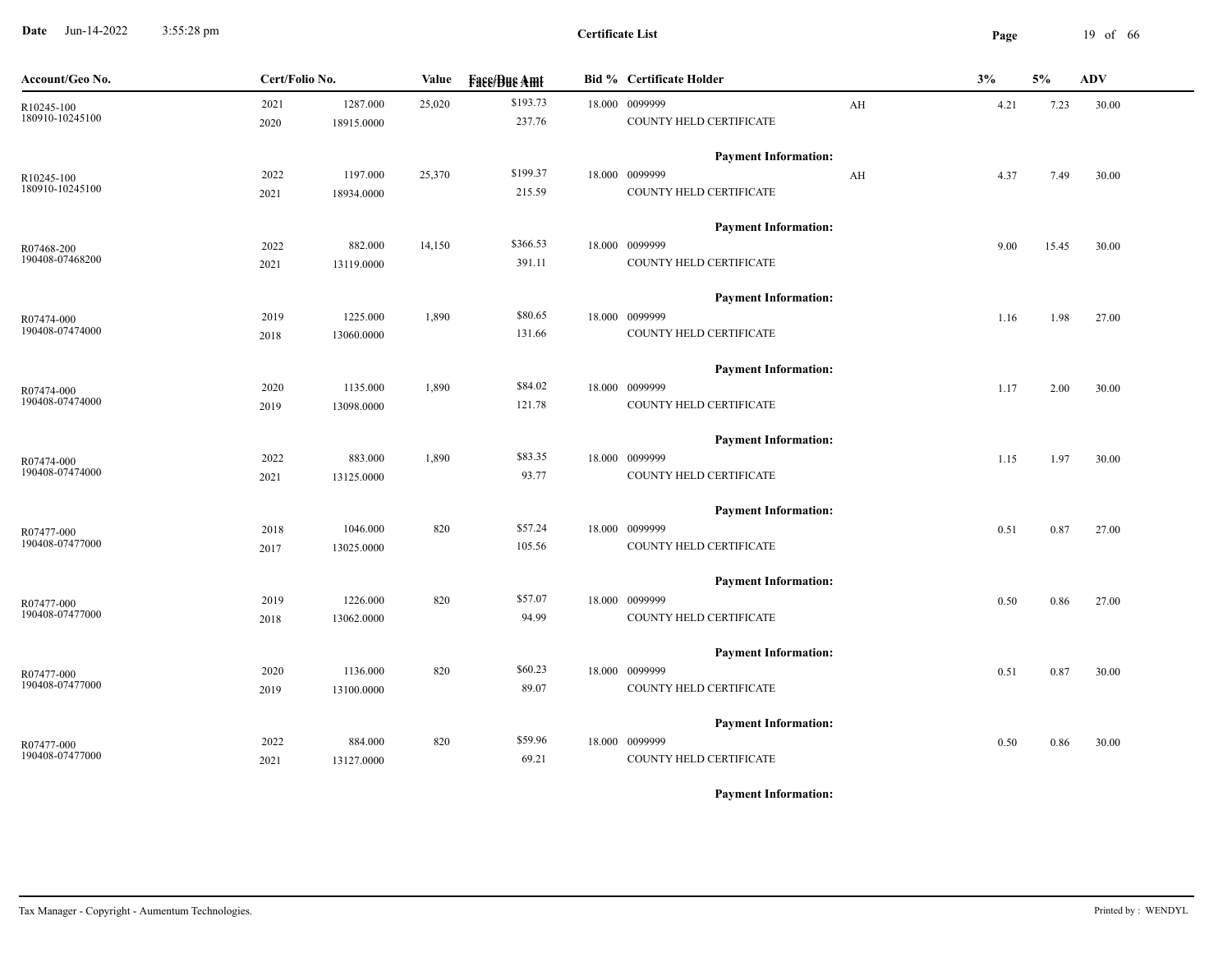**Date** Jun-14-2022 3:55:28 pm **Page** 20 of 66 3:55:28 pm

| Account/Geo No. | Cert/Folio No. |            | Value  | <b>Fase/Bue Amt</b> | <b>Bid % Certificate Holder</b> | 3%    | $5\%$ | <b>ADV</b> |
|-----------------|----------------|------------|--------|---------------------|---------------------------------|-------|-------|------------|
| R07477-100      | 2018           | 1047.000   | 820    | \$57.24             | 18.000 0099999                  | 0.51  | 0.87  | 27.00      |
| 190408-07477100 | 2017           | 13026.0000 |        | 105.56              | COUNTY HELD CERTIFICATE         |       |       |            |
|                 |                |            |        |                     | <b>Payment Information:</b>     |       |       |            |
| R07477-100      | 2019           | 1227.000   | 820    | \$57.07             | 18.000 0099999                  | 0.50  | 0.86  | 27.00      |
| 190408-07477100 | 2018           | 13063.0000 |        | 94.99               | COUNTY HELD CERTIFICATE         |       |       |            |
|                 |                |            |        |                     | <b>Payment Information:</b>     |       |       |            |
| R07477-100      | 2020           | 1137.000   | 820    | \$60.23             | 18.000 0099999                  | 0.51  | 0.87  | 30.00      |
| 190408-07477100 | 2019           | 13101.0000 |        | 89.07               | COUNTY HELD CERTIFICATE         |       |       |            |
|                 |                |            |        |                     | <b>Payment Information:</b>     |       |       |            |
| R07483-000      | 2019           | 1228.000   | 3,000  | \$105.09            | 18.000 0099999                  | 1.83  | 3.15  | 27.00      |
| 190408-07483000 | 2018           | 13069.0000 |        | 169.66              | COUNTY HELD CERTIFICATE         |       |       |            |
|                 |                |            |        |                     | <b>Payment Information:</b>     |       |       |            |
| R07483-000      | 2020           | 1138.000   | 3,000  | \$108.69            | 18.000 0099999                  | 1.85  | 3.18  | 30.00      |
| 190408-07483000 | 2019           | 13107.0000 |        | 155.70              | COUNTY HELD CERTIFICATE         |       |       |            |
|                 |                |            |        |                     | <b>Payment Information:</b>     |       |       |            |
| R07483-000      | 2022           | 886.000    | 3,000  | \$107.64            | 18.000 0099999                  | 1.82  | 3.13  | 30.00      |
| 190408-07483000 | 2021           | 13134.0000 |        | 119.27              | COUNTY HELD CERTIFICATE         |       |       |            |
|                 |                |            |        |                     | <b>Payment Information:</b>     |       |       |            |
| R07492-000      | 2022           | 888.000    | 17,720 | \$451.69            | 18.000 0099999                  | 11.36 | 19.51 | 30.00      |
| 190408-07492000 | 2021           | 13142.0000 |        | 480.52              | COUNTY HELD CERTIFICATE         |       |       |            |
|                 |                |            |        |                     | <b>Payment Information:</b>     |       |       |            |
| R07498-100      | 2019           | 1232.000   | 980    | \$60.60             | 18.000 0099999                  | 0.60  | 1.03  | 27.00      |
| 190408-07498100 | 2018           | 13083.0000 |        | 100.48              | COUNTY HELD CERTIFICATE         |       |       |            |
|                 |                |            |        |                     | <b>Payment Information:</b>     |       |       |            |
| R07498-100      | 2020           | 1141.000   | 980    | \$63.79             | 18.000 0099999                  | 0.60  | 1.04  | 30.00      |
| 190408-07498100 | 2019           | 13121.0000 |        | 93.96               | COUNTY HELD CERTIFICATE         |       |       |            |
|                 |                |            |        |                     | <b>Payment Information:</b>     |       |       |            |
| R07498-100      | 2022           | 889.000    | 980    | \$63.44             | 18.000 0099999                  | 0.59  | 1.02  | 30.00      |
| 190408-07498100 | 2021           | 13148.0000 |        | 72.86               | COUNTY HELD CERTIFICATE         |       |       |            |
|                 |                |            |        |                     |                                 |       |       |            |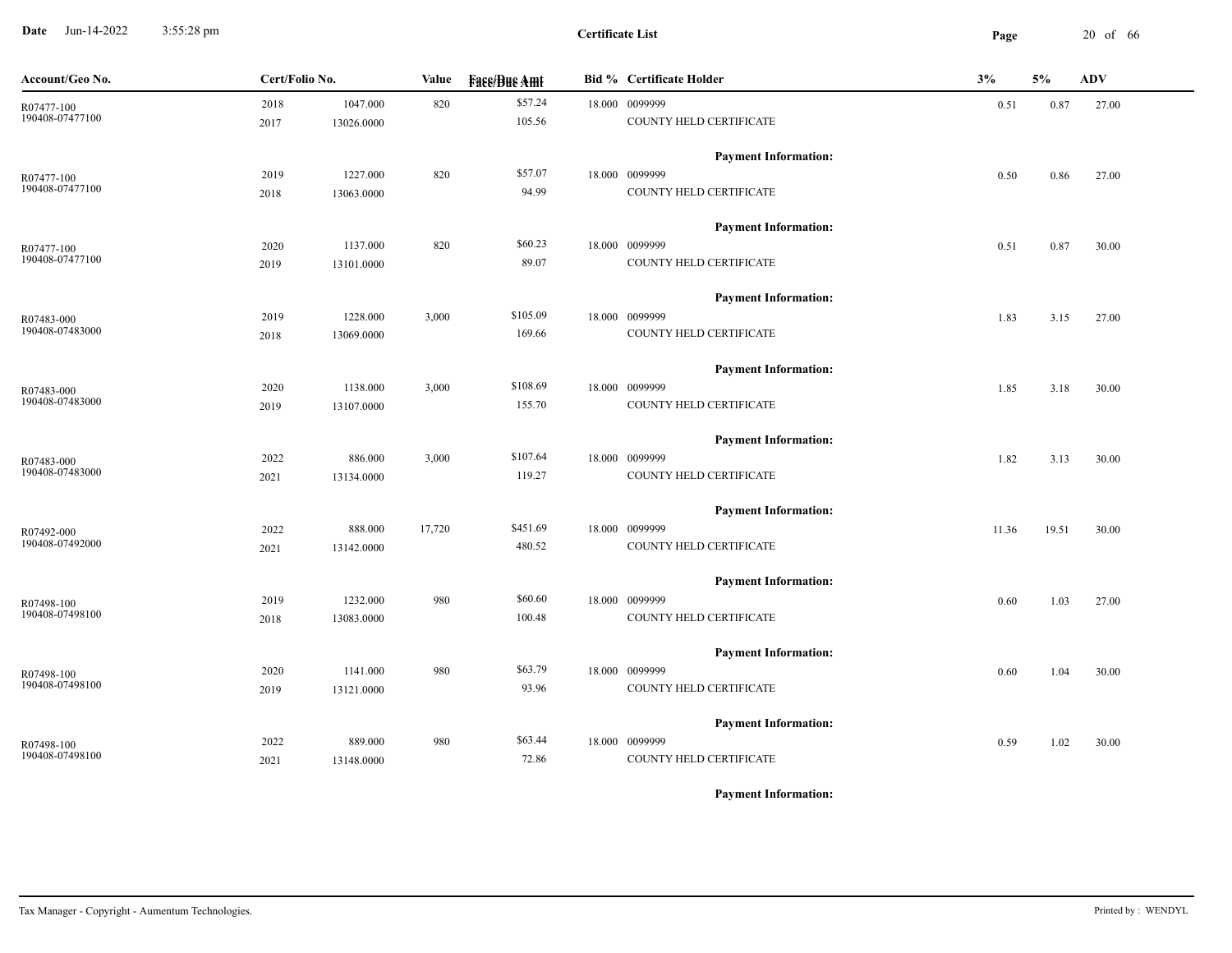**Date** Jun-14-2022 3:55:28 pm **Page** 21 of 66 3:55:28 pm

| Account/Geo No.               | Cert/Folio No. |                       | Value  | <b>Fass/Bus Amt</b> | <b>Bid % Certificate Holder</b>           |    | 3%   | 5%   | <b>ADV</b> |
|-------------------------------|----------------|-----------------------|--------|---------------------|-------------------------------------------|----|------|------|------------|
| R07501-000<br>190408-07501000 | 2021<br>2020   | 962.000<br>13127.0000 | 32,240 | \$202.04<br>247.69  | 18.000 0099999<br>COUNTY HELD CERTIFICATE | AH | 4.44 | 7.62 | 30.00      |
|                               |                |                       |        |                     | <b>Payment Information:</b>               |    |      |      |            |
| R07501-000                    | 2022           | 891.000               | 32,690 | \$210.27            | 18.000 0099999                            | AH | 4.67 | 8.01 | 30.00      |
| 190408-07501000               | 2021           | 13151.0000            |        | 227.03              | COUNTY HELD CERTIFICATE                   |    |      |      |            |
|                               |                |                       |        |                     | <b>Payment Information:</b>               |    |      |      |            |
| R07502-000                    | 2019           | 1235.000              | 800    | \$56.63             | 18.000 0099999                            |    | 0.49 | 0.84 | 27.00      |
| 190408-07502000               | 2018           | 13087.0000            |        | 94.31               | COUNTY HELD CERTIFICATE                   |    |      |      |            |
|                               |                |                       |        |                     | <b>Payment Information:</b>               |    |      |      |            |
| R07506-000                    | 2018           | 1057.000              | 1,500  | \$72.33             | 18.000 0099999                            |    | 0.92 | 1.59 | 27.00      |
| 190408-07506000               | 2017           | 13055.0000            |        | 131.74              | COUNTY HELD CERTIFICATE                   |    |      |      |            |
|                               |                |                       |        |                     | <b>Payment Information:</b>               |    |      |      |            |
| R07506-000                    | 2019           | 1237.000              | 1,500  | \$72.05             | 18.000 0099999                            |    | 0.92 | 1.57 | 27.00      |
| 190408-07506000               | 2018           | 13092.0000            |        | 118.29              | COUNTY HELD CERTIFICATE                   |    |      |      |            |
|                               |                |                       |        |                     | <b>Payment Information:</b>               |    |      |      |            |
| R07506-000                    | 2020           | 1142.000              | 1,500  | \$75.36             | 18.000 0099999                            |    | 0.93 | 1.59 | 30.00      |
| 190408-07506000               | 2019           | 13130.0000            |        | 109.87              | COUNTY HELD CERTIFICATE                   |    |      |      |            |
|                               |                |                       |        |                     | <b>Payment Information:</b>               |    |      |      |            |
| R07506-100                    | 2019           | 1238.000              | 1,500  | \$72.05             | 18.000 0099999                            |    | 0.92 | 1.57 | 27.00      |
| 190408-07506100               | 2018           | 13093.0000            |        | 118.29              | COUNTY HELD CERTIFICATE                   |    |      |      |            |
|                               |                |                       |        |                     | <b>Payment Information:</b>               |    |      |      |            |
| R07506-100                    | 2020           | 1143.000              | 1,500  | \$75.36             | 18.000 0099999                            |    | 0.93 | 1.59 | 30.00      |
| 190408-07506100               | 2019           | 13131.0000            |        | 109.87              | COUNTY HELD CERTIFICATE                   |    |      |      |            |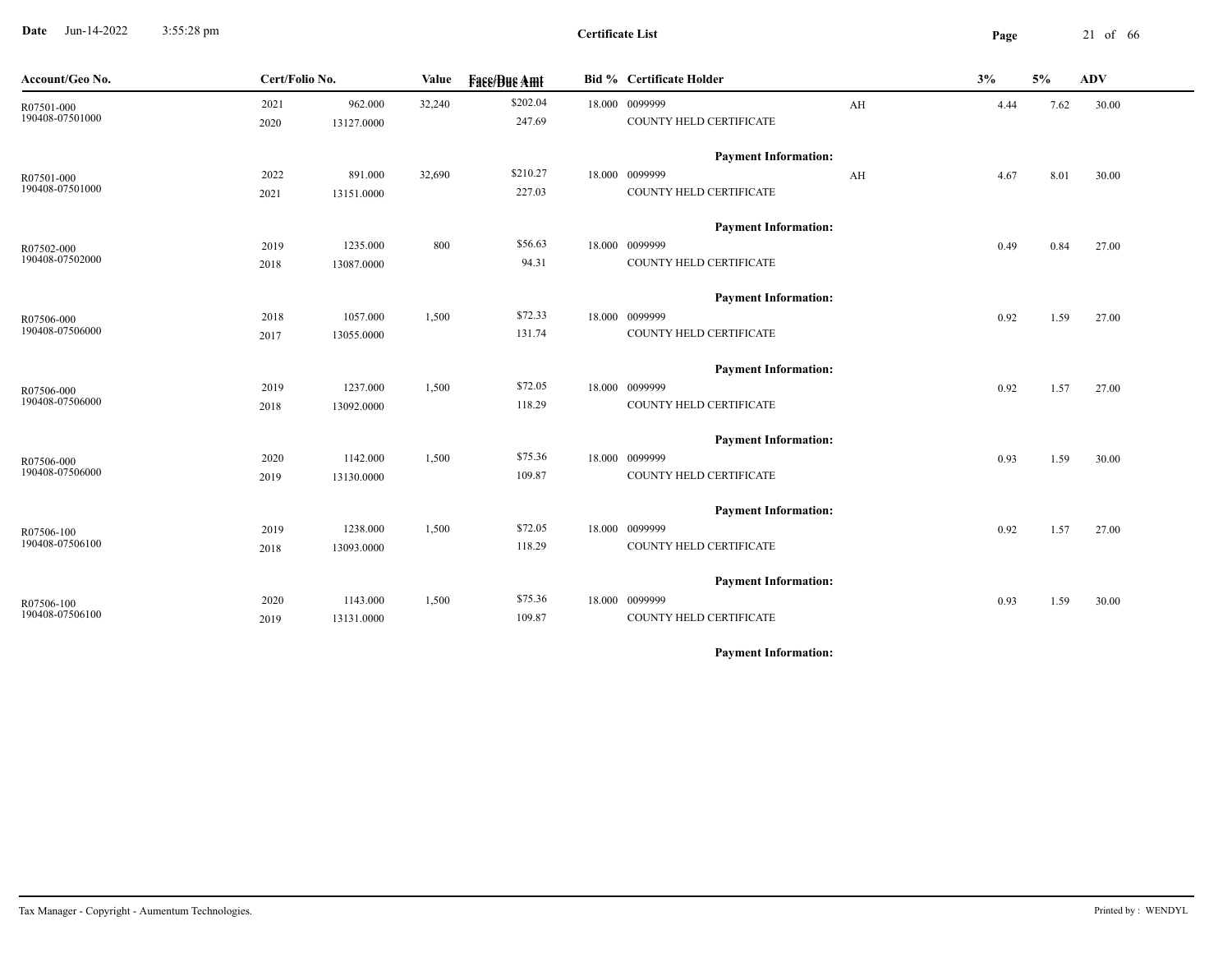**Date** Jun-14-2022 3:55:28 pm **Page** 22 of 66 3:55:28 pm

| Account/Geo No. | Cert/Folio No. |            | Value  | <b>Fase/Bue Amt</b> | <b>Bid % Certificate Holder</b> |                                                                                                                                                  | 3%   | 5%   | ADV   |
|-----------------|----------------|------------|--------|---------------------|---------------------------------|--------------------------------------------------------------------------------------------------------------------------------------------------|------|------|-------|
| R06120-100      | 2016           | 777.000    | 840    | \$53.50             | 18.000 0099999                  |                                                                                                                                                  | 0.40 | 0.69 | 27.00 |
| 190507-06120100 | 2015           | 8719.0000  |        | 118.33              | COUNTY HELD CERTIFICATE         |                                                                                                                                                  |      |      |       |
|                 |                |            |        |                     | <b>Payment Information:</b>     |                                                                                                                                                  |      |      |       |
| R06120-100      | 2017           | 777.000    | 840    | \$53.41             | 18.000 0099999                  |                                                                                                                                                  | 0.40 | 0.69 | 27.00 |
| 190507-06120100 | 2016           | 8759.0000  |        | 108.53              | COUNTY HELD CERTIFICATE         |                                                                                                                                                  |      |      |       |
|                 |                |            |        |                     | <b>Payment Information:</b>     |                                                                                                                                                  |      |      |       |
| R06120-100      | 2018           | 773.000    | 840    | \$53.16             | 18.000 0099999                  |                                                                                                                                                  | 0.39 | 0.67 | 27.00 |
| 190507-06120100 | 2017           | 8804.0000  |        | 98.48               | COUNTY HELD CERTIFICATE         |                                                                                                                                                  |      |      |       |
|                 |                |            |        |                     | <b>Payment Information:</b>     |                                                                                                                                                  |      |      |       |
| R06120-100      | 2019           | 920.000    | 840    | \$53.05             | 18.000 0099999                  |                                                                                                                                                  | 0.39 | 0.67 | 27.00 |
| 190507-06120100 | 2018           | 8830.0000  |        | 88.74               | COUNTY HELD CERTIFICATE         |                                                                                                                                                  |      |      |       |
|                 |                |            |        |                     | <b>Payment Information:</b>     |                                                                                                                                                  |      |      |       |
| R06120-100      | 2020           | 834.000    | 840    | \$55.85             | 18.000 0099999                  |                                                                                                                                                  | 0.38 | 0.66 | 30.00 |
| 190507-06120100 | 2019           | 8854.0000  |        | 83.04               | COUNTY HELD CERTIFICATE         |                                                                                                                                                  |      |      |       |
|                 |                |            |        |                     | <b>Payment Information:</b>     |                                                                                                                                                  |      |      |       |
| R10250-580      | 2022           | 1201.000   | 43,490 | \$193.41            | 18.000 0099999                  | AH                                                                                                                                               | 4.20 | 7.21 | 30.00 |
| 190910-10250580 | 2021           | 19090.0000 |        | 209.33              | COUNTY HELD CERTIFICATE         |                                                                                                                                                  |      |      |       |
|                 |                |            |        |                     | <b>Payment Information:</b>     |                                                                                                                                                  |      |      |       |
| R01750-300      | 2021           | 54.000     | 14,110 | \$193.41            | 18.000 0099999                  | AH                                                                                                                                               | 4.20 | 7.21 | 30.00 |
| 200207-01750300 | 2020           | 1847.0000  |        | 237.37              | COUNTY HELD CERTIFICATE         |                                                                                                                                                  |      |      |       |
|                 |                |            |        |                     | <b>Payment Information:</b>     |                                                                                                                                                  |      |      |       |
| R01750-300      | 2022           | 39.000     | 14,300 | \$193.41            | 18.000 0099999                  | AH                                                                                                                                               | 4.20 | 7.21 | 30.00 |
| 200207-01750300 | 2021           | 1843.0000  |        | 209.33              | COUNTY HELD CERTIFICATE         |                                                                                                                                                  |      |      |       |
|                 |                |            |        |                     | <b>Payment Information:</b>     |                                                                                                                                                  |      |      |       |
| R01752-025      | 2015           | 104.000    | 10,000 | \$214.42            | 18.000 0099999                  |                                                                                                                                                  | 4.87 | 8.35 | 27.00 |
| 200207-01752025 | 2014           | 8394.0000  |        | 1,035.27            | COUNTY HELD CERTIFICATE         |                                                                                                                                                  |      |      |       |
|                 |                |            |        |                     | <b>Payment Information:</b>     | *** APPLICATION INFO ***<br>APPL TYPE: APPLIED<br>DATE APPLIED: 09.07.2017<br>RECEIPT: 1613047.0012<br>AMOUNT:<br>\$185.00<br>APPLICANT: 0099999 |      |      |       |
|                 |                |            |        |                     |                                 |                                                                                                                                                  |      |      |       |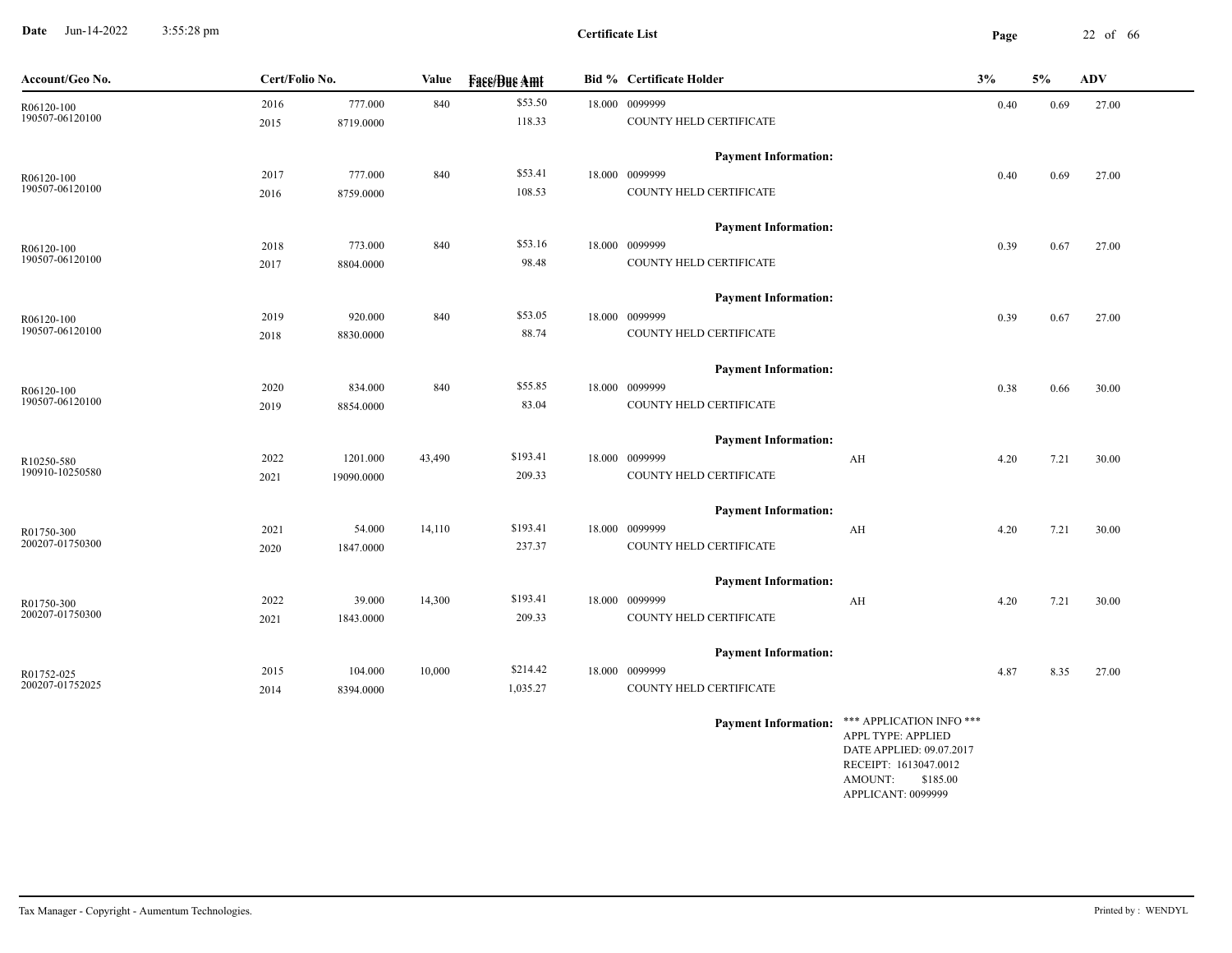**Date** Jun-14-2022 3:55:28 pm **Page** 23 of 66 3:55:28 pm

| Account/Geo No.               | Cert/Folio No. |            | Value  | <b>Face/Bue Amt</b> | <b>Bid % Certificate Holder</b> | 3%          | 5%    | <b>ADV</b> |
|-------------------------------|----------------|------------|--------|---------------------|---------------------------------|-------------|-------|------------|
| R06122-100                    | 2016           | 780.000    | 720    | \$51.45             | 18.000 0099999                  | 0.35        | 0.59  | 27.00      |
| 200507-06122100               | 2015           | 8731.0000  |        | 114.04              | COUNTY HELD CERTIFICATE         |             |       |            |
|                               |                |            |        |                     | <b>Payment Information:</b>     |             |       |            |
| R06122-100                    | 2017           | 779.000    | 720    | \$51.34             | 18.000 0099999                  | 0.34        | 0.59  | 27.00      |
| 200507-06122100               | 2016           | 8771.0000  |        | 104.57              | COUNTY HELD CERTIFICATE         |             |       |            |
|                               |                |            |        |                     | <b>Payment Information:</b>     |             |       |            |
| R06122-100                    | 2018           | 776.000    | 720    | \$51.15             | 18.000 0099999                  | 0.34        | 0.58  | 27.00      |
| 200507-06122100               | 2017           | 8816.0000  |        | 95.00               | COUNTY HELD CERTIFICATE         |             |       |            |
|                               |                |            |        |                     | <b>Payment Information:</b>     |             |       |            |
| R06122-100                    | 2019           | 922.000    | 720    | \$51.03             | 18.000 0099999                  | 0.33        | 0.57  | 27.00      |
| 200507-06122100               | 2018           | 8842.0000  |        | 85.60               | COUNTY HELD CERTIFICATE         |             |       |            |
|                               |                |            |        |                     | <b>Payment Information:</b>     |             |       |            |
| R06122-100                    | 2020           | 835.000    | 720    | \$53.88             | 18.000 0099999                  | 0.33        | 0.57  | 30.00      |
| 200507-06122100               | 2019           | 8866.0000  |        | 80.34               | COUNTY HELD CERTIFICATE         |             |       |            |
|                               |                |            |        |                     | <b>Payment Information:</b>     |             |       |            |
| R06123-013                    | 2020           | 837.000    | 3,170  | \$261.53            | 18.000 0099999                  | 6.09        | 10.45 | 30.00      |
| 200507-06123013               | 2019           | 8879.0000  |        | 365.85              | COUNTY HELD CERTIFICATE         |             |       |            |
|                               |                |            |        |                     | <b>Payment Information:</b>     |             |       |            |
| R06123-013                    | 2022           | 695.000    | 5,010  | \$294.50            | 18.000 0099999                  | 7.00        | 12.02 | 30.00      |
| 200507-06123013               | 2021           | 8896.0000  |        | 315.48              | COUNTY HELD CERTIFICATE         |             |       |            |
|                               |                |            |        |                     | <b>Payment Information:</b>     |             |       |            |
| R08931-050<br>200708-08931050 | 2022           | 1038.000   | 36,130 | \$423.34            | 18.000 0099999                  | AH<br>10.58 | 18.16 | 30.00      |
|                               | 2021           | 15652.0000 |        | 450.76              | COUNTY HELD CERTIFICATE         |             |       |            |
|                               |                |            |        |                     | <b>Payment Information:</b>     |             |       |            |
| R01754-030<br>210207-01754030 | 2020           | 97.000     | 1,760  | \$71.04             | 18.000 0099999                  | 0.81        | 1.38  | 30.00      |
|                               | 2019           | 1883.0000  |        | 103.93              | COUNTY HELD CERTIFICATE         |             |       |            |
|                               |                |            |        |                     | <b>Payment Information:</b>     |             |       |            |
| R01754-030<br>210207-01754030 | 2022           | 40.000     | 1,760  | \$70.39             | 18.000 0099999                  | 0.79        | 1.35  | 30.00      |
|                               | 2021           | 1864.0000  |        | 80.16               | COUNTY HELD CERTIFICATE         |             |       |            |
|                               |                |            |        |                     | <b>Payment Information:</b>     |             |       |            |
| R01754-230<br>210207-01754230 | 2022           | 44.000     | 22,980 | \$412.52            | 18.000 0099999                  | 10.28       | 17.64 | 30.00      |
|                               | 2021           | 1876.0000  |        | 439.40              | COUNTY HELD CERTIFICATE         |             |       |            |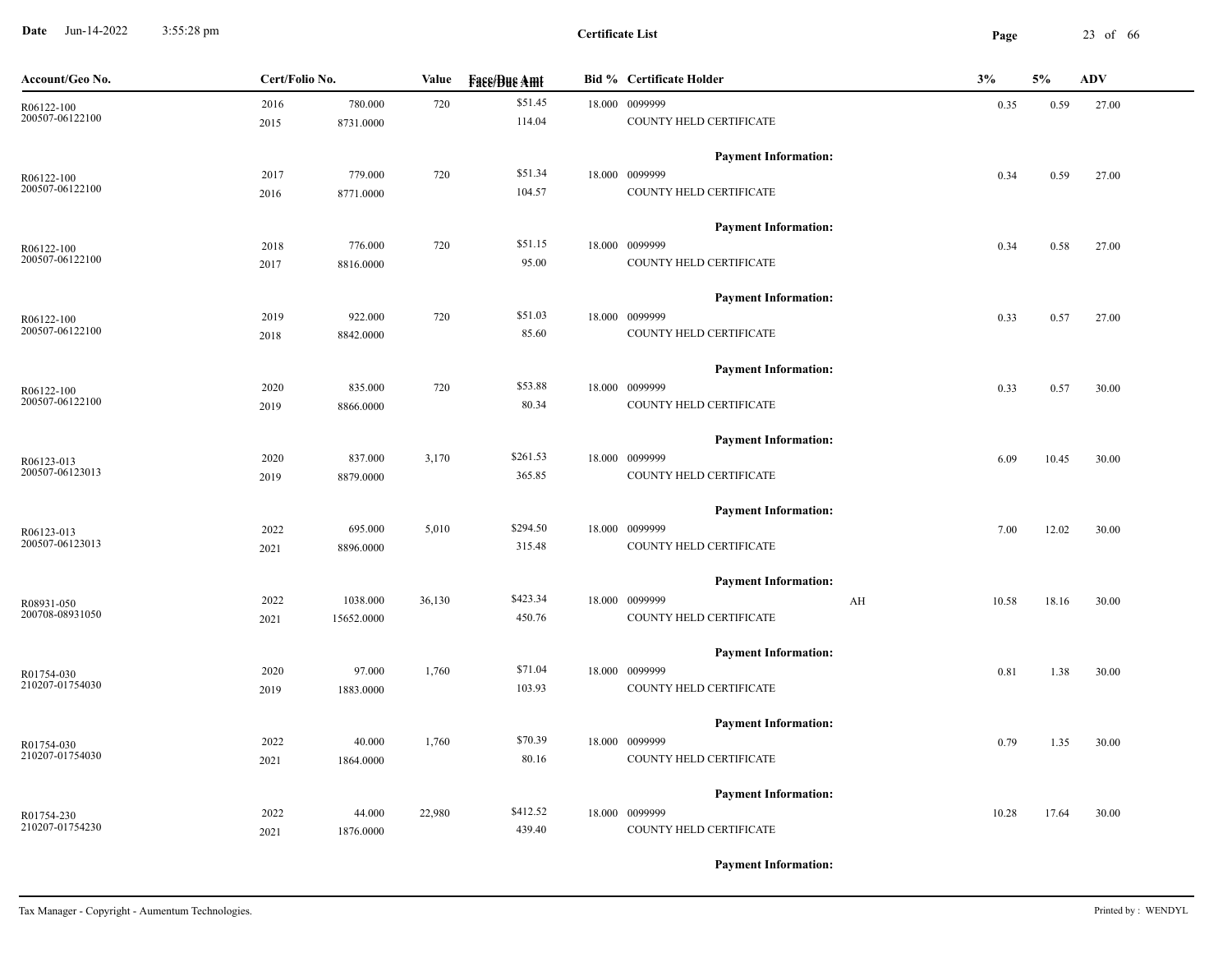**Date** Jun-14-2022 3:55:28 pm **Page** 24 of 66 3:55:28 pm

| Account/Geo No.               | Cert/Folio No. |                      | Value  | <b>Fase/Bue Amt</b> | <b>Bid % Certificate Holder</b>               | 3%         | 5%    | <b>ADV</b> |
|-------------------------------|----------------|----------------------|--------|---------------------|-----------------------------------------------|------------|-------|------------|
| R01754-249<br>210207-01754249 | 2020<br>2019   | 103.000<br>1900.0000 | 1,760  | \$71.04<br>103.93   | 18.000 0099999<br>COUNTY HELD CERTIFICATE     | 0.81       | 1.38  | 30.00      |
|                               |                |                      |        |                     | <b>Payment Information:</b>                   |            |       |            |
| R01754-265                    | 2022           | 46.000               | 23,580 | \$422.21            | 18.000 0099999                                | 10.55      | 18.11 | 30.00      |
| 210207-01754265               | 2021           | 1887.0000            |        | 449.57              | COUNTY HELD CERTIFICATE                       |            |       |            |
|                               |                |                      |        |                     | <b>Payment Information:</b>                   |            |       |            |
| R01754-270                    | 2022           | 47.000               | 23,780 | \$425.44            | 18.000 0099999                                | 10.64      | 18.26 | 30.00      |
| 210207-01754270               | 2021           | 1888.0000            |        | 452.96              | COUNTY HELD CERTIFICATE                       |            |       |            |
|                               |                |                      |        |                     | <b>Payment Information:</b>                   |            |       |            |
| R01754-410                    | 2020           | 108.000              | 2,500  | \$83.23             | 18.000 0099999                                | 1.14       | 1.96  | 30.00      |
| 210207-01754410               | 2019           | 1926.0000            |        | 120.69              | COUNTY HELD CERTIFICATE                       |            |       |            |
|                               |                |                      |        |                     | <b>Payment Information:</b>                   |            |       |            |
| R02821-500                    | 2019           | 337.000              | 1,000  | \$55.73             | 18.000 0099999                                | 0.46       | 0.80  | 27.00      |
| 210407-02821500               | 2018           | 4348.0000            |        | 92.91               | COUNTY HELD CERTIFICATE                       |            |       |            |
|                               |                |                      |        |                     | <b>Payment Information:</b>                   |            |       |            |
| R02821-500                    | 2020           | 324.000              | 1,000  | \$58.50             | 18.000 0099999                                | 0.46       | 0.79  | 30.00      |
| 210407-02821500               | 2019           | 4365.0000            |        | 86.69               | COUNTY HELD CERTIFICATE                       |            |       |            |
|                               |                |                      |        |                     | <b>Payment Information:</b>                   |            |       |            |
| R02821-500<br>210407-02821500 | 2021           | 219.000              | 1,000  | \$58.21             | 18.000 0099999                                | 0.45       | 0.77  | 30.00      |
|                               | 2020           | 4364.0000            |        | 75.81               | COUNTY HELD CERTIFICATE                       |            |       |            |
|                               |                |                      |        |                     | <b>Payment Information:</b>                   |            |       |            |
| R02821-500<br>210407-02821500 | 2022           | 208.000              | 1,000  | \$58.13<br>67.29    | 18.000 0099999<br>COUNTY HELD CERTIFICATE     | 0.45       | 0.77  | 30.00      |
|                               | 2021           | 4373.0000            |        |                     |                                               |            |       |            |
|                               | 2021           | 48.000               |        | \$193.41            | <b>Payment Information:</b><br>18.000 0099999 |            |       |            |
| R01638-200<br>210506-01638200 | 2020           | 1645.0000            | 30,640 | 237.37              | COUNTY HELD CERTIFICATE                       | AH<br>4.20 | 7.21  | 30.00      |
|                               |                |                      |        |                     |                                               |            |       |            |
|                               | 2022           | 1174.000             | 26,300 | \$214.38            | <b>Payment Information:</b><br>18.000 0099999 | AH<br>4.78 | 8.21  | 30.00      |
| R10103-000<br>210810-10103000 | 2021           | 18542.0000           |        | 231.35              | COUNTY HELD CERTIFICATE                       |            |       |            |
|                               |                |                      |        |                     |                                               |            |       |            |
|                               |                |                      |        |                     | <b>Payment Information:</b>                   |            |       |            |
| R02873-300<br>220407-02873300 | 2022           | 215.000              | 17,150 | \$193.41            | 18.000 0099999                                | AH<br>4.20 | 7.21  | 30.00      |
|                               | 2021           | 4456.0000            |        | 209.33              | COUNTY HELD CERTIFICATE                       |            |       |            |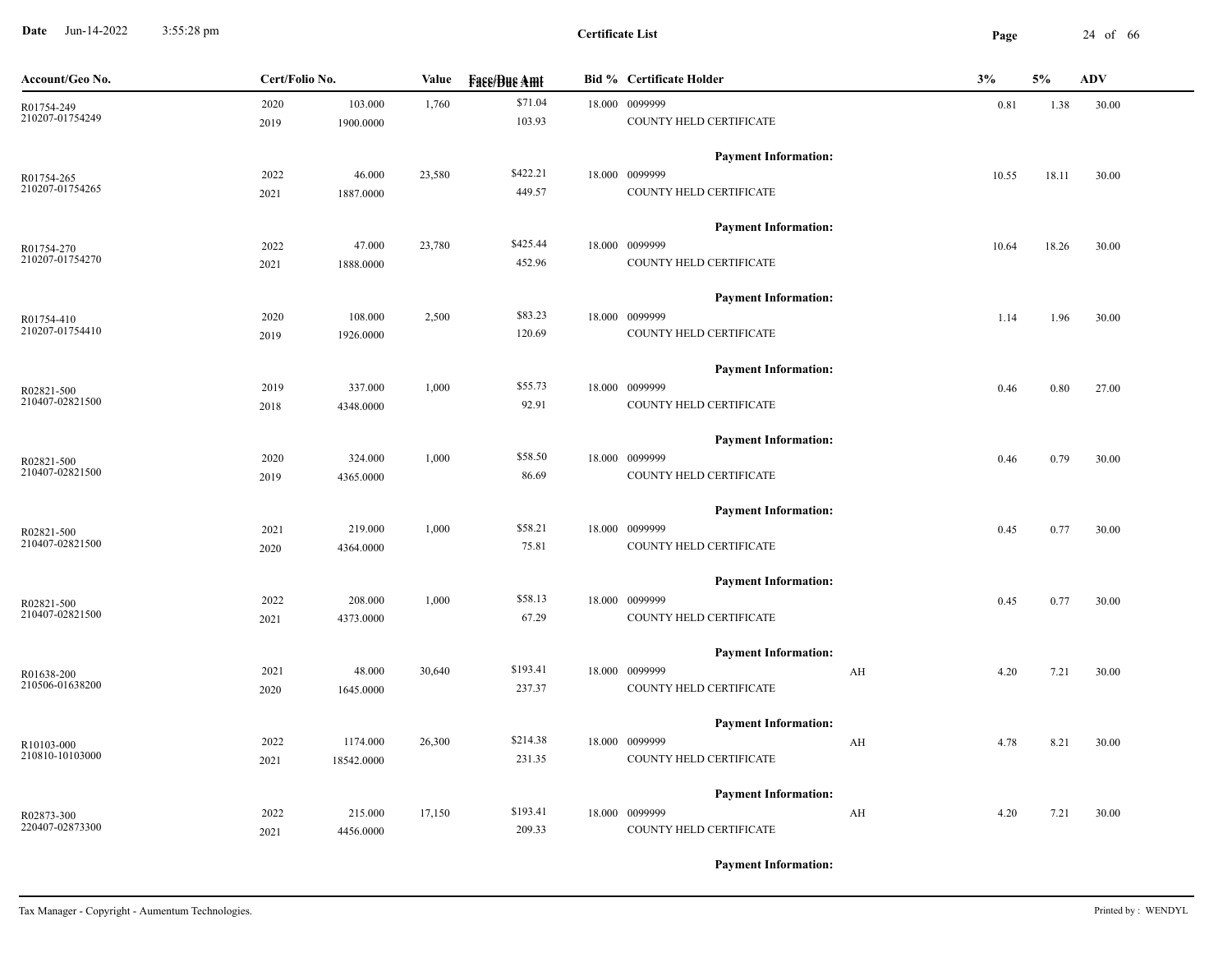**Date** Jun-14-2022 3:55:28 pm **Page** 25 of 66 3:55:28 pm

| Account/Geo No.               | Cert/Folio No. |                      | Value  | <b>Fass/Bus Amt</b> | Bid % Certificate Holder                  |    | 3%   | 5%   | <b>ADV</b> |
|-------------------------------|----------------|----------------------|--------|---------------------|-------------------------------------------|----|------|------|------------|
| R02916-000<br>220407-02916000 | 2022<br>2021   | 221.000<br>4528.0000 | 27,350 | \$231.30<br>249.12  | 18.000 0099999<br>COUNTY HELD CERTIFICATE | AH | 5.25 | 9.01 | 30.00      |
|                               |                |                      |        |                     | <b>Payment Information:</b>               |    |      |      |            |
| R01646-100                    | 2016           | 68.000               | 1,440  | \$63.86             | 18.000 0099999                            |    | 0.69 | 1.18 | 27.00      |
| 220506-01646100               | 2015           | 1634.0000            |        | 140.04              | COUNTY HELD CERTIFICATE                   |    |      |      |            |
|                               |                |                      |        |                     | <b>Payment Information:</b>               |    |      |      |            |
| R01646-100                    | 2017           | 65.000               | 1,440  | \$63.71             | 18.000 0099999                            |    | 0.69 | 1.18 | 27.00      |
| 220506-01646100               | 2016           | 1654.0000            |        | 128.25              | COUNTY HELD CERTIFICATE                   |    |      |      |            |
|                               |                |                      |        |                     | <b>Payment Information:</b>               |    |      |      |            |
| R01646-100                    | 2018           | 75.000               | 1,440  | \$63.30             | 18.000 0099999                            |    | 0.67 | 1.16 | 27.00      |
| 220506-01646100               | 2017           | 1661.0000            |        | 116.08              | COUNTY HELD CERTIFICATE                   |    |      |      |            |
|                               |                |                      |        |                     | <b>Payment Information:</b>               |    |      |      |            |
| R01646-100                    | 2019           | 101.000              | 1,440  | \$63.10             | 18.000 0099999                            |    | 0.67 | 1.15 | 27.00      |
| 220506-01646100               | 2018           | 1676.0000            |        | 104.37              | COUNTY HELD CERTIFICATE                   |    |      |      |            |
|                               |                |                      |        |                     | <b>Payment Information:</b>               |    |      |      |            |
| R01646-100                    | 2020           | 80.000               | 1,440  | \$65.74             | 18.000 0099999                            |    | 0.66 | 1.13 | 30.00      |
| 220506-01646100               | 2019           | 1681.0000            |        | 96.64               | COUNTY HELD CERTIFICATE                   |    |      |      |            |
|                               |                |                      |        |                     | <b>Payment Information:</b>               |    |      |      |            |
| R09477-405                    | 2022           | 1087.000             | 26,260 | \$213.73            | 18.000 0099999                            | AH | 4.76 | 8.18 | 30.00      |
| 220909-09477405               | 2021           | 16877.0000           |        | 230.67              | COUNTY HELD CERTIFICATE                   |    |      |      |            |
|                               |                |                      |        |                     | <b>Payment Information:</b>               |    |      |      |            |
| R03036-000                    | 2022           | 226.000              | 33,460 | \$227.09            | 18.000 0099999                            | AH | 5.13 | 8.81 | 30.00      |
| 230407-03036000               | 2021           | 4677.0000            |        | 244.69              | COUNTY HELD CERTIFICATE                   |    |      |      |            |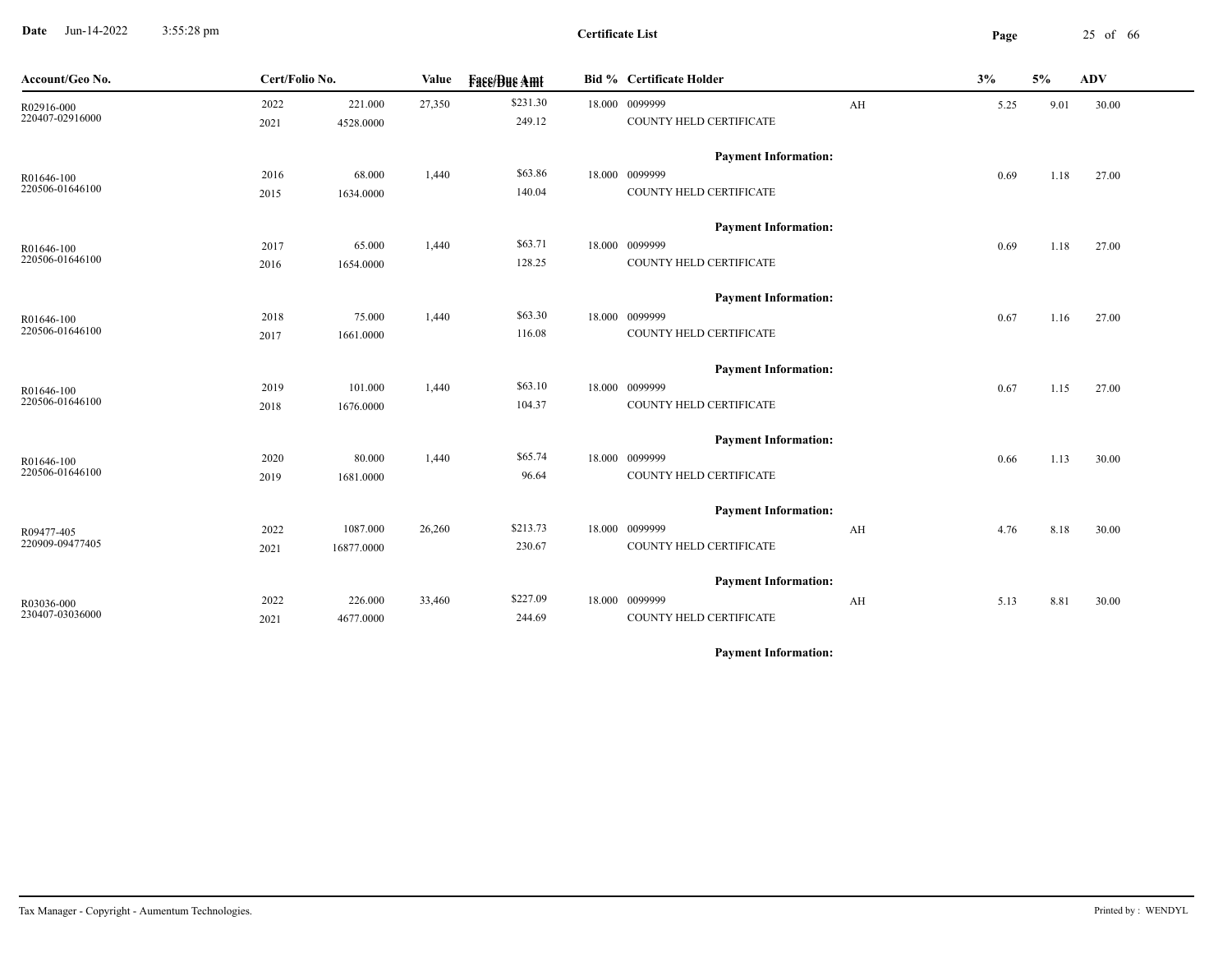**Date** Jun-14-2022 3:55:28 pm **Page** 26 of 66 3:55:28 pm

| Account/Geo No. | Cert/Folio No. |           | Value | <b>Face/Bue Amt</b> | <b>Bid % Certificate Holder</b> | 3%   | 5%   | <b>ADV</b> |
|-----------------|----------------|-----------|-------|---------------------|---------------------------------|------|------|------------|
| R03181-000      | 2019           | 373.000   | 1,210 | \$65.66             | 18.000 0099999                  | 0.74 | 1.27 | 27.00      |
| 230407-03181000 | 2018           | 4857.0000 |       | 108.35              | COUNTY HELD CERTIFICATE         |      |      |            |
|                 |                |           |       |                     | <b>Payment Information:</b>     |      |      |            |
| R03181-000      | 2020           | 358.000   | 1,210 | \$68.89             | 18.000 0099999                  | 0.75 | 1.28 | 30.00      |
| 230407-03181000 | 2019           | 4876.0000 |       | 100.97              | COUNTY HELD CERTIFICATE         |      |      |            |
|                 |                |           |       |                     | <b>Payment Information:</b>     |      |      |            |
| R03181-000      | 2021           | 251.000   | 1,210 | \$68.74             | 18.000 0099999                  | 0.74 | 1.27 | 30.00      |
| 230407-03181000 | 2020           | 4876.0000 |       | 88.39               | COUNTY HELD CERTIFICATE         |      |      |            |
|                 |                |           |       |                     | <b>Payment Information:</b>     |      |      |            |
| R03181-000      | 2022           | 244.000   | 1,210 | \$68.46             | 18.000 0099999                  | 0.73 | 1.26 | 30.00      |
| 230407-03181000 | 2021           | 4883.0000 |       | 78.13               | COUNTY HELD CERTIFICATE         |      |      |            |
|                 |                |           |       |                     | <b>Payment Information:</b>     |      |      |            |
| R03190-000      | 2019           | 375.000   | 1,200 | \$65.44             | 18.000 0099999                  | 0.73 | 1.26 | 27.00      |
| 230407-03190000 | 2018           | 4868.0000 |       | 108.01              | COUNTY HELD CERTIFICATE         |      |      |            |
|                 |                |           |       |                     | <b>Payment Information:</b>     |      |      |            |
| R03190-000      | 2020           | 360.000   | 1,200 | \$68.68             | 18.000 0099999                  | 0.74 | 1.27 | 30.00      |
| 230407-03190000 | 2019           | 4887.0000 |       | 100.69              | COUNTY HELD CERTIFICATE         |      |      |            |
|                 |                |           |       |                     | <b>Payment Information:</b>     |      |      |            |
| R03190-000      | 2021           | 253.000   | 1,200 | \$68.52             | 18.000 0099999                  | 0.74 | 1.26 | 30.00      |
| 230407-03190000 | 2020           | 4887.0000 |       | 88.13               | COUNTY HELD CERTIFICATE         |      |      |            |
|                 |                |           |       |                     | <b>Payment Information:</b>     |      |      |            |
| R03190-000      | 2022           | 246.000   | 1,200 | \$68.26             | 18.000 0099999                  | 0.73 | 1.25 | 30.00      |
| 230407-03190000 | 2021           | 4894.0000 |       | 77.92               | COUNTY HELD CERTIFICATE         |      |      |            |
|                 |                |           |       |                     | <b>Payment Information:</b>     |      |      |            |
| R03196-000      | 2018           | 313.000   | 1,200 | \$65.67             | 18.000 0099999                  | 0.74 | 1.27 | 27.00      |
| 230407-03196000 | 2017           | 4854.0000 |       | 120.19              | COUNTY HELD CERTIFICATE         |      |      |            |
|                 |                |           |       |                     | <b>Payment Information:</b>     |      |      |            |
| R03196-000      | 2019           | 380.000   | 1,200 | \$65.44             | 18.000 0099999                  | 0.73 | 1.26 | 27.00      |
| 230407-03196000 | 2018           | 4875.0000 |       | 108.01              | COUNTY HELD CERTIFICATE         |      |      |            |
|                 |                |           |       |                     | <b>Payment Information:</b>     |      |      |            |
| R03196-000      | 2021           | 257.000   | 1,200 | \$68.52             | 18.000 0099999                  | 0.74 | 1.26 | 30.00      |
| 230407-03196000 | 2020           | 4894.0000 |       | 88.13               | COUNTY HELD CERTIFICATE         |      |      |            |
|                 |                |           |       |                     |                                 |      |      |            |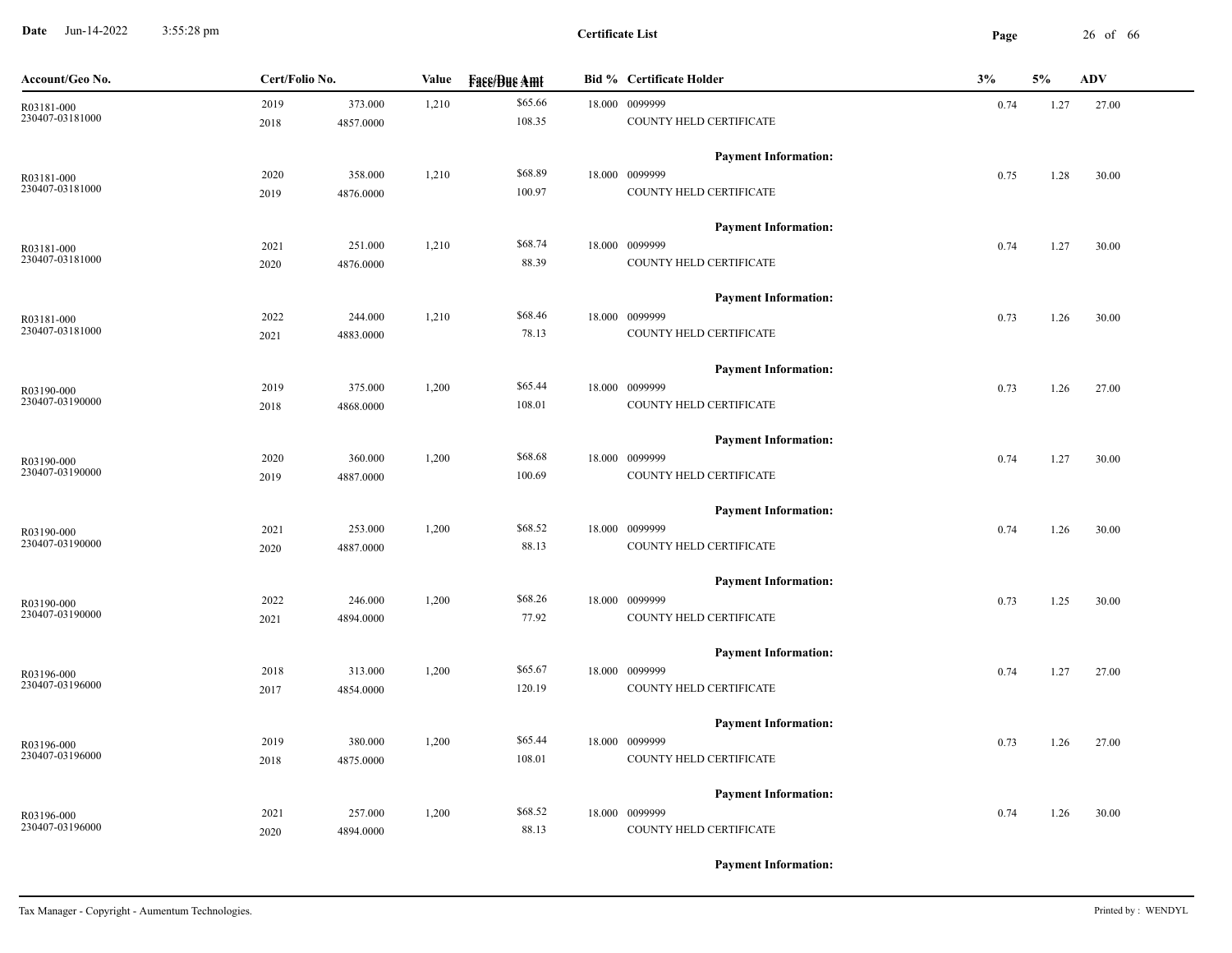**Date** Jun-14-2022 3:55:28 pm **Page** 27 of 66 3:55:28 pm

| Account/Geo No. | Cert/Folio No. |           | Value | <b>Fase/Bue Amt</b> | <b>Bid % Certificate Holder</b> | 3%   | 5%   | <b>ADV</b> |
|-----------------|----------------|-----------|-------|---------------------|---------------------------------|------|------|------------|
| R03198-000      | 2019           | 382.000   | 1,200 | \$65.44             | 18.000 0099999                  | 0.73 | 1.26 | 27.00      |
| 230407-03198000 | 2018           | 4877.0000 |       | 108.01              | COUNTY HELD CERTIFICATE         |      |      |            |
|                 |                |           |       |                     | <b>Payment Information:</b>     |      |      |            |
| R03198-000      | 2020           | 365.000   | 1,200 | \$68.68             | 18.000 0099999                  | 0.74 | 1.27 | 30.00      |
| 230407-03198000 | 2019           | 4896.0000 |       | 100.69              | COUNTY HELD CERTIFICATE         |      |      |            |
|                 |                |           |       |                     | <b>Payment Information:</b>     |      |      |            |
| R03198-000      | 2022           | 252.000   | 1,200 | \$68.26             | 18.000 0099999                  | 0.73 | 1.25 | 30.00      |
| 230407-03198000 | 2021           | 4903.0000 |       | 77.92               | COUNTY HELD CERTIFICATE         |      |      |            |
|                 |                |           |       |                     | <b>Payment Information:</b>     |      |      |            |
| R03200-000      | 2019           | 383.000   | 950   | \$59.94             | 18.000 0099999                  | 0.58 | 1.00 | 27.00      |
| 230407-03200000 | 2018           | 4879.0000 |       | 99.46               | COUNTY HELD CERTIFICATE         |      |      |            |
|                 |                |           |       |                     | <b>Payment Information:</b>     |      |      |            |
| R03200-000      | 2020           | 366.000   | 950   | \$63.11             | 18.000 0099999                  | 0.59 | 1.01 | 30.00      |
| 230407-03200000 | 2019           | 4898.0000 |       | 93.03               | COUNTY HELD CERTIFICATE         |      |      |            |
|                 |                |           |       |                     | <b>Payment Information:</b>     |      |      |            |
| R03200-000      | 2021           | 259.000   | 950   | \$62.99             | 18.000 0099999                  | 0.58 | 1.00 | 30.00      |
| 230407-03200000 | 2020           | 4898.0000 |       | 81.52               | COUNTY HELD CERTIFICATE         |      |      |            |
|                 |                |           |       |                     | <b>Payment Information:</b>     |      |      |            |
| R03200-000      | 2022           | 253.000   | 950   | \$62.78             | 18.000 0099999                  | 0.58 | 0.99 | 30.00      |
| 230407-03200000 | 2021           | 4905.0000 |       | 72.17               | COUNTY HELD CERTIFICATE         |      |      |            |
|                 |                |           |       |                     | <b>Payment Information:</b>     |      |      |            |
| R03223-100      | 2021           | 261.000   | 780   | \$59.25             | 18.000 0099999                  | 0.48 | 0.82 | 30.00      |
| 230407-03223100 | 2020           | 4922.0000 |       | 77.05               | COUNTY HELD CERTIFICATE         |      |      |            |
|                 |                |           |       |                     | <b>Payment Information:</b>     |      |      |            |
| R03254-000      | 2019           | 394.000   | 820   | \$57.07             | 18.000 0099999                  | 0.50 | 0.86 | 27.00      |
| 230407-03254000 | 2018           | 4934.0000 |       | 94.99               | COUNTY HELD CERTIFICATE         |      |      |            |
|                 |                |           |       |                     | <b>Payment Information:</b>     |      |      |            |
| R03254-000      | 2020           | 374.000   | 820   | \$60.23             | 18.000 0099999                  | 0.51 | 0.87 | 30.00      |
| 230407-03254000 | 2019           | 4953.0000 |       | 89.07               | COUNTY HELD CERTIFICATE         |      |      |            |
|                 |                |           |       |                     | <b>Payment Information:</b>     |      |      |            |
| R03254-000      | 2022           | 261.000   | 820   | \$59.96             | 18.000 0099999                  | 0.50 | 0.86 | 30.00      |
| 230407-03254000 | 2021           | 4960.0000 |       | 69.21               | COUNTY HELD CERTIFICATE         |      |      |            |
|                 |                |           |       |                     |                                 |      |      |            |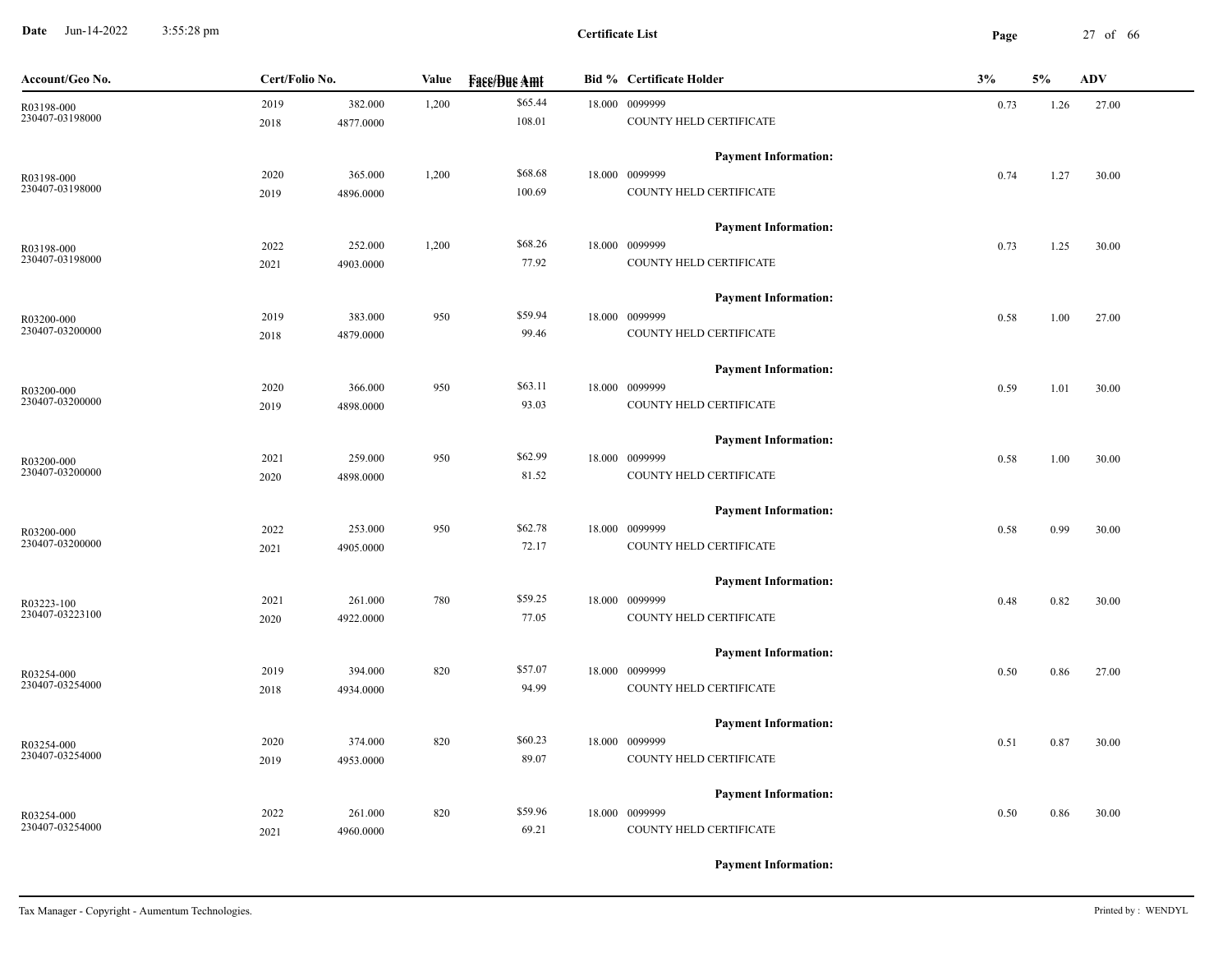**Date** Jun-14-2022 3:55:28 pm **Page** 28 of 66 3:55:28 pm

| Account/Geo No. | Cert/Folio No. |            | Value  | <b>Fase/Bue Amt</b> | <b>Bid % Certificate Holder</b> | 3%                      |      | $5\%$ | <b>ADV</b> |
|-----------------|----------------|------------|--------|---------------------|---------------------------------|-------------------------|------|-------|------------|
| R01647-100      | 2016           | 69.000     | 840    | \$53.50             | 18.000 0099999                  |                         | 0.40 | 0.69  | 27.00      |
| 230506-01647100 | 2015           | 1637.0000  |        | 118.33              | COUNTY HELD CERTIFICATE         |                         |      |       |            |
|                 |                |            |        |                     | <b>Payment Information:</b>     |                         |      |       |            |
| R01647-100      | 2017           | 66.000     | 840    | \$53.41             | 18.000 0099999                  |                         | 0.40 | 0.69  | 27.00      |
| 230506-01647100 | 2016           | 1657.0000  |        | 108.53              | COUNTY HELD CERTIFICATE         |                         |      |       |            |
|                 |                |            |        |                     | <b>Payment Information:</b>     |                         |      |       |            |
| R01647-100      | 2018           | 76.000     | 840    | \$53.16             | 18.000 0099999                  |                         | 0.39 | 0.67  | 27.00      |
| 230506-01647100 | 2017           | 1664.0000  |        | 98.48               | COUNTY HELD CERTIFICATE         |                         |      |       |            |
|                 |                |            |        |                     | <b>Payment Information:</b>     |                         |      |       |            |
| R01647-100      | 2019           | 102.000    | 840    | \$53.05             | 18.000 0099999                  |                         | 0.39 | 0.67  | 27.00      |
| 230506-01647100 | 2018           | 1679.0000  |        | 88.74               | COUNTY HELD CERTIFICATE         |                         |      |       |            |
|                 |                |            |        |                     | <b>Payment Information:</b>     |                         |      |       |            |
| R01647-100      | 2020           | 81.000     | 840    | \$55.85             | 18.000 0099999                  |                         | 0.38 | 0.66  | 30.00      |
| 230506-01647100 | 2019           | 1684.0000  |        | 83.04               | COUNTY HELD CERTIFICATE         |                         |      |       |            |
|                 |                |            |        |                     | <b>Payment Information:</b>     |                         |      |       |            |
| R08618-100      | 2022           | 1013.000   | 22,110 | \$193.41            | 18.000 0099999                  | $\mathbf{A} \mathbf{H}$ | 4.20 | 7.21  | 30.00      |
| 230508-08618100 | 2021           | 15065.0000 |        | 209.33              | COUNTY HELD CERTIFICATE         |                         |      |       |            |
|                 |                |            |        |                     | <b>Payment Information:</b>     |                         |      |       |            |
| R09481-150      | 2022           | 1094.000   | 20,490 | \$193.41            | 18.000 0099999                  | AH                      | 4.20 | 7.21  | 30.00      |
| 230909-09481150 | 2021           | 17043.0000 |        | 209.33              | COUNTY HELD CERTIFICATE         |                         |      |       |            |
|                 |                |            |        |                     | <b>Payment Information:</b>     |                         |      |       |            |
| R09556-040      | 2022           | 1116.000   | 11,720 | \$193.41            | 18.000 0099999                  | AH                      | 4.20 | 7.21  | 30.00      |
| 230909-09556040 | 2021           | 17310.0000 |        | 209.33              | COUNTY HELD CERTIFICATE         |                         |      |       |            |
|                 |                |            |        |                     | <b>Payment Information:</b>     |                         |      |       |            |
| R03354-000      | 2019           | 406.000    | 4,000  | \$127.13            | 18.000 0099999                  |                         | 2.44 | 4.20  | 27.00      |
| 240407-03354000 | 2018           | 5030.0000  |        | 203.94              | COUNTY HELD CERTIFICATE         |                         |      |       |            |
|                 |                |            |        |                     | <b>Payment Information:</b>     |                         |      |       |            |
| R03354-000      | 2021           | 277.000    | 4,000  | \$130.42            | 18.000 0099999                  |                         | 2.45 | 4.21  | 30.00      |
| 240407-03354000 | 2020           | 5049.0000  |        | 162.10              | COUNTY HELD CERTIFICATE         |                         |      |       |            |
|                 |                |            |        |                     |                                 |                         |      |       |            |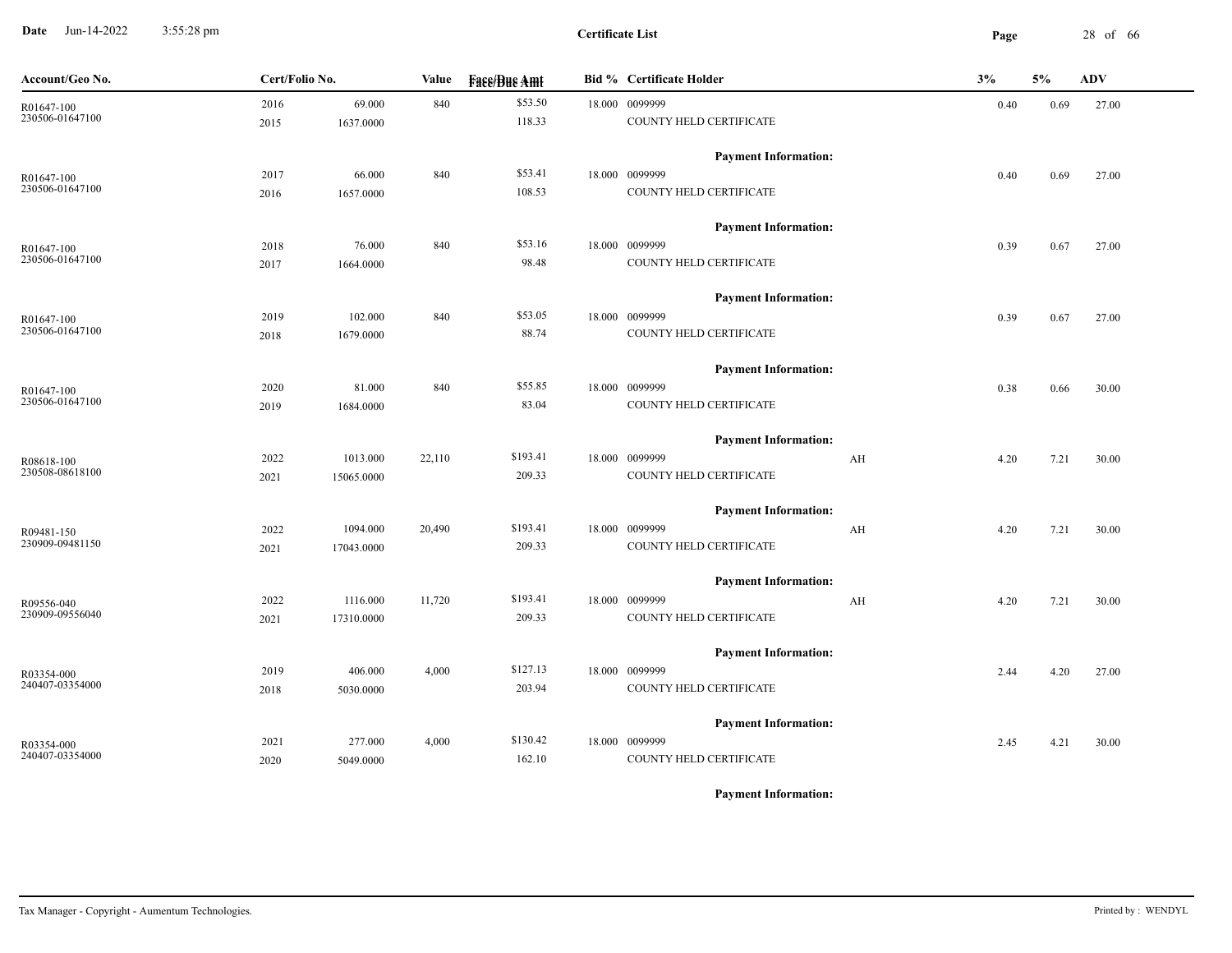**Date** Jun-14-2022 3:55:28 pm **Page** 29 of 66 3:55:28 pm

| Account/Geo No.               | Cert/Folio No. |           | Value  | <b>Fass/Bus Amt</b> | <b>Bid % Certificate Holder</b> | 3%   | 5%   | <b>ADV</b> |
|-------------------------------|----------------|-----------|--------|---------------------|---------------------------------|------|------|------------|
| R03374-000                    | 2019           | 411.000   | 2,130  | \$85.92             | 18.000 0099999                  | 1.30 | 2.23 | 27.00      |
| 240407-03374000               | 2018           | 5051.0000 |        | 139.86              | COUNTY HELD CERTIFICATE         |      |      |            |
|                               |                |           |        |                     | <b>Payment Information:</b>     |      |      |            |
| R03374-000<br>240407-03374000 | 2020           | 386.000   | 2,130  | \$89.34             | 18.000 0099999                  | 1.31 | 2.25 | 30.00      |
|                               | 2019           | 5070.0000 |        | 129.09              | COUNTY HELD CERTIFICATE         |      |      |            |
|                               |                |           |        |                     | <b>Payment Information:</b>     |      |      |            |
| R03375-000                    | 2022           | 277.000   | 32,810 | \$212.88            | 18.000 0099999<br>AH            | 4.74 | 8.14 | 30.00      |
| 240407-03375000               | 2021           | 5078.0000 |        | 229.77              | COUNTY HELD CERTIFICATE         |      |      |            |
|                               |                |           |        |                     | <b>Payment Information:</b>     |      |      |            |
| R03394-000<br>240407-03394000 | 2019           | 417.000   | 4,340  | \$134.61            | 18.000 0099999                  | 2.65 | 4.55 | 27.00      |
|                               | 2018           | 5071.0000 |        | 215.57              | COUNTY HELD CERTIFICATE         |      |      |            |
|                               |                |           |        |                     | <b>Payment Information:</b>     |      |      |            |
| R03394-000                    | 2020           | 391.000   | 4,320  | \$138.02            | 18.000 0099999                  | 2.66 | 4.57 | 30.00      |
| 240407-03394000               | 2019           | 5090.0000 |        | 196.03              | COUNTY HELD CERTIFICATE         |      |      |            |
|                               |                |           |        |                     | <b>Payment Information:</b>     |      |      |            |
| R03394-000                    | 2021           | 286.000   | 4,000  | \$130.42            | 18.000 0099999                  | 2.45 | 4.21 | 30.00      |
| 240407-03394000               | 2020           | 5090.0000 |        | 162.10              | COUNTY HELD CERTIFICATE         |      |      |            |
|                               |                |           |        |                     | <b>Payment Information:</b>     |      |      |            |
| R03394-000                    | 2022           | 282.000   | 4,000  | \$129.53            | 18.000 0099999                  | 2.43 | 4.17 | 30.00      |
| 240407-03394000               | 2021           | 5097.0000 |        | 142.26              | COUNTY HELD CERTIFICATE         |      |      |            |
|                               |                |           |        |                     | <b>Payment Information:</b>     |      |      |            |
| R03602-000                    | 2019           | 441.000   | 1,250  | \$66.53             | 18.000 0099999                  | 0.76 | 1.31 | 27.00      |
| 240407-03602000               | 2018           | 5290.0000 |        | 109.70              | COUNTY HELD CERTIFICATE         |      |      |            |
|                               |                |           |        |                     | <b>Payment Information:</b>     |      |      |            |
| R03602-000                    | 2020           | 412.000   | 1,250  | \$69.77             | 18.000 0099999                  | 0.77 | 1.32 | 30.00      |
| 240407-03602000               | 2019           | 5309.0000 |        | 102.18              | COUNTY HELD CERTIFICATE         |      |      |            |
|                               |                |           |        |                     | <b>Payment Information:</b>     |      |      |            |
| R03602-000                    | 2022           | 301.000   | 1,250  | \$69.34             | 18.000 0099999                  | 0.76 | 1.30 | 30.00      |
| 240407-03602000               | 2021           | 5315.0000 |        | 79.06               | COUNTY HELD CERTIFICATE         |      |      |            |
|                               |                |           |        |                     | <b>Payment Information:</b>     |      |      |            |
| R03604-000                    | 2020           | 413.000   | 1,250  | \$69.77             | 18.000 0099999                  | 0.77 | 1.32 | 30.00      |
| 240407-03604000               | 2019           | 5311.0000 |        | 102.18              | COUNTY HELD CERTIFICATE         |      |      |            |
|                               |                |           |        |                     |                                 |      |      |            |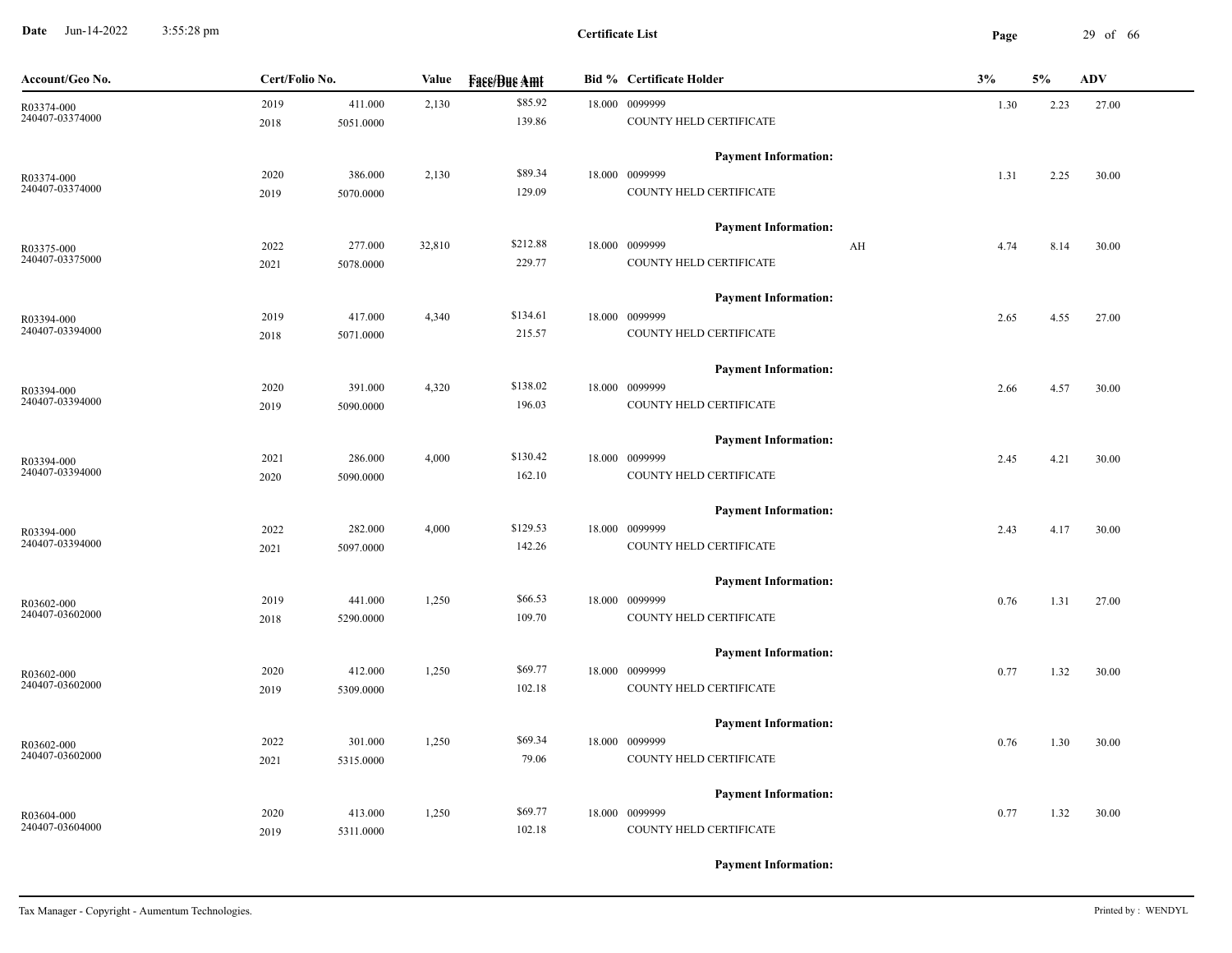**Date** Jun-14-2022 3:55:28 pm **Page** 30 of 66 3:55:28 pm

| \$415.95<br>18.000 0099999<br>2022<br>303.000<br>16,340<br>30.00<br>10.37<br>17.81<br>R03607-000<br>240407-03607000<br>443.00<br>COUNTY HELD CERTIFICATE<br>2021<br>5321.0000<br><b>Payment Information:</b><br>\$240.71<br>8,990<br>18.000 0099999<br>2021<br>310.000<br>5.51<br>9.46<br>30.00<br>R03615-000<br>240407-03615000<br>293.90<br>COUNTY HELD CERTIFICATE<br>2020<br>5325.0000<br><b>Payment Information:</b><br>\$168.67<br>18.000 0099999<br>2022<br>306.000<br>30,790<br>AH<br>3.51<br>6.03<br>30.00<br>R03618-000<br>240407-03618000<br>183.35<br>COUNTY HELD CERTIFICATE<br>2021<br>5335.0000<br><b>Payment Information:</b><br>\$73.59<br>18.000 0099999<br>450.000<br>1,570<br>2019<br>0.96<br>1.65<br>27.00<br>R03624-000<br>240407-03624000<br>120.68<br>COUNTY HELD CERTIFICATE<br>5313.0000<br>2018<br><b>Payment Information:</b><br>\$76.89<br>1,570<br>18.000 0099999<br>2020<br>418.000<br>0.97<br>1.66<br>30.00<br>R03624-000 |  |
|-----------------------------------------------------------------------------------------------------------------------------------------------------------------------------------------------------------------------------------------------------------------------------------------------------------------------------------------------------------------------------------------------------------------------------------------------------------------------------------------------------------------------------------------------------------------------------------------------------------------------------------------------------------------------------------------------------------------------------------------------------------------------------------------------------------------------------------------------------------------------------------------------------------------------------------------------------------|--|
|                                                                                                                                                                                                                                                                                                                                                                                                                                                                                                                                                                                                                                                                                                                                                                                                                                                                                                                                                           |  |
|                                                                                                                                                                                                                                                                                                                                                                                                                                                                                                                                                                                                                                                                                                                                                                                                                                                                                                                                                           |  |
|                                                                                                                                                                                                                                                                                                                                                                                                                                                                                                                                                                                                                                                                                                                                                                                                                                                                                                                                                           |  |
|                                                                                                                                                                                                                                                                                                                                                                                                                                                                                                                                                                                                                                                                                                                                                                                                                                                                                                                                                           |  |
|                                                                                                                                                                                                                                                                                                                                                                                                                                                                                                                                                                                                                                                                                                                                                                                                                                                                                                                                                           |  |
|                                                                                                                                                                                                                                                                                                                                                                                                                                                                                                                                                                                                                                                                                                                                                                                                                                                                                                                                                           |  |
|                                                                                                                                                                                                                                                                                                                                                                                                                                                                                                                                                                                                                                                                                                                                                                                                                                                                                                                                                           |  |
|                                                                                                                                                                                                                                                                                                                                                                                                                                                                                                                                                                                                                                                                                                                                                                                                                                                                                                                                                           |  |
|                                                                                                                                                                                                                                                                                                                                                                                                                                                                                                                                                                                                                                                                                                                                                                                                                                                                                                                                                           |  |
|                                                                                                                                                                                                                                                                                                                                                                                                                                                                                                                                                                                                                                                                                                                                                                                                                                                                                                                                                           |  |
|                                                                                                                                                                                                                                                                                                                                                                                                                                                                                                                                                                                                                                                                                                                                                                                                                                                                                                                                                           |  |
|                                                                                                                                                                                                                                                                                                                                                                                                                                                                                                                                                                                                                                                                                                                                                                                                                                                                                                                                                           |  |
|                                                                                                                                                                                                                                                                                                                                                                                                                                                                                                                                                                                                                                                                                                                                                                                                                                                                                                                                                           |  |
| 240407-03624000<br>111.97<br>COUNTY HELD CERTIFICATE<br>2019<br>5332.0000                                                                                                                                                                                                                                                                                                                                                                                                                                                                                                                                                                                                                                                                                                                                                                                                                                                                                 |  |
| <b>Payment Information:</b>                                                                                                                                                                                                                                                                                                                                                                                                                                                                                                                                                                                                                                                                                                                                                                                                                                                                                                                               |  |
| \$76.70<br>312.000<br>1,570<br>18.000 0099999<br>2021<br>0.96<br>1.65<br>30.00<br>R03624-000                                                                                                                                                                                                                                                                                                                                                                                                                                                                                                                                                                                                                                                                                                                                                                                                                                                              |  |
| 240407-03624000<br>97.91<br>COUNTY HELD CERTIFICATE<br>2020<br>5332.0000                                                                                                                                                                                                                                                                                                                                                                                                                                                                                                                                                                                                                                                                                                                                                                                                                                                                                  |  |
| <b>Payment Information:</b>                                                                                                                                                                                                                                                                                                                                                                                                                                                                                                                                                                                                                                                                                                                                                                                                                                                                                                                               |  |
| \$76.35<br>307.000<br>1,570<br>18.000 0099999<br>2022<br>0.95<br>1.64<br>30.00<br>R03624-000                                                                                                                                                                                                                                                                                                                                                                                                                                                                                                                                                                                                                                                                                                                                                                                                                                                              |  |
| 240407-03624000<br>86.42<br>COUNTY HELD CERTIFICATE<br>2021<br>5338.0000                                                                                                                                                                                                                                                                                                                                                                                                                                                                                                                                                                                                                                                                                                                                                                                                                                                                                  |  |
| <b>Payment Information:</b>                                                                                                                                                                                                                                                                                                                                                                                                                                                                                                                                                                                                                                                                                                                                                                                                                                                                                                                               |  |
| \$68.68<br>2020<br>422.000<br>1,200<br>18.000 0099999<br>0.74<br>1.27<br>30.00<br>R03638-000                                                                                                                                                                                                                                                                                                                                                                                                                                                                                                                                                                                                                                                                                                                                                                                                                                                              |  |
| 240407-03638000<br>100.69<br>COUNTY HELD CERTIFICATE<br>5343.0000<br>2019                                                                                                                                                                                                                                                                                                                                                                                                                                                                                                                                                                                                                                                                                                                                                                                                                                                                                 |  |
| <b>Payment Information:</b>                                                                                                                                                                                                                                                                                                                                                                                                                                                                                                                                                                                                                                                                                                                                                                                                                                                                                                                               |  |
| \$68.52<br>18.000 0099999<br>2021<br>317.000<br>1,200<br>1.26<br>0.74<br>30.00<br>R03638-000                                                                                                                                                                                                                                                                                                                                                                                                                                                                                                                                                                                                                                                                                                                                                                                                                                                              |  |
| 240407-03638000<br>88.13<br>COUNTY HELD CERTIFICATE<br>2020<br>5343.0000                                                                                                                                                                                                                                                                                                                                                                                                                                                                                                                                                                                                                                                                                                                                                                                                                                                                                  |  |
| <b>Payment Information:</b>                                                                                                                                                                                                                                                                                                                                                                                                                                                                                                                                                                                                                                                                                                                                                                                                                                                                                                                               |  |
| \$68.68<br>18.000 0099999<br>2020<br>423.000<br>1,200<br>1.27<br>30.00<br>0.74<br>R03642-000                                                                                                                                                                                                                                                                                                                                                                                                                                                                                                                                                                                                                                                                                                                                                                                                                                                              |  |
| 240407-03642000<br>100.69<br>COUNTY HELD CERTIFICATE<br>5346.0000<br>2019                                                                                                                                                                                                                                                                                                                                                                                                                                                                                                                                                                                                                                                                                                                                                                                                                                                                                 |  |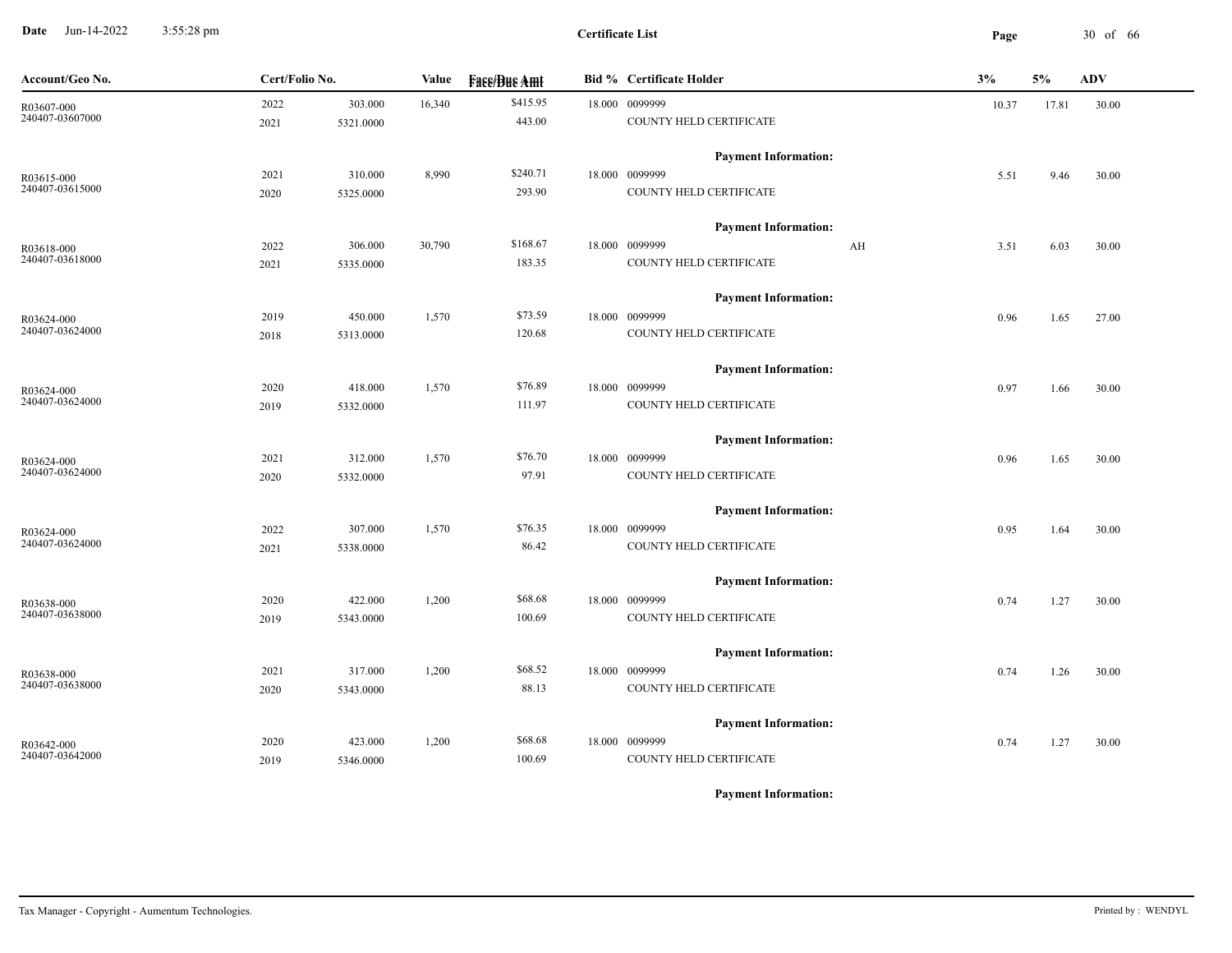**Date** Jun-14-2022 3:55:28 pm **Page** 31 of 66 3:55:28 pm

| Account/Geo No.               | Cert/Folio No. |           | Value | <b>Face/Bue Amt</b> | <b>Bid % Certificate Holder</b> | 3%   | $5\%$ | <b>ADV</b> |
|-------------------------------|----------------|-----------|-------|---------------------|---------------------------------|------|-------|------------|
| R03651-000<br>240407-03651000 | 2019           | 460.000   | 1,000 | \$61.03             | 18.000 0099999                  | 0.61 | 1.05  | 27.00      |
|                               | 2018           | 5336.0000 |       | 101.15              | COUNTY HELD CERTIFICATE         |      |       |            |
|                               |                |           |       |                     | <b>Payment Information:</b>     |      |       |            |
| R03651-000                    | 2020           | 424.000   | 1,000 | \$64.23             | 18.000 0099999                  | 0.62 | 1.06  | 30.00      |
| 240407-03651000               | 2019           | 5356.0000 |       | 94.57               | COUNTY HELD CERTIFICATE         |      |       |            |
|                               |                |           |       |                     | <b>Payment Information:</b>     |      |       |            |
| R03651-000                    | 2022           | 311.000   | 1,000 | \$63.88             | 18.000 0099999                  | 0.61 | 1.04  | 30.00      |
| 240407-03651000               | 2021           | 5362.0000 |       | 73.32               | COUNTY HELD CERTIFICATE         |      |       |            |
|                               |                |           |       |                     | <b>Payment Information:</b>     |      |       |            |
| R03653-500                    | 2019           | 461.000   | 500   | \$50.03             | 18.000 0099999                  | 0.31 | 0.53  | 27.00      |
| 240407-03653500               | 2018           | 5339.0000 |       | 84.05               | COUNTY HELD CERTIFICATE         |      |       |            |
|                               |                |           |       |                     | <b>Payment Information:</b>     |      |       |            |
| R03653-500                    | 2020           | 426.000   | 500   | \$53.12             | 18.000 0099999                  | 0.31 | 0.53  | 30.00      |
| 240407-03653500               | 2019           | 5359.0000 |       | 79.29               | COUNTY HELD CERTIFICATE         |      |       |            |
|                               |                |           |       |                     | <b>Payment Information:</b>     |      |       |            |
| R03653-500<br>240407-03653500 | 2022           | 312.000   | 500   | \$52.93             | 18.000 0099999                  | 0.30 | 0.52  | 30.00      |
|                               | 2021           | 5365.0000 |       | 61.83               | COUNTY HELD CERTIFICATE         |      |       |            |
|                               |                |           |       |                     | <b>Payment Information:</b>     |      |       |            |
| R03695-000                    | 2019           | 466.000   | 2,520 | \$94.51             | 18.000 0099999                  | 1.54 | 2.64  | 27.00      |
| 240407-03695000               | 2018           | 5385.0000 |       | 153.21              | COUNTY HELD CERTIFICATE         |      |       |            |
|                               |                |           |       |                     | <b>Payment Information:</b>     |      |       |            |
| R03695-000                    | 2020           | 431.000   | 2,520 | \$98.02             | 18.000 0099999                  | 1.55 | 2.67  | 30.00      |
| 240407-03695000               | 2019           | 5405.0000 |       | 141.03              | COUNTY HELD CERTIFICATE         |      |       |            |
|                               |                |           |       |                     | <b>Payment Information:</b>     |      |       |            |
| R03695-000                    | 2022           | 315.000   | 2,520 | \$97.14             | 18.000 0099999                  | 1.53 | 2.63  | 30.00      |
| 240407-03695000               | 2021           | 5411.0000 |       | 108.25              | COUNTY HELD CERTIFICATE         |      |       |            |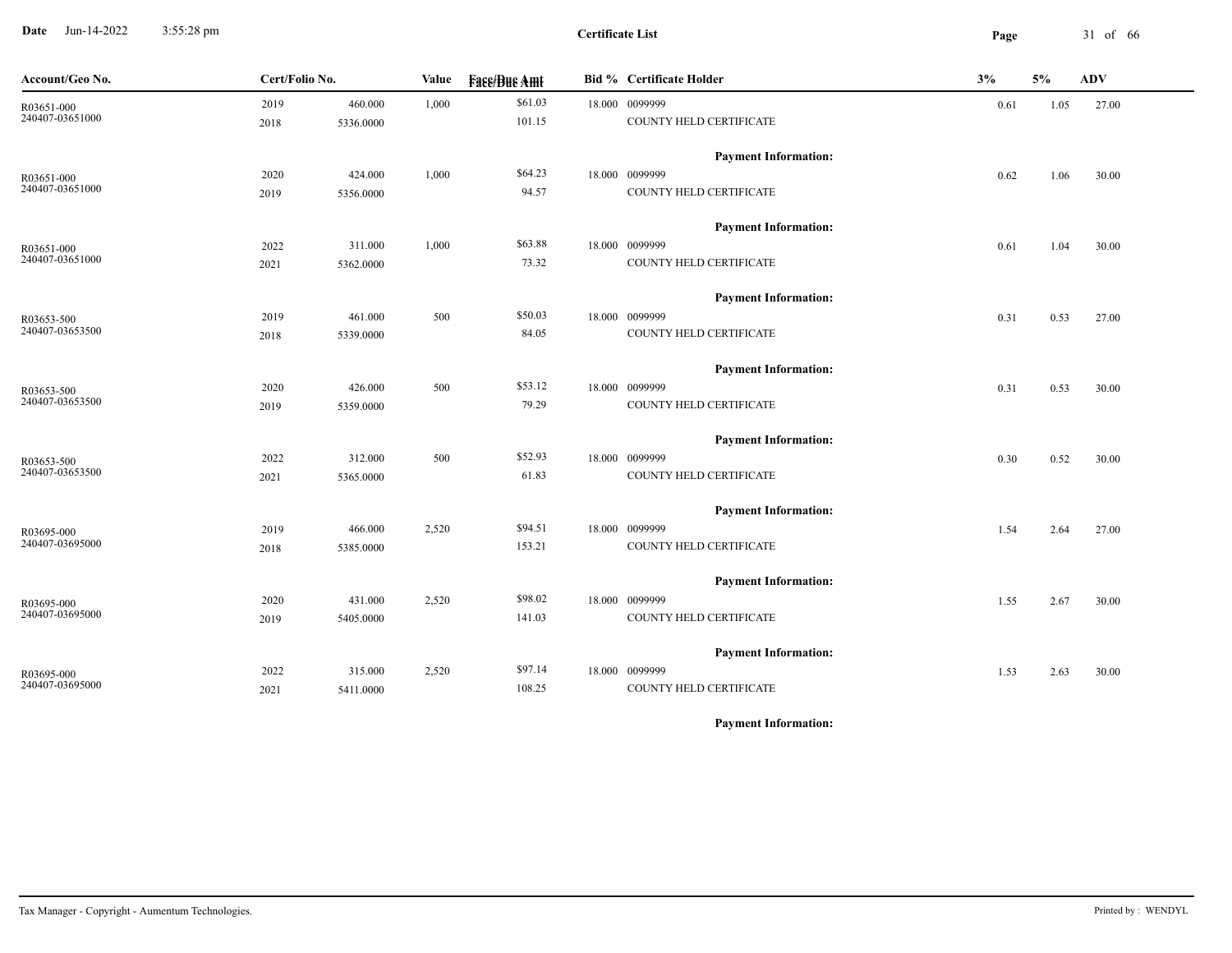**Date** Jun-14-2022 3:55:28 pm **Page** 32 of 66 3:55:28 pm

| Account/Geo No. | Cert/Folio No. |           | Value | <b>Fase/Bue Amt</b> | Bid % Certificate Holder    | 3%   | 5%   | <b>ADV</b> |
|-----------------|----------------|-----------|-------|---------------------|-----------------------------|------|------|------------|
| R03697-000      | 2019           | 467.000   | 2,520 | \$94.51             | 18.000 0099999              | 1.54 | 2.64 | 27.00      |
| 240407-03697000 | 2018           | 5387.0000 |       | 153.21              | COUNTY HELD CERTIFICATE     |      |      |            |
|                 |                |           |       |                     | <b>Payment Information:</b> |      |      |            |
| R03697-000      | 2020           | 432.000   | 2,520 | \$98.02             | 18.000 0099999              | 1.55 | 2.67 | 30.00      |
| 240407-03697000 | 2019           | 5407.0000 |       | 141.03              | COUNTY HELD CERTIFICATE     |      |      |            |
|                 |                |           |       |                     | <b>Payment Information:</b> |      |      |            |
| R03697-000      | 2022           | 316.000   | 2,520 | \$97.14             | 18.000 0099999              | 1.53 | 2.63 | 30.00      |
| 240407-03697000 | 2021           | 5413.0000 |       | 108.25              | COUNTY HELD CERTIFICATE     |      |      |            |
|                 |                |           |       |                     | <b>Payment Information:</b> |      |      |            |
| R03698-000      | 2019           | 468.000   | 1,000 | \$61.03             | 18.000 0099999              | 0.61 | 1.05 | 27.00      |
| 240407-03698000 | 2018           | 5388.0000 |       | 101.15              | COUNTY HELD CERTIFICATE     |      |      |            |
|                 |                |           |       |                     | <b>Payment Information:</b> |      |      |            |
| R03698-000      | 2020           | 433.000   | 1,000 | \$64.23             | 18.000 0099999              | 0.62 | 1.06 | 30.00      |
| 240407-03698000 | 2019           | 5408.0000 |       | 94.57               | COUNTY HELD CERTIFICATE     |      |      |            |
|                 |                |           |       |                     | <b>Payment Information:</b> |      |      |            |
| R03698-000      | 2022           | 317.000   | 1,000 | \$63.88             | 18.000 0099999              | 0.61 | 1.04 | 30.00      |
| 240407-03698000 | 2021           | 5414.0000 |       | 73.32               | COUNTY HELD CERTIFICATE     |      |      |            |
|                 |                |           |       |                     | <b>Payment Information:</b> |      |      |            |
| R03699-000      | 2019           | 469.000   | 1,000 | \$61.03             | 18.000 0099999              | 0.61 | 1.05 | 27.00      |
| 240407-03699000 | 2018           | 5389.0000 |       | 101.15              | COUNTY HELD CERTIFICATE     |      |      |            |
|                 |                |           |       |                     | <b>Payment Information:</b> |      |      |            |
| R03699-000      | 2020           | 434.000   | 1,000 | \$64.23             | 18.000 0099999              | 0.62 | 1.06 | 30.00      |
| 240407-03699000 | 2019           | 5409.0000 |       | 94.57               | COUNTY HELD CERTIFICATE     |      |      |            |
|                 |                |           |       |                     | <b>Payment Information:</b> |      |      |            |
| R03699-000      | 2022           | 318.000   | 1,000 | \$63.88             | 18.000 0099999              | 0.61 | 1.04 | 30.00      |
| 240407-03699000 | 2021           | 5415.0000 |       | 73.32               | COUNTY HELD CERTIFICATE     |      |      |            |
|                 |                |           |       |                     |                             |      |      |            |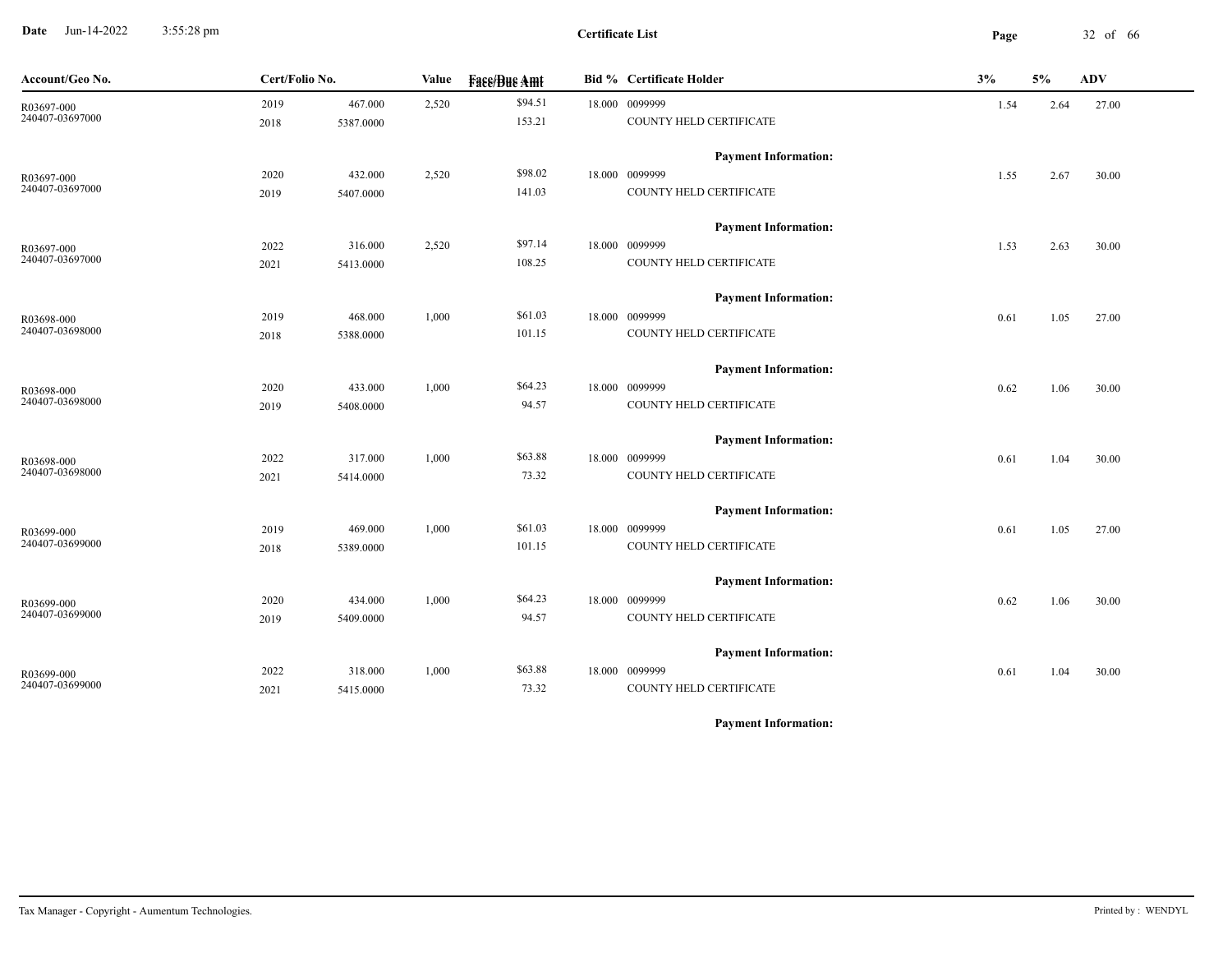**Date** Jun-14-2022 3:55:28 pm **Page** 33 of 66 3:55:28 pm

| Account/Geo No. | Cert/Folio No. |           | Value | <b>Face/Bue Amt</b> | <b>Bid % Certificate Holder</b> | 3%   | 5%   | <b>ADV</b> |
|-----------------|----------------|-----------|-------|---------------------|---------------------------------|------|------|------------|
| R03700-000      | 2019           | 470.000   | 1,000 | \$61.03             | 18.000 0099999                  | 0.61 | 1.05 | 27.00      |
| 240407-03700000 | 2018           | 5390.0000 |       | 101.15              | COUNTY HELD CERTIFICATE         |      |      |            |
|                 |                |           |       |                     | <b>Payment Information:</b>     |      |      |            |
| R03700-000      | 2020           | 435.000   | 1,000 | \$64.23             | 18.000 0099999                  | 0.62 | 1.06 | 30.00      |
| 240407-03700000 | 2019           | 5410.0000 |       | 94.57               | COUNTY HELD CERTIFICATE         |      |      |            |
|                 |                |           |       |                     | <b>Payment Information:</b>     |      |      |            |
| R03700-000      | 2022           | 319.000   | 1,000 | \$63.88             | 18.000 0099999                  | 0.61 | 1.04 | 30.00      |
| 240407-03700000 | 2021           | 5416.0000 |       | 73.32               | COUNTY HELD CERTIFICATE         |      |      |            |
|                 |                |           |       |                     | <b>Payment Information:</b>     |      |      |            |
| R03701-000      | 2019           | 471.000   | 2,520 | \$94.51             | 18.000 0099999                  | 1.54 | 2.64 | 27.00      |
| 240407-03701000 | 2018           | 5391.0000 |       | 153.21              | COUNTY HELD CERTIFICATE         |      |      |            |
|                 |                |           |       |                     | <b>Payment Information:</b>     |      |      |            |
| R03701-000      | 2020           | 436.000   | 2,520 | \$98.02             | 18.000 0099999                  | 1.55 | 2.67 | 30.00      |
| 240407-03701000 | 2019           | 5411.0000 |       | 141.03              | COUNTY HELD CERTIFICATE         |      |      |            |
|                 |                |           |       |                     | <b>Payment Information:</b>     |      |      |            |
| R03701-000      | 2022           | 320.000   | 2,520 | \$97.14             | 18.000 0099999                  | 1.53 | 2.63 | 30.00      |
| 240407-03701000 | 2021           | 5417.0000 |       | 108.25              | COUNTY HELD CERTIFICATE         |      |      |            |
|                 |                |           |       |                     | <b>Payment Information:</b>     |      |      |            |
| R03808-500      | 2019           | 480.000   | 1,500 | \$75.86             | 18.000 0099999                  | 1.02 | 1.76 | 27.00      |
| 240407-03808500 | 2018           | 5480.0000 |       | 124.21              | COUNTY HELD CERTIFICATE         |      |      |            |
|                 |                |           |       |                     | <b>Payment Information:</b>     |      |      |            |
| R03808-500      | 2020           | 442.000   | 1,650 | \$86.28             | 18.000 0099999                  | 1.23 | 2.11 | 30.00      |
| 240407-03808500 | 2019           | 5500.0000 |       | 124.89              | COUNTY HELD CERTIFICATE         |      |      |            |
|                 |                |           |       |                     | <b>Payment Information:</b>     |      |      |            |
| R03808-500      | 2022           | 330.000   | 1,990 | \$90.54             | 18.000 0099999                  | 1.35 | 2.31 | 30.00      |
| 240407-03808500 | 2021           | 5506.0000 |       | 101.32              | COUNTY HELD CERTIFICATE         |      |      |            |
|                 |                |           |       |                     | <b>Payment Information:</b>     |      |      |            |
| R03930-100      | 2019           | 491.000   | 1,780 | \$78.22             | 18.000 0099999                  | 1.09 | 1.87 | 27.00      |
| 240407-03930100 | 2018           | 5607.0000 |       | 127.88              | COUNTY HELD CERTIFICATE         |      |      |            |
|                 |                |           |       |                     | <b>Payment Information:</b>     |      |      |            |
| R03930-100      | 2021           | 350.000   | 1,780 | \$81.34             | 18.000 0099999                  | 1.09 | 1.87 | 30.00      |
|                 | 2020           | 5627.0000 |       | 103.45              | COUNTY HELD CERTIFICATE         |      |      |            |
| 240407-03930100 |                |           |       |                     |                                 |      |      |            |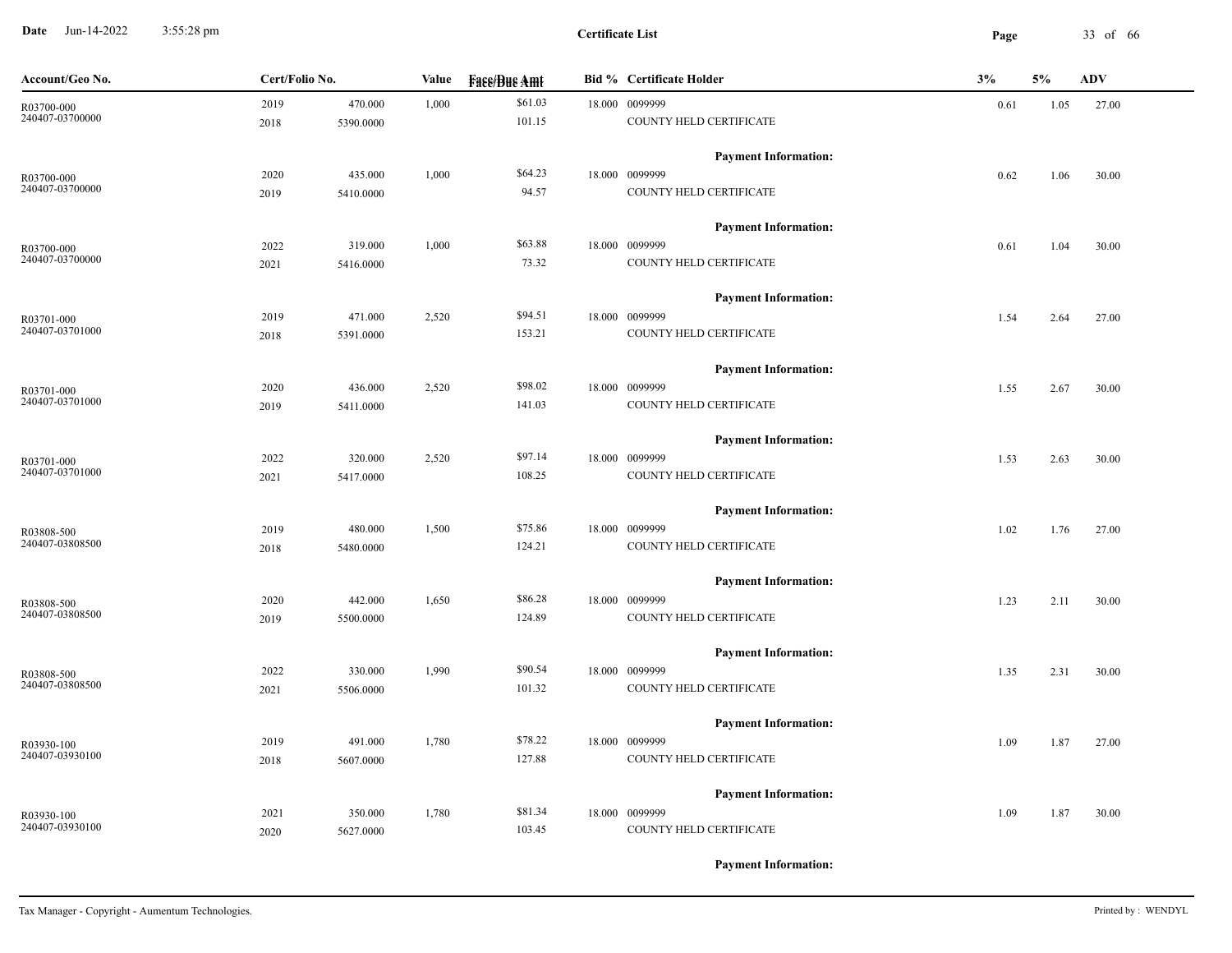**Date** Jun-14-2022 3:55:28 pm **Page** 34 of 66 3:55:28 pm

| Account/Geo No. | Cert/Folio No.    | Value  | <b>Face/Bue Amt</b> | <b>Bid % Certificate Holder</b> | 3%         | 5%   | <b>ADV</b> |
|-----------------|-------------------|--------|---------------------|---------------------------------|------------|------|------------|
| R03930-200      | 2019<br>492.000   | 4,140  | \$130.20            | 18.000 0099999                  | 2.53       | 4.34 | 27.00      |
| 240407-03930200 | 2018<br>5608.0000 |        | 208.71              | COUNTY HELD CERTIFICATE         |            |      |            |
|                 |                   |        |                     | <b>Payment Information:</b>     |            |      |            |
| R03930-200      | 448.000<br>2020   | 4,140  | \$134.01            | 18.000 0099999                  | 2.55       | 4.38 | 30.00      |
| 240407-03930200 | 2019<br>5628.0000 |        | 190.51              | COUNTY HELD CERTIFICATE         |            |      |            |
|                 |                   |        |                     | <b>Payment Information:</b>     |            |      |            |
| R03930-200      | 2021<br>351.000   | 4,140  | \$133.51            | 18.000 0099999                  | 2.54       | 4.36 | 30.00      |
| 240407-03930200 | 2020<br>5628.0000 |        | 165.79              | COUNTY HELD CERTIFICATE         |            |      |            |
|                 |                   |        |                     | <b>Payment Information:</b>     |            |      |            |
| R03930-200      | 341.000<br>2022   | 4,140  | \$132.58            | 18.000 0099999                  | 2.51       | 4.31 | 30.00      |
| 240407-03930200 | 2021<br>5633.0000 |        | 145.46              | COUNTY HELD CERTIFICATE         |            |      |            |
|                 |                   |        |                     | <b>Payment Information:</b>     |            |      |            |
| R03942-000      | 493.000<br>2019   | 1,230  | \$66.10             | 18.000 0099999                  | 0.75       | 1.29 | 27.00      |
| 240407-03942000 | 5619.0000<br>2018 |        | 109.04              | COUNTY HELD CERTIFICATE         |            |      |            |
|                 |                   |        |                     | <b>Payment Information:</b>     |            |      |            |
| R03942-000      | 450.000<br>2020   | 1,230  | \$69.34             | 18.000 0099999                  | 0.76       | 1.30 | 30.00      |
| 240407-03942000 | 2019<br>5639.0000 |        | 101.59              | COUNTY HELD CERTIFICATE         |            |      |            |
|                 |                   |        |                     | <b>Payment Information:</b>     |            |      |            |
| R03942-000      | 2022<br>343.000   | 1,230  | \$68.91             | 18.000 0099999                  | 0.75       | 1.28 | 30.00      |
| 240407-03942000 | 2021<br>5644.0000 |        | 78.61               | COUNTY HELD CERTIFICATE         |            |      |            |
|                 |                   |        |                     | <b>Payment Information:</b>     |            |      |            |
| R03954-000      | 496.000<br>2019   | 1,450  | \$70.94             | 18.000 0099999                  | 0.89       | 1.52 | 27.00      |
| 240407-03954000 | 2018<br>5631.0000 |        | 116.56              | COUNTY HELD CERTIFICATE         |            |      |            |
|                 |                   |        |                     | <b>Payment Information:</b>     |            |      |            |
| R03954-000      | 2020<br>452.000   | 1,450  | \$74.22             | 18.000 0099999                  | 0.89       | 1.53 | 30.00      |
| 240407-03954000 | 2019<br>5651.0000 |        | 108.30              | COUNTY HELD CERTIFICATE         |            |      |            |
|                 |                   |        |                     | <b>Payment Information:</b>     |            |      |            |
| R03974-000      | 2022<br>346.000   | 31,770 | \$190.13            | 18.000 0099999                  | AH<br>4.11 | 7.05 | 30.00      |
| 240407-03974000 | 2021<br>5676.0000 |        | 205.89              | COUNTY HELD CERTIFICATE         |            |      |            |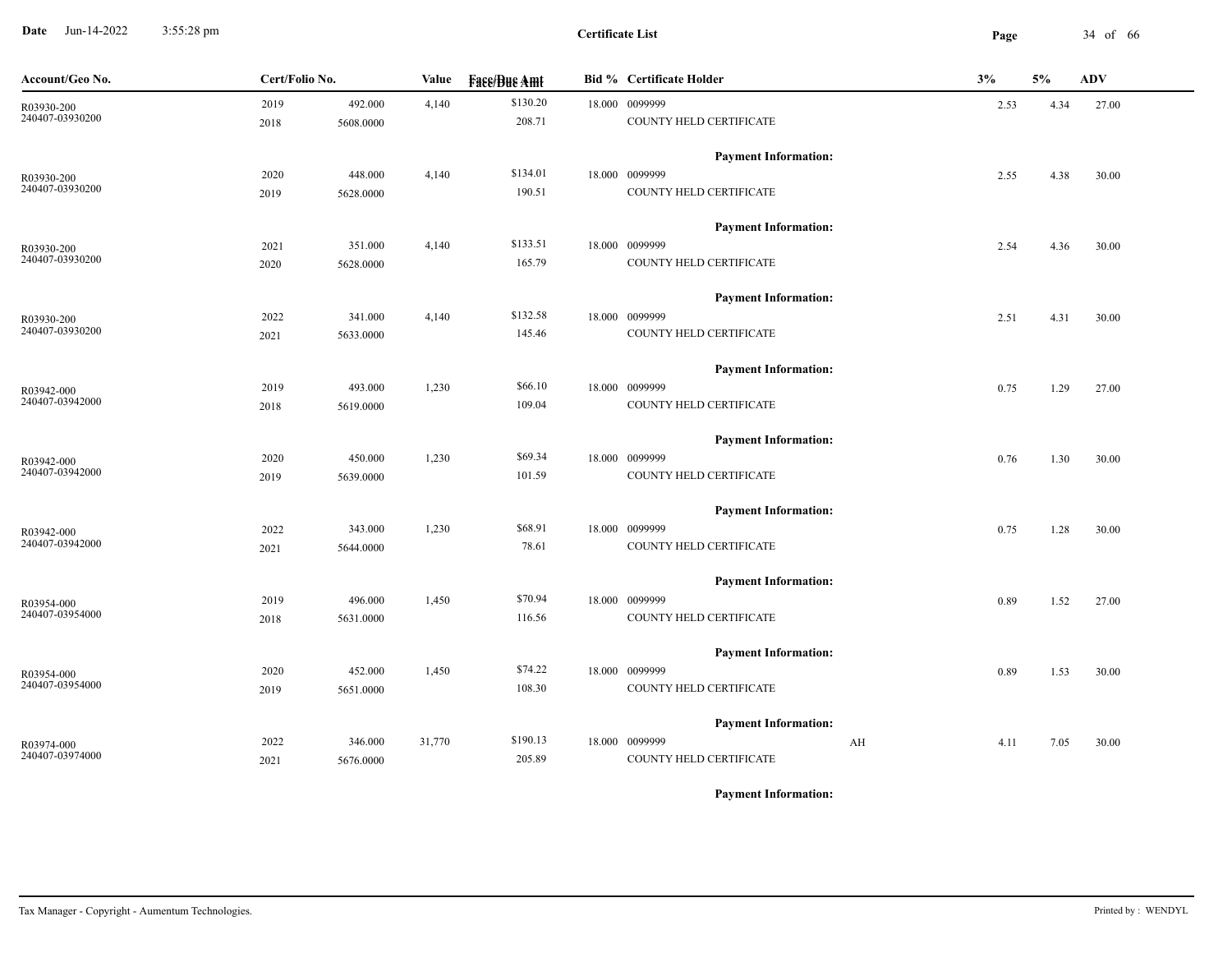**Date** Jun-14-2022 3:55:28 pm **Page** 35 of 66 3:55:28 pm

**Certificate List**

| Account/Geo No.               | Cert/Folio No. |           | Value | <b>Face/Bue Amt</b> | <b>Bid % Certificate Holder</b> | 3%   | $5\%$ | <b>ADV</b> |
|-------------------------------|----------------|-----------|-------|---------------------|---------------------------------|------|-------|------------|
| R04065-000<br>240407-04065000 | 2019           | 507.000   | 3,000 | \$105.09            | 18.000 0099999                  | 1.83 | 3.15  | 27.00      |
|                               | 2018           | 5742.0000 |       | 169.66              | COUNTY HELD CERTIFICATE         |      |       |            |
|                               |                |           |       |                     | <b>Payment Information:</b>     |      |       |            |
| R04065-000                    | 2020           | 459.000   | 3,000 | \$108.69            | 18.000 0099999                  | 1.85 | 3.18  | 30.00      |
| 240407-04065000               | 2019           | 5762.0000 |       | 155.70              | COUNTY HELD CERTIFICATE         |      |       |            |
|                               |                |           |       |                     | <b>Payment Information:</b>     |      |       |            |
| R04065-000                    | 2021           | 365.000   | 3,000 | \$108.31            | 18.000 0099999                  | 1.84 | 3.16  | 30.00      |
| 240407-04065000               | 2020           | 5762.0000 |       | 135.68              | COUNTY HELD CERTIFICATE         |      |       |            |
|                               |                |           |       |                     | <b>Payment Information:</b>     |      |       |            |
| R04065-000                    | 2022           | 353.000   | 3,000 | \$107.64            | 18.000 0099999                  | 1.82 | 3.13  | 30.00      |
| 240407-04065000               | 2021           | 5768.0000 |       | 119.27              | COUNTY HELD CERTIFICATE         |      |       |            |
|                               |                |           |       |                     | <b>Payment Information:</b>     |      |       |            |
| R04066-000                    | 2020           | 460.000   | 3,000 | \$108.69            | 18.000 0099999                  | 1.85 | 3.18  | 30.00      |
| 240407-04066000               | 2019           | 5763.0000 |       | 155.70              | COUNTY HELD CERTIFICATE         |      |       |            |
|                               |                |           |       |                     | <b>Payment Information:</b>     |      |       |            |
| R04070-000                    | 2020           | 461.000   | 1,590 | \$77.34             | 18.000 0099999                  | 0.98 | 1.68  | 30.00      |
| 240407-04070000               | 2019           | 5767.0000 |       | 112.59              | COUNTY HELD CERTIFICATE         |      |       |            |
|                               |                |           |       |                     | <b>Payment Information:</b>     |      |       |            |
| R04092-000                    | 2019           | 511.000   | 750   | \$55.52             | 18.000 0099999                  | 0.46 | 0.79  | 27.00      |
| 240407-04092000               | 2018           | 5771.0000 |       | 92.58               | COUNTY HELD CERTIFICATE         |      |       |            |
|                               |                |           |       |                     | <b>Payment Information:</b>     |      |       |            |
| R04092-000                    | 2020           | 464.000   | 750   | \$58.66             | 18.000 0099999                  | 0.46 | 0.79  | 30.00      |
| 240407-04092000               | 2019           | 5791.0000 |       | 86.91               | COUNTY HELD CERTIFICATE         |      |       |            |
|                               |                |           |       |                     | <b>Payment Information:</b>     |      |       |            |
| R04128-000                    | 2022           | 362.000   | 3,000 | \$107.64            | 18.000 0099999                  | 1.82 | 3.13  | 30.00      |
| 240407-04128000               | 2021           | 5828.0000 |       | 119.27              | COUNTY HELD CERTIFICATE         |      |       |            |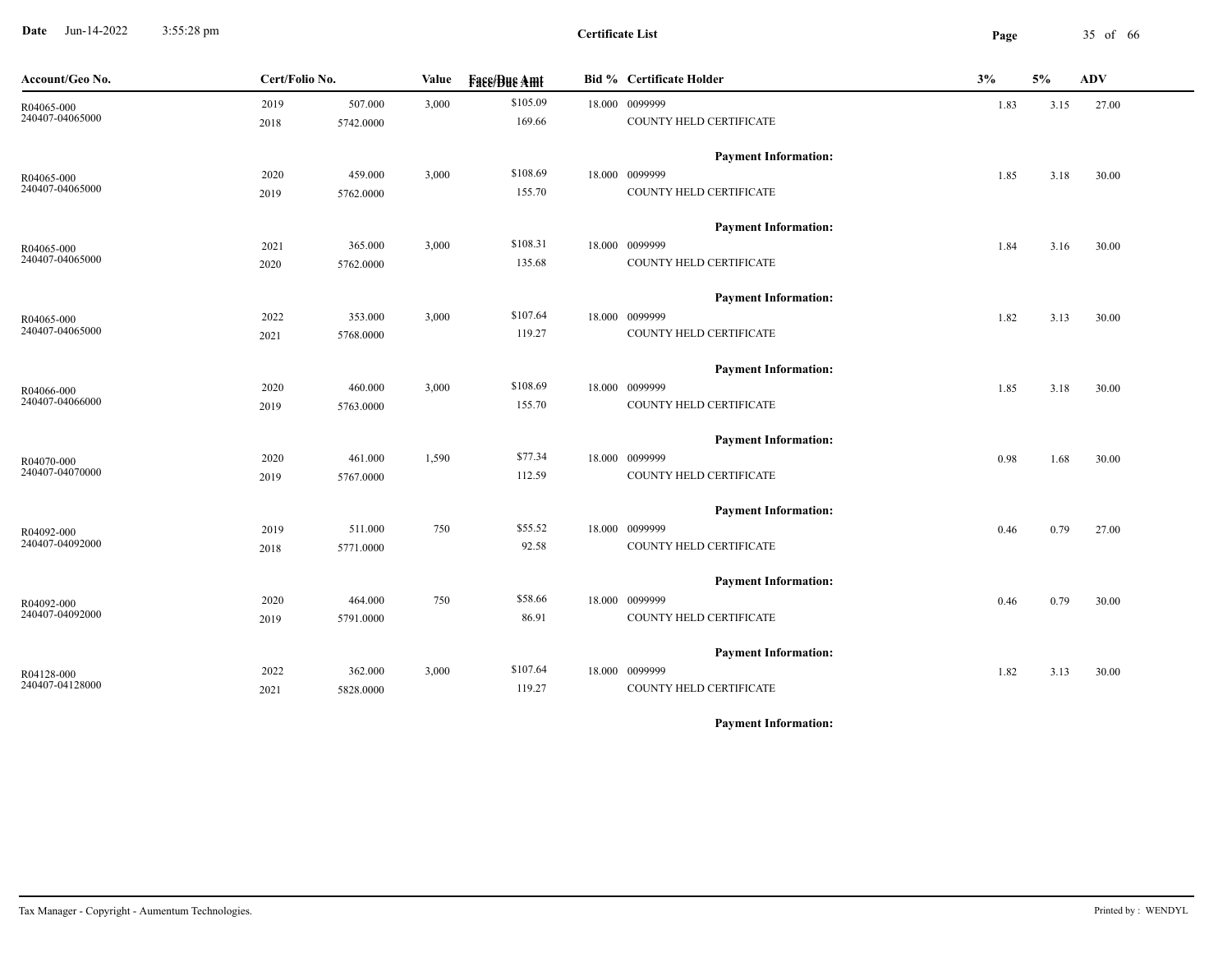**Date** Jun-14-2022 3:55:28 pm **Page** 36 of 66 3:55:28 pm

**Certificate List**

| Account/Geo No. | Cert/Folio No. |           | Value | <b>Face/Bue Amt</b> | <b>Bid % Certificate Holder</b> |                             | 3%   | 5%   | <b>ADV</b> |
|-----------------|----------------|-----------|-------|---------------------|---------------------------------|-----------------------------|------|------|------------|
| R04145-000      | 2019           | 518.000   | 1,500 | \$72.05             |                                 | 18.000 0099999              | 0.92 | 1.57 | 27.00      |
| 240407-04145000 | 2018           | 5824.0000 |       | 118.29              |                                 | COUNTY HELD CERTIFICATE     |      |      |            |
|                 |                |           |       |                     |                                 | <b>Payment Information:</b> |      |      |            |
| R04145-000      | 2020           | 473.000   | 1,500 | \$75.36             |                                 | 18.000 0099999              | 0.93 | 1.59 | 30.00      |
| 240407-04145000 | 2019           | 5843.0000 |       | 109.87              |                                 | COUNTY HELD CERTIFICATE     |      |      |            |
|                 |                |           |       |                     |                                 | <b>Payment Information:</b> |      |      |            |
| R04145-000      | 2022           | 364.000   | 1,500 | \$74.81             |                                 | 18.000 0099999              | 0.91 | 1.56 | 30.00      |
| 240407-04145000 | 2021           | 5849.0000 |       | 84.80               |                                 | COUNTY HELD CERTIFICATE     |      |      |            |
|                 |                |           |       |                     |                                 | <b>Payment Information:</b> |      |      |            |
| R04173-000      | 2018           | 440.000   | 1,500 | \$72.33             |                                 | 18.000 0099999              | 0.92 | 1.59 | 27.00      |
| 240407-04173000 | 2017           | 5835.0000 |       | 131.74              |                                 | COUNTY HELD CERTIFICATE     |      |      |            |
|                 |                |           |       |                     |                                 | <b>Payment Information:</b> |      |      |            |
| R04173-000      | 2019           | 521.000   | 1,500 | \$72.05             |                                 | 18.000 0099999              | 0.92 | 1.57 | 27.00      |
| 240407-04173000 | 2018           | 5856.0000 |       | 118.29              |                                 | COUNTY HELD CERTIFICATE     |      |      |            |
|                 |                |           |       |                     |                                 | <b>Payment Information:</b> |      |      |            |
| R04173-000      | 2020           | 476.000   | 1,500 | \$75.36             |                                 | 18.000 0099999              | 0.93 | 1.59 | 30.00      |
| 240407-04173000 | 2019           | 5875.0000 |       | 109.87              |                                 | COUNTY HELD CERTIFICATE     |      |      |            |
|                 |                |           |       |                     |                                 | <b>Payment Information:</b> |      |      |            |
| R04173-000      | 2022           | 366.000   | 1,500 | \$74.81             |                                 | 18.000 0099999              | 0.91 | 1.56 | 30.00      |
| 240407-04173000 | 2021           | 5881.0000 |       | 84.80               |                                 | COUNTY HELD CERTIFICATE     |      |      |            |
|                 |                |           |       |                     |                                 | <b>Payment Information:</b> |      |      |            |
| R04187-000      | 2019           | 522.000   | 1,500 | \$72.05             |                                 | 18.000 0099999              | 0.92 | 1.57 | 27.00      |
| 240407-04187000 | 2018           | 5869.0000 |       | 118.29              |                                 | COUNTY HELD CERTIFICATE     |      |      |            |
|                 |                |           |       |                     |                                 | <b>Payment Information:</b> |      |      |            |
| R04187-000      | 2020           | 477.000   | 1,500 | \$75.36             |                                 | 18.000 0099999              | 0.93 | 1.59 | 30.00      |
| 240407-04187000 | 2019           | 5888.0000 |       | 109.87              |                                 | COUNTY HELD CERTIFICATE     |      |      |            |
|                 |                |           |       |                     |                                 | <b>Payment Information:</b> |      |      |            |
| R04187-000      | 2022           | 367.000   | 1,500 | \$74.81             |                                 | 18.000 0099999              | 0.91 | 1.56 | 30.00      |
| 240407-04187000 | 2021           | 5894.0000 |       | 84.80               |                                 | COUNTY HELD CERTIFICATE     |      |      |            |
|                 |                |           |       |                     |                                 |                             |      |      |            |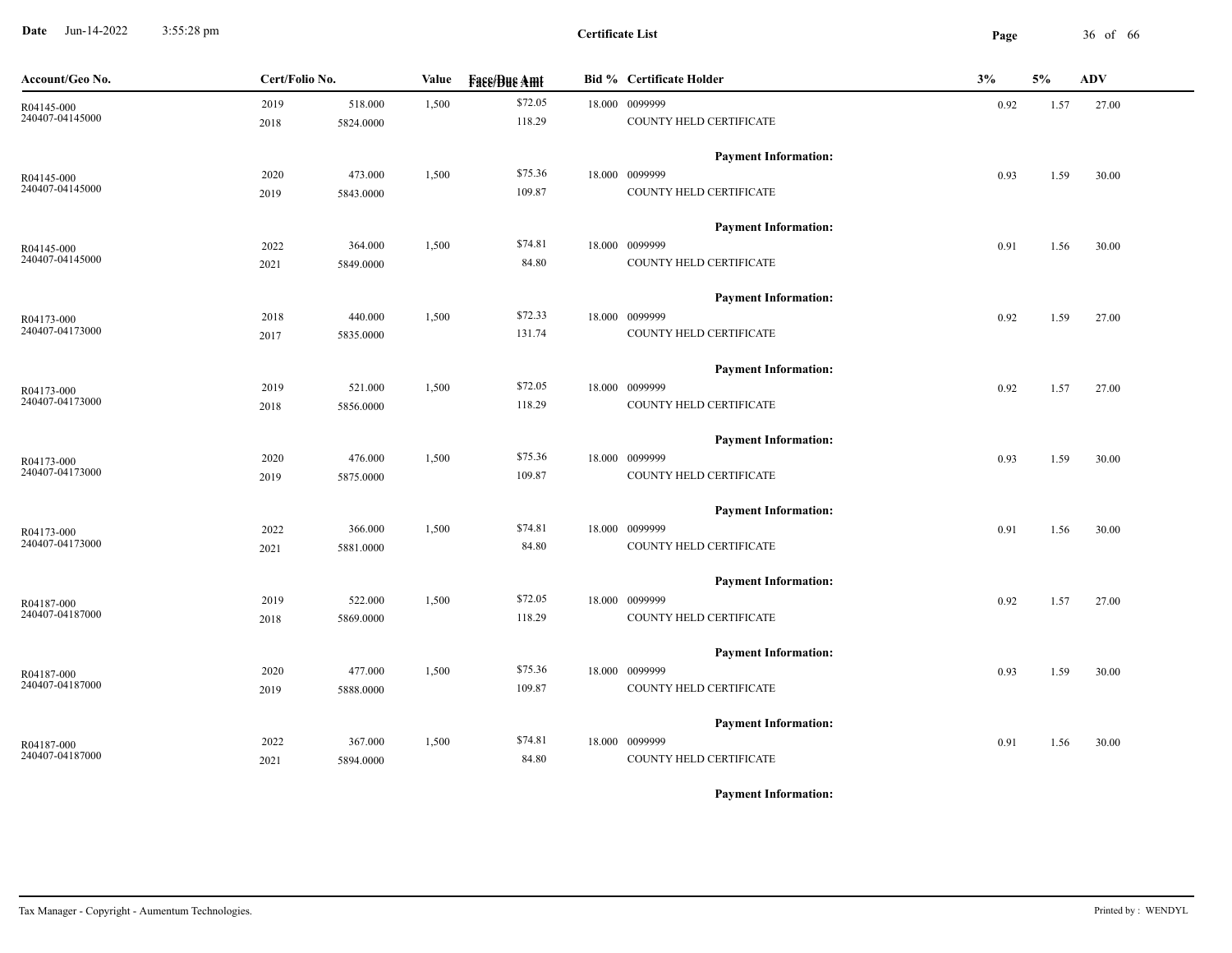**Date** Jun-14-2022 3:55:28 pm **Page** 37 of 66 3:55:28 pm

**Certificate List**

| Account/Geo No. | Cert/Folio No. |            | Value<br><b>Fase/Bue Amt</b> |         | <b>Bid % Certificate Holder</b> | 3%<br>5%                    |      | <b>ADV</b> |       |
|-----------------|----------------|------------|------------------------------|---------|---------------------------------|-----------------------------|------|------------|-------|
| R04195-000      | 2019           | 525.000    | 1,500                        | \$72.05 |                                 | 18.000 0099999              | 0.92 | 1.57       | 27.00 |
| 240407-04195000 | 2018           | 5877.0000  |                              | 118.29  |                                 | COUNTY HELD CERTIFICATE     |      |            |       |
|                 |                |            |                              |         |                                 | <b>Payment Information:</b> |      |            |       |
| R04195-000      | 2020           | 478.000    | 1,500                        | \$75.36 |                                 | 18.000 0099999              | 0.93 | 1.59       | 30.00 |
| 240407-04195000 | 2019           | 5896.0000  |                              | 109.87  |                                 | COUNTY HELD CERTIFICATE     |      |            |       |
|                 |                |            |                              |         |                                 | <b>Payment Information:</b> |      |            |       |
| R04195-000      | 2022           | 370.000    | 1,500                        | \$74.81 |                                 | 18.000 0099999              | 0.91 | 1.56       | 30.00 |
| 240407-04195000 | 2021           | 5902.0000  |                              | 84.80   |                                 | COUNTY HELD CERTIFICATE     |      |            |       |
|                 |                |            |                              |         |                                 | <b>Payment Information:</b> |      |            |       |
| R01654-100      | 2016           | 70.000     | 480                          | \$47.30 |                                 | 18.000 0099999              | 0.23 | 0.40       | 27.00 |
| 240506-01654100 | 2015           | 1645.0000  |                              | 105.34  |                                 | COUNTY HELD CERTIFICATE     |      |            |       |
|                 |                |            |                              |         |                                 | <b>Payment Information:</b> |      |            |       |
| R01654-100      | 2017           | 67.000     | 480                          | \$47.24 |                                 | 18.000 0099999              | 0.23 | 0.39       | 27.00 |
| 240506-01654100 | 2016           | 1665.0000  |                              | 96.71   |                                 | COUNTY HELD CERTIFICATE     |      |            |       |
|                 |                |            |                              |         |                                 | <b>Payment Information:</b> |      |            |       |
| R01654-100      | 2018           | 77.000     | 480                          | \$47.10 |                                 | 18.000 0099999              | 0.22 | 0.39       | 27.00 |
| 240506-01654100 | 2017           | 1672.0000  |                              | 87.97   |                                 | COUNTY HELD CERTIFICATE     |      |            |       |
|                 |                |            |                              |         |                                 | <b>Payment Information:</b> |      |            |       |
| R01654-100      | 2019           | 103.000    | 480                          | \$47.03 |                                 | 18.000 0099999              | 0.22 | 0.38       | 27.00 |
| 240506-01654100 | 2018           | 1687.0000  |                              | 79.38   |                                 | COUNTY HELD CERTIFICATE     |      |            |       |
|                 |                |            |                              |         |                                 | <b>Payment Information:</b> |      |            |       |
| R01654-100      | 2020           | 82.000     | 480                          | \$49.92 |                                 | 18.000 0099999              | 0.22 | 0.38       | 30.00 |
| 240506-01654100 | 2019           | 1692.0000  |                              | 74.89   |                                 | COUNTY HELD CERTIFICATE     |      |            |       |
|                 |                |            |                              |         |                                 | <b>Payment Information:</b> |      |            |       |
| R09595-916      | 2019           | 1532.000   | 1,000                        | \$55.73 |                                 | 18.000 0099999              | 0.46 | 0.80       | 27.00 |
| 240909-09595916 | 2018           | 17309.0000 |                              | 92.91   |                                 | COUNTY HELD CERTIFICATE     |      |            |       |
|                 |                |            |                              |         |                                 | <b>Payment Information:</b> |      |            |       |
| R09595-916      | 2022           | 1124.000   | 1,000                        | \$58.13 |                                 | 18.000 0099999              | 0.45 | 0.77       | 30.00 |
| 240909-09595916 | 2021           | 17448.0000 |                              | 67.29   |                                 | COUNTY HELD CERTIFICATE     |      |            |       |
|                 |                |            |                              |         |                                 |                             |      |            |       |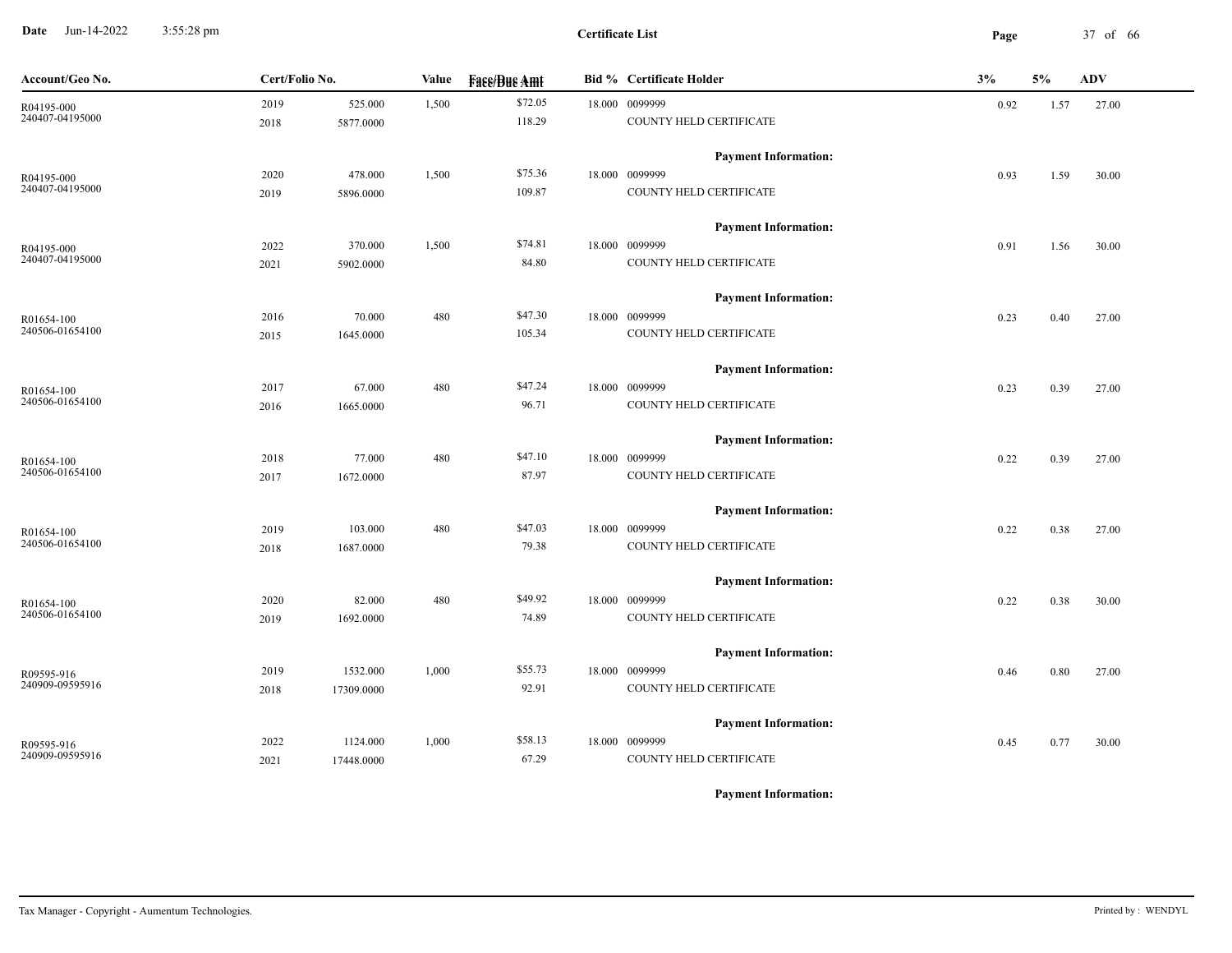**Date** Jun-14-2022 3:55:28 pm **Page** 38 of 66 3:55:28 pm

| Account/Geo No. | Cert/Folio No. |           | Value  | <b>Bid % Certificate Holder</b><br><b>Face/Bue Amt</b> |  |                             | 3%    | 5%    | <b>ADV</b> |
|-----------------|----------------|-----------|--------|--------------------------------------------------------|--|-----------------------------|-------|-------|------------|
| R04211-000      | 2019           | 527.000   | 1,140  | \$64.13                                                |  | 18.000 0099999              | 0.70  | 1.20  | 27.00      |
| 250407-04211000 | 2018           | 5894.0000 |        | 105.97                                                 |  | COUNTY HELD CERTIFICATE     |       |       |            |
|                 |                |           |        |                                                        |  | <b>Payment Information:</b> |       |       |            |
| R04211-000      | 2020           | 480.000   | 1,140  | \$67.34                                                |  | 18.000 0099999              | 0.70  | 1.21  | 30.00      |
| 250407-04211000 | 2019           | 5913.0000 |        | 98.84                                                  |  | COUNTY HELD CERTIFICATE     |       |       |            |
|                 |                |           |        |                                                        |  | <b>Payment Information:</b> |       |       |            |
| R04334-000      | 2019           | 545.000   | 1,270  | \$66.98                                                |  | 18.000 0099999              | 0.78  | 1.33  | 27.00      |
| 250407-04334000 | 2018           | 6006.0000 |        | 110.40                                                 |  | COUNTY HELD CERTIFICATE     |       |       |            |
|                 |                |           |        |                                                        |  | <b>Payment Information:</b> |       |       |            |
| R04334-000      | 2020           | 488.000   | 1,270  | \$70.22                                                |  | 18.000 0099999              | 0.78  | 1.34  | 30.00      |
| 250407-04334000 | 2019           | 6025.0000 |        | 102.80                                                 |  | COUNTY HELD CERTIFICATE     |       |       |            |
|                 |                |           |        |                                                        |  | <b>Payment Information:</b> |       |       |            |
| R04334-000      | 2022           | 381.000   | 1,270  | \$69.79                                                |  | 18.000 0099999              | 0.77  | 1.32  | 30.00      |
| 250407-04334000 | 2021           | 6032.0000 |        | 79.53                                                  |  | COUNTY HELD CERTIFICATE     |       |       |            |
|                 |                |           |        |                                                        |  | <b>Payment Information:</b> |       |       |            |
| R04339-000      | 2019           | 546.000   | 2,540  | \$94.95                                                |  | 18.000 0099999              | 1.55  | 2.66  | 27.00      |
| 250407-04339000 | 2018           | 6011.0000 |        | 153.90                                                 |  | COUNTY HELD CERTIFICATE     |       |       |            |
|                 |                |           |        |                                                        |  | <b>Payment Information:</b> |       |       |            |
| R04339-000      | 2020           | 489.000   | 2,540  | \$98.47                                                |  | 18.000 0099999              | 1.57  | 2.69  | 30.00      |
| 250407-04339000 | 2019           | 6030.0000 |        | 141.65                                                 |  | COUNTY HELD CERTIFICATE     |       |       |            |
|                 |                |           |        |                                                        |  | <b>Payment Information:</b> |       |       |            |
| R04339-000      | 2021           | 395.000   | 2,540  | \$98.14                                                |  | 18.000 0099999              | 1.56  | 2.67  | 30.00      |
| 250407-04339000 | 2020           | 6030.0000 |        | 123.53                                                 |  | COUNTY HELD CERTIFICATE     |       |       |            |
|                 |                |           |        |                                                        |  | <b>Payment Information:</b> |       |       |            |
| R04339-000      | 2022           | 383.000   | 2,540  | \$97.58                                                |  | 18.000 0099999              | 1.54  | 2.65  | 30.00      |
| 250407-04339000 | 2021           | 6037.0000 |        | 108.71                                                 |  | COUNTY HELD CERTIFICATE     |       |       |            |
|                 |                |           |        |                                                        |  | <b>Payment Information:</b> |       |       |            |
| R04341-000      | 2022           | 384.000   | 38,980 | \$949.27                                               |  | 18.000 0099999              | 25.17 | 43.20 | 30.00      |
| 250407-04341000 | 2021           | 6039.0000 |        | 1,002.98                                               |  | COUNTY HELD CERTIFICATE     |       |       |            |
|                 |                |           |        |                                                        |  |                             |       |       |            |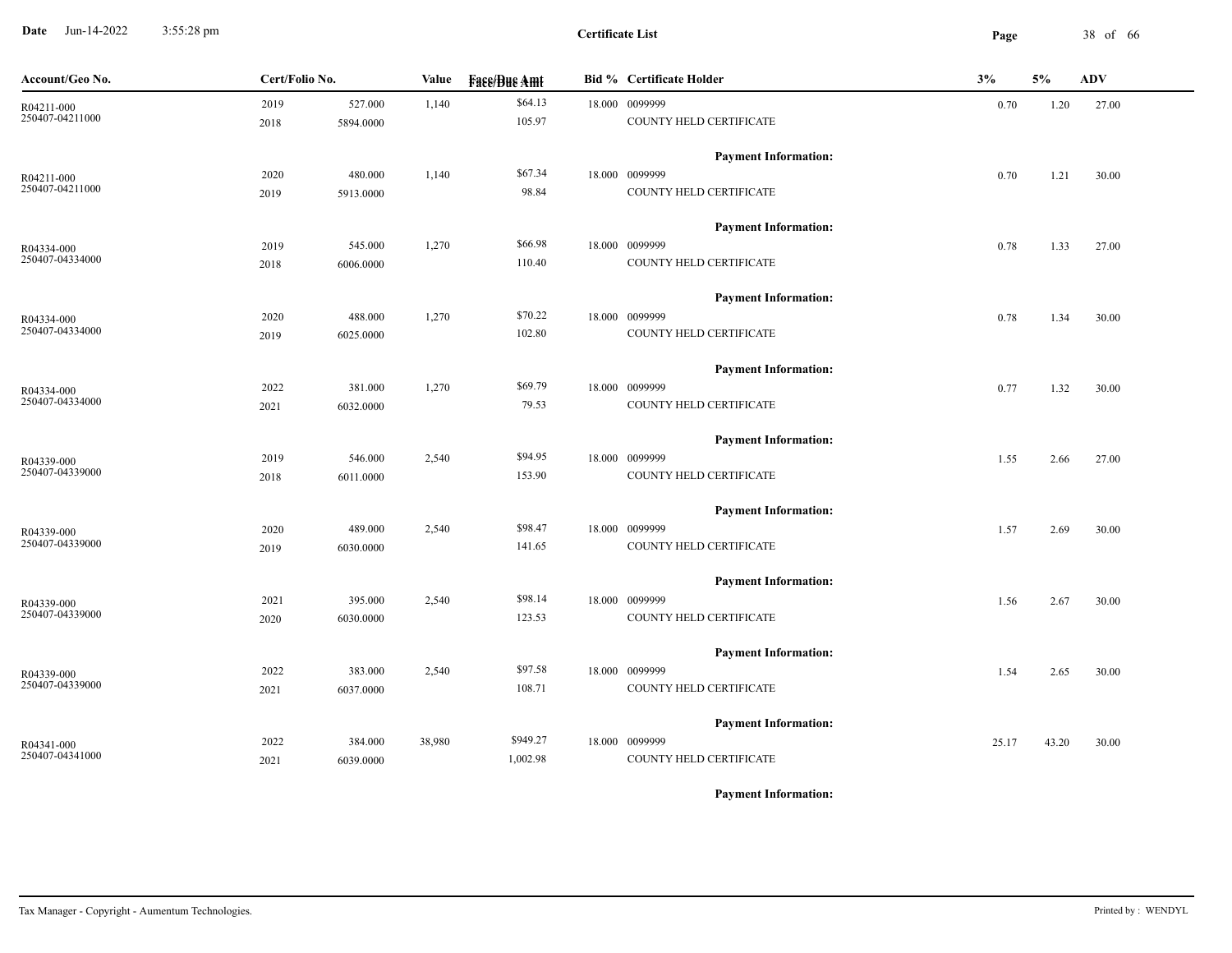**Date** Jun-14-2022 3:55:28 pm **Page** 39 of 66 3:55:28 pm

| \$94.29<br>2019<br>27,510<br>18.000 0099999<br>556.000<br>$\mathbf{A} \mathbf{H}$<br>1.53<br>2.63<br>27.00<br>R04462-000<br>250407-04462000<br>152.87<br>COUNTY HELD CERTIFICATE<br>2018<br>6068.0000<br><b>Payment Information:</b><br>\$109.36<br>499.000<br>28,030<br>18.000 0099999<br>2020<br>AH<br>3.21<br>30.00<br>1.87<br>R04462-000<br>250407-04462000<br>COUNTY HELD CERTIFICATE<br>156.62<br>2019<br>6087.0000<br><b>Payment Information:</b> |  |
|----------------------------------------------------------------------------------------------------------------------------------------------------------------------------------------------------------------------------------------------------------------------------------------------------------------------------------------------------------------------------------------------------------------------------------------------------------|--|
|                                                                                                                                                                                                                                                                                                                                                                                                                                                          |  |
|                                                                                                                                                                                                                                                                                                                                                                                                                                                          |  |
|                                                                                                                                                                                                                                                                                                                                                                                                                                                          |  |
|                                                                                                                                                                                                                                                                                                                                                                                                                                                          |  |
|                                                                                                                                                                                                                                                                                                                                                                                                                                                          |  |
|                                                                                                                                                                                                                                                                                                                                                                                                                                                          |  |
| \$101.03<br>18.000 0099999<br>2021<br>404.000<br>27,670<br>AH<br>30.00<br>1.64<br>2.81<br>R04462-000                                                                                                                                                                                                                                                                                                                                                     |  |
| 250407-04462000<br>126.98<br>COUNTY HELD CERTIFICATE<br>2020<br>6087.0000                                                                                                                                                                                                                                                                                                                                                                                |  |
| <b>Payment Information:</b>                                                                                                                                                                                                                                                                                                                                                                                                                              |  |
| \$108.74<br>18.000 0099999<br>2022<br>393.000<br>28,050<br>AH<br>30.00<br>1.85<br>3.18<br>R04462-000                                                                                                                                                                                                                                                                                                                                                     |  |
| 250407-04462000<br>120.43<br>COUNTY HELD CERTIFICATE<br>6094.0000<br>2021                                                                                                                                                                                                                                                                                                                                                                                |  |
| <b>Payment Information:</b>                                                                                                                                                                                                                                                                                                                                                                                                                              |  |
| \$84.17<br>2019<br>559.000<br>2,050<br>18.000 0099999<br>1.25<br>2.15<br>27.00<br>R04472-000                                                                                                                                                                                                                                                                                                                                                             |  |
| 250407-04472000<br>COUNTY HELD CERTIFICATE<br>137.13<br>2018<br>6077.0000                                                                                                                                                                                                                                                                                                                                                                                |  |
| <b>Payment Information:</b>                                                                                                                                                                                                                                                                                                                                                                                                                              |  |
| \$87.57<br>2,050<br>18.000 0099999<br>2020<br>501.000<br>30.00<br>1.26<br>2.17<br>R04472-000                                                                                                                                                                                                                                                                                                                                                             |  |
| 250407-04472000<br>126.66<br>COUNTY HELD CERTIFICATE<br>2019<br>6096.0000                                                                                                                                                                                                                                                                                                                                                                                |  |
| <b>Payment Information:</b>                                                                                                                                                                                                                                                                                                                                                                                                                              |  |
| \$87.32<br>2021<br>406.000<br>2,050<br>18.000 0099999<br>30.00<br>1.26<br>2.16<br>R04472-000                                                                                                                                                                                                                                                                                                                                                             |  |
| 250407-04472000<br>COUNTY HELD CERTIFICATE<br>110.60<br>2020<br>6096.0000                                                                                                                                                                                                                                                                                                                                                                                |  |
| <b>Payment Information:</b>                                                                                                                                                                                                                                                                                                                                                                                                                              |  |
| \$86.85<br>18.000 0099999<br>2022<br>395.000<br>2,050<br>30.00<br>1.24<br>2.14<br>R04472-000                                                                                                                                                                                                                                                                                                                                                             |  |
| 250407-04472000<br>97.44<br>COUNTY HELD CERTIFICATE<br>2021<br>6103.0000                                                                                                                                                                                                                                                                                                                                                                                 |  |
| <b>Payment Information:</b>                                                                                                                                                                                                                                                                                                                                                                                                                              |  |
| \$545.46<br>18.000 0099999<br>2022<br>399.000<br>23,010<br>13.97<br>23.97<br>30.00<br>R04483-000                                                                                                                                                                                                                                                                                                                                                         |  |
| 250407-04483000<br>578.98<br>COUNTY HELD CERTIFICATE<br>2021<br>6112.0000                                                                                                                                                                                                                                                                                                                                                                                |  |
| <b>Payment Information:</b>                                                                                                                                                                                                                                                                                                                                                                                                                              |  |
| \$182.25<br>18.000 0099999<br>2020<br>505.000<br>6,310<br>3.89<br>6.68<br>30.00<br>R04529-000                                                                                                                                                                                                                                                                                                                                                            |  |
| 250407-04529000<br>256.84<br>COUNTY HELD CERTIFICATE<br>2019<br>6145.0000                                                                                                                                                                                                                                                                                                                                                                                |  |
| <b>Payment Information:</b>                                                                                                                                                                                                                                                                                                                                                                                                                              |  |
| \$100.42<br>2022<br>27,670<br>18.000 0099999<br>408.000<br>AH<br>2.78<br>30.00<br>1.62<br>R04555-000                                                                                                                                                                                                                                                                                                                                                     |  |
| 250407-04555000<br>COUNTY HELD CERTIFICATE<br>111.69<br>2021<br>6179.0000                                                                                                                                                                                                                                                                                                                                                                                |  |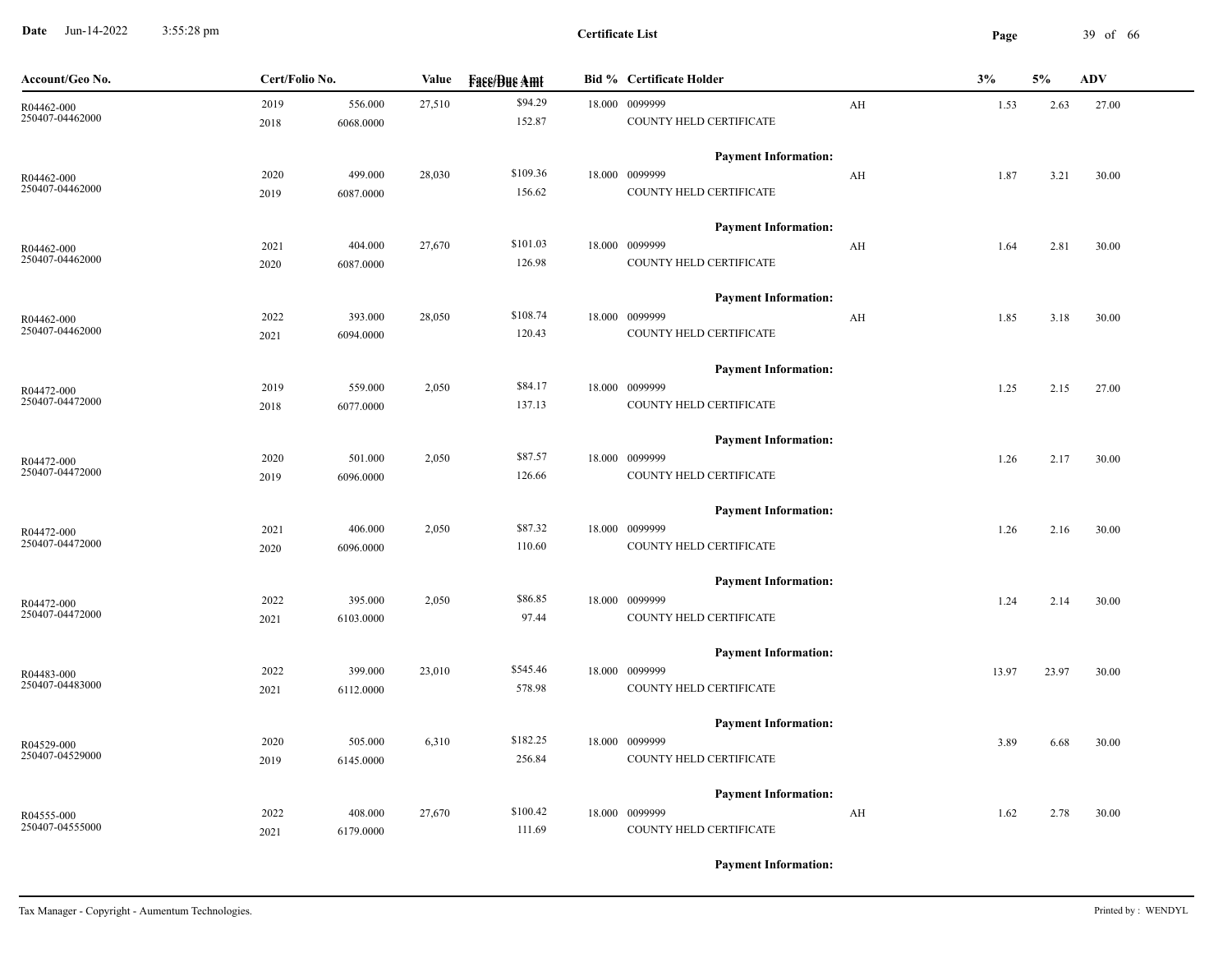**Date** Jun-14-2022 3:55:28 pm **Page** 40 of 66 3:55:28 pm

| Account/Geo No. | Cert/Folio No. |           | Value  | <b>Fase/Bue Amt</b> | <b>Bid % Certificate Holder</b> |    | 3%   | 5%   | <b>ADV</b> |
|-----------------|----------------|-----------|--------|---------------------|---------------------------------|----|------|------|------------|
| R04565-000      | 2020           | 510.000   | 1,000  | \$64.23             | 18.000 0099999                  |    | 0.62 | 1.06 | 30.00      |
| 250407-04565000 | 2019           | 6182.0000 |        | 94.57               | COUNTY HELD CERTIFICATE         |    |      |      |            |
|                 |                |           |        |                     | <b>Payment Information:</b>     |    |      |      |            |
| R04617-000      | 2022           | 416.000   | 26,400 | \$72.64             | 18.000 0099999                  | AH | 0.85 | 1.46 | 30.00      |
| 250407-04617000 | 2021           | 6241.0000 |        | 82.52               | COUNTY HELD CERTIFICATE         |    |      |      |            |
|                 |                |           |        |                     | <b>Payment Information:</b>     |    |      |      |            |
| R04623-100      | 2019           | 576.000   | 250    | \$44.50             | 18.000 0099999                  |    | 0.15 | 0.26 | 27.00      |
| 250407-04623100 | 2018           | 6221.0000 |        | 75.45               | COUNTY HELD CERTIFICATE         |    |      |      |            |
|                 |                |           |        |                     | <b>Payment Information:</b>     |    |      |      |            |
| R04623-100      | 2020           | 518.000   | 250    | \$47.54             | 18.000 0099999                  |    | 0.15 | 0.26 | 30.00      |
| 250407-04623100 | 2019           | 6240.0000 |        | 71.62               | COUNTY HELD CERTIFICATE         |    |      |      |            |
|                 |                |           |        |                     | <b>Payment Information:</b>     |    |      |      |            |
| R04623-100      | 2022           | 417.000   | 250    | \$47.47             | 18.000 0099999                  |    | 0.15 | 0.26 | 30.00      |
| 250407-04623100 | 2021           | 6247.0000 |        | 56.09               | COUNTY HELD CERTIFICATE         |    |      |      |            |
|                 |                |           |        |                     | <b>Payment Information:</b>     |    |      |      |            |
| R04641-000      | 2021           | 425.000   | 32,220 | \$201.60            | 18.000 0099999                  | AH | 4.43 | 7.60 | 30.00      |
| 250407-04641000 | 2020           | 6256.0000 |        | 247.16              | COUNTY HELD CERTIFICATE         |    |      |      |            |
|                 |                |           |        |                     | <b>Payment Information:</b>     |    |      |      |            |
| R04641-000      | 2022           | 418.000   | 32,670 | \$209.82            | 18.000 0099999                  | AH | 4.66 | 7.99 | 30.00      |
| 250407-04641000 | 2021           | 6263.0000 |        | 226.56              | COUNTY HELD CERTIFICATE         |    |      |      |            |
|                 |                |           |        |                     | <b>Payment Information:</b>     |    |      |      |            |
| R04652-000      | 2022           | 419.000   | 3,960  | \$128.64            | 18.000 0099999                  |    | 2.40 | 4.13 | 30.00      |
| 250407-04652000 | 2021           | 6275.0000 |        | 141.32              | COUNTY HELD CERTIFICATE         |    |      |      |            |
|                 |                |           |        |                     | <b>Payment Information:</b>     |    |      |      |            |
| R04718-000      | 2019           | 585.000   | 3,850  | \$123.83            | 18.000 0099999                  |    | 2.35 | 4.04 | 27.00      |
| 250407-04718000 | 2018           | 6308.0000 |        | 198.81              | COUNTY HELD CERTIFICATE         |    |      |      |            |
|                 |                |           |        |                     | <b>Payment Information:</b>     |    |      |      |            |
| R04718-000      | 2020           | 530.000   | 3,850  | \$127.58            | 18.000 0099999                  |    | 2.37 | 4.08 | 30.00      |
| 250407-04718000 | 2019           | 6327.0000 |        | 181.67              | COUNTY HELD CERTIFICATE         |    |      |      |            |
|                 |                |           |        |                     | <b>Payment Information:</b>     |    |      |      |            |
| R04718-000      | 2022           | 426.000   | 3,850  | \$126.24            | 18.000 0099999                  |    | 2.34 | 4.01 | 30.00      |
| 250407-04718000 | 2021           | 6333.0000 |        | 138.80              | COUNTY HELD CERTIFICATE         |    |      |      |            |
|                 |                |           |        |                     |                                 |    |      |      |            |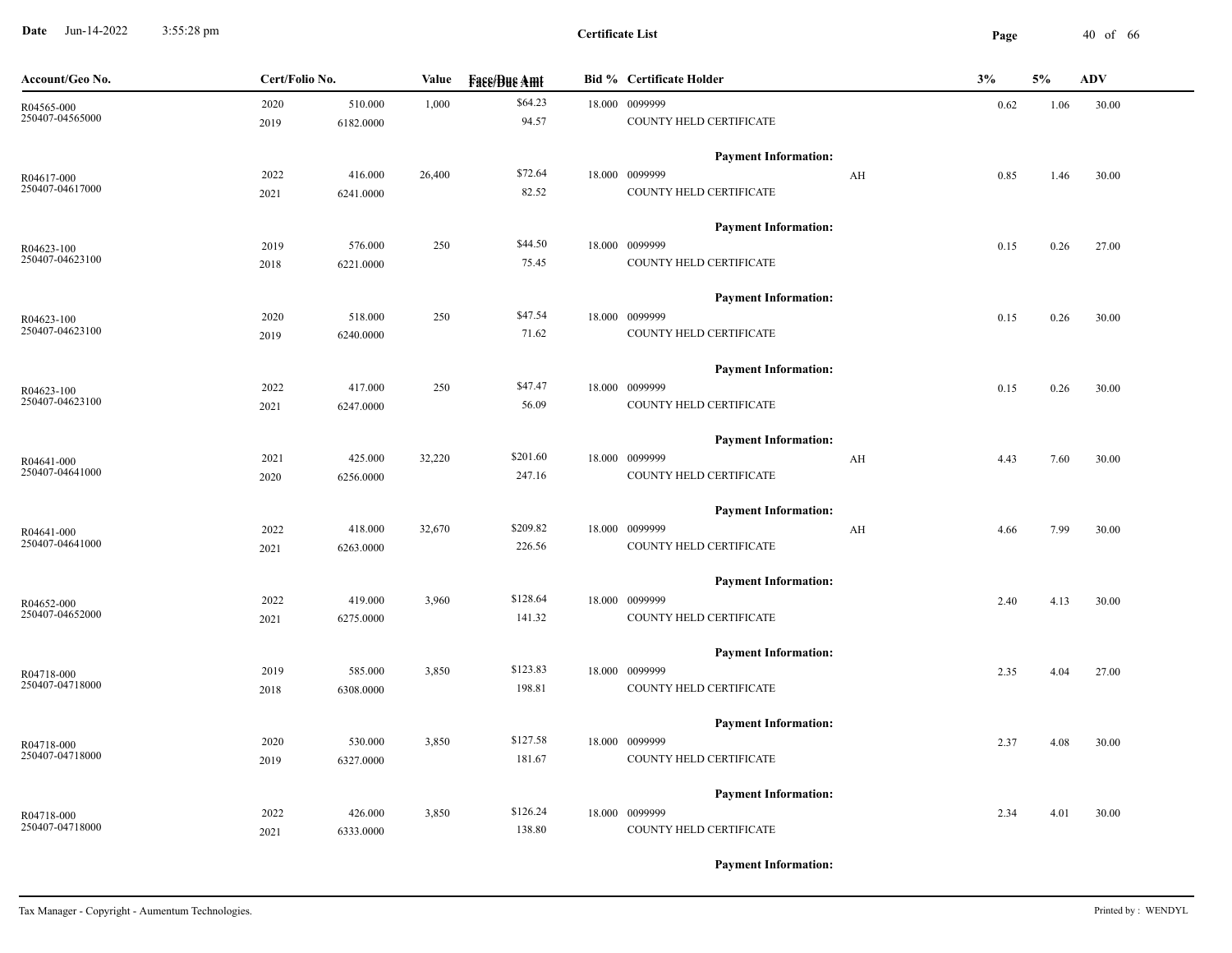**Date** Jun-14-2022 3:55:28 pm **Page** 41 of 66 3:55:28 pm

| Account/Geo No. | Cert/Folio No. |           | Value  | <b>Fass/Bus Amt</b> | <b>Bid % Certificate Holder</b> | 3%    | 5%    | <b>ADV</b> |
|-----------------|----------------|-----------|--------|---------------------|---------------------------------|-------|-------|------------|
| R04756-000      | 2022           | 433.000   | 33,860 | \$235.86            | 18.000 0099999<br>AH            | 5.38  | 9.23  | 30.00      |
| 250407-04756000 | 2021           | 6379.0000 |        | 253.90              | COUNTY HELD CERTIFICATE         |       |       |            |
|                 |                |           |        |                     | <b>Payment Information:</b>     |       |       |            |
| R04758-000      | 2019           | 599.000   | 1,050  | \$62.12             | 18.000 0099999                  | 0.64  | 1.10  | 27.00      |
| 250407-04758000 | 2018           | 6356.0000 |        | 102.85              | COUNTY HELD CERTIFICATE         |       |       |            |
|                 |                |           |        |                     | <b>Payment Information:</b>     |       |       |            |
| R04758-000      | 2020           | 539.000   | 1,050  | \$65.33             | 18.000 0099999                  | 0.65  | 1.11  | 30.00      |
| 250407-04758000 | 2019           | 6375.0000 |        | 96.08               | COUNTY HELD CERTIFICATE         |       |       |            |
|                 |                |           |        |                     | <b>Payment Information:</b>     |       |       |            |
| R04758-000      | 2022           | 435.000   | 1,050  | \$64.96             | 18.000 0099999                  | 0.64  | 1.09  | 30.00      |
| 250407-04758000 | 2021           | 6381.0000 |        | 74.46               | COUNTY HELD CERTIFICATE         |       |       |            |
|                 |                |           |        |                     | <b>Payment Information:</b>     |       |       |            |
| R04837-010      | 2019           | 604.000   | 1,280  | \$67.20             | 18.000 0099999                  | 0.78  | 1.34  | 27.00      |
| 250407-04837010 | 2018           | 6451.0000 |        | 110.75              | COUNTY HELD CERTIFICATE         |       |       |            |
|                 |                |           |        |                     | <b>Payment Information:</b>     |       |       |            |
| R04837-010      | 2020           | 552.000   | 1,280  | \$70.46             | 18.000 0099999                  | 0.79  | 1.36  | 30.00      |
| 250407-04837010 | 2019           | 6470.0000 |        | 103.13              | COUNTY HELD CERTIFICATE         |       |       |            |
|                 |                |           |        |                     | <b>Payment Information:</b>     |       |       |            |
| R04837-010      | 2022           | 450.000   | 1,280  | \$70.00             | 18.000 0099999                  | 0.78  | 1.33  | 30.00      |
| 250407-04837010 | 2021           | 6475.0000 |        | 79.75               | COUNTY HELD CERTIFICATE         |       |       |            |
|                 |                |           |        |                     | <b>Payment Information:</b>     |       |       |            |
| R04843-900      | 2019           | 605.000   | 2,750  | \$99.60             | 18.000 0099999                  | 1.68  | 2.89  | 27.00      |
| 250407-04843900 | 2018           | 6462.0000 |        | 161.13              | COUNTY HELD CERTIFICATE         |       |       |            |
|                 |                |           |        |                     | <b>Payment Information:</b>     |       |       |            |
| R04843-900      | 2020           | 554.000   | 2,750  | \$103.14            | 18.000 0099999                  | 1.70  | 2.91  | 30.00      |
| 250407-04843900 | 2019           | 6481.0000 |        | 148.07              | COUNTY HELD CERTIFICATE         |       |       |            |
|                 |                |           |        |                     | <b>Payment Information:</b>     |       |       |            |
| R04856-000      | 2022           | 455.000   | 20,020 | \$501.17            | 18.000 0099999                  | 12.74 | 21.87 | 30.00      |
| 250407-04856000 | 2021           | 6501.0000 |        | 532.48              | COUNTY HELD CERTIFICATE         |       |       |            |
|                 |                |           |        |                     | <b>Payment Information:</b>     |       |       |            |
| R04865-550      | 2020           | 560.000   | 2,750  | \$103.14            | 18.000 0099999                  | 1.70  | 2.91  | 30.00      |
| 250407-04865550 | 2019           | 6508.0000 |        | 148.07              | COUNTY HELD CERTIFICATE         |       |       |            |
|                 |                |           |        |                     |                                 |       |       |            |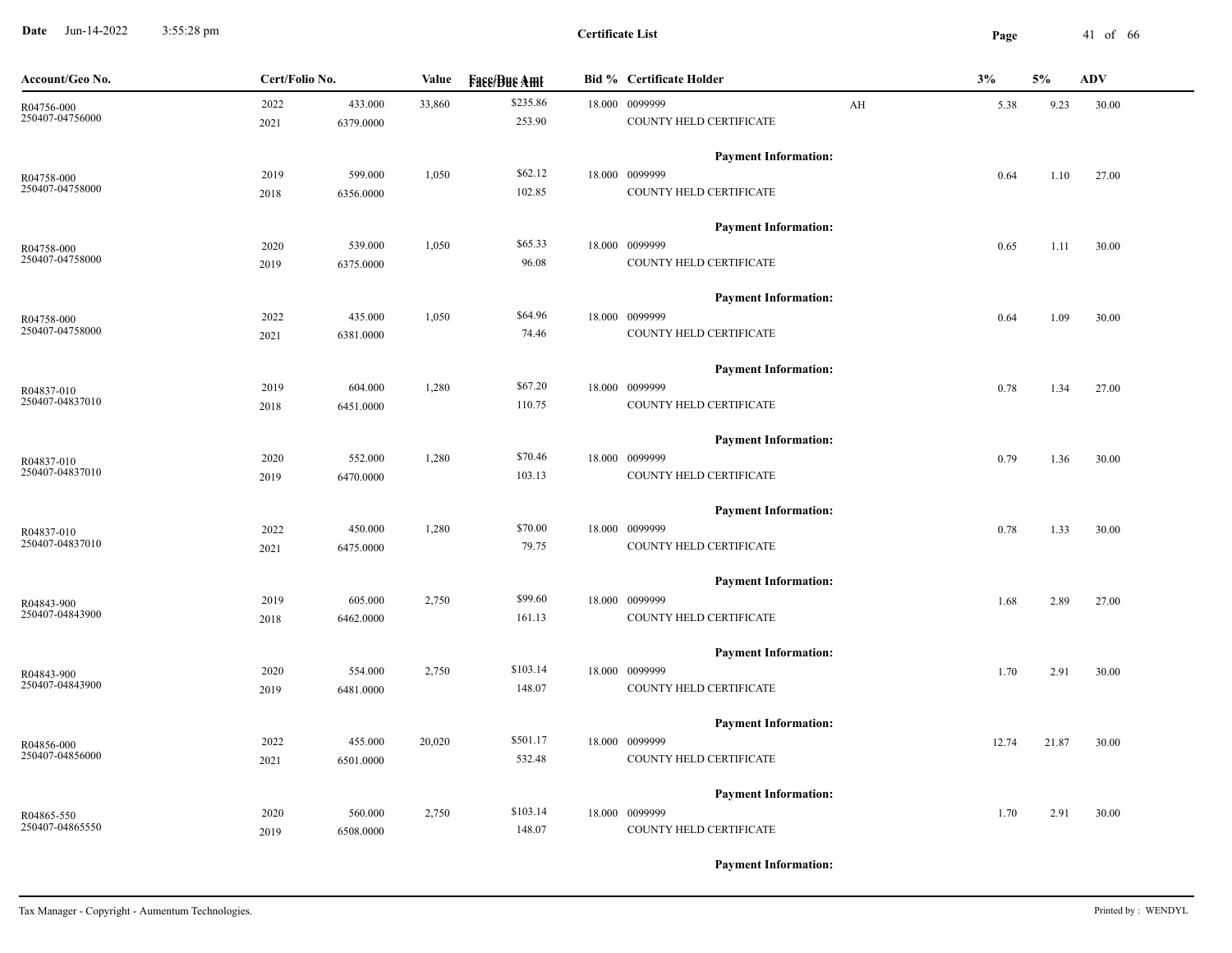**Date** Jun-14-2022 3:55:28 pm **Page** 42 of 66 3:55:28 pm

| Account/Geo No. | Cert/Folio No. |            | <b>Fase/Bue Amt</b><br>Value |          | <b>Bid % Certificate Holder</b> |    | 3%   | 5%   | <b>ADV</b> |
|-----------------|----------------|------------|------------------------------|----------|---------------------------------|----|------|------|------------|
| R04866-001      | 2020           | 561.000    | 7,860                        | \$216.73 | 18.000 0099999                  |    | 4.85 | 8.32 | 30.00      |
| 250407-04866001 | 2019           | 6509.0000  |                              | 304.25   | COUNTY HELD CERTIFICATE         |    |      |      |            |
|                 |                |            |                              |          | <b>Payment Information:</b>     |    |      |      |            |
| R04866-001      | 2022           | 459.000    | 7,860                        | \$213.97 | 18.000 0099999                  |    | 4.77 | 8.19 | 30.00      |
| 250407-04866001 | 2021           | 6512.0000  |                              | 230.92   | COUNTY HELD CERTIFICATE         |    |      |      |            |
|                 |                |            |                              |          | <b>Payment Information:</b>     |    |      |      |            |
| R01658-100      | 2016           | 71.000     | 360                          | \$45.21  | 18.000 0099999                  |    | 0.17 | 0.30 | 27.00      |
| 250506-01658100 | 2015           | 1649.0000  |                              | 100.96   | COUNTY HELD CERTIFICATE         |    |      |      |            |
|                 |                |            |                              |          | <b>Payment Information:</b>     |    |      |      |            |
| R01658-100      | 2017           | 68.000     | 360                          | \$45.18  | 18.000 0099999                  |    | 0.17 | 0.29 | 27.00      |
| 250506-01658100 | 2016           | 1669.0000  |                              | 92.77    | COUNTY HELD CERTIFICATE         |    |      |      |            |
|                 |                |            |                              |          | <b>Payment Information:</b>     |    |      |      |            |
| R01658-100      | 2018           | 78.000     | 360                          | \$45.07  | 18.000 0099999                  |    | 0.17 | 0.29 | 27.00      |
| 250506-01658100 | 2017           | 1676.0000  |                              | 84.45    | COUNTY HELD CERTIFICATE         |    |      |      |            |
|                 |                |            |                              |          | <b>Payment Information:</b>     |    |      |      |            |
| R01658-100      | 2019           | 104.000    | 360                          | \$45.03  | 18.000 0099999                  |    | 0.17 | 0.29 | 27.00      |
| 250506-01658100 | 2018           | 1691.0000  |                              | 76.27    | COUNTY HELD CERTIFICATE         |    |      |      |            |
|                 |                |            |                              |          | <b>Payment Information:</b>     |    |      |      |            |
| R01658-100      | 2020           | 83.000     | 360                          | \$47.93  | 18.000 0099999                  |    | 0.16 | 0.28 | 30.00      |
| 250506-01658100 | 2019           | 1696.0000  |                              | 72.15    | COUNTY HELD CERTIFICATE         |    |      |      |            |
|                 |                |            |                              |          | <b>Payment Information:</b>     |    |      |      |            |
| R08623-100      | 2022           | 1014.000   | 72,820                       | \$193.41 | 18.000 0099999                  | AH | 4.20 | 7.21 | 30.00      |
| 250508-08623100 | 2021           | 15080.0000 |                              | 209.33   | COUNTY HELD CERTIFICATE         |    |      |      |            |
|                 |                |            |                              |          | <b>Payment Information:</b>     |    |      |      |            |
| R04898-110      | 2019           | 620.000    | 1,450                        | \$70.94  | 18.000 0099999                  |    | 0.89 | 1.52 | 27.00      |
| 260407-04898110 | 2018           | 6534.0000  |                              | 116.56   | COUNTY HELD CERTIFICATE         |    |      |      |            |
|                 |                |            |                              |          | <b>Payment Information:</b>     |    |      |      |            |
| R04898-110      | 2020           | 569.000    | 1,450                        | \$74.22  | 18.000 0099999                  |    | 0.89 | 1.53 | 30.00      |
| 260407-04898110 | 2019           | 6553.0000  |                              | 108.30   | COUNTY HELD CERTIFICATE         |    |      |      |            |
|                 |                |            |                              |          | <b>Payment Information:</b>     |    |      |      |            |
| R04898-110      | 2022           | 463.000    | 1,450                        | \$73.71  | 18.000 0099999                  |    | 0.88 | 1.51 | 30.00      |
| 260407-04898110 | 2021           | 6557.0000  |                              | 83.65    | COUNTY HELD CERTIFICATE         |    |      |      |            |
|                 |                |            |                              |          |                                 |    |      |      |            |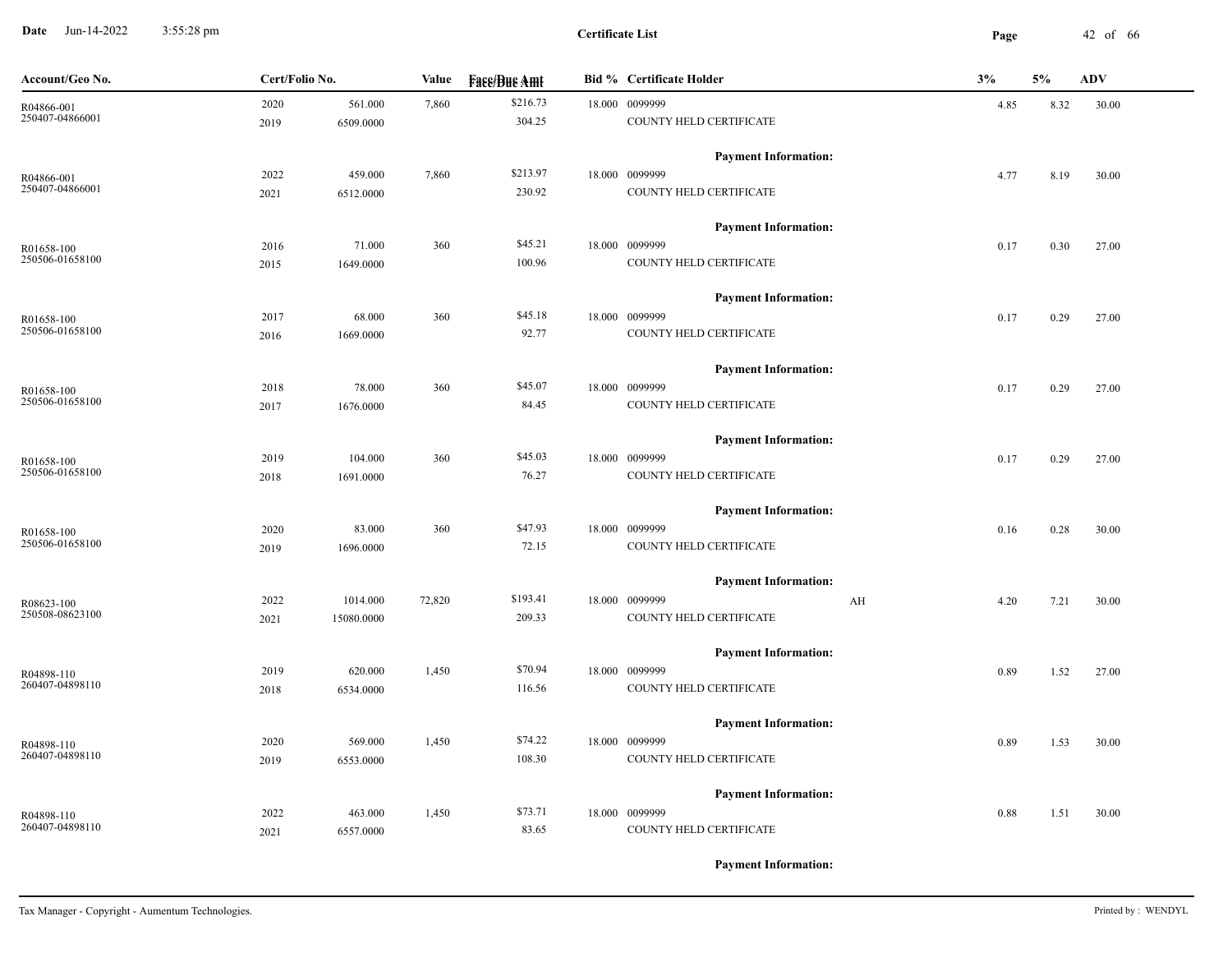**Date** Jun-14-2022 3:55:28 pm **Page** 43 of 66 3:55:28 pm

| Account/Geo No. | Cert/Folio No. |           | Value<br><b>Face/Bue Amt</b> |         | <b>Bid % Certificate Holder</b> | 3%   | <b>ADV</b> |       |
|-----------------|----------------|-----------|------------------------------|---------|---------------------------------|------|------------|-------|
| R04901-500      | 2019           | 623.000   | 600                          | \$52.23 | 18.000 0099999                  | 0.37 | 0.63       | 27.00 |
| 260407-04901500 | 2018           | 6539.0000 |                              | 87.47   | COUNTY HELD CERTIFICATE         |      |            |       |
|                 |                |           |                              |         | <b>Payment Information:</b>     |      |            |       |
| R04901-500      | 2020           | 570.000   | 600                          | \$55.35 | 18.000 0099999                  | 0.37 | 0.64       | 30.00 |
| 260407-04901500 | 2019           | 6558.0000 |                              | 82.36   | COUNTY HELD CERTIFICATE         |      |            |       |
|                 |                |           |                              |         | <b>Payment Information:</b>     |      |            |       |
| R04901-500      | 2022           | 465.000   | 600                          | \$55.14 | 18.000 0099999                  | 0.36 | 0.63       | 30.00 |
| 260407-04901500 | 2021           | 6562.0000 |                              | 64.15   | COUNTY HELD CERTIFICATE         |      |            |       |
|                 |                |           |                              |         | <b>Payment Information:</b>     |      |            |       |
| R04907-000      | 2019           | 624.000   | 1,370                        | \$69.19 | 18.000 0099999                  | 0.84 | 1.44       | 27.00 |
| 260407-04907000 | 2018           | 6545.0000 |                              | 113.84  | COUNTY HELD CERTIFICATE         |      |            |       |
|                 |                |           |                              |         | <b>Payment Information:</b>     |      |            |       |
| R04907-000      | 2020           | 572.000   | 1,370                        | \$72.45 | 18.000 0099999                  | 0.84 | 1.45       | 30.00 |
| 260407-04907000 | 2019           | 6564.0000 |                              | 105.87  | COUNTY HELD CERTIFICATE         |      |            |       |
|                 |                |           |                              |         | <b>Payment Information:</b>     |      |            |       |
| R04907-000      | 2022           | 467.000   | 1,370                        | \$71.98 | 18.000 0099999                  | 0.83 | 1.43       | 30.00 |
| 260407-04907000 | 2021           | 6568.0000 |                              | 81.83   | COUNTY HELD CERTIFICATE         |      |            |       |
|                 |                |           |                              |         | <b>Payment Information:</b>     |      |            |       |
| R04919-000      | 2020           | 574.000   | 1,250                        | \$69.77 | 18.000 0099999                  | 0.77 | 1.32       | 30.00 |
| 260407-04919000 | 2019           | 6577.0000 |                              | 102.18  | COUNTY HELD CERTIFICATE         |      |            |       |
|                 |                |           |                              |         | <b>Payment Information:</b>     |      |            |       |
| R04923-000      | 2019           | 628.000   | 1,250                        | \$66.53 | 18.000 0099999                  | 0.76 | 1.31       | 27.00 |
| 260407-04923000 | 2018           | 6564.0000 |                              | 109.70  | COUNTY HELD CERTIFICATE         |      |            |       |
|                 |                |           |                              |         | <b>Payment Information:</b>     |      |            |       |
| R04923-000      | 2020           | 576.000   | 1,250                        | \$69.77 | 18.000 0099999                  | 0.77 | 1.32       | 30.00 |
| 260407-04923000 | 2019           | 6583.0000 |                              | 102.18  | COUNTY HELD CERTIFICATE         |      |            |       |
|                 |                |           |                              |         | <b>Payment Information:</b>     |      |            |       |
| R04923-000      | 2022           | 471.000   | 1,250                        | \$69.34 | 18.000 0099999                  | 0.76 | 1.30       | 30.00 |
| 260407-04923000 | 2021           | 6587.0000 |                              | 79.06   | COUNTY HELD CERTIFICATE         |      |            |       |
|                 |                |           |                              |         |                                 |      |            |       |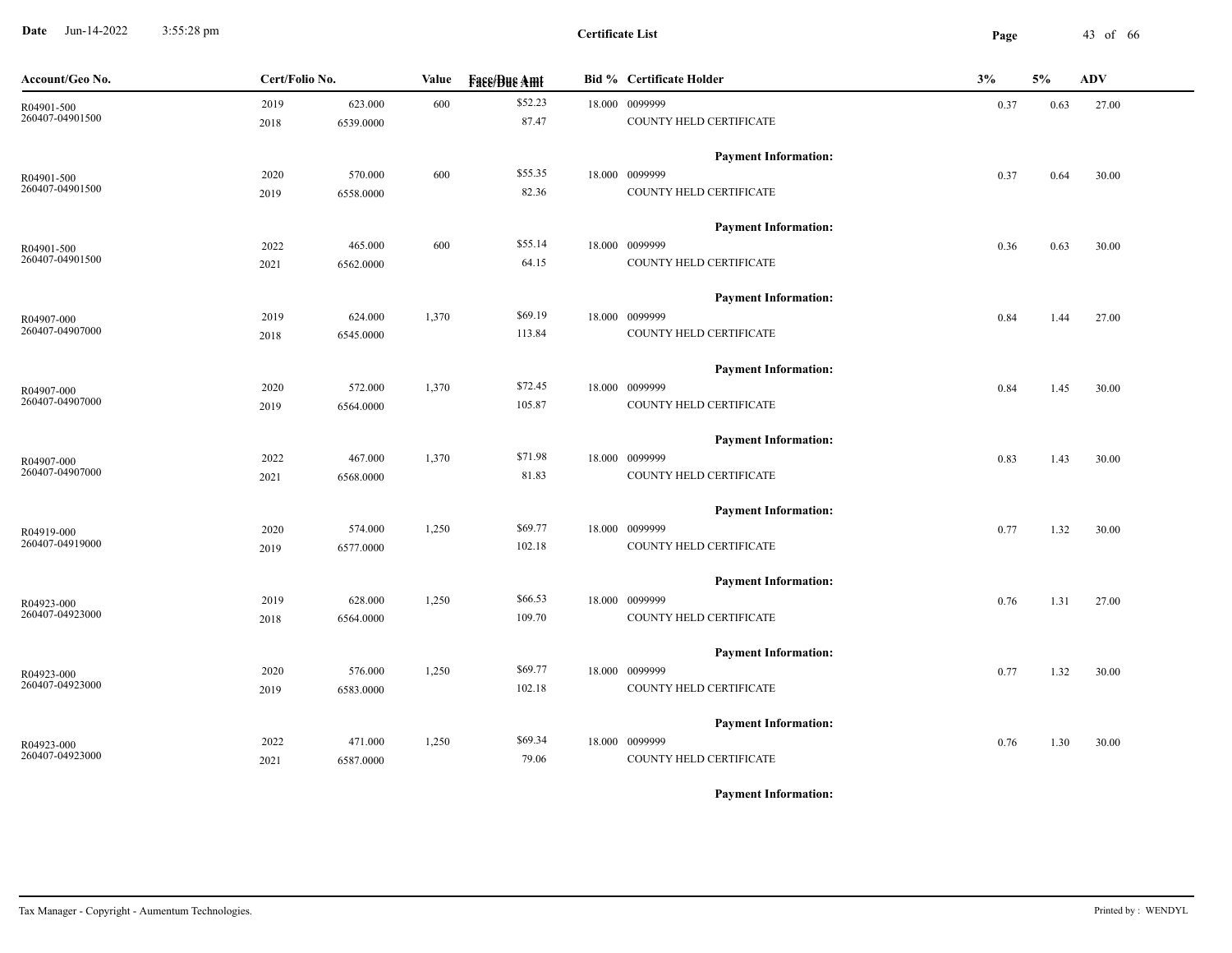**Date** Jun-14-2022 3:55:28 pm **Page** 44 of 66 3:55:28 pm

| Account/Geo No.               | Cert/Folio No. |           | Value | <b>Fase/Bue Amt</b> | <b>Bid % Certificate Holder</b> | 3%   |      | <b>ADV</b> |
|-------------------------------|----------------|-----------|-------|---------------------|---------------------------------|------|------|------------|
| R04945-500                    | 2019           | 632.000   | 1,140 | \$64.13             | 18.000 0099999                  | 0.70 | 1.20 | 27.00      |
| 260407-04945500               | 2018           | 6591.0000 |       | 105.97              | COUNTY HELD CERTIFICATE         |      |      |            |
|                               |                |           |       |                     | <b>Payment Information:</b>     |      |      |            |
| R04945-500                    | 2020           | 579.000   | 1,140 | \$67.34             | 18.000 0099999                  | 0.70 | 1.21 | 30.00      |
| 260407-04945500               | 2019           | 6611.0000 |       | 98.84               | COUNTY HELD CERTIFICATE         |      |      |            |
|                               |                |           |       |                     | <b>Payment Information:</b>     |      |      |            |
| R05016-101                    | 2019           | 653.000   | 510   | \$50.22             | 18.000 0099999                  | 0.31 | 0.53 | 27.00      |
| 260407-05016101               | 2018           | 6715.0000 |       | 84.34               | COUNTY HELD CERTIFICATE         |      |      |            |
|                               |                |           |       |                     | <b>Payment Information:</b>     |      |      |            |
| R05016-101<br>260407-05016101 | 2020           | 598.000   | 510   | \$53.33             | 18.000 0099999                  | 0.31 | 0.54 | 30.00      |
|                               | 2019           | 6735.0000 |       | 79.58               | COUNTY HELD CERTIFICATE         |      |      |            |
|                               |                |           |       |                     | <b>Payment Information:</b>     |      |      |            |
| R05016-101                    | 2022           | 488.000   | 510   | \$53.15             | 18.000 0099999                  | 0.31 | 0.53 | 30.00      |
| 260407-05016101               | 2021           | 6738.0000 |       | 62.06               | COUNTY HELD CERTIFICATE         |      |      |            |
|                               |                |           |       |                     | <b>Payment Information:</b>     |      |      |            |
| R05018-500                    | 2019           | 656.000   | 4,000 | \$127.13            | 18.000 0099999                  | 2.44 | 4.20 | 27.00      |
| 260407-05018500               | 2018           | 6724.0000 |       | 203.94              | COUNTY HELD CERTIFICATE         |      |      |            |
|                               |                |           |       |                     | <b>Payment Information:</b>     |      |      |            |
| R05018-500                    | 2020           | 600.000   | 4,000 | \$130.92            | 18.000 0099999                  | 2.47 | 4.23 | 30.00      |
| 260407-05018500               | 2019           | 6744.0000 |       | 186.27              | COUNTY HELD CERTIFICATE         |      |      |            |
|                               |                |           |       |                     | <b>Payment Information:</b>     |      |      |            |
| R05018-500                    | 2022           | 490.000   | 4,000 | \$129.53            | 18.000 0099999                  | 2.43 | 4.17 | 30.00      |
| 260407-05018500               | 2021           | 6747.0000 |       | 142.26              | COUNTY HELD CERTIFICATE         |      |      |            |
|                               |                |           |       |                     | <b>Payment Information:</b>     |      |      |            |
| R05030-000                    | 2019           | 658.000   | 2,250 | \$88.58             | 18.000 0099999                  | 1.38 | 2.36 | 27.00      |
| 260407-05030000               | 2018           | 6737.0000 |       | 143.99              | COUNTY HELD CERTIFICATE         |      |      |            |
|                               |                |           |       |                     | <b>Payment Information:</b>     |      |      |            |
| R05030-000                    | 2020           | 601.000   | 2,240 | \$91.79             | 18.000 0099999                  | 1.38 | 2.37 | 30.00      |
| 260407-05030000               | 2019           | 6757.0000 |       | 132.46              | COUNTY HELD CERTIFICATE         |      |      |            |
|                               |                |           |       |                     | <b>Payment Information:</b>     |      |      |            |
| R05030-000                    | 2022           | 492.000   | 2,230 | \$90.79             | 18.000 0099999                  | 1.35 | 2.32 | 30.00      |
| 260407-05030000               | 2021           | 6760.0000 |       | 101.58              | COUNTY HELD CERTIFICATE         |      |      |            |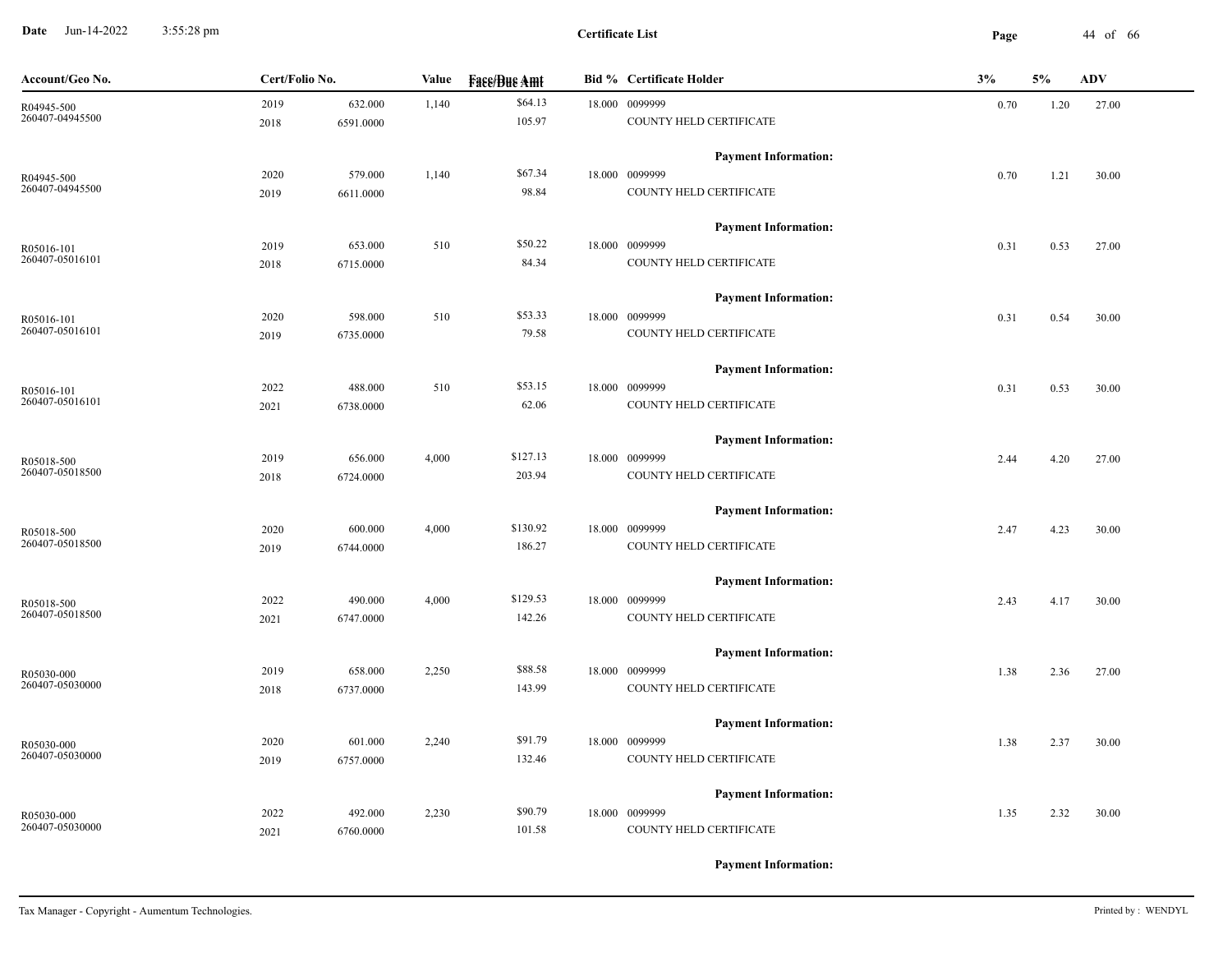**Date** Jun-14-2022 3:55:28 pm **Page** 45 of 66 3:55:28 pm

| Account/Geo No.                       | Cert/Folio No. | Value  | <b>Face/Bue Amt</b> | <b>Bid % Certificate Holder</b> | 3%    | 5%    | <b>ADV</b> |
|---------------------------------------|----------------|--------|---------------------|---------------------------------|-------|-------|------------|
| 2019<br>R05033-010<br>260407-05033010 | 660.000        | 2,100  | \$85.27             | 18.000 0099999                  | 1.28  | 2.20  | 27.00      |
| 2018                                  | 6750.0000      |        | 138.84              | COUNTY HELD CERTIFICATE         |       |       |            |
|                                       |                |        |                     | <b>Payment Information:</b>     |       |       |            |
| 2020<br>R05033-010                    | 602.000        | 2,100  | \$88.69             | 18.000 0099999                  | 1.30  | 2.22  | 30.00      |
| 260407-05033010<br>2019               | 6770.0000      |        | 128.20              | COUNTY HELD CERTIFICATE         |       |       |            |
|                                       |                |        |                     | <b>Payment Information:</b>     |       |       |            |
| 2022<br>R05033-010                    | 493.000        | 2,100  | \$87.95             | 18.000 0099999                  | 1.27  | 2.19  | 30.00      |
| 260407-05033010<br>2021               | 6773.0000      |        | 98.60               | COUNTY HELD CERTIFICATE         |       |       |            |
|                                       |                |        |                     | <b>Payment Information:</b>     |       |       |            |
| 2022<br>R05083-000                    | 500.000        | 33,470 | \$227.33            | 18.000 0099999<br>AH            | 5.14  | 8.83  | 30.00      |
| 260407-05083000<br>2021               | 6849.0000      |        | 244.95              | COUNTY HELD CERTIFICATE         |       |       |            |
|                                       |                |        |                     | <b>Payment Information:</b>     |       |       |            |
| 2021<br>R05116-000                    | 529.000        | 32,050 | \$197.83            | 18.000 0099999<br>AH            | 4.32  | 7.42  | 30.00      |
| 260407-05116000<br>2020               | 6879.0000      |        | 242.66              | COUNTY HELD CERTIFICATE         |       |       |            |
|                                       |                |        |                     | <b>Payment Information:</b>     |       |       |            |
| 2022<br>R05129-000                    | 515.000        | 34,070 | \$240.46            | 18.000 0099999<br>AH            | 5.51  | 9.45  | 30.00      |
| 260407-05129000<br>2021               | 6901.0000      |        | 258.73              | COUNTY HELD CERTIFICATE         |       |       |            |
|                                       |                |        |                     | <b>Payment Information:</b>     |       |       |            |
| 2019<br>R05135-000                    | 682.000        | 1,910  | \$81.08             | 18.000 0099999                  | 1.17  | 2.00  | 27.00      |
| 260407-05135000<br>2018               | 6884.0000      |        | 132.33              | COUNTY HELD CERTIFICATE         |       |       |            |
|                                       |                |        |                     | <b>Payment Information:</b>     |       |       |            |
| 2020<br>R05135-000                    | 618.000        | 1,910  | \$84.45             | 18.000 0099999                  | 1.18  | 2.02  | 30.00      |
| 260407-05135000<br>2019               | 6904.0000      |        | 122.37              | COUNTY HELD CERTIFICATE         |       |       |            |
|                                       |                |        |                     | <b>Payment Information:</b>     |       |       |            |
| 2022<br>R05135-000                    | 516.000        | 1,910  | \$83.79             | 18.000 0099999                  | 1.16  | 1.99  | 30.00      |
| 260407-05135000<br>2021               | 6907.0000      |        | 94.23               | COUNTY HELD CERTIFICATE         |       |       |            |
|                                       |                |        |                     | <b>Payment Information:</b>     |       |       |            |
| 2022<br>R05137-000                    | 517.000        | 36,020 | \$876.88            | 18.000 0099999                  | 23.16 | 39.76 | 30.00      |
| 260407-05137000<br>2021               | 6909.0000      |        | 926.97              | COUNTY HELD CERTIFICATE         |       |       |            |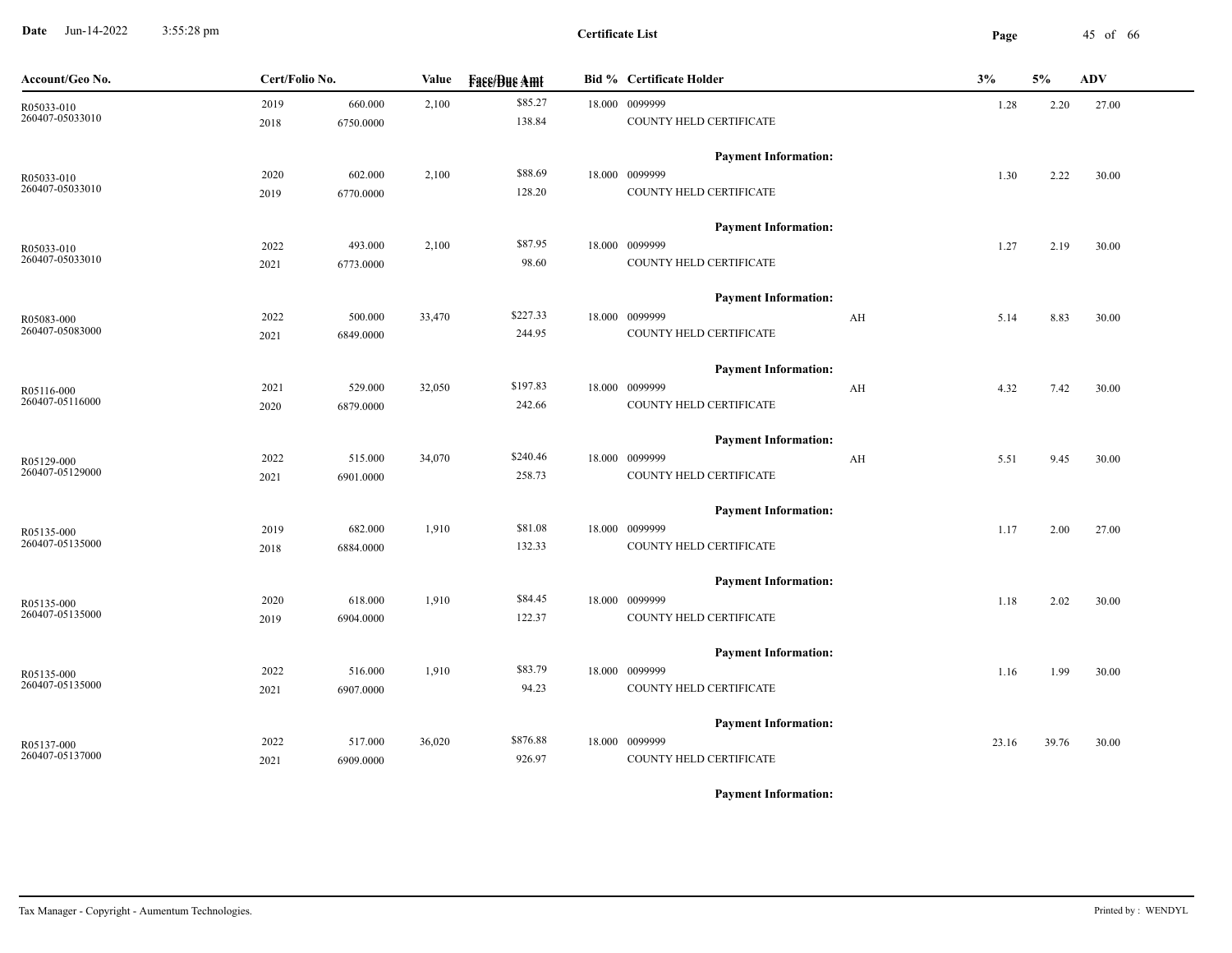**Date** Jun-14-2022 3:55:28 pm **Page** 46 of 66 3:55:28 pm

| Account/Geo No. | Cert/Folio No. |           | <b>Face/Bue Amt</b><br>Value |          | <b>Bid % Certificate Holder</b> | 3%   | 5%   | <b>ADV</b> |
|-----------------|----------------|-----------|------------------------------|----------|---------------------------------|------|------|------------|
| R05144-010      | 2020           | 624.000   | 4,000                        | \$130.92 | 18.000 0099999                  | 2.47 | 4.23 | 30.00      |
| 260407-05144010 | 2019           | 6924.0000 |                              | 186.27   | COUNTY HELD CERTIFICATE         |      |      |            |
|                 |                |           |                              |          | <b>Payment Information:</b>     |      |      |            |
| R05144-010      | 2022           | 522.000   | 4,000                        | \$129.53 | 18.000 0099999                  | 2.43 | 4.17 | 30.00      |
| 260407-05144010 | 2021           | 6926.0000 |                              | 142.26   | COUNTY HELD CERTIFICATE         |      |      |            |
|                 |                |           |                              |          | <b>Payment Information:</b>     |      |      |            |
| R05147-000      | 2020           | 628.000   | 1,610                        | \$77.78  | 18.000 0099999                  | 0.99 | 1.70 | 30.00      |
| 260407-05147000 | 2019           | 6936.0000 |                              | 113.20   | COUNTY HELD CERTIFICATE         |      |      |            |
|                 |                |           |                              |          | <b>Payment Information:</b>     |      |      |            |
| R05152-000      | 2019           | 696.000   | 1,640                        | \$75.14  | 18.000 0099999                  | 1.00 | 1.72 | 27.00      |
| 260407-05152000 | 2018           | 6921.0000 |                              | 123.09   | COUNTY HELD CERTIFICATE         |      |      |            |
|                 |                |           |                              |          | <b>Payment Information:</b>     |      |      |            |
| R05152-000      | 2020           | 631.000   | 1,640                        | \$78.46  | 18.000 0099999                  | 1.01 | 1.74 | 30.00      |
| 260407-05152000 | 2019           | 6941.0000 |                              | 114.13   | COUNTY HELD CERTIFICATE         |      |      |            |
|                 |                |           |                              |          | <b>Payment Information:</b>     |      |      |            |
| R05152-000      | 2022           | 528.000   | 1,640                        | \$77.89  | 18.000 0099999                  | 1.00 | 1.71 | 30.00      |
| 260407-05152000 | 2021           | 6942.0000 |                              | 88.03    | COUNTY HELD CERTIFICATE         |      |      |            |
|                 |                |           |                              |          | <b>Payment Information:</b>     |      |      |            |
| R05173-000      | 2019           | 707.000   | 1,000                        | \$61.03  | 18.000 0099999                  | 0.61 | 1.05 | 27.00      |
| 260407-05173000 | 2018           | 6969.0000 |                              | 101.15   | COUNTY HELD CERTIFICATE         |      |      |            |
|                 |                |           |                              |          | <b>Payment Information:</b>     |      |      |            |
| R05173-000      | 2020           | 638.000   | 1,000                        | \$64.23  | 18.000 0099999                  | 0.62 | 1.06 | 30.00      |
| 260407-05173000 | 2019           | 6989.0000 |                              | 94.57    | COUNTY HELD CERTIFICATE         |      |      |            |
|                 |                |           |                              |          | <b>Payment Information:</b>     |      |      |            |
| R05173-000      | 2022           | 535.000   | 1,000                        | \$63.88  | 18.000 0099999                  | 0.61 | 1.04 | 30.00      |
| 260407-05173000 | 2021           | 6990.0000 |                              | 73.32    | COUNTY HELD CERTIFICATE         |      |      |            |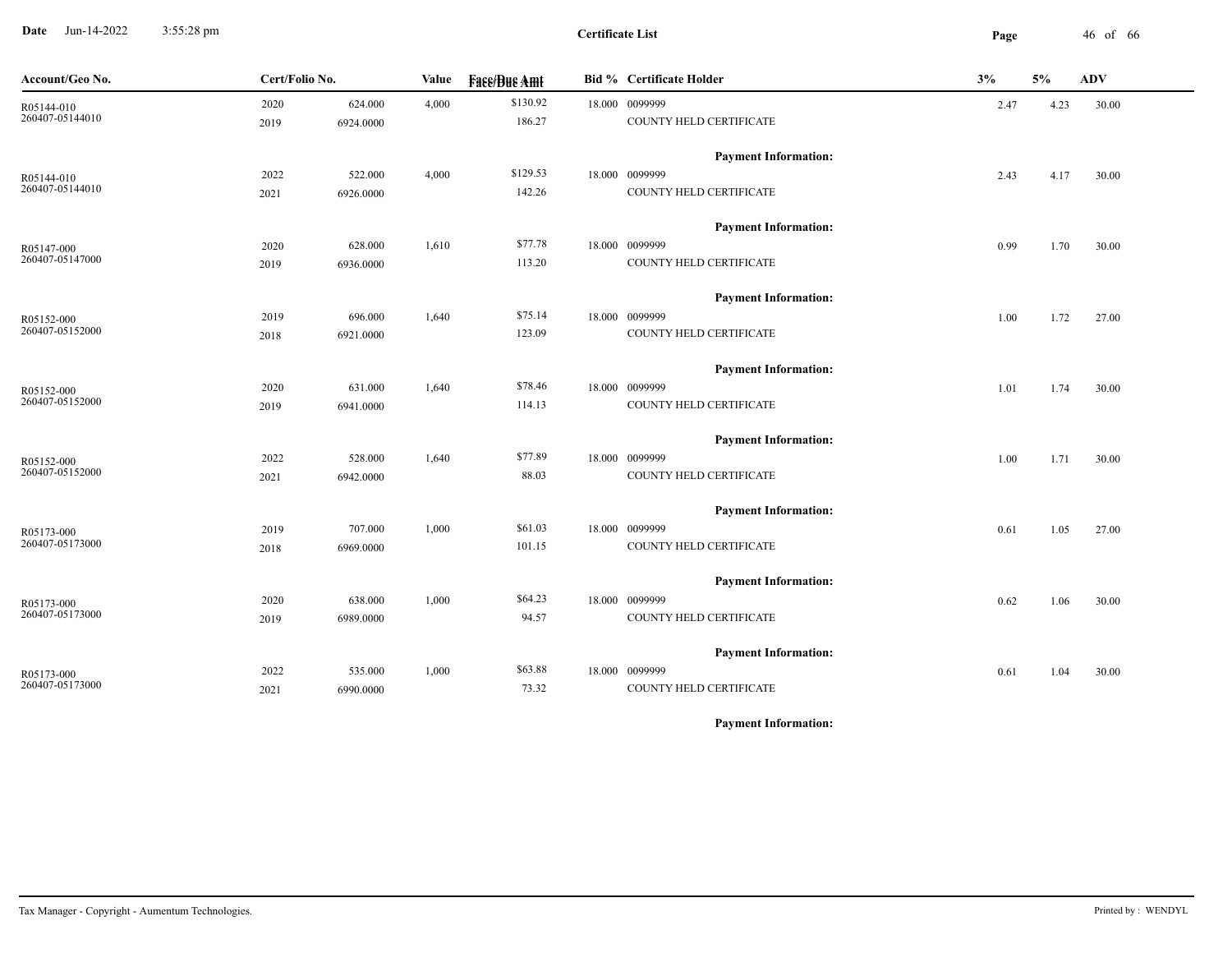**Date** Jun-14-2022 3:55:28 pm **Page** 47 of 66 3:55:28 pm

| Account/Geo No. | Cert/Folio No. |           | Value  | <b>Face/Bue Amt</b> | <b>Bid % Certificate Holder</b> | 3%         | 5%   | <b>ADV</b> |
|-----------------|----------------|-----------|--------|---------------------|---------------------------------|------------|------|------------|
| R05173-100      | 2019           | 708.000   | 1,000  | \$61.03             | 18.000 0099999                  | 0.61       | 1.05 | 27.00      |
| 260407-05173100 | 2018           | 6970.0000 |        | 101.15              | COUNTY HELD CERTIFICATE         |            |      |            |
|                 |                |           |        |                     | <b>Payment Information:</b>     |            |      |            |
| R05173-100      | 2020           | 639.000   | 1,000  | \$64.23             | 18.000 0099999                  | 0.62       | 1.06 | 30.00      |
| 260407-05173100 | 2019           | 6990.0000 |        | 94.57               | COUNTY HELD CERTIFICATE         |            |      |            |
|                 |                |           |        |                     | <b>Payment Information:</b>     |            |      |            |
| R05173-100      | 2022           | 536.000   | 1,000  | \$63.88             | 18.000 0099999                  | 0.61       | 1.04 | 30.00      |
| 260407-05173100 | 2021           | 6991.0000 |        | 73.32               | COUNTY HELD CERTIFICATE         |            |      |            |
|                 |                |           |        |                     | <b>Payment Information:</b>     |            |      |            |
| R05175-000      | 2019           | 709.000   | 910    | \$59.06             | 18.000 0099999                  | 0.56       | 0.96 | 27.00      |
| 260407-05175000 | 2018           | 6972.0000 |        | 98.09               | COUNTY HELD CERTIFICATE         |            |      |            |
|                 |                |           |        |                     | <b>Payment Information:</b>     |            |      |            |
| R05175-000      | 2020           | 640.000   | 910    | \$62.22             | 18.000 0099999                  | 0.56       | 0.96 | 30.00      |
| 260407-05175000 | 2019           | 6992.0000 |        | 91.80               | COUNTY HELD CERTIFICATE         |            |      |            |
|                 |                |           |        |                     | <b>Payment Information:</b>     |            |      |            |
| R05175-000      | 2022           | 537.000   | 910    | \$61.91             | 18.000 0099999                  | 0.55       | 0.95 | 30.00      |
| 260407-05175000 | 2021           | 6993.0000 |        | 71.26               | COUNTY HELD CERTIFICATE         |            |      |            |
|                 |                |           |        |                     | <b>Payment Information:</b>     |            |      |            |
| R05179-000      | 2019           | 710.000   | 2,060  | \$84.39             | 18.000 0099999                  | 1.26       | 2.16 | 27.00      |
| 260407-05179000 | 2018           | 6975.0000 |        | 137.48              | COUNTY HELD CERTIFICATE         |            |      |            |
|                 |                |           |        |                     | <b>Payment Information:</b>     |            |      |            |
| R05179-000      | 2020           | 642.000   | 2,060  | \$87.79             | 18.000 0099999                  | 1.27       | 2.18 | 30.00      |
| 260407-05179000 | 2019           | 6995.0000 |        | 126.96              | COUNTY HELD CERTIFICATE         |            |      |            |
|                 |                |           |        |                     | <b>Payment Information:</b>     |            |      |            |
| R05208-000      | 2021           | 560.000   | 31,300 | \$181.26            | 18.000 0099999                  | AH<br>3.86 | 6.63 | 30.00      |
| 260407-05208000 | 2020           | 7018.0000 |        | 222.86              | COUNTY HELD CERTIFICATE         |            |      |            |
|                 |                |           |        |                     | <b>Payment Information:</b>     |            |      |            |
| R05208-000      | 2022           | 540.000   | 31,730 | \$189.24            | 18.000 0099999                  | AH<br>4.08 | 7.01 | 30.00      |
| 260407-05208000 | 2021           | 7025.0000 |        | 204.95              | COUNTY HELD CERTIFICATE         |            |      |            |
|                 |                |           |        |                     | <b>Payment Information:</b>     |            |      |            |
| R05256-000      | 2022           | 544.000   | 29,350 | \$137.18            | 18.000 0099999                  | AH<br>2.64 | 4.53 | 30.00      |
| 260407-05256000 | 2021           | 7085.0000 |        | 150.29              | COUNTY HELD CERTIFICATE         |            |      |            |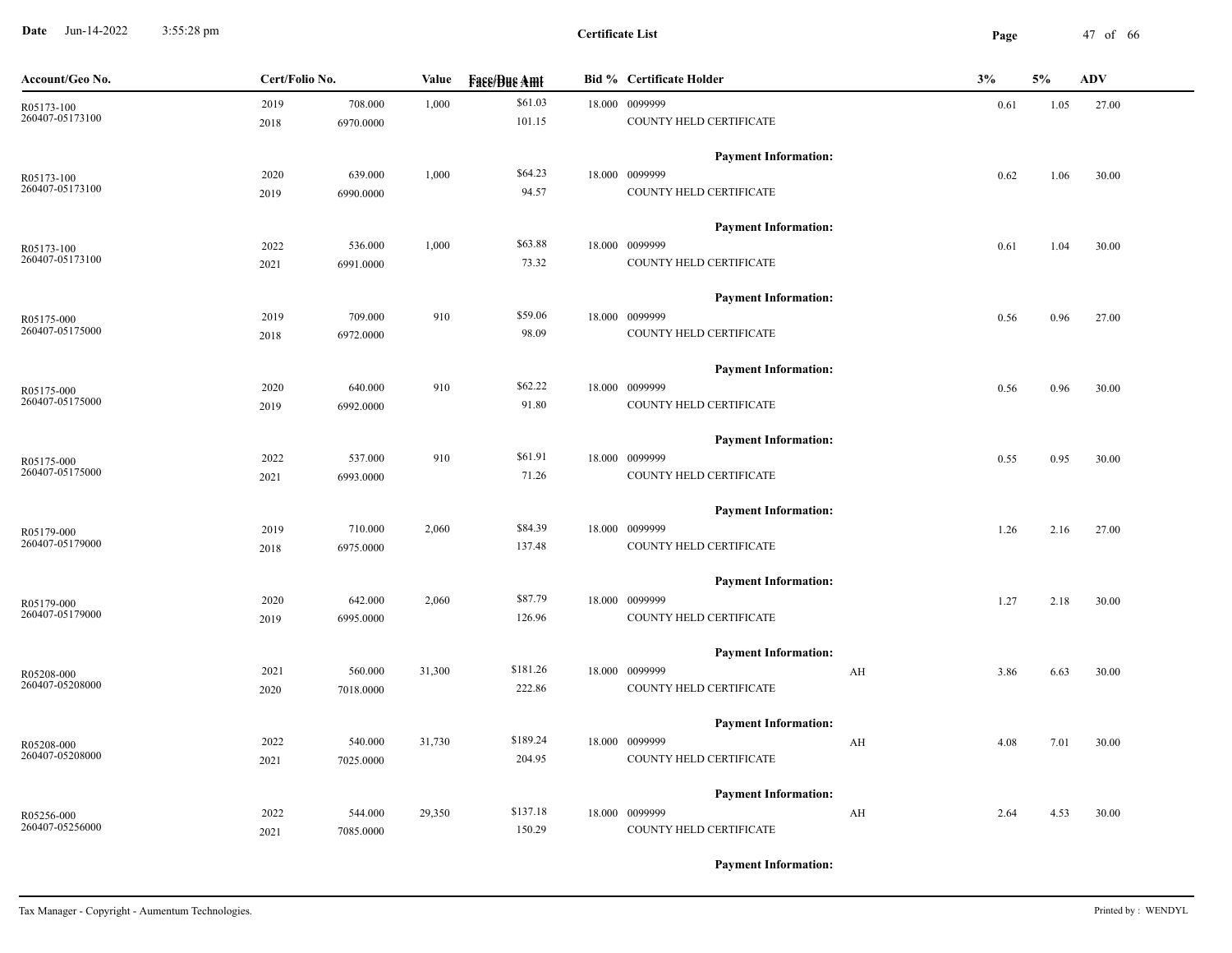**Date** Jun-14-2022 3:55:28 pm **Page** 48 of 66 3:55:28 pm

| Account/Geo No.               | Cert/Folio No. |           | Value  | <b>Fase/Bue Amt</b> | <b>Bid % Certificate Holder</b> |                         | 3%   | 5%   | <b>ADV</b> |
|-------------------------------|----------------|-----------|--------|---------------------|---------------------------------|-------------------------|------|------|------------|
| R05291-100                    | 2019           | 726.000   | 26,940 | \$81.76             | 18.000 0099999                  | AH                      | 1.19 | 2.04 | 27.00      |
| 260407-05291100               | 2018           | 7101.0000 |        | 133.39              | COUNTY HELD CERTIFICATE         |                         |      |      |            |
|                               |                |           |        |                     | <b>Payment Information:</b>     |                         |      |      |            |
| R05291-100<br>260407-05291100 | 2020           | 662.000   | 27,210 | \$91.13             | 18.000 0099999                  | AH                      | 1.36 | 2.34 | 30.00      |
|                               | 2019           | 7122.0000 |        | 131.55              | COUNTY HELD CERTIFICATE         |                         |      |      |            |
|                               |                |           |        |                     | <b>Payment Information:</b>     |                         |      |      |            |
| R05291-100                    | 2021           | 572.000   | 27,210 | \$90.87             | 18.000 0099999                  | $\mathbf{A} \mathbf{H}$ | 1.36 | 2.33 | 30.00      |
| 260407-05291100               | 2020           | 7116.0000 |        | 114.84              | COUNTY HELD CERTIFICATE         |                         |      |      |            |
|                               |                |           |        |                     | <b>Payment Information:</b>     |                         |      |      |            |
| R05291-100                    | 2022           | 551.000   | 27,590 | \$98.68             | 18.000 0099999                  | AH                      | 1.57 | 2.70 | 30.00      |
| 260407-05291100               | 2021           | 7123.0000 |        | 109.86              | COUNTY HELD CERTIFICATE         |                         |      |      |            |
|                               |                |           |        |                     | <b>Payment Information:</b>     |                         |      |      |            |
| R05294-000                    | 2019           | 728.000   | 1,370  | \$69.19             | 18.000 0099999                  |                         | 0.84 | 1.44 | 27.00      |
| 260407-05294000               | 2018           | 7104.0000 |        | 113.84              | COUNTY HELD CERTIFICATE         |                         |      |      |            |
|                               |                |           |        |                     | <b>Payment Information:</b>     |                         |      |      |            |
| R05294-000                    | 2020           | 664.000   | 1,370  | \$72.45             | 18.000 0099999                  |                         | 0.84 | 1.45 | 30.00      |
| 260407-05294000               | 2019           | 7125.0000 |        | 105.87              | COUNTY HELD CERTIFICATE         |                         |      |      |            |
|                               |                |           |        |                     | <b>Payment Information:</b>     |                         |      |      |            |
| R05294-000                    | 2022           | 552.000   | 1,370  | \$71.98             | 18.000 0099999                  |                         | 0.83 | 1.43 | 30.00      |
| 260407-05294000               | 2021           | 7126.0000 |        | 81.83               | COUNTY HELD CERTIFICATE         |                         |      |      |            |
|                               |                |           |        |                     | <b>Payment Information:</b>     |                         |      |      |            |
| R05302-000                    | 2019           | 732.000   | 5,390  | \$157.76            | 18.000 0099999                  |                         | 3.29 | 5.66 | 27.00      |
| 260407-05302000               | 2018           | 7116.0000 |        | 251.57              | COUNTY HELD CERTIFICATE         |                         |      |      |            |
|                               |                |           |        |                     | <b>Payment Information:</b>     |                         |      |      |            |
| R05302-000                    | 2020           | 669.000   | 5,510  | \$164.48            | 18.000 0099999                  |                         | 3.40 | 5.83 | 30.00      |
| 260407-05302000               | 2019           | 7137.0000 |        | 232.41              | COUNTY HELD CERTIFICATE         |                         |      |      |            |
|                               |                |           |        |                     | <b>Payment Information:</b>     |                         |      |      |            |
| R05302-000                    | 2022           | 553.000   | 6,050  | \$188.12            | 18.000 0099999                  |                         | 4.05 | 6.96 | 30.00      |
| 260407-05302000               | 2021           | 7138.0000 |        | 203.78              | COUNTY HELD CERTIFICATE         |                         |      |      |            |
|                               |                |           |        |                     | <b>Payment Information:</b>     |                         |      |      |            |
| R05304-000                    | 2020           | 671.000   | 710    | \$57.78             | 18.000 0099999                  |                         | 0.44 | 0.75 | 30.00      |
| 260407-05304000               | 2019           | 7143.0000 |        | 85.70               | COUNTY HELD CERTIFICATE         |                         |      |      |            |
|                               |                |           |        |                     |                                 |                         |      |      |            |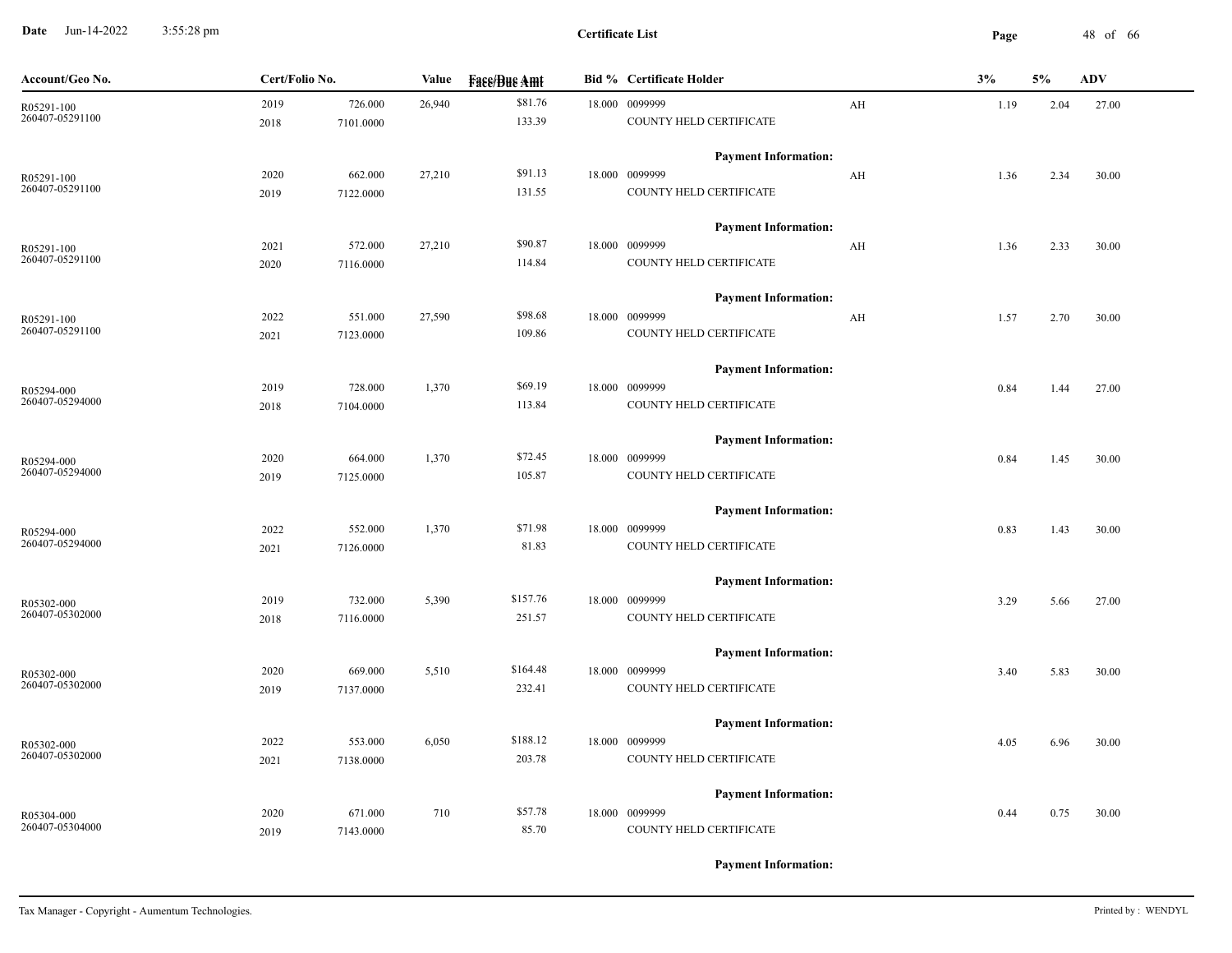**Date** Jun-14-2022 3:55:28 pm **Page** 49 of 66 3:55:28 pm

| Account/Geo No.               | Cert/Folio No.                       | Value  | <b>Fase/Bue Amt</b> | <b>Bid % Certificate Holder</b>               |                         | 3%   | 5%   | <b>ADV</b> |
|-------------------------------|--------------------------------------|--------|---------------------|-----------------------------------------------|-------------------------|------|------|------------|
| R05307-000<br>260407-05307000 | 735.000<br>2019<br>2018<br>7125.0000 | 26,640 | \$75.14<br>123.09   | 18.000 0099999<br>COUNTY HELD CERTIFICATE     | AH                      | 1.00 | 1.72 | 27.00      |
| R05307-000                    | 2020<br>673.000                      | 26,820 | \$82.46             | <b>Payment Information:</b><br>18.000 0099999 | AH                      | 1.12 | 1.93 | 30.00      |
| 260407-05307000               | 7146.0000<br>2019                    |        | 119.63              | COUNTY HELD CERTIFICATE                       |                         |      |      |            |
|                               |                                      |        |                     | <b>Payment Information:</b>                   |                         |      |      |            |
| R05307-000<br>260407-05307000 | 2021<br>579.000<br>2020<br>7140.0000 | 26,360 | \$72.06<br>92.36    | 18.000 0099999<br>COUNTY HELD CERTIFICATE     | AH                      | 0.83 | 1.43 | 30.00      |
|                               |                                      |        | \$79.63             | <b>Payment Information:</b><br>18.000 0099999 |                         |      |      |            |
| R05307-000<br>260407-05307000 | 556.000<br>2022<br>7147.0000<br>2021 | 26,720 | 89.86               | COUNTY HELD CERTIFICATE                       | AH                      | 1.04 | 1.79 | 30.00      |
|                               |                                      |        | \$81.56             | <b>Payment Information:</b>                   |                         |      |      |            |
| R05328-000<br>260407-05328000 | 2020<br>681.000<br>7175.0000<br>2019 | 1,780  | 118.40              | 18.000 0099999<br>COUNTY HELD CERTIFICATE     |                         | 1.10 | 1.88 | 30.00      |
|                               |                                      |        |                     | <b>Payment Information:</b>                   |                         |      |      |            |
| R05452-000<br>260407-05452000 | 766.000<br>2019<br>7282.0000<br>2018 | 1,910  | \$81.08<br>132.33   | 18.000 0099999<br>COUNTY HELD CERTIFICATE     |                         | 1.17 | 2.00 | 27.00      |
|                               |                                      |        |                     | <b>Payment Information:</b>                   |                         |      |      |            |
| R05452-000<br>260407-05452000 | 2020<br>706.000<br>2019<br>7303.0000 | 1,910  | \$84.45<br>122.37   | 18.000 0099999<br>COUNTY HELD CERTIFICATE     |                         | 1.18 | 2.02 | 30.00      |
|                               |                                      |        |                     | <b>Payment Information:</b>                   |                         |      |      |            |
| R05460-000<br>260407-05460000 | 2020<br>707.000<br>2019<br>7310.0000 | 26,320 | \$71.35<br>104.36   | 18.000 0099999<br>COUNTY HELD CERTIFICATE     | $\mathbf{A} \mathbf{H}$ | 0.81 | 1.40 | 30.00      |
|                               |                                      |        |                     | <b>Payment Information:</b>                   |                         |      |      |            |
| R05460-000<br>260407-05460000 | 2021<br>609.000<br>2020<br>7304.0000 | 26,550 | \$76.26<br>97.38    | 18.000 0099999<br>COUNTY HELD CERTIFICATE     | AH                      | 0.95 | 1.63 | 30.00      |
|                               |                                      |        |                     | <b>Payment Information:</b>                   |                         |      |      |            |
| R05460-000<br>260407-05460000 | 2022<br>581.000<br>2021<br>7311.0000 | 26,920 | \$84.02<br>94.47    | 18.000 0099999<br>COUNTY HELD CERTIFICATE     | AH                      | 1.17 | 2.00 | 30.00      |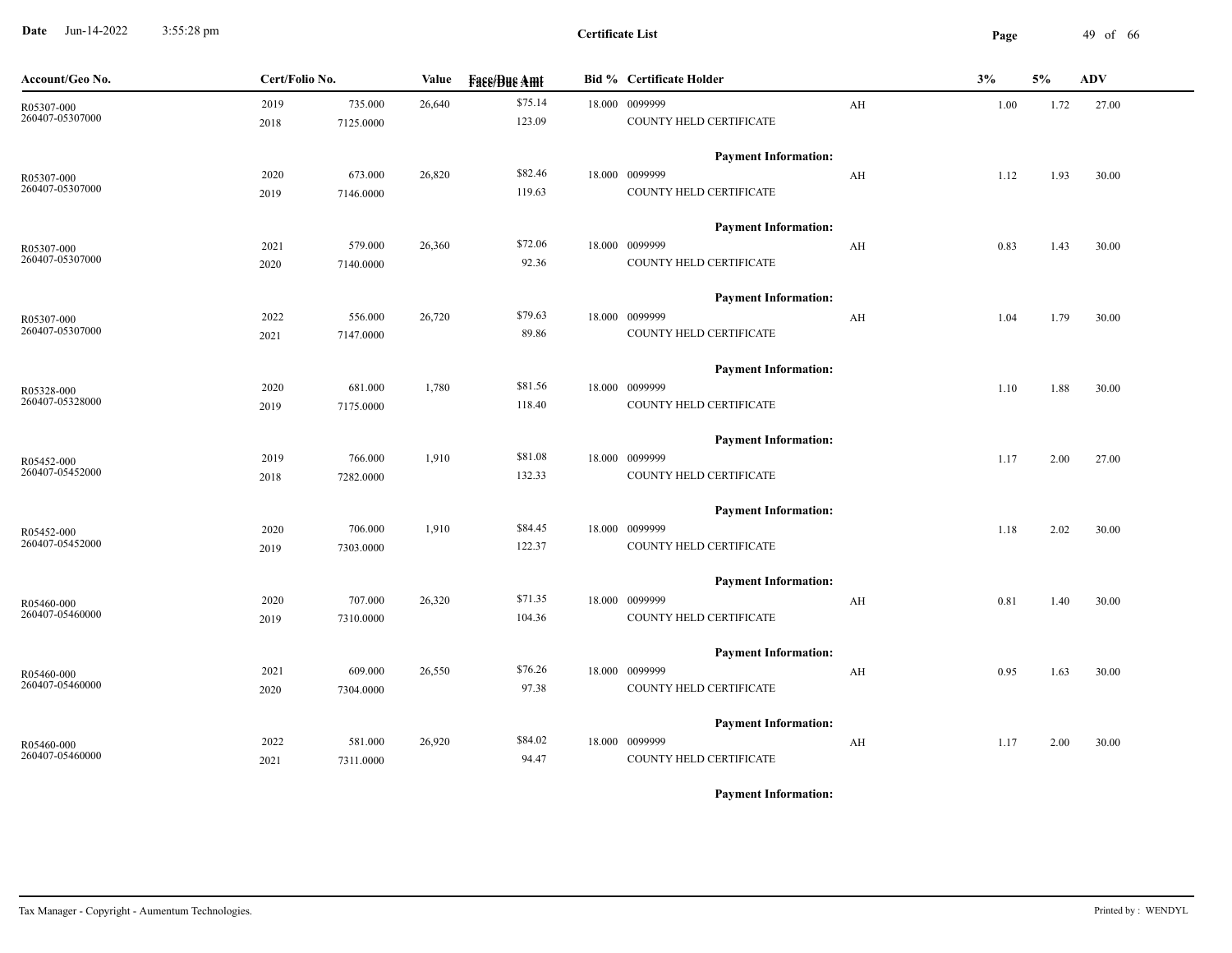**Date** Jun-14-2022 3:55:28 pm **Page** 50 of 66 3:55:28 pm

| Account/Geo No.               | Cert/Folio No. |           | Value  | <b>Fass/Bus Amt</b> | <b>Bid % Certificate Holder</b> | 3%    | 5%    | <b>ADV</b> |  |
|-------------------------------|----------------|-----------|--------|---------------------|---------------------------------|-------|-------|------------|--|
| R05477-200                    | 2019           | 771.000   | 4,390  | \$135.72            | 18.000 0099999                  | 2.68  | 4.61  | 27.00      |  |
| 260407-05477200               | 2018           | 7316.0000 |        | 217.29              | COUNTY HELD CERTIFICATE         |       |       |            |  |
|                               |                |           |        |                     | <b>Payment Information:</b>     |       |       |            |  |
| R05477-200<br>260407-05477200 | 2020           | 708.000   | 4,390  | \$139.61            | 18.000 0099999                  | 2.71  | 4.65  | 30.00      |  |
|                               | 2019           | 7337.0000 |        | 198.21              | COUNTY HELD CERTIFICATE         |       |       |            |  |
|                               |                |           |        |                     | <b>Payment Information:</b>     |       |       |            |  |
| R05477-200                    | 2022           | 585.000   | 4,390  | \$138.05            | 18.000 0099999                  | 2.66  | 4.57  | 30.00      |  |
| 260407-05477200               | 2021           | 7338.0000 |        | 151.20              | COUNTY HELD CERTIFICATE         |       |       |            |  |
|                               |                |           |        |                     | <b>Payment Information:</b>     |       |       |            |  |
| R05477-500                    | 2019           | 772.000   | 1,560  | \$73.38             | 18.000 0099999                  | 0.95  | 1.64  | 27.00      |  |
| 260407-05477500               | 2018           | 7317.0000 |        | 120.36              | COUNTY HELD CERTIFICATE         |       |       |            |  |
|                               |                |           |        |                     | <b>Payment Information:</b>     |       |       |            |  |
| R05477-500                    | 2020           | 709.000   | 1,560  | \$76.68             | 18.000 0099999                  | 0.96  | 1.65  | 30.00      |  |
| 260407-05477500               | 2019           | 7338.0000 |        | 111.69              | COUNTY HELD CERTIFICATE         |       |       |            |  |
|                               |                |           |        |                     | <b>Payment Information:</b>     |       |       |            |  |
| R05477-500                    | 2022           | 586.000   | 1,560  | \$76.14             | 18.000 0099999                  | 0.95  | 1.63  | 30.00      |  |
| 260407-05477500               | 2021           | 7339.0000 |        | 86.20               | COUNTY HELD CERTIFICATE         |       |       |            |  |
|                               |                |           |        |                     | <b>Payment Information:</b>     |       |       |            |  |
| R05487-010                    | 2019           | 775.000   | 500    | \$50.03             | 18.000 0099999                  | 0.31  | 0.53  | 27.00      |  |
| 260407-05487010               | 2018           | 7330.0000 |        | 84.05               | COUNTY HELD CERTIFICATE         |       |       |            |  |
|                               |                |           |        |                     | <b>Payment Information:</b>     |       |       |            |  |
| R05487-010                    | 2020           | 710.000   | 500    | \$53.12             | 18.000 0099999                  | 0.31  | 0.53  | 30.00      |  |
| 260407-05487010               | 2019           | 7351.0000 |        | 79.29               | COUNTY HELD CERTIFICATE         |       |       |            |  |
|                               |                |           |        |                     | <b>Payment Information:</b>     |       |       |            |  |
| R05487-010                    | 2022           | 588.000   | 500    | \$52.93             | 18.000 0099999                  | 0.30  | 0.52  | 30.00      |  |
| 260407-05487010               | 2021           | 7352.0000 |        | 61.83               | COUNTY HELD CERTIFICATE         |       |       |            |  |
|                               |                |           |        |                     | <b>Payment Information:</b>     |       |       |            |  |
| R05494-000                    | 2022           | 590.000   | 22,960 | \$572.71            | 18.000 0099999                  | 14.72 | 25.27 | 30.00      |  |
| 260407-05494000               | 2021           | 7359.0000 |        | 607.60              | COUNTY HELD CERTIFICATE         |       |       |            |  |
|                               |                |           |        |                     | <b>Payment Information:</b>     |       |       |            |  |
| R05494-300                    | 2020           | 713.000   | 1,560  | \$76.68             | 18.000 0099999                  | 0.96  | 1.65  | 30.00      |  |
| 260407-05494300               | 2019           | 7359.0000 |        | 111.69              | COUNTY HELD CERTIFICATE         |       |       |            |  |
|                               |                |           |        |                     |                                 |       |       |            |  |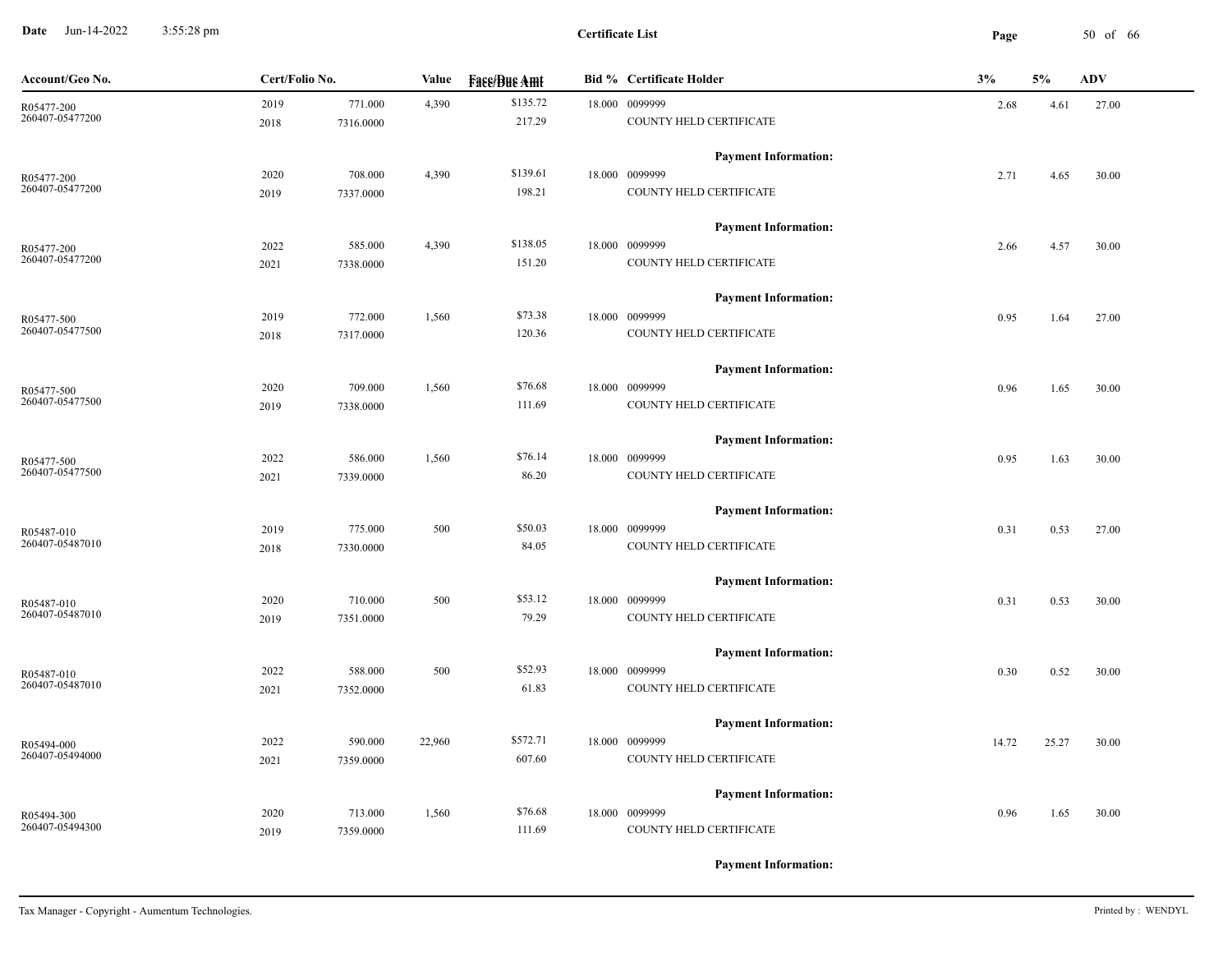**Date** Jun-14-2022 3:55:28 pm **Page** 51 of 66 3:55:28 pm

| Account/Geo No. | Cert/Folio No. |           | Value | <b>Fase/Bue Amt</b> | <b>Bid % Certificate Holder</b> | 3%   |      | <b>ADV</b> |
|-----------------|----------------|-----------|-------|---------------------|---------------------------------|------|------|------------|
| R05510-000      | 2019           | 783.000   | 1,270 | \$66.98             | 18.000 0099999                  | 0.78 | 1.33 | 27.00      |
| 260407-05510000 | 2018           | 7357.0000 |       | 110.40              | COUNTY HELD CERTIFICATE         |      |      |            |
|                 |                |           |       |                     | <b>Payment Information:</b>     |      |      |            |
| R05510-000      | 2020           | 718.000   | 1,270 | \$70.22             | 18.000 0099999                  | 0.78 | 1.34 | 30.00      |
| 260407-05510000 | 2019           | 7378.0000 |       | 102.80              | COUNTY HELD CERTIFICATE         |      |      |            |
|                 |                |           |       |                     | <b>Payment Information:</b>     |      |      |            |
| R05510-000      | 2022           | 595.000   | 1,270 | \$69.79             | 18.000 0099999                  | 0.77 | 1.32 | 30.00      |
| 260407-05510000 | 2021           | 7379.0000 |       | 79.53               | COUNTY HELD CERTIFICATE         |      |      |            |
|                 |                |           |       |                     | <b>Payment Information:</b>     |      |      |            |
| R05512-000      | 2019           | 784.000   | 1,270 | \$66.98             | 18.000 0099999                  | 0.78 | 1.33 | 27.00      |
| 260407-05512000 | 2018           | 7362.0000 |       | 110.40              | COUNTY HELD CERTIFICATE         |      |      |            |
|                 |                |           |       |                     | <b>Payment Information:</b>     |      |      |            |
| R05512-000      | 2020           | 719.000   | 1,270 | \$70.22             | 18.000 0099999                  | 0.78 | 1.34 | 30.00      |
| 260407-05512000 | 2019           | 7383.0000 |       | 102.80              | COUNTY HELD CERTIFICATE         |      |      |            |
|                 |                |           |       |                     | <b>Payment Information:</b>     |      |      |            |
| R05514-000      | 2019           | 785.000   | 1,160 | \$64.56             | 18.000 0099999                  | 0.71 | 1.22 | 27.00      |
| 260407-05514000 | 2018           | 7364.0000 |       | 106.64              | COUNTY HELD CERTIFICATE         |      |      |            |
|                 |                |           |       |                     | <b>Payment Information:</b>     |      |      |            |
| R05514-000      | 2020           | 720.000   | 1,160 | \$67.79             | 18.000 0099999                  | 0.72 | 1.23 | 30.00      |
| 260407-05514000 | 2019           | 7385.0000 |       | 99.46               | COUNTY HELD CERTIFICATE         |      |      |            |
|                 |                |           |       |                     | <b>Payment Information:</b>     |      |      |            |
| R05514-000      | 2022           | 597.000   | 1,160 | \$67.38             | 18.000 0099999                  | 0.70 | 1.21 | 30.00      |
| 260407-05514000 | 2021           | 7386.0000 |       | 77.00               | COUNTY HELD CERTIFICATE         |      |      |            |
|                 |                |           |       |                     | <b>Payment Information:</b>     |      |      |            |
| R05519-000      | 2020           | 721.000   | 2,540 | \$98.47             | 18.000 0099999                  | 1.57 | 2.69 | 30.00      |
| 260407-05519000 | 2019           | 7391.0000 |       | 141.65              | COUNTY HELD CERTIFICATE         |      |      |            |
|                 |                |           |       |                     | <b>Payment Information:</b>     |      |      |            |
| R05520-000      | 2019           | 787.000   | 1,270 | \$66.98             | 18.000 0099999                  | 0.78 | 1.33 | 27.00      |
| 260407-05520000 | 2018           | 7371.0000 |       | 110.40              | COUNTY HELD CERTIFICATE         |      |      |            |
|                 |                |           |       |                     | <b>Payment Information:</b>     |      |      |            |
| R05520-000      | 2020           | 722.000   | 1,270 | \$70.22             | 18.000 0099999                  | 0.78 | 1.34 | 30.00      |
| 260407-05520000 | 2019           | 7392.0000 |       | 102.80              | COUNTY HELD CERTIFICATE         |      |      |            |
|                 |                |           |       |                     |                                 |      |      |            |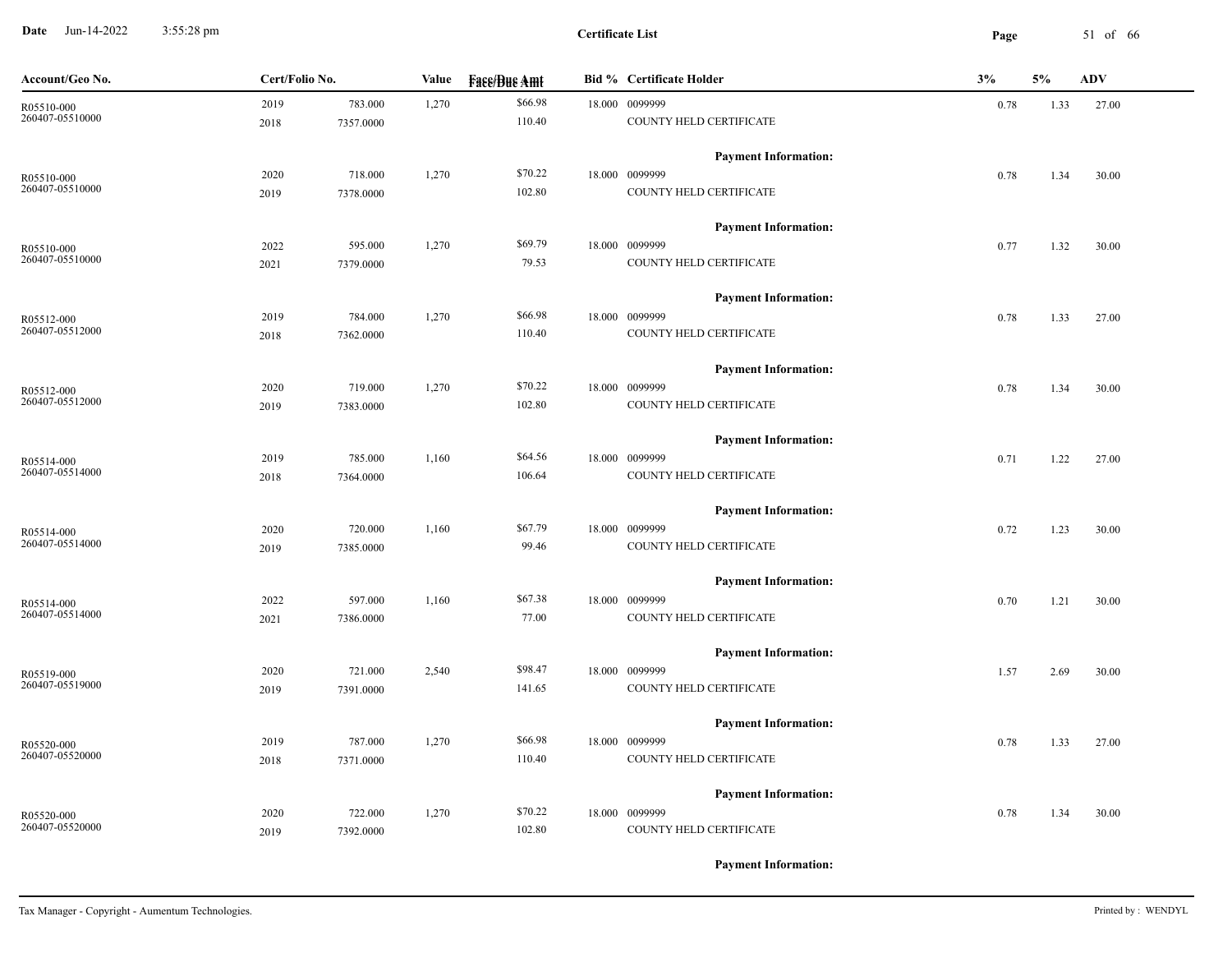**Date** Jun-14-2022 3:55:28 pm **Page** 52 of 66 3:55:28 pm

| Account/Geo No.               | Cert/Folio No. |           | Value | <b>Face/Bue Amt</b> | <b>Bid % Certificate Holder</b> | 3%   | 5%   | <b>ADV</b> |
|-------------------------------|----------------|-----------|-------|---------------------|---------------------------------|------|------|------------|
| R01662-100                    | 2016           | 72.000    | 840   | \$53.50             | 18.000 0099999                  | 0.40 | 0.69 | 27.00      |
| 260506-01662100               | 2015           | 1653.0000 |       | 118.33              | COUNTY HELD CERTIFICATE         |      |      |            |
|                               |                |           |       |                     | <b>Payment Information:</b>     |      |      |            |
| R01662-100                    | 2017           | 69.000    | 840   | \$53.41             | 18.000 0099999                  | 0.40 | 0.69 | 27.00      |
| 260506-01662100               | 2016           | 1673.0000 |       | 108.53              | COUNTY HELD CERTIFICATE         |      |      |            |
|                               |                |           |       |                     | <b>Payment Information:</b>     |      |      |            |
| R01662-100                    | 2018           | 79.000    | 840   | \$53.16             | 18.000 0099999                  | 0.39 | 0.67 | 27.00      |
| 260506-01662100               | 2017           | 1680.0000 |       | 98.48               | COUNTY HELD CERTIFICATE         |      |      |            |
|                               |                |           |       |                     | <b>Payment Information:</b>     |      |      |            |
| R01662-100                    | 2019           | 105.000   | 840   | \$53.05             | 18.000 0099999                  | 0.39 | 0.67 | 27.00      |
| 260506-01662100               | 2018           | 1695.0000 |       | 88.74               | COUNTY HELD CERTIFICATE         |      |      |            |
|                               |                |           |       |                     | <b>Payment Information:</b>     |      |      |            |
| R01662-100                    | 2020           | 84.000    | 840   | \$55.85             | 18.000 0099999                  | 0.38 | 0.66 | 30.00      |
| 260506-01662100               | 2019           | 1700.0000 |       | 83.04               | COUNTY HELD CERTIFICATE         |      |      |            |
|                               |                |           |       |                     | <b>Payment Information:</b>     |      |      |            |
| R06386-000<br>260607-06386000 | 2020           | 897.000   | 700   | \$53.55             | 18.000 0099999                  | 0.32 | 0.55 | 30.00      |
|                               | 2019           | 9599.0000 |       | 79.88               | COUNTY HELD CERTIFICATE         |      |      |            |
|                               |                |           |       |                     | <b>Payment Information:</b>     |      |      |            |
| R06386-000                    | 2022           | 728.000   | 700   | \$53.29             | 18.000 0099999                  | 0.31 | 0.54 | 30.00      |
| 260607-06386000               | 2021           | 9619.0000 |       | 62.20               | COUNTY HELD CERTIFICATE         |      |      |            |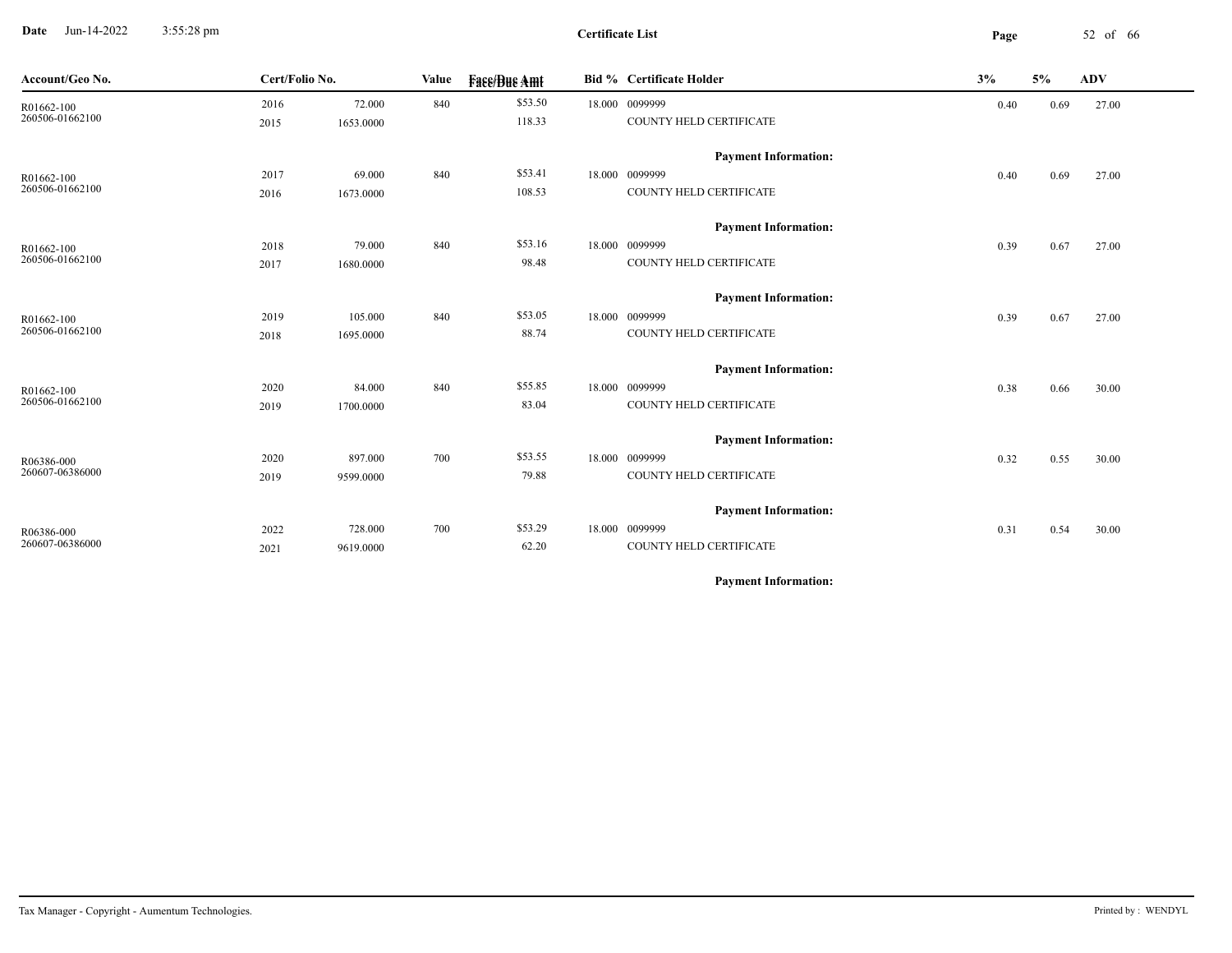**Date** Jun-14-2022 3:55:28 pm **Page** 53 of 66 3:55:28 pm

| Account/Geo No. | Cert/Folio No. |           | Value  | <b>Fase/Bue Amt</b> | <b>Bid % Certificate Holder</b> | 3%         | 5%   | <b>ADV</b> |
|-----------------|----------------|-----------|--------|---------------------|---------------------------------|------------|------|------------|
| R01663-100      | 2016           | 73.000    | 1,320  | \$61.79             | 18.000 0099999                  | 0.63       | 1.09 | 27.00      |
| 270506-01663100 | 2015           | 1655.0000 |        | 135.70              | COUNTY HELD CERTIFICATE         |            |      |            |
|                 |                |           |        |                     | <b>Payment Information:</b>     |            |      |            |
| R01663-100      | 2017           | 70.000    | 1,320  | \$61.65             | 18.000 0099999                  | 0.63       | 1.08 | 27.00      |
| 270506-01663100 | 2016           | 1675.0000 |        | 124.31              | COUNTY HELD CERTIFICATE         |            |      |            |
|                 |                |           |        |                     | <b>Payment Information:</b>     |            |      |            |
| R01663-100      | 2018           | 80.000    | 1,320  | \$61.27             | 18.000 0099999                  | 0.62       | 1.06 | 27.00      |
| 270506-01663100 | 2017           | 1682.0000 |        | 112.55              | COUNTY HELD CERTIFICATE         |            |      |            |
|                 |                |           |        |                     | <b>Payment Information:</b>     |            |      |            |
| R01663-100      | 2019           | 106.000   | 1,320  | \$61.08             | 18.000 0099999                  | 0.61       | 1.05 | 27.00      |
| 270506-01663100 | 2018           | 1697.0000 |        | 101.23              | COUNTY HELD CERTIFICATE         |            |      |            |
|                 |                |           |        |                     | <b>Payment Information:</b>     |            |      |            |
| R01663-100      | 2020           | 85.000    | 1,320  | \$63.78             | 18.000 0099999                  | 0.60       | 1.04 | 30.00      |
| 270506-01663100 | 2019           | 1702.0000 |        | 93.95               | COUNTY HELD CERTIFICATE         |            |      |            |
|                 |                |           |        |                     | <b>Payment Information:</b>     |            |      |            |
| R06177-200      | 2016           | 789.000   | 720    | \$51.45             | 18.000 0099999                  | 0.35       | 0.59 | 27.00      |
| 270507-06177200 | 2015           | 8855.0000 |        | 114.04              | COUNTY HELD CERTIFICATE         |            |      |            |
|                 |                |           |        |                     | <b>Payment Information:</b>     |            |      |            |
| R06177-200      | 2017           | 788.000   | 720    | \$51.34             | 18.000 0099999                  | 0.34       | 0.59 | 27.00      |
| 270507-06177200 | 2016           | 8896.0000 |        | 104.57              | COUNTY HELD CERTIFICATE         |            |      |            |
|                 |                |           |        |                     | <b>Payment Information:</b>     |            |      |            |
| R06177-200      | 2018           | 784.000   | 720    | \$51.15             | 18.000 0099999                  | 0.34       | 0.58 | 27.00      |
| 270507-06177200 | 2017           | 8941.0000 |        | 95.00               | COUNTY HELD CERTIFICATE         |            |      |            |
|                 |                |           |        |                     | <b>Payment Information:</b>     |            |      |            |
| R06177-200      | 2019           | 938.000   | 720    | \$51.03             | 18.000 0099999                  | 0.33       | 0.57 | 27.00      |
| 270507-06177200 | 2018           | 8968.0000 |        | 85.60               | COUNTY HELD CERTIFICATE         |            |      |            |
|                 |                |           |        |                     | <b>Payment Information:</b>     |            |      |            |
| R06177-200      | 2020           | 845.000   | 720    | \$53.88             | 18.000 0099999                  | 0.33       | 0.57 | 30.00      |
| 270507-06177200 | 2019           | 8993.0000 |        | 80.34               | COUNTY HELD CERTIFICATE         |            |      |            |
|                 |                |           |        |                     | <b>Payment Information:</b>     |            |      |            |
| R01818-000      | 2022           | 62.000    | 23,020 | \$193.41            | 18.000 0099999                  | AH<br>4.20 | 7.21 | 30.00      |
| 280207-01818000 | 2021           | 2131.0000 |        | 209.33              | COUNTY HELD CERTIFICATE         |            |      |            |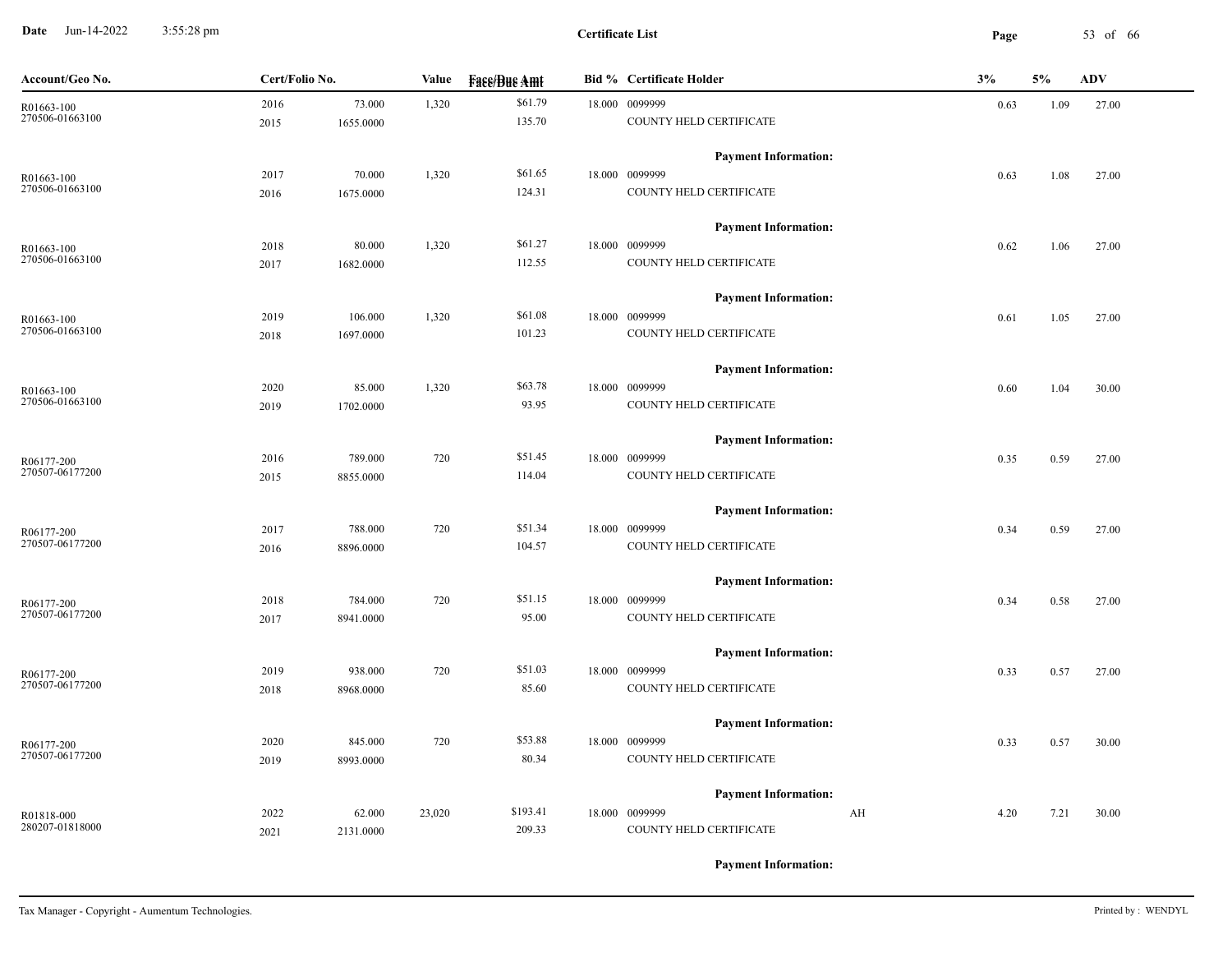**Date** Jun-14-2022 3:55:28 pm **Page** 54 of 66 3:55:28 pm

| Account/Geo No. | Cert/Folio No. |           | Value | <b>Fase/Bue Amt</b> | <b>Bid % Certificate Holder</b> | 3%   | 5%   | ${\bf A}{\bf D}{\bf V}$ |
|-----------------|----------------|-----------|-------|---------------------|---------------------------------|------|------|-------------------------|
| R05613-000      | 2018           | 681.000   | 400   | \$45.76             | 18.000 0099999                  | 0.19 | 0.32 | 27.00                   |
| 280407-05613000 | 2017           | 7476.0000 |       | 85.64               | COUNTY HELD CERTIFICATE         |      |      |                         |
|                 |                |           |       |                     | <b>Payment Information:</b>     |      |      |                         |
| R05613-000      | 2019           | 798.000   | 400   | \$45.71             | 18.000 0099999                  | 0.19 | 0.32 | 27.00                   |
| 280407-05613000 | 2018           | 7496.0000 |       | 77.33               | COUNTY HELD CERTIFICATE         |      |      |                         |
|                 |                |           |       |                     | <b>Payment Information:</b>     |      |      |                         |
| R05613-000      | 2020           | 730.000   | 400   | \$48.59             | 18.000 0099999                  | 0.18 | 0.31 | 30.00                   |
| 280407-05613000 | 2019           | 7518.0000 |       | 73.06               | COUNTY HELD CERTIFICATE         |      |      |                         |
|                 |                |           |       |                     | <b>Payment Information:</b>     |      |      |                         |
| R05615-100      | 2016           | 683.000   | 690   | \$50.91             | 18.000 0099999                  | 0.33 | 0.57 | 27.00                   |
| 280407-05615100 | 2015           | 7421.0000 |       | 112.91              | COUNTY HELD CERTIFICATE         |      |      |                         |
|                 |                |           |       |                     | <b>Payment Information:</b>     |      |      |                         |
| R05615-100      | 2017           | 685.000   | 690   | \$50.83             | 18.000 0099999                  | 0.33 | 0.56 | 27.00                   |
| 280407-05615100 | 2016           | 7453.0000 |       | 103.59              | COUNTY HELD CERTIFICATE         |      |      |                         |
|                 |                |           |       |                     | <b>Payment Information:</b>     |      |      |                         |
| R05615-100      | 2018           | 682.000   | 690   | \$50.64             | 18.000 0099999                  | 0.32 | 0.55 | 27.00                   |
| 280407-05615100 | 2017           | 7483.0000 |       | 94.11               | COUNTY HELD CERTIFICATE         |      |      |                         |
|                 |                |           |       |                     | <b>Payment Information:</b>     |      |      |                         |
| R05615-100      | 2019           | 799.000   | 690   | \$50.54             | 18.000 0099999                  | 0.32 | 0.55 | 27.00                   |
| 280407-05615100 | 2018           | 7503.0000 |       | 84.84               | COUNTY HELD CERTIFICATE         |      |      |                         |
|                 |                |           |       |                     | <b>Payment Information:</b>     |      |      |                         |
| R05615-100      | 2020           | 731.000   | 690   | \$53.38             | 18.000 0099999                  | 0.32 | 0.54 | 30.00                   |
| 280407-05615100 | 2019           | 7525.0000 |       | 79.65               | COUNTY HELD CERTIFICATE         |      |      |                         |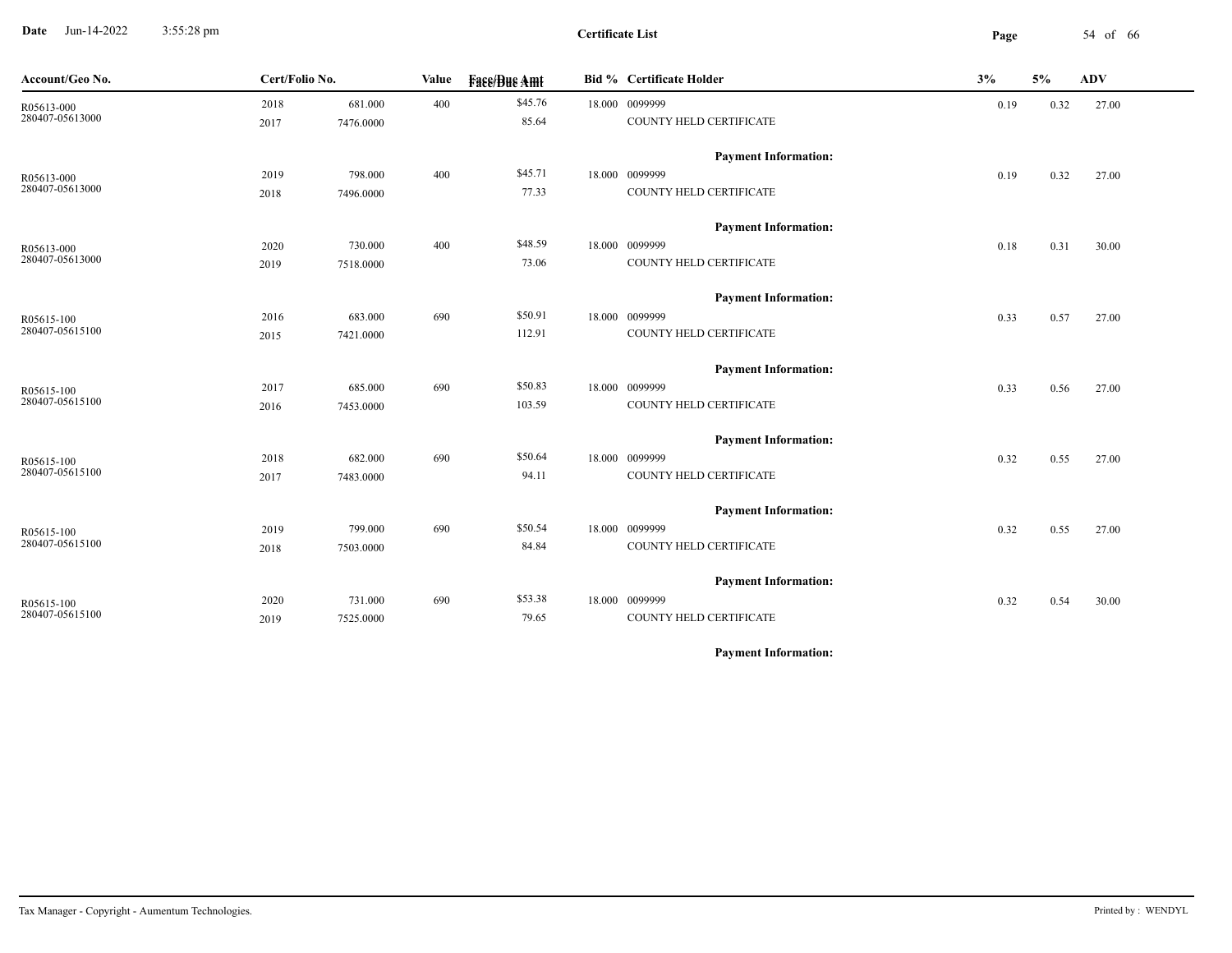**Date** Jun-14-2022 3:55:28 pm **Page** 55 of 66 3:55:28 pm

| Account/Geo No.               | Cert/Folio No. |           | Value  | <b>Fase/Bue Amt</b> | <b>Bid % Certificate Holder</b> | 3%         | 5%   | <b>ADV</b> |
|-------------------------------|----------------|-----------|--------|---------------------|---------------------------------|------------|------|------------|
| R06193-100                    | 2016           | 791.000   | 720    | \$51.45             | 18.000 0099999                  | 0.35       | 0.59 | 27.00      |
| 280507-06193100               | 2015           | 8889.0000 |        | 114.04              | COUNTY HELD CERTIFICATE         |            |      |            |
|                               |                |           |        |                     | <b>Payment Information:</b>     |            |      |            |
| R06193-100                    | 2017           | 789.000   | 720    | \$51.34             | 18.000 0099999                  | 0.34       | 0.59 | 27.00      |
| 280507-06193100               | 2016           | 8930.0000 |        | 104.57              | COUNTY HELD CERTIFICATE         |            |      |            |
|                               |                |           |        |                     | <b>Payment Information:</b>     |            |      |            |
| R06193-100                    | 2018           | 785.000   | 720    | \$51.15             | 18.000 0099999                  | 0.34       | 0.58 | 27.00      |
| 280507-06193100               | 2017           | 8975.0000 |        | 95.00               | COUNTY HELD CERTIFICATE         |            |      |            |
|                               |                |           |        |                     | <b>Payment Information:</b>     |            |      |            |
| R06193-100                    | 2019           | 940.000   | 720    | \$51.03             | 18.000 0099999                  | 0.33       | 0.57 | 27.00      |
| 280507-06193100               | 2018           | 9002.0000 |        | 85.60               | COUNTY HELD CERTIFICATE         |            |      |            |
|                               |                |           |        |                     | <b>Payment Information:</b>     |            |      |            |
| R06193-100                    | 2020           | 846.000   | 720    | \$53.88             | 18.000 0099999                  | 0.33       | 0.57 | 30.00      |
| 280507-06193100               | 2019           | 9027.0000 |        | 80.34               | COUNTY HELD CERTIFICATE         |            |      |            |
|                               |                |           |        |                     | <b>Payment Information:</b>     |            |      |            |
|                               | 2022           | 63.000    | 12,100 | \$193.41            | 18.000 0099999                  | AH<br>4.20 | 7.21 | 30.00      |
| R01842-050<br>290207-01842050 | 2021           | 2161.0000 |        | 209.33              | COUNTY HELD CERTIFICATE         |            |      |            |
|                               |                |           |        |                     |                                 |            |      |            |
|                               |                |           |        |                     | <b>Payment Information:</b>     |            |      |            |
| R06197-000                    | 2016           | 792.000   | 1,080  | \$57.65             | 18.000 0099999                  | 0.52       | 0.89 | 27.00      |
| 290507-06197000               | 2015           | 8893.0000 |        | 127.03              | COUNTY HELD CERTIFICATE         |            |      |            |
|                               |                |           |        |                     | <b>Payment Information:</b>     |            |      |            |
| R06197-000                    | 2017           | 790.000   | 1,080  | \$57.52             | 18.000 0099999                  | 0.51       | 0.88 | 27.00      |
| 290507-06197000               | 2016           | 8934.0000 |        | 116.40              | COUNTY HELD CERTIFICATE         |            |      |            |
|                               |                |           |        |                     | <b>Payment Information:</b>     |            |      |            |
| R06197-000                    | 2018           | 786.000   | 1,080  | \$57.22             | 18.000 0099999                  | 0.51       | 0.87 | 27.00      |
| 290507-06197000               | 2017           | 8979.0000 |        | 105.53              | COUNTY HELD CERTIFICATE         |            |      |            |
|                               |                |           |        |                     | <b>Payment Information:</b>     |            |      |            |
| R06197-000                    | 2019           | 941.000   | 1,080  | \$57.07             | 18.000 0099999                  | 0.50       | 0.86 | 27.00      |
| 290507-06197000               | 2018           | 9006.0000 |        | 94.99               | COUNTY HELD CERTIFICATE         |            |      |            |
|                               |                |           |        |                     | <b>Payment Information:</b>     |            |      |            |
| R06197-000                    | 2020           | 847.000   | 1,080  | \$59.80             | 18.000 0099999                  | 0.49       | 0.85 | 30.00      |
| 290507-06197000               | 2019           | 9031.0000 |        | 88.48               | COUNTY HELD CERTIFICATE         |            |      |            |
|                               |                |           |        |                     |                                 |            |      |            |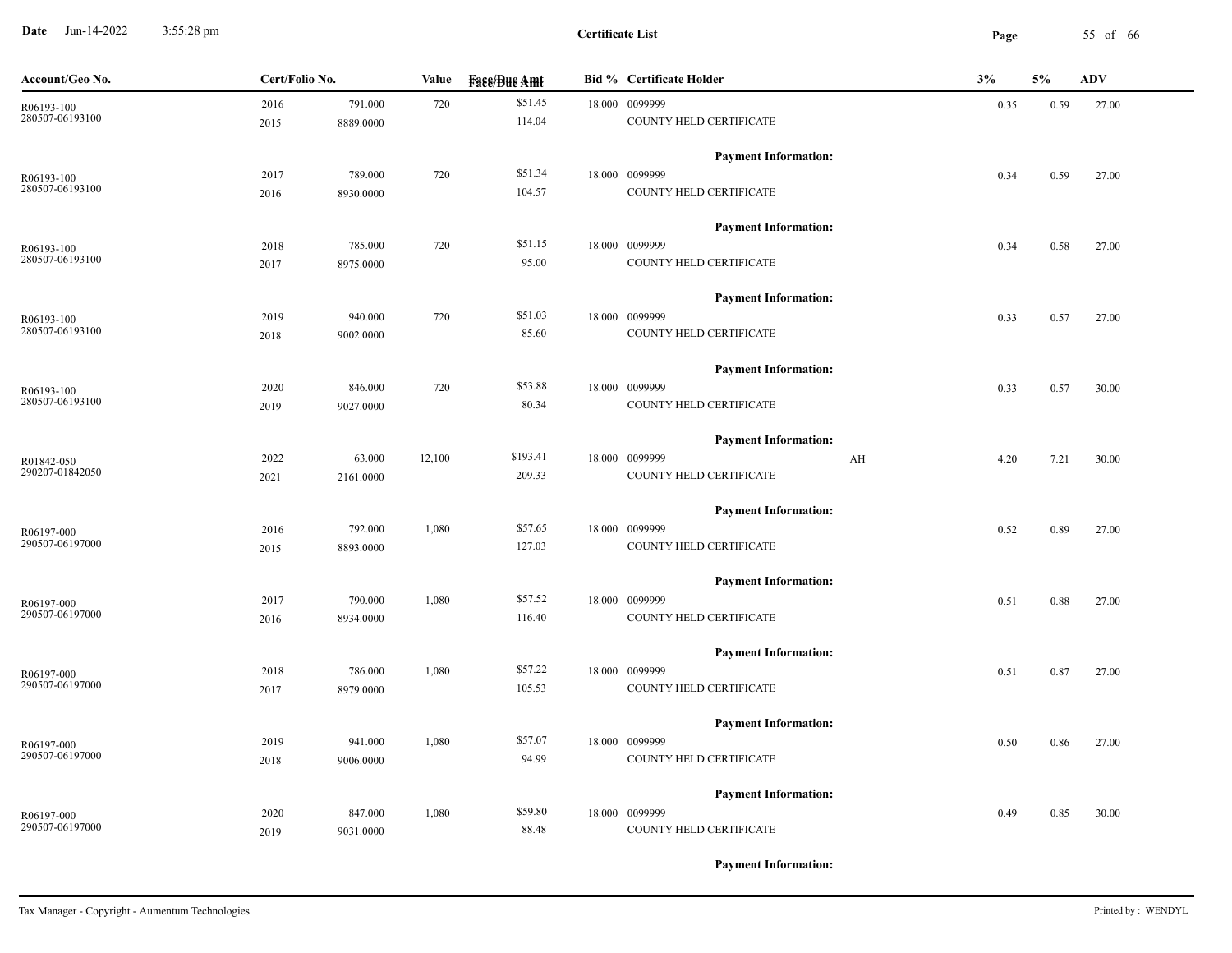**Date** Jun-14-2022 3:55:28 pm **Page** 56 of 66 3:55:28 pm

| Account/Geo No.               | Cert/Folio No. |            | Value  | <b>Face/Bue Amt</b> |  | <b>Bid % Certificate Holder</b>           | 3%         | 5%    | <b>ADV</b> |
|-------------------------------|----------------|------------|--------|---------------------|--|-------------------------------------------|------------|-------|------------|
| R07720-000                    | 2022           | 901.000    | 23,130 | \$571.28            |  | 18.000 0099999                            | 14.68      | 25.20 | 30.00      |
| 300408-07720000               | 2021           | 13601.0000 |        | 606.09              |  | COUNTY HELD CERTIFICATE                   |            |       |            |
|                               |                |            |        |                     |  | <b>Payment Information:</b>               |            |       |            |
| R06200-100                    | 2016           | 793.000    | 1,200  | \$59.72             |  | 18.000 0099999                            | 0.57       | 0.99  | 27.00      |
| 300507-06200100               | 2015           | 8895.0000  |        | 131.36              |  | COUNTY HELD CERTIFICATE                   |            |       |            |
|                               |                |            |        |                     |  | <b>Payment Information:</b>               |            |       |            |
| R06200-100                    | 2017           | 791.000    | 1,200  | \$59.58             |  | 18.000 0099999                            | 0.57       | 0.98  | 27.00      |
| 300507-06200100               | 2016           | 8936.0000  |        | 120.35              |  | COUNTY HELD CERTIFICATE                   |            |       |            |
|                               |                |            |        |                     |  | <b>Payment Information:</b>               |            |       |            |
|                               |                | 787.000    | 1,200  | \$59.24             |  | 18.000 0099999                            |            |       |            |
| R06200-100<br>300507-06200100 | 2018           |            |        |                     |  |                                           | 0.56       | 0.96  | 27.00      |
|                               | 2017           | 8981.0000  |        | 109.03              |  | COUNTY HELD CERTIFICATE                   |            |       |            |
|                               |                |            |        |                     |  | <b>Payment Information:</b>               |            |       |            |
| R06200-100                    | 2019           | 942.000    | 1,200  | \$59.08             |  | 18.000 0099999                            | 0.56       | 0.96  | 27.00      |
| 300507-06200100               | 2018           | 9008.0000  |        | 98.12               |  | COUNTY HELD CERTIFICATE                   |            |       |            |
|                               |                |            |        |                     |  | <b>Payment Information:</b>               |            |       |            |
| R06200-100                    | 2020           | 848.000    | 1,200  | \$61.79             |  | 18.000 0099999                            | 0.55       | 0.94  | 30.00      |
| 300507-06200100               | 2019           | 9033.0000  |        | 91.21               |  | COUNTY HELD CERTIFICATE                   |            |       |            |
|                               |                |            |        |                     |  | <b>Payment Information:</b>               |            |       |            |
|                               | 2019           | 1681.000   | 1,000  | \$55.73             |  | 18.000 0099999                            | 0.46       | 0.80  | 27.00      |
| R10433-000<br>300910-10433000 | 2018           | 19309.0000 |        | 92.91               |  | COUNTY HELD CERTIFICATE                   |            |       |            |
|                               |                |            |        |                     |  |                                           |            |       |            |
|                               |                |            |        |                     |  | <b>Payment Information:</b>               |            |       |            |
| R10433-000<br>300910-10433000 | 2020           | 1600.000   | 1,000  | \$58.50             |  | 18.000 0099999                            | 0.46       | 0.79  | 30.00      |
|                               | 2019           | 19360.0000 |        | 86.69               |  | COUNTY HELD CERTIFICATE                   |            |       |            |
|                               |                |            |        |                     |  | <b>Payment Information:</b>               |            |       |            |
| R10433-000                    | 2022           | 1219.000   | 1,000  | \$58.13             |  | 18.000 0099999                            | 0.45       | 0.77  | 30.00      |
| 300910-10433000               | 2021           | 19426.0000 |        | 67.29               |  | COUNTY HELD CERTIFICATE                   |            |       |            |
|                               |                |            |        |                     |  | <b>Payment Information:</b>               |            |       |            |
| R01216-535                    | 2022           | 19.000     | 33,100 | \$164.54            |  | 18.000 0099999                            | AH<br>3.40 | 5.84  | 30.00      |
| 310205-01216535               | 2021           | 694.0000   |        | 179.02              |  | COUNTY HELD CERTIFICATE                   |            |       |            |
|                               |                |            |        |                     |  | <b>Payment Information:</b>               |            |       |            |
|                               |                |            |        | \$193.41            |  |                                           |            |       |            |
| R01216-541<br>310205-01216541 | 2022           | 21.000     | 23,230 | 209.33              |  | 18.000 0099999<br>COUNTY HELD CERTIFICATE | AH<br>4.20 | 7.21  | 30.00      |
|                               | 2021           | 699.0000   |        |                     |  |                                           |            |       |            |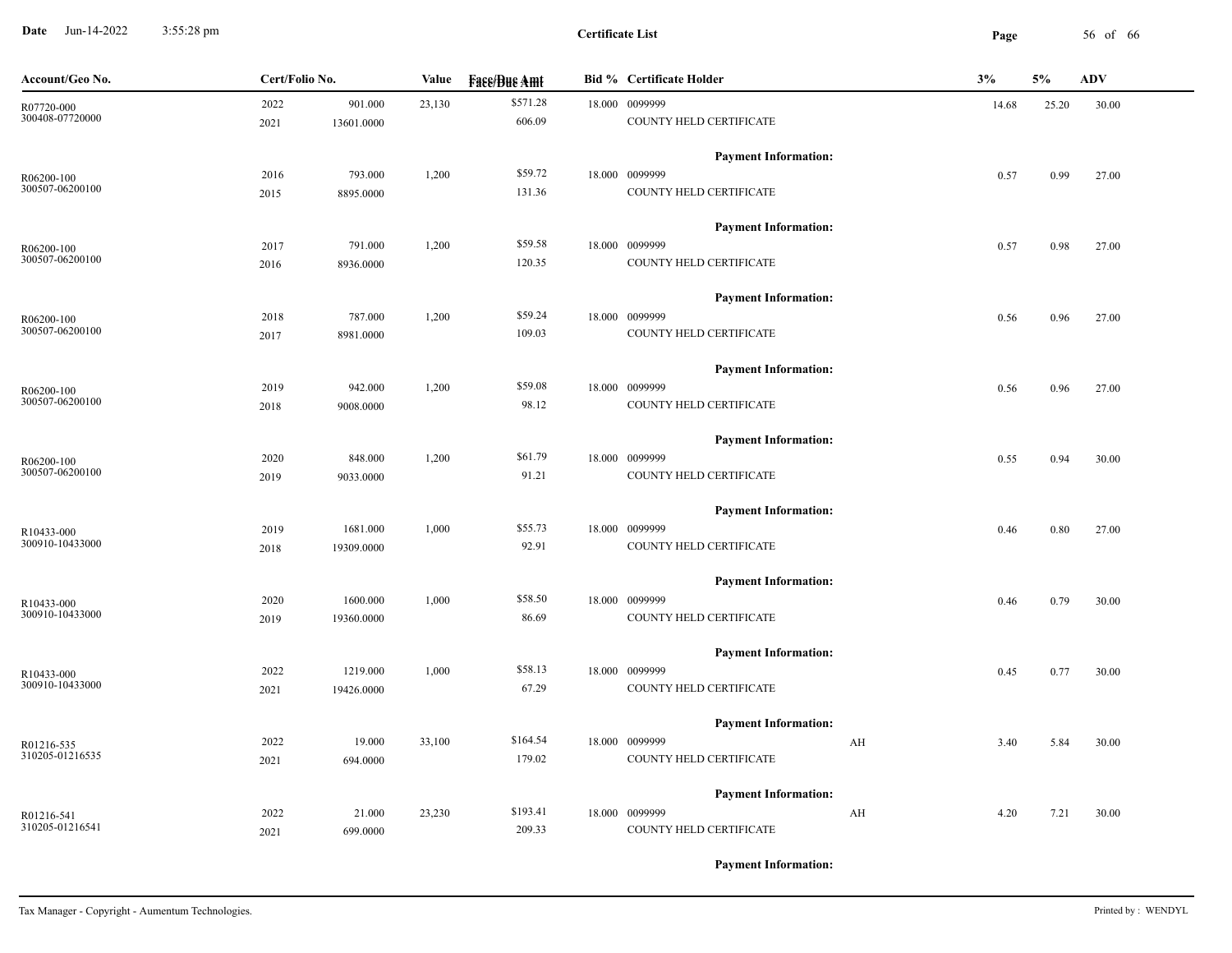**Date** Jun-14-2022 3:55:28 pm **Page** 57 of 66 3:55:28 pm

| Account/Geo No.               | Cert/Folio No. |            | Value  | <b>Fase/Bue Amt</b> | <b>Bid % Certificate Holder</b> | 3%         | 5%   | <b>ADV</b> |
|-------------------------------|----------------|------------|--------|---------------------|---------------------------------|------------|------|------------|
| R07258-050                    | 2022           | 853.000    | 27,370 | \$231.62            | 18.000 0099999                  | AH<br>5.26 | 9.03 | 30.00      |
| 310308-07258050               | 2021           | 12589.0000 |        | 249.45              | COUNTY HELD CERTIFICATE         |            |      |            |
|                               |                |            |        |                     | <b>Payment Information:</b>     |            |      |            |
| R05635-100<br>310407-05635100 | 2016           | 685.000    | 760    | \$52.11             | 18.000 0099999                  | 0.36       | 0.62 | 27.00      |
|                               | 2015           | 7474.0000  |        | 115.42              | COUNTY HELD CERTIFICATE         |            |      |            |
|                               |                |            |        |                     | <b>Payment Information:</b>     |            |      |            |
| R05635-100                    | 2017           | 686.000    | 760    | \$52.03             | 18.000 0099999                  | 0.36       | 0.62 | 27.00      |
| 310407-05635100               | 2016           | 7506.0000  |        | 105.89              | COUNTY HELD CERTIFICATE         |            |      |            |
|                               |                |            |        |                     | <b>Payment Information:</b>     |            |      |            |
| R05635-100                    | 2018           | 684.000    | 760    | \$51.83             | 18.000 0099999                  | 0.36       | 0.61 | 27.00      |
| 310407-05635100               | 2017           | 7536.0000  |        | 96.18               | COUNTY HELD CERTIFICATE         |            |      |            |
|                               |                |            |        |                     | <b>Payment Information:</b>     |            |      |            |
| R05635-100                    | 2019           | 801.000    | 760    | \$51.72             | 18.000 0099999                  | 0.35       | 0.61 | 27.00      |
| 310407-05635100               | 2018           | 7556.0000  |        | 86.67               | COUNTY HELD CERTIFICATE         |            |      |            |
|                               |                |            |        |                     | <b>Payment Information:</b>     |            |      |            |
| R05638-000                    | 2019           | 802.000    | 1,000  | \$55.73             | 18.000 0099999                  | 0.46       | 0.80 | 27.00      |
| 310407-05638000               | 2018           | 7560.0000  |        | 92.91               | COUNTY HELD CERTIFICATE         |            |      |            |
|                               |                |            |        |                     | <b>Payment Information:</b>     |            |      |            |
| R05638-000                    | 2020           | 733.000    | 1,000  | \$58.50             | 18.000 0099999                  | 0.46       | 0.79 | 30.00      |
| 310407-05638000               | 2019           | 7582.0000  |        | 86.69               | COUNTY HELD CERTIFICATE         |            |      |            |
|                               |                |            |        |                     | <b>Payment Information:</b>     |            |      |            |
| R05638-000                    | 2022           | 602.000    | 1,000  | \$58.13             | 18.000 0099999                  | 0.45       | 0.77 | 30.00      |
| 310407-05638000               | 2021           | 7586.0000  |        | 67.29               | COUNTY HELD CERTIFICATE         |            |      |            |
|                               |                |            |        |                     | <b>Payment Information:</b>     |            |      |            |
| R07807-100                    | 2019           | 1261.000   | 500    | \$50.03             | 18.000 0099999                  | 0.31       | 0.53 | 27.00      |
| 310408-07807100               | 2018           | 13652.0000 |        | 84.05               | COUNTY HELD CERTIFICATE         |            |      |            |
|                               |                |            |        |                     | <b>Payment Information:</b>     |            |      |            |
| $R07807-100$                  | 2020           | 1166.000   | 500    | \$53.12             | 18.000 0099999                  | 0.31       | 0.53 | 30.00      |
| 310408-07807100               | 2019           | 13694.0000 |        | 79.29               | COUNTY HELD CERTIFICATE         |            |      |            |
|                               |                |            |        |                     | <b>Payment Information:</b>     |            |      |            |
| R07807-100                    | 2022           | 907.000    | 500    | \$52.93             | 18.000 0099999                  | 0.30       | 0.52 | 30.00      |
| 310408-07807100               | 2021           | 13722.0000 |        | 61.83               | COUNTY HELD CERTIFICATE         |            |      |            |
|                               |                |            |        |                     |                                 |            |      |            |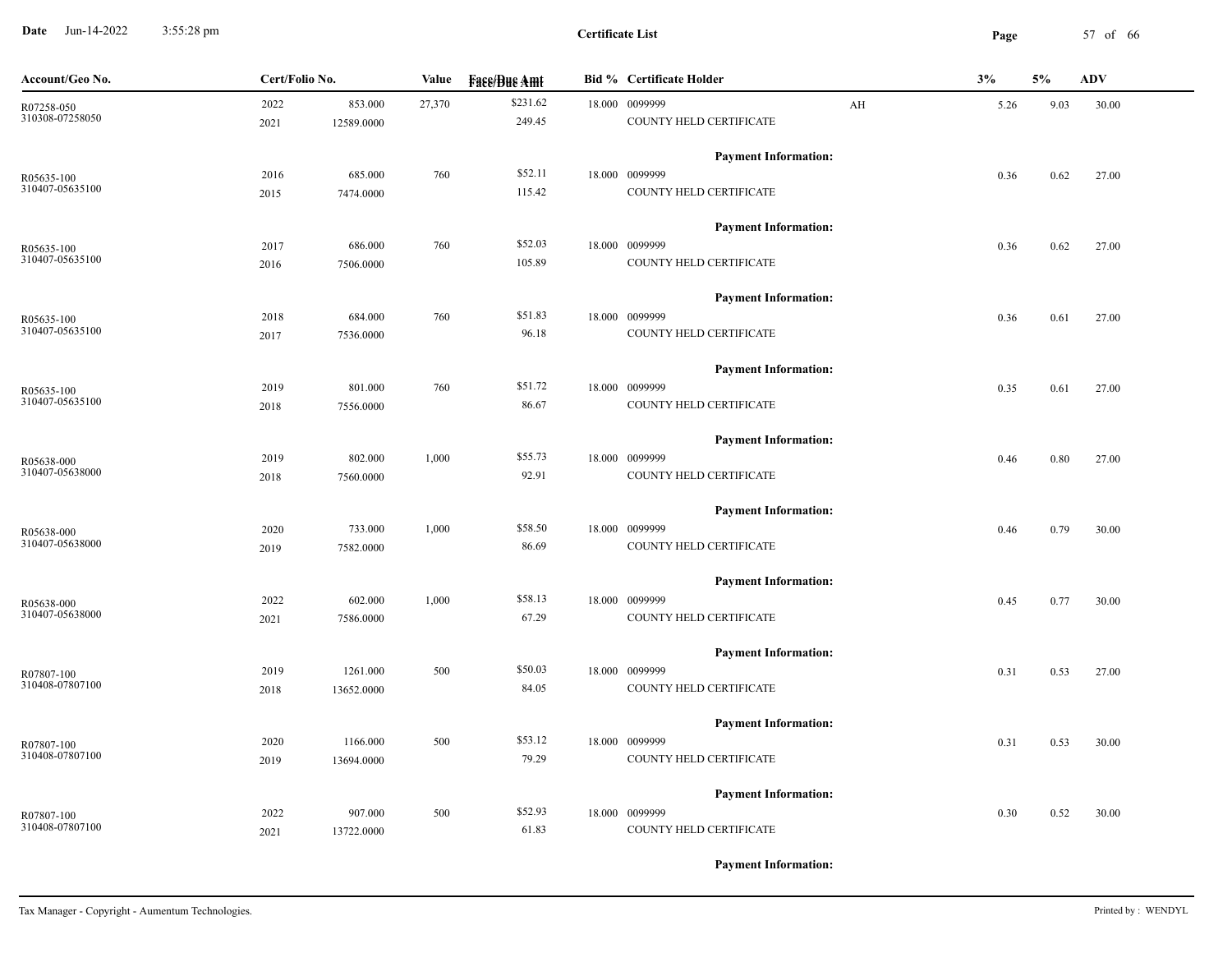**Date** Jun-14-2022 3:55:28 pm **Page** 58 of 66 3:55:28 pm

| Account/Geo No. | Cert/Folio No. |            | Value  | <b>Face/Bue Amt</b> | <b>Bid % Certificate Holder</b> |                         | 3%   | 5%   | ADV   |
|-----------------|----------------|------------|--------|---------------------|---------------------------------|-------------------------|------|------|-------|
| R07891-053      | 2022           | 914.000    | 33,710 | \$91.69             | 18.000 0099999                  | $\mathbf{A} \mathbf{H}$ | 1.38 | 2.37 | 30.00 |
| 310408-07891053 | 2021           | 13858.0000 |        | 102.52              | COUNTY HELD CERTIFICATE         |                         |      |      |       |
|                 |                |            |        |                     | <b>Payment Information:</b>     |                         |      |      |       |
| R07891-075      | 2022           | 915.000    | 28,460 | \$117.69            | 18.000 0099999                  | AH                      | 2.10 | 3.60 | 30.00 |
| 310408-07891075 | 2021           | 13872.0000 |        | 129.82              | COUNTY HELD CERTIFICATE         |                         |      |      |       |
|                 |                |            |        |                     | <b>Payment Information:</b>     |                         |      |      |       |
| R06201-100      | 2016           | 794.000    | 1,080  | \$57.65             | 18.000 0099999                  |                         | 0.52 | 0.89 | 27.00 |
| 310507-06201100 | 2015           | 8897.0000  |        | 127.03              | COUNTY HELD CERTIFICATE         |                         |      |      |       |
|                 |                |            |        |                     | <b>Payment Information:</b>     |                         |      |      |       |
| R06201-100      | 2017           | 792.000    | 1,080  | \$57.52             | 18.000 0099999                  |                         | 0.51 | 0.88 | 27.00 |
| 310507-06201100 | 2016           | 8938.0000  |        | 116.40              | COUNTY HELD CERTIFICATE         |                         |      |      |       |
|                 |                |            |        |                     | <b>Payment Information:</b>     |                         |      |      |       |
| R06201-100      | 2018           | 788.000    | 1,080  | \$57.22             | 18.000 0099999                  |                         | 0.51 | 0.87 | 27.00 |
| 310507-06201100 | 2017           | 8983.0000  |        | 105.53              | COUNTY HELD CERTIFICATE         |                         |      |      |       |
|                 |                |            |        |                     | <b>Payment Information:</b>     |                         |      |      |       |
| R06201-100      | 2019           | 943.000    | 1,080  | \$57.07             | 18.000 0099999                  |                         | 0.50 | 0.86 | 27.00 |
| 310507-06201100 | 2018           | 9010.0000  |        | 94.99               | COUNTY HELD CERTIFICATE         |                         |      |      |       |
|                 |                |            |        |                     | <b>Payment Information:</b>     |                         |      |      |       |
| R06201-100      | 2020           | 849.000    | 1,080  | \$59.80             | 18.000 0099999                  |                         | 0.49 | 0.85 | 30.00 |
| 310507-06201100 | 2019           | 9035.0000  |        | 88.48               | COUNTY HELD CERTIFICATE         |                         |      |      |       |
|                 |                |            |        |                     | <b>Payment Information:</b>     |                         |      |      |       |
| R08678-000      | 2021           | 1114.000   | 10,420 | \$193.41            | 18.000 0099999                  | AH                      | 4.20 | 7.21 | 30.00 |
| 310508-08678000 | 2020           | 15167.0000 |        | 237.37              | COUNTY HELD CERTIFICATE         |                         |      |      |       |
|                 |                |            |        |                     | <b>Payment Information:</b>     |                         |      |      |       |
| R08685-000      | 2022           | 1025.000   | 26,660 | \$220.17            | 18.000 0099999                  | $\mathbf{A} \mathbf{H}$ | 4.94 | 8.48 | 30.00 |
| 310508-08685000 | 2021           | 15222.0000 |        | 237.43              | COUNTY HELD CERTIFICATE         |                         |      |      |       |
|                 |                |            |        |                     | <b>Payment Information:</b>     |                         |      |      |       |
| R08957-200      | 2021           | 1139.000   | 18,510 | \$193.41            | 18.000 0099999                  | AH                      | 4.20 | 7.21 | 30.00 |
| 310708-08957200 | 2020           | 15675.0000 |        | 237.37              | COUNTY HELD CERTIFICATE         |                         |      |      |       |
|                 |                |            |        |                     | <b>Payment Information:</b>     |                         |      |      |       |
| R08957-200      | 2022           | 1043.000   | 18,760 | \$193.41            | 18.000 0099999                  | AH                      | 4.20 | 7.21 | 30.00 |
| 310708-08957200 | 2021           | 15714.0000 |        | 209.33              | COUNTY HELD CERTIFICATE         |                         |      |      |       |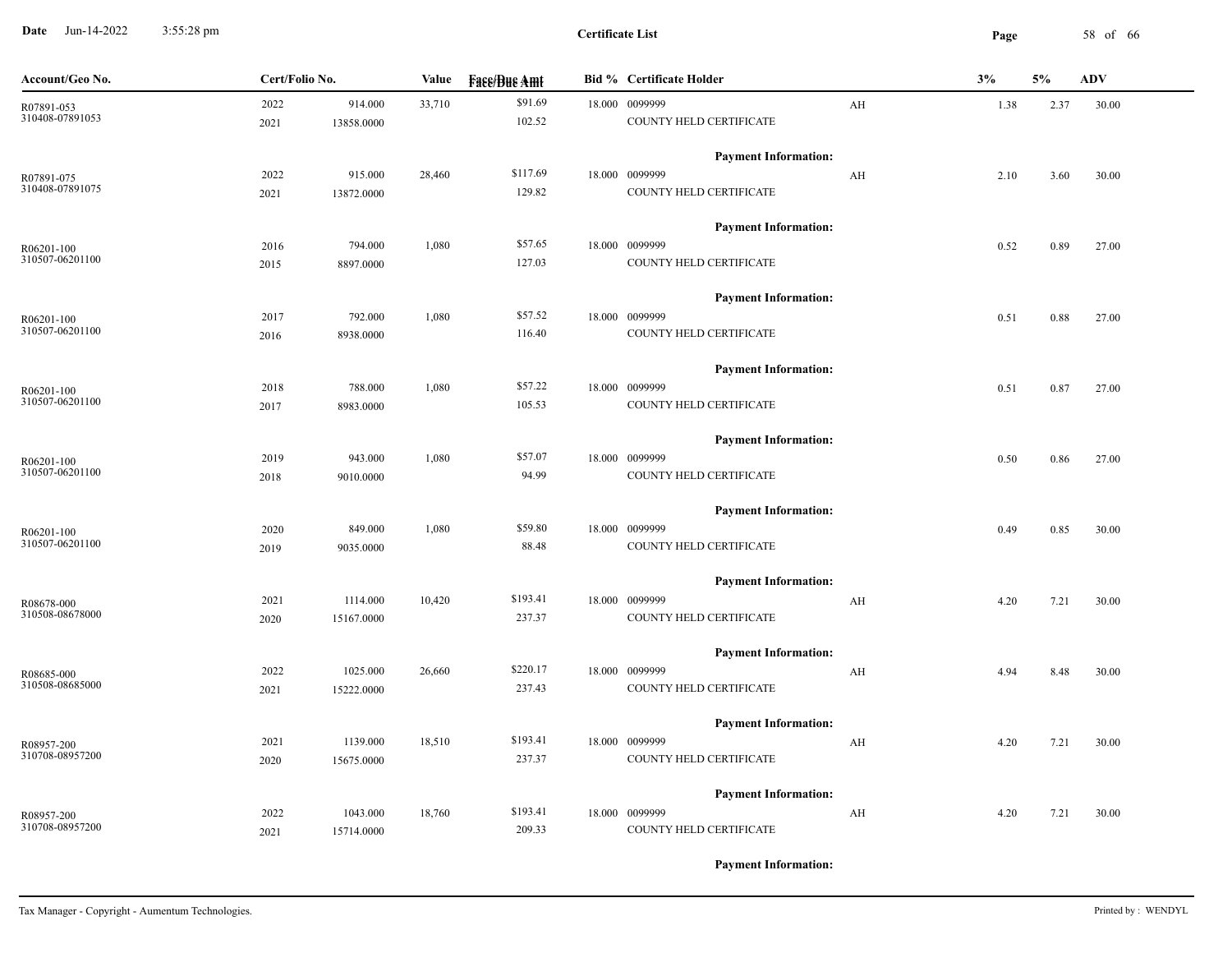**Date** Jun-14-2022 3:55:28 pm **Page** 59 of 66 3:55:28 pm

| Account/Geo No. | Cert/Folio No. |            | Value  | <b>Fase/Bue Amt</b> | <b>Bid % Certificate Holder</b> | 3%         | 5%   | ADV   |
|-----------------|----------------|------------|--------|---------------------|---------------------------------|------------|------|-------|
| R05644-200      | 2016           | 688.000    | 820    | \$53.16             | 18.000 0099999                  | 0.39       | 0.67 | 27.00 |
| 320407-05644200 | 2015           | 7498.0000  |        | 117.62              | COUNTY HELD CERTIFICATE         |            |      |       |
|                 |                |            |        |                     | <b>Payment Information:</b>     |            |      |       |
| R05644-200      | 2017           | 688.000    | 820    | \$53.08             | 18.000 0099999                  | 0.39       | 0.67 | 27.00 |
| 320407-05644200 | 2016           | 7529.0000  |        | 107.90              | COUNTY HELD CERTIFICATE         |            |      |       |
|                 |                |            |        |                     | <b>Payment Information:</b>     |            |      |       |
| R05644-200      | 2018           | 687.000    | 820    | \$52.84             | 18.000 0099999                  | 0.38       | 0.66 | 27.00 |
| 320407-05644200 | 2017           | 7559.0000  |        | 97.93               | COUNTY HELD CERTIFICATE         |            |      |       |
|                 |                |            |        |                     | <b>Payment Information:</b>     |            |      |       |
| R05644-200      | 2019           | 804.000    | 820    | \$52.72             | 18.000 0099999                  | 0.38       | 0.65 | 27.00 |
| 320407-05644200 | 2018           | 7579.0000  |        | 88.23               | COUNTY HELD CERTIFICATE         |            |      |       |
|                 |                |            |        |                     | <b>Payment Information:</b>     |            |      |       |
| R05644-200      | 2020           | 735.000    | 820    | \$55.52             | 18.000 0099999                  | 0.38       | 0.64 | 30.00 |
| 320407-05644200 | 2019           | 7601.0000  |        | 82.59               | COUNTY HELD CERTIFICATE         |            |      |       |
|                 |                |            |        |                     | <b>Payment Information:</b>     |            |      |       |
| R07934-000      | 2019           | 1279.000   | 440    | \$46.35             | 18.000 0099999                  | 0.20       | 0.35 | 27.00 |
| 320408-07934000 | 2018           | 13880.0000 |        | 78.32               | COUNTY HELD CERTIFICATE         |            |      |       |
|                 |                |            |        |                     | <b>Payment Information:</b>     |            |      |       |
| R07934-000      | 2020           | 1182.000   | 440    | \$49.27             | 18.000 0099999                  | 0.20       | 0.35 | 30.00 |
| 320408-07934000 | 2019           | 13923.0000 |        | 74.00               | COUNTY HELD CERTIFICATE         |            |      |       |
|                 |                |            |        |                     | <b>Payment Information:</b>     |            |      |       |
| R07934-000      | 2022           | 924.000    | 440    | \$49.11             | 18.000 0099999                  | 0.20       | 0.34 | 30.00 |
| 320408-07934000 | 2021           | 13953.0000 |        | 57.82               | COUNTY HELD CERTIFICATE         |            |      |       |
|                 |                |            |        |                     | <b>Payment Information:</b>     |            |      |       |
| R07943-000      | 2021           | 1013.000   | 12,330 | \$193.41            | 18.000 0099999                  | AH<br>4.20 | 7.21 | 30.00 |
| 320408-07943000 | 2020           | 13943.0000 |        | 237.37              | COUNTY HELD CERTIFICATE         |            |      |       |
|                 |                |            |        |                     | <b>Payment Information:</b>     |            |      |       |
| R07943-000      | 2022           | 926.000    | 12,500 | \$193.41            | 18.000 0099999                  | AH<br>4.20 | 7.21 | 30.00 |
| 320408-07943000 | 2021           | 13969.0000 |        | 209.33              | COUNTY HELD CERTIFICATE         |            |      |       |
|                 |                |            |        |                     |                                 |            |      |       |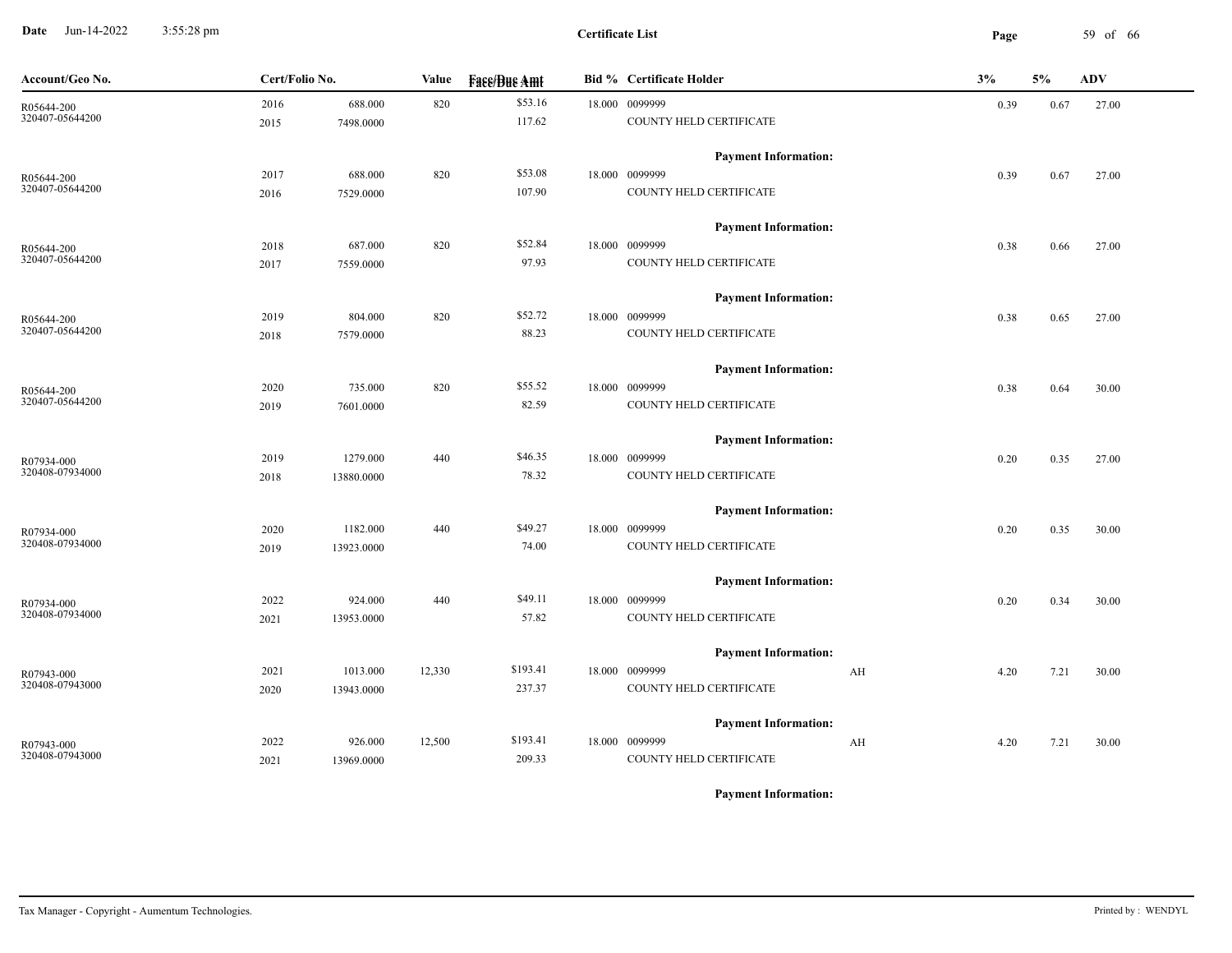**Date** Jun-14-2022 3:55:28 pm **Page** 60 of 66 3:55:28 pm

| Account/Geo No.               | Cert/Folio No. |           | Value | <b>Face/Bue Amt</b> |  | <b>Bid % Certificate Holder</b>               | 3%   | 5%   | <b>ADV</b> |
|-------------------------------|----------------|-----------|-------|---------------------|--|-----------------------------------------------|------|------|------------|
| R01677-100                    | 2016           | 75.000    | 1,440 | \$63.86             |  | 18.000 0099999                                | 0.69 | 1.18 | 27.00      |
| 320506-01677100               | 2015           | 1679.0000 |       | 140.04              |  | COUNTY HELD CERTIFICATE                       |      |      |            |
|                               |                |           |       |                     |  | <b>Payment Information:</b>                   |      |      |            |
| R01677-100                    | 2017           | 72.000    | 1,440 | \$63.71             |  | 18.000 0099999                                | 0.69 | 1.18 | 27.00      |
| 320506-01677100               | 2016           | 1699.0000 |       | 128.25              |  | COUNTY HELD CERTIFICATE                       |      |      |            |
|                               |                |           |       |                     |  | <b>Payment Information:</b>                   |      |      |            |
| R01677-100                    | 2018           | 82.000    | 1,440 | \$63.30             |  | 18.000 0099999                                | 0.67 | 1.16 | 27.00      |
| 320506-01677100               | 2017           | 1706.0000 |       | 116.08              |  | COUNTY HELD CERTIFICATE                       |      |      |            |
|                               |                |           |       |                     |  |                                               |      |      |            |
|                               |                | 108.000   | 1,440 | \$63.10             |  | <b>Payment Information:</b><br>18.000 0099999 |      |      |            |
| R01677-100<br>320506-01677100 | 2019<br>2018   | 1721.0000 |       | 104.37              |  | COUNTY HELD CERTIFICATE                       | 0.67 | 1.15 | 27.00      |
|                               |                |           |       |                     |  |                                               |      |      |            |
|                               |                |           |       |                     |  | <b>Payment Information:</b>                   |      |      |            |
| R01677-100<br>320506-01677100 | 2020           | 87.000    | 1,440 | \$65.74<br>96.64    |  | 18.000 0099999<br>COUNTY HELD CERTIFICATE     | 0.66 | 1.13 | 30.00      |
|                               | 2019           | 1726.0000 |       |                     |  |                                               |      |      |            |
|                               |                |           |       |                     |  | <b>Payment Information:</b>                   |      |      |            |
| R06202-100                    | 2016           | 795.000   | 1,560 | \$65.94             |  | 18.000 0099999                                | 0.75 | 1.28 | 27.00      |
| 320507-06202100               | 2015           | 8899.0000 |       | 144.39              |  | COUNTY HELD CERTIFICATE                       |      |      |            |
|                               |                |           |       |                     |  | <b>Payment Information:</b>                   |      |      |            |
| R06202-100                    | 2017           | 793.000   | 1,560 | \$65.76             |  | 18.000 0099999                                | 0.74 | 1.27 | 27.00      |
| 320507-06202100               | 2016           | 8940.0000 |       | 132.18              |  | COUNTY HELD CERTIFICATE                       |      |      |            |
|                               |                |           |       |                     |  | <b>Payment Information:</b>                   |      |      |            |
| R06202-100                    | 2018           | 789.000   | 1,560 | \$65.32             |  | 18.000 0099999                                | 0.73 | 1.25 | 27.00      |
| 320507-06202100               | 2017           | 8985.0000 |       | 119.58              |  | COUNTY HELD CERTIFICATE                       |      |      |            |
|                               |                |           |       |                     |  |                                               |      |      |            |
|                               | 2019           | 944.000   | 1,560 | \$65.10             |  | <b>Payment Information:</b><br>18.000 0099999 | 0.72 | 1.24 | 27.00      |
| R06202-100<br>320507-06202100 | 2018           | 9012.0000 |       | 107.48              |  | COUNTY HELD CERTIFICATE                       |      |      |            |
|                               |                |           |       |                     |  |                                               |      |      |            |
|                               |                |           |       |                     |  | <b>Payment Information:</b>                   |      |      |            |
| R06202-100<br>320507-06202100 | 2020           | 850.000   | 1,560 | \$67.73<br>99.38    |  | 18.000 0099999<br>COUNTY HELD CERTIFICATE     | 0.71 | 1.23 | 30.00      |
|                               | 2019           | 9037.0000 |       |                     |  |                                               |      |      |            |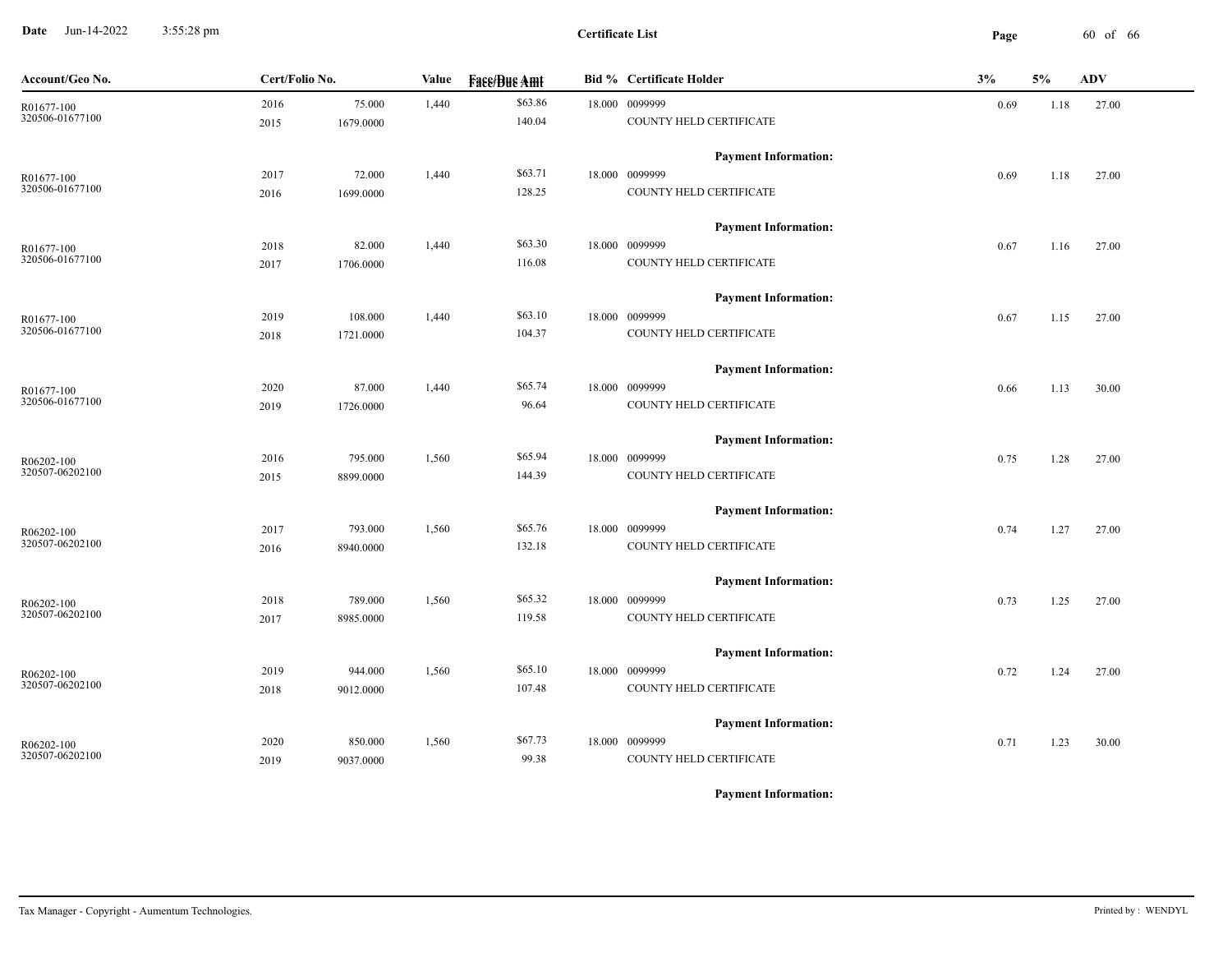**Date** Jun-14-2022 3:55:28 pm **Page** 61 of 66 3:55:28 pm

| Account/Geo No. | Cert/Folio No. |            | Value  | <b>Fase/Bue Amt</b> | <b>Bid % Certificate Holder</b> |    | 3%   | 5%   | <b>ADV</b> |
|-----------------|----------------|------------|--------|---------------------|---------------------------------|----|------|------|------------|
| R06203-200      | 2021           | 732.000    | 12,900 | \$193.41            | 18.000 0099999                  | AH | 4.20 | 7.21 | 30.00      |
| 320507-06203200 | 2020           | 9038.0000  |        | 237.37              | COUNTY HELD CERTIFICATE         |    |      |      |            |
|                 |                |            |        |                     | <b>Payment Information:</b>     |    |      |      |            |
| R06203-200      | 2022           | 699.000    | 13,080 | \$193.41            | 18.000 0099999                  | AH | 4.20 | 7.21 | 30.00      |
| 320507-06203200 | 2021           | 9058.0000  |        | 209.33              | COUNTY HELD CERTIFICATE         |    |      |      |            |
|                 |                |            |        |                     | <b>Payment Information:</b>     |    |      |      |            |
| R02008-220      | 2022           | 74.000     | 28,400 | \$248.23            | 18.000 0099999                  | AH | 5.72 | 9.82 | 30.00      |
| 330307-02008220 | 2021           | 2495.0000  |        | 266.89              | COUNTY HELD CERTIFICATE         |    |      |      |            |
|                 |                |            |        |                     | <b>Payment Information:</b>     |    |      |      |            |
| R08055-000      | 2022           | 941.000    | 17,370 | \$193.41            | 18.000 0099999                  | AH | 4.20 | 7.21 | 30.00      |
| 330408-08055000 | 2021           | 14151.0000 |        | 209.33              | COUNTY HELD CERTIFICATE         |    |      |      |            |
|                 |                |            |        |                     | <b>Payment Information:</b>     |    |      |      |            |
| R08057-000      | 2022           | 942.000    | 20,850 | \$193.41            | 18.000 0099999                  | AH | 4.20 | 7.21 | 30.00      |
| 330408-08057000 | 2021           | 14154.0000 |        | 209.33              | COUNTY HELD CERTIFICATE         |    |      |      |            |
|                 |                |            |        |                     | <b>Payment Information:</b>     |    |      |      |            |
| R01678-100      | 2016           | 76.000     | 1,440  | \$63.86             | 18.000 0099999                  |    | 0.69 | 1.18 | 27.00      |
| 330506-01678100 | 2015           | 1685.0000  |        | 140.04              | COUNTY HELD CERTIFICATE         |    |      |      |            |
|                 |                |            |        |                     | <b>Payment Information:</b>     |    |      |      |            |
| R01678-100      | 2017           | 73.000     | 1,440  | \$63.71             | 18.000 0099999                  |    | 0.69 | 1.18 | 27.00      |
| 330506-01678100 | 2016           | 1705.0000  |        | 128.25              | COUNTY HELD CERTIFICATE         |    |      |      |            |
|                 |                |            |        |                     | <b>Payment Information:</b>     |    |      |      |            |
| R01678-100      | 2018           | 83.000     | 1,440  | \$63.30             | 18.000 0099999                  |    | 0.67 | 1.16 | 27.00      |
| 330506-01678100 | 2017           | 1712.0000  |        | 116.08              | COUNTY HELD CERTIFICATE         |    |      |      |            |
|                 |                |            |        |                     | <b>Payment Information:</b>     |    |      |      |            |
| R01678-100      | 2019           | 110.000    | 1,440  | \$63.10             | 18.000 0099999                  |    | 0.67 | 1.15 | 27.00      |
| 330506-01678100 | 2018           | 1727.0000  |        | 104.37              | COUNTY HELD CERTIFICATE         |    |      |      |            |
|                 |                |            |        |                     | <b>Payment Information:</b>     |    |      |      |            |
| R01678-100      | 2020           | 88.000     | 1,440  | \$65.74             | 18.000 0099999                  |    | 0.66 | 1.13 | 30.00      |
| 330506-01678100 | 2019           | 1732.0000  |        | 96.64               | COUNTY HELD CERTIFICATE         |    |      |      |            |
|                 |                |            |        |                     |                                 |    |      |      |            |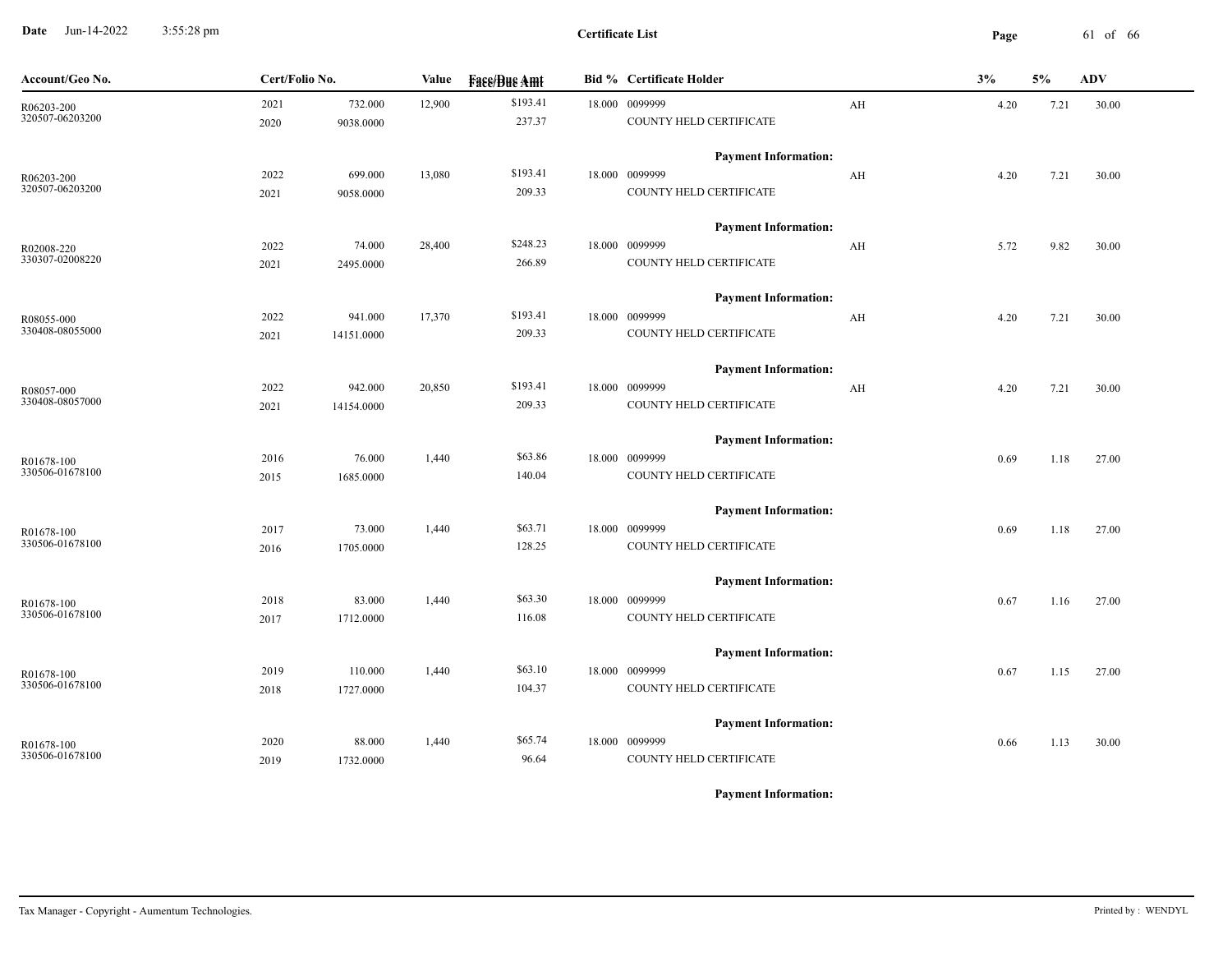**Date** Jun-14-2022 3:55:28 pm **Page** 62 of 66 3:55:28 pm

| Account/Geo No.               | Cert/Folio No. |           | Value | <b>Fase/Bue Amt</b> | <b>Bid % Certificate Holder</b>               | 3%   | 5%   | <b>ADV</b> |
|-------------------------------|----------------|-----------|-------|---------------------|-----------------------------------------------|------|------|------------|
| R06206-000<br>330507-06206000 | 2016           | 796.000   | 960   | \$55.58             | 18.000 0099999                                | 0.46 | 0.79 | 27.00      |
|                               | 2015           | 8907.0000 |       | 122.69              | COUNTY HELD CERTIFICATE                       |      |      |            |
|                               |                |           |       |                     | <b>Payment Information:</b>                   |      |      |            |
| R06206-000                    | 2017           | 795.000   | 960   | \$55.46             | 18.000 0099999                                | 0.46 | 0.78 | 27.00      |
| 330507-06206000               | 2016           | 8948.0000 |       | 112.46              | COUNTY HELD CERTIFICATE                       |      |      |            |
|                               |                |           |       |                     |                                               |      |      |            |
|                               | 2018           | 792.000   | 960   | \$55.20             | <b>Payment Information:</b><br>18.000 0099999 | 0.45 | 0.77 | 27.00      |
| R06206-000<br>330507-06206000 | 2017           | 8993.0000 |       | 102.02              | COUNTY HELD CERTIFICATE                       |      |      |            |
|                               |                |           |       |                     |                                               |      |      |            |
|                               |                |           |       |                     | <b>Payment Information:</b>                   |      |      |            |
| R06206-000<br>330507-06206000 | 2019           | 946.000   | 960   | \$55.07             | 18.000 0099999                                | 0.45 | 0.77 | 27.00      |
|                               | 2018           | 9020.0000 |       | 91.88               | COUNTY HELD CERTIFICATE                       |      |      |            |
|                               |                |           |       |                     | <b>Payment Information:</b>                   |      |      |            |
| R06206-000                    | 2020           | 852.000   | 960   | \$57.83             | 18.000 0099999                                | 0.44 | 0.75 | 30.00      |
| 330507-06206000               | 2019           | 9045.0000 |       | 85.77               | COUNTY HELD CERTIFICATE                       |      |      |            |
|                               |                |           |       |                     | <b>Payment Information:</b>                   |      |      |            |
|                               | 2019           | 815.000   | 3,380 | \$95.54             | 18.000 0099999                                | 1.57 | 2.69 | 27.00      |
| R05680-010<br>340407-05680010 | 2018           | 7657.0000 |       | 154.81              | COUNTY HELD CERTIFICATE                       |      |      |            |
|                               |                |           |       |                     |                                               |      |      |            |
|                               |                |           |       |                     | <b>Payment Information:</b>                   |      |      |            |
| R05680-010                    | 2020           | 746.000   | 3,380 | \$97.74             | 18.000 0099999                                | 1.55 | 2.65 | 30.00      |
| 340407-05680010               | 2019           | 7679.0000 |       | 140.64              | COUNTY HELD CERTIFICATE                       |      |      |            |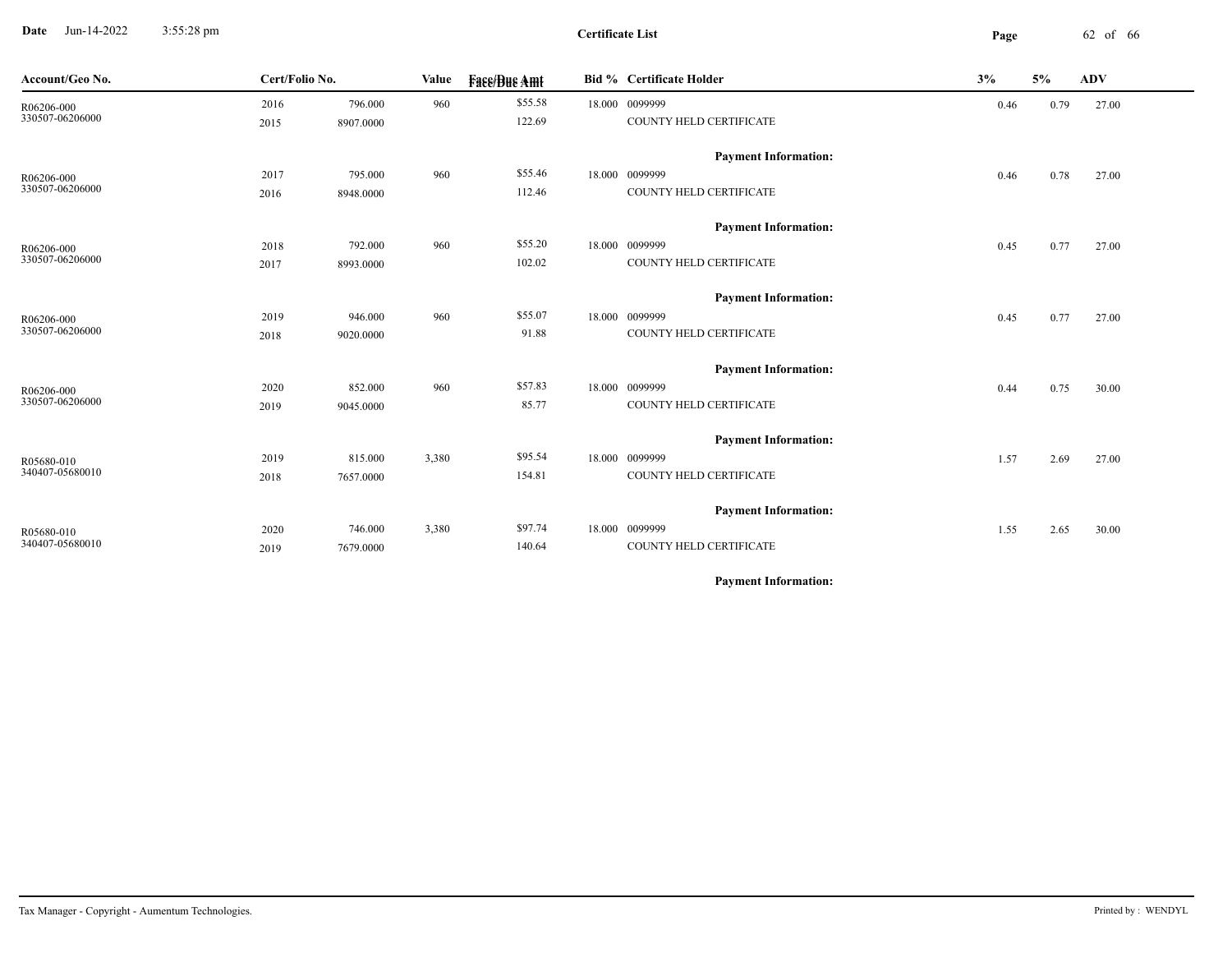**Date** Jun-14-2022 3:55:28 pm **Page** 63 of 66 3:55:28 pm

| Account/Geo No. | Cert/Folio No. |           | <b>Value</b> | <b>Fase/Bue Amt</b> | <b>Bid % Certificate Holder</b> | 3%         | 5%   | <b>ADV</b> |
|-----------------|----------------|-----------|--------------|---------------------|---------------------------------|------------|------|------------|
| R01680-000      | 2016           | 77.000    | 960          | \$55.58             | 18.000 0099999                  | 0.46       | 0.79 | 27.00      |
| 340506-01680000 | 2015           | 1692.0000 |              | 122.69              | COUNTY HELD CERTIFICATE         |            |      |            |
|                 |                |           |              |                     | <b>Payment Information:</b>     |            |      |            |
| R01680-000      | 2017           | 74.000    | 960          | \$55.46             | 18.000 0099999                  | 0.46       | 0.78 | 27.00      |
| 340506-01680000 | 2016           | 1712.0000 |              | 112.46              | COUNTY HELD CERTIFICATE         |            |      |            |
|                 |                |           |              |                     | <b>Payment Information:</b>     |            |      |            |
| R01680-000      | 2018           | 84.000    | 960          | \$55.20             | 18.000 0099999                  | 0.45       | 0.77 | 27.00      |
| 340506-01680000 | 2017           | 1719.0000 |              | 102.02              | COUNTY HELD CERTIFICATE         |            |      |            |
|                 |                |           |              |                     | <b>Payment Information:</b>     |            |      |            |
| R01680-000      | 2019           | 112.000   | 960          | \$55.07             | 18.000 0099999                  | 0.45       | 0.77 | 27.00      |
| 340506-01680000 | 2018           | 1734.0000 |              | 91.88               | COUNTY HELD CERTIFICATE         |            |      |            |
|                 |                |           |              |                     | <b>Payment Information:</b>     |            |      |            |
| R01680-000      | 2020           | 89.000    | 960          | \$57.83             | 18.000 0099999                  | 0.44       | 0.75 | 30.00      |
| 340506-01680000 | 2019           | 1739.0000 |              | 85.77               | COUNTY HELD CERTIFICATE         |            |      |            |
|                 |                |           |              |                     | <b>Payment Information:</b>     |            |      |            |
| R06209-000      | 2016           | 797.000   | 720          | \$51.45             | 18.000 0099999                  | 0.35       | 0.59 | 27.00      |
| 340507-06209000 | 2015           | 8911.0000 |              | 114.04              | COUNTY HELD CERTIFICATE         |            |      |            |
|                 |                |           |              |                     | <b>Payment Information:</b>     |            |      |            |
| R06209-000      | 2017           | 796.000   | 720          | \$51.34             | 18.000 0099999                  | 0.34       | 0.59 | 27.00      |
| 340507-06209000 | 2016           | 8952.0000 |              | 104.57              | COUNTY HELD CERTIFICATE         |            |      |            |
|                 |                |           |              |                     | <b>Payment Information:</b>     |            |      |            |
| R06209-000      | 2018           | 793.000   | 720          | \$51.15             | 18.000 0099999                  | 0.34       | 0.58 | 27.00      |
| 340507-06209000 | 2017           | 8997.0000 |              | 95.00               | COUNTY HELD CERTIFICATE         |            |      |            |
|                 |                |           |              |                     | <b>Payment Information:</b>     |            |      |            |
| R06209-000      | 2019           | 947.000   | 720          | \$51.03             | 18.000 0099999                  | 0.33       | 0.57 | 27.00      |
| 340507-06209000 | 2018           | 9024.0000 |              | 85.60               | COUNTY HELD CERTIFICATE         |            |      |            |
|                 |                |           |              |                     | <b>Payment Information:</b>     |            |      |            |
| R06209-000      | 2020           | 853.000   | 720          | \$53.88             | 18.000 0099999                  | 0.33       | 0.57 | 30.00      |
| 340507-06209000 | 2019           | 9049.0000 |              | 80.34               | COUNTY HELD CERTIFICATE         |            |      |            |
|                 |                |           |              |                     | <b>Payment Information:</b>     |            |      |            |
| R02035-013      | 2022           | 82.000    | 21,230       | \$193.41            | 18.000 0099999                  | AH<br>4.20 | 7.21 | 30.00      |
| 350307-02035013 | 2021           | 2582.0000 |              | 209.33              | COUNTY HELD CERTIFICATE         |            |      |            |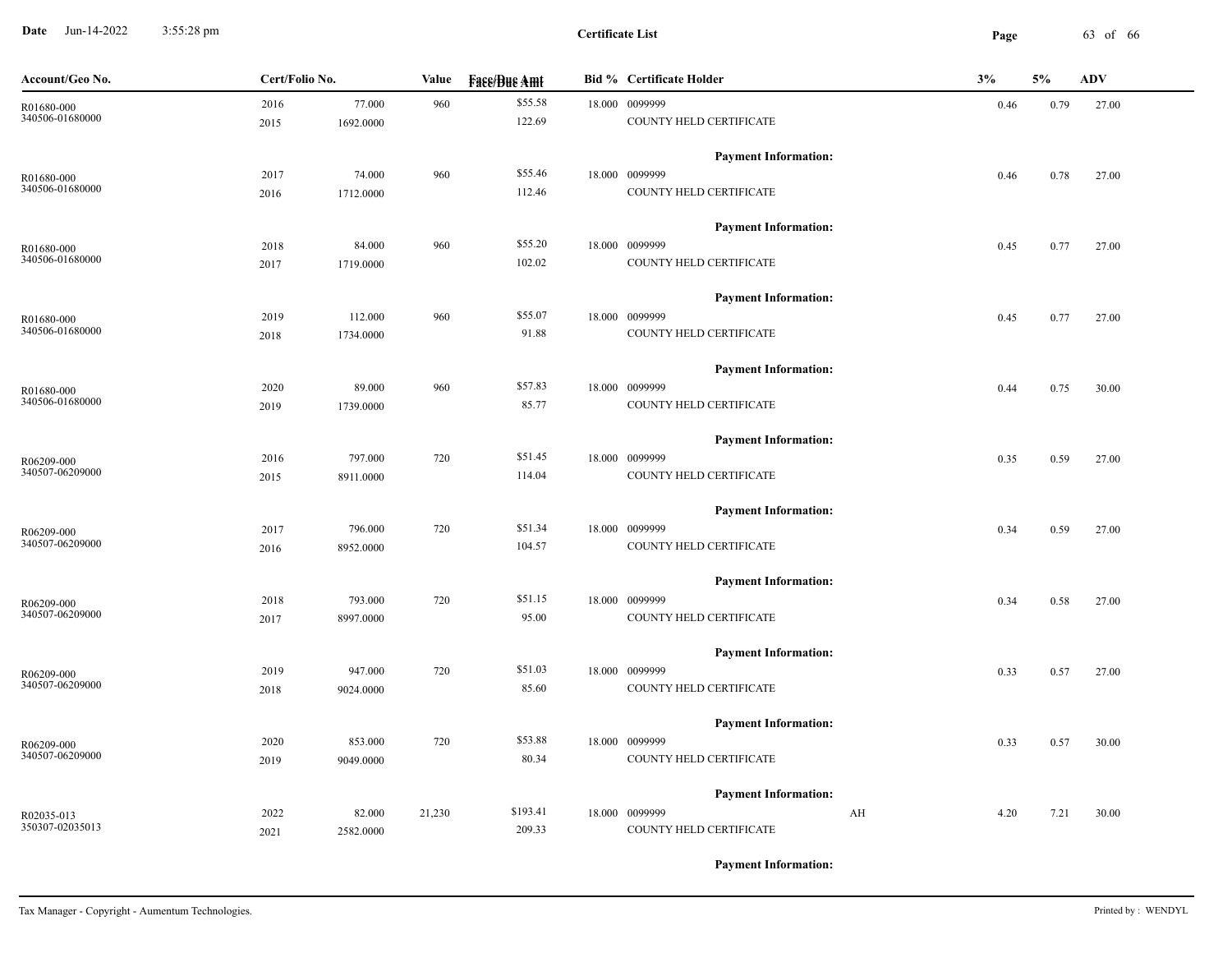**Date** Jun-14-2022 3:55:28 pm **Page** 64 of 66 3:55:28 pm

| Account/Geo No.               | Cert/Folio No. |                      | Value  | <b>Face/Bue Amt</b> | <b>Bid % Certificate Holder</b>           |    | 3%   | 5%   | <b>ADV</b> |  |
|-------------------------------|----------------|----------------------|--------|---------------------|-------------------------------------------|----|------|------|------------|--|
| R05707-000<br>350407-05707000 | 2022<br>2021   | 618.000<br>7762.0000 | 25,500 | \$52.93<br>61.83    | 18.000 0099999<br>COUNTY HELD CERTIFICATE | AH | 0.30 | 0.52 | 30.00      |  |
|                               |                |                      |        |                     | <b>Payment Information:</b>               |    |      |      |            |  |
| R05712-000                    | 2019           | 828.000              | 1,800  | \$78.67             | 18.000 0099999                            |    | 1.10 | 1.89 | 27.00      |  |
| 350407-05712000               | 2018           | 7753.0000            |        | 128.58              | COUNTY HELD CERTIFICATE                   |    |      |      |            |  |
|                               |                |                      |        |                     | <b>Payment Information:</b>               |    |      |      |            |  |
| R05712-000                    | 2020           | 754.000              | 1,800  | \$82.02             | 18.000 0099999                            |    | 1.11 | 1.91 | 30.00      |  |
| 350407-05712000               | 2019           | 7777.0000            |        | 119.03              | COUNTY HELD CERTIFICATE                   |    |      |      |            |  |
|                               |                |                      |        |                     | <b>Payment Information:</b>               |    |      |      |            |  |
| R05712-000                    | 2022           | 623.000              | 1,800  | \$81.40             | 18.000 0099999                            |    | 1.09 | 1.88 | 30.00      |  |
| 350407-05712000               | 2021           | 7783.0000            |        | 91.72               | COUNTY HELD CERTIFICATE                   |    |      |      |            |  |
|                               |                |                      |        |                     | <b>Payment Information:</b>               |    |      |      |            |  |
| R05720-000                    | 2022           | 631.000              | 33,210 | \$221.63            | 18.000 0099999                            | AH | 4.98 | 8.55 | 30.00      |  |
| 350407-05720000               | 2021           | 7811.0000            |        | 238.96              | COUNTY HELD CERTIFICATE                   |    |      |      |            |  |
|                               |                |                      |        |                     | <b>Payment Information:</b>               |    |      |      |            |  |
| R05721-380                    | 2020           | 763.000              | 7,020  | \$198.05            | 18.000 0099999                            |    | 4.33 | 7.43 | 30.00      |  |
| 350407-05721380               | 2019           | 7833.0000            |        | 278.57              | COUNTY HELD CERTIFICATE                   |    |      |      |            |  |
|                               |                |                      |        |                     | <b>Payment Information:</b>               |    |      |      |            |  |
| R05721-560                    | 2019           | 843.000              | 3,750  | \$121.62            | 18.000 0099999                            |    | 2.29 | 3.93 | 27.00      |  |
| 350407-05721560               | 2018           | 7824.0000            |        | 195.37              | COUNTY HELD CERTIFICATE                   |    |      |      |            |  |
|                               |                |                      |        |                     | <b>Payment Information:</b>               |    |      |      |            |  |
| R05721-560                    | 2020           | 765.000              | 3,750  | \$125.36            | 18.000 0099999                            |    | 2.31 | 3.97 | 30.00      |  |
| 350407-05721560               | 2019           | 7848.0000            |        | 178.62              | COUNTY HELD CERTIFICATE                   |    |      |      |            |  |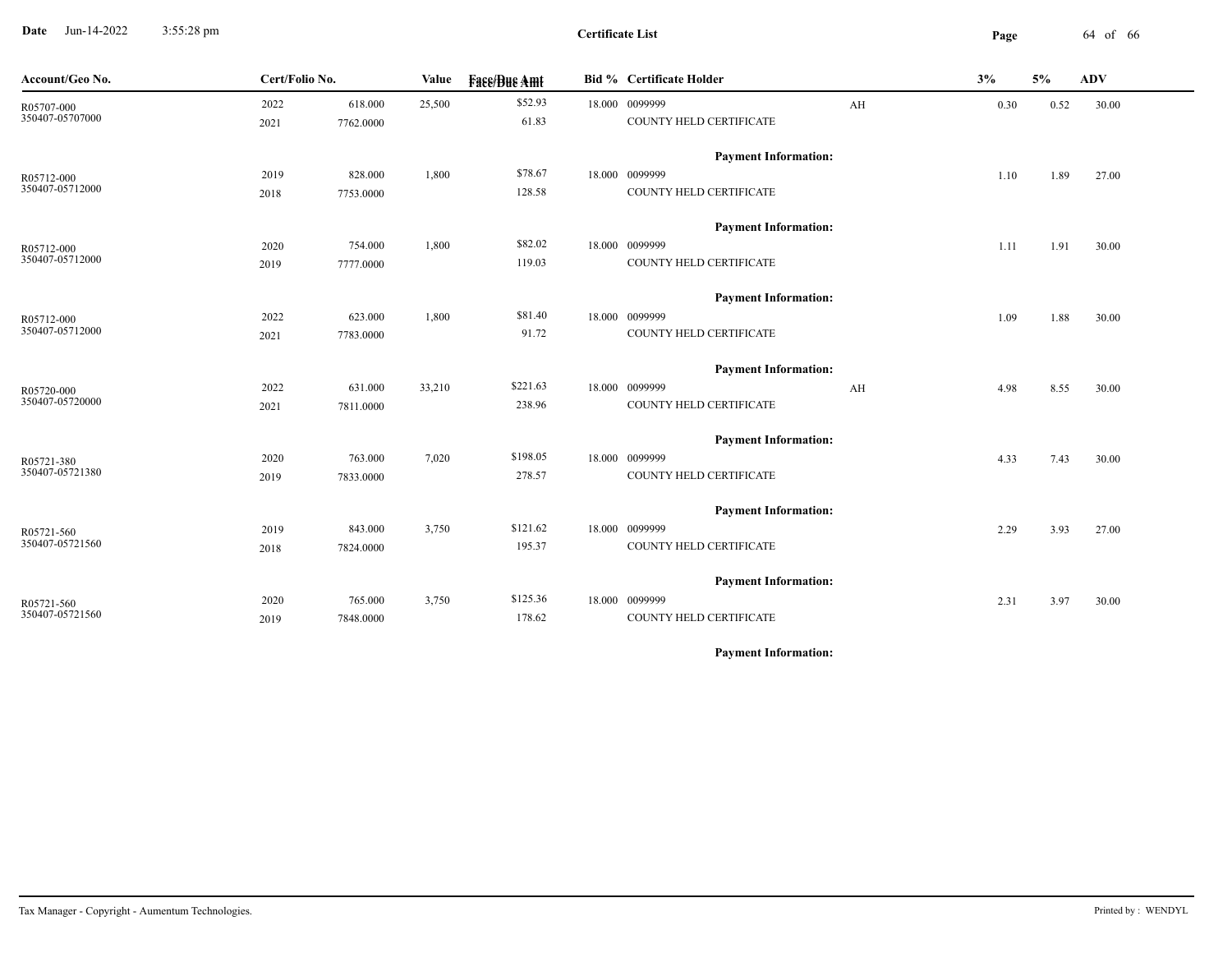**Date** Jun-14-2022 3:55:28 pm **Page** 65 of 66 3:55:28 pm

| Account/Geo No. | Cert/Folio No.     |        | <b>Fase/Bue Amt</b> | <b>Bid % Certificate Holder</b> | 3%         | 5%    | <b>ADV</b> |
|-----------------|--------------------|--------|---------------------|---------------------------------|------------|-------|------------|
| R01681-100      | 78.000<br>2016     | 1,560  | \$65.94             | 18.000 0099999                  | 0.75       | 1.28  | 27.00      |
| 350506-01681100 | 1694.0000<br>2015  |        | 144.39              | COUNTY HELD CERTIFICATE         |            |       |            |
|                 |                    |        |                     | <b>Payment Information:</b>     |            |       |            |
| R01681-100      | 75.000<br>2017     | 1,560  | \$65.76             | 18.000 0099999                  | 0.74       | 1.27  | 27.00      |
| 350506-01681100 | 1714.0000<br>2016  |        | 132.18              | COUNTY HELD CERTIFICATE         |            |       |            |
|                 |                    |        |                     | <b>Payment Information:</b>     |            |       |            |
| R01681-100      | 85.000<br>2018     | 1,560  | \$65.32             | 18.000 0099999                  | 0.73       | 1.25  | 27.00      |
| 350506-01681100 | 2017<br>1721.0000  |        | 119.58              | COUNTY HELD CERTIFICATE         |            |       |            |
|                 |                    |        |                     | <b>Payment Information:</b>     |            |       |            |
| R01681-100      | 113.000<br>2019    | 1,560  | \$65.10             | 18.000 0099999                  | 0.72       | 1.24  | 27.00      |
| 350506-01681100 | 1736.0000<br>2018  |        | 107.48              | COUNTY HELD CERTIFICATE         |            |       |            |
|                 |                    |        |                     | <b>Payment Information:</b>     |            |       |            |
| R01681-100      | 2020<br>90.000     | 1,560  | \$67.73             | 18.000 0099999                  | 0.71       | 1.23  | 30.00      |
| 350506-01681100 | 2019<br>1741.0000  |        | 99.38               | COUNTY HELD CERTIFICATE         |            |       |            |
|                 |                    |        |                     | <b>Payment Information:</b>     |            |       |            |
| R06744-300      | 818.000<br>2022    | 800    | \$54.90             | 18.000 0099999                  | 0.36       | 0.61  | 30.00      |
| 350707-06744300 | 11748.0000<br>2021 |        | 63.90               | COUNTY HELD CERTIFICATE         |            |       |            |
|                 |                    |        |                     | <b>Payment Information:</b>     |            |       |            |
| R06747-000      | 2020<br>1053.000   | 660    | \$79.45             | 18.000 0099999                  | 1.04       | 1.78  | 30.00      |
| 350707-06747000 | 2019<br>11731.0000 |        | 115.49              | COUNTY HELD CERTIFICATE         |            |       |            |
|                 |                    |        |                     | <b>Payment Information:</b>     |            |       |            |
| R06747-000      | 2022<br>820.000    | 790    | \$84.07             | 18.000 0099999                  | 1.17       | 2.00  | 30.00      |
| 350707-06747000 | 2021<br>11751.0000 |        | 94.52               | COUNTY HELD CERTIFICATE         |            |       |            |
|                 |                    |        |                     | <b>Payment Information:</b>     |            |       |            |
| R06836-002      | 2022<br>826.000    | 52,530 | \$889.00            | 18.000 0099999                  | 23.50      | 40.33 | 30.00      |
| 350707-06836002 | 2021<br>11846.0000 |        | 939.70              | COUNTY HELD CERTIFICATE         |            |       |            |
|                 |                    |        |                     | <b>Payment Information:</b>     |            |       |            |
| R02042-300      | 2021<br>105.000    | 25,040 | \$194.06            | 18.000 0099999                  | 4.22<br>AH | 7.24  | 30.00      |
| 360307-02042300 | 2660.0000<br>2020  |        | 238.15              | COUNTY HELD CERTIFICATE         |            |       |            |
|                 |                    |        |                     | <b>Payment Information:</b>     |            |       |            |
| R02042-300      | 2022<br>93.000     | 25,390 | \$199.69            | 18.000 0099999                  | AH<br>4.37 | 7.51  | 30.00      |
| 360307-02042300 | 2021<br>2658.0000  |        | 215.92              | COUNTY HELD CERTIFICATE         |            |       |            |